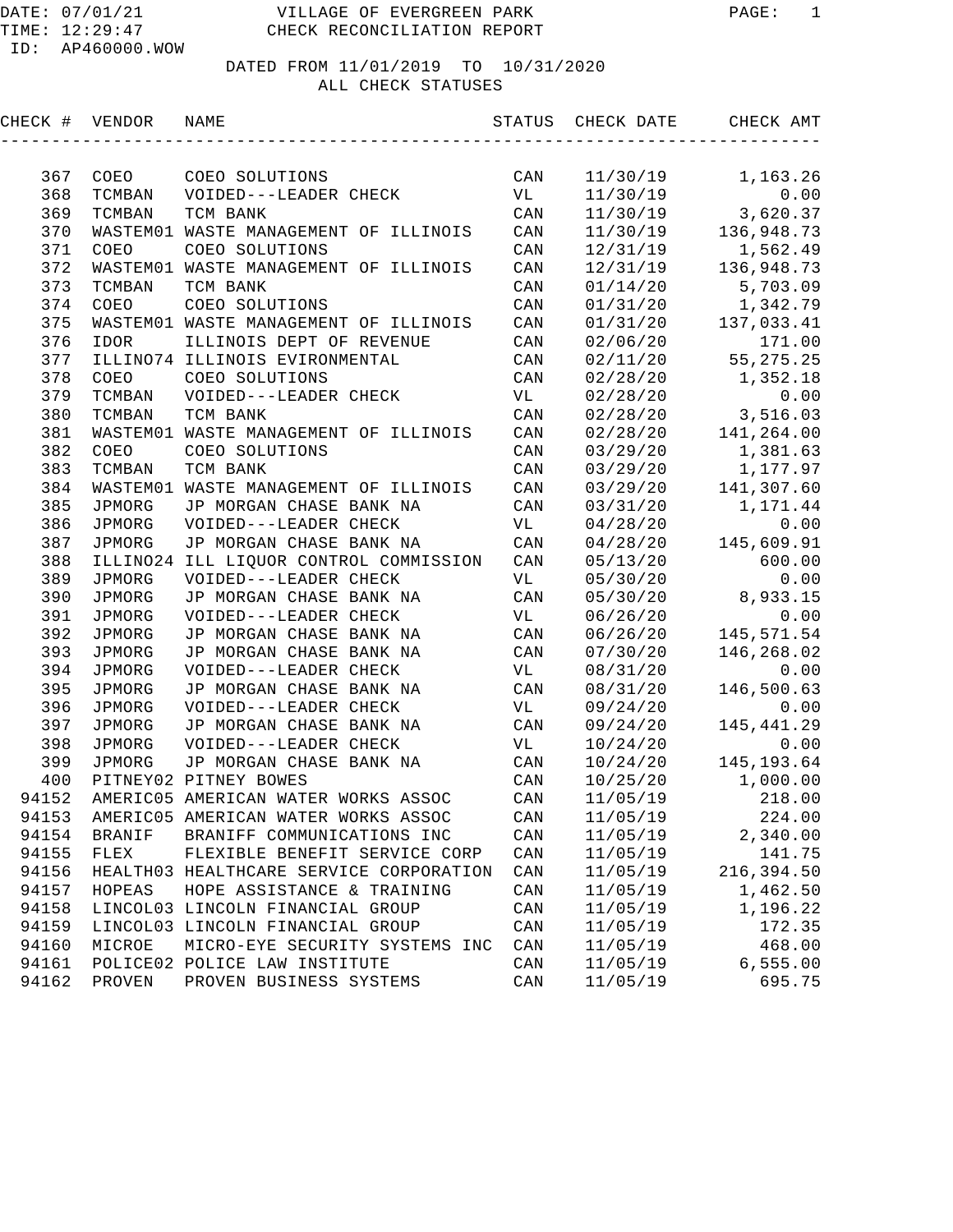| CHECK # VENDOR |               | NAME                                    | STATUS | CHECK DATE | CHECK AMT |
|----------------|---------------|-----------------------------------------|--------|------------|-----------|
|                |               |                                         |        |            |           |
| 94163          | PROVEN        | PROVEN BUSINESS SYSTEMS                 | CAN    | 11/05/19   | 1,671.31  |
| 94164          |               | PUBLIC02 PUBLIC RISK UNDERWRITERS OF IL | CAN    | 11/05/19   | 5,158.00  |
| 94165          | VISION        | VISION SERVICE PLAN                     | CAN    | 11/05/19   | 1,997.13  |
| 94166          | SECRET        | SECRETARY OF STATE                      | CAN    | 11/13/19   | 303.00    |
| 94167          | REDHAW        | RED HAWK FIRE & SECURITY                | CAN    | 11/14/19   | 698.25    |
| 94168          |               | SAMSCL20 SAMSCLUB-WALMART               | CAN    | 11/14/19   | 348.75    |
| 94169          |               | SAMSCL77 SAMSCLUB-WALMART               | CAN    | 11/14/19   | 629.32    |
| 94170          |               | SAMSCL33 SAMSCLUB-WALMART               | CAN    | 11/14/19   | 480.74    |
| 94171          |               | SAMSCL88 SAMSCLUB-WALMART               | CAN    | 11/14/19   | 91.58     |
| 94172          | <b>BENDER</b> | <b>JOHN BENDER</b>                      | CAN    | 11/15/19   | 300.00    |
| 94173          | CAINKA        | LOUIS F CAINKAR, LTD                    | CAN    | 11/15/19   | 3,825.00  |
| 94174          | CARUSI        | EUGENE CARUSI                           | CAN    | 11/15/19   | 300.00    |
| 94175          | DUFFY02       | DENNIS L DUFFY                          | CAN    | 11/15/19   | 203.73    |
| 94176          | ENGEL         | MICHAEL ENGEL                           | CAN    | 11/15/19   | 300.00    |
| 94177          | FARREL        | BRIAN FARRELL                           | CAN    | 11/15/19   | 150.00    |
| 94178          | HEDERM        | BRET HEDERMAN                           | CAN    | 11/15/19   | 150.00    |
| 94179          |               | HERRER01 ALEXANDER HERRERA              | CAN    | 11/15/19   | 150.00    |
| 94180          | LAZINE        | DENNIS LAZINEK                          | CAN    | 11/15/19   | 300.00    |
| 94181          |               | MCCANN03 CHRIS McCANN                   | CAN    | 11/15/19   | 300.00    |
| 94182          |               | MCCART01 JOHN MCCARTHY                  | CAN    | 11/15/19   | 300.00    |
| 94183          |               | PASTIC01 SUE PASTICK                    | CAN    | 11/15/19   | 300.00    |
| 94184          | RICH          | CAMERON RICH                            | CAN    | 11/15/19   | 300.00    |
| 94185          | SMILEY        | SYDNEY SMILEY                           | CAN    | 11/15/19   | 150.00    |
| 94186          |               | THOMAS02 ZACHARY THOMAS                 | CAN    | 11/15/19   | 150.00    |
| 94187          | <b>VOS</b>    | JAMES VOS                               | CAN    | 11/15/19   | 300.00    |
| 94188          |               | WILSON03 ANDREW WILSON                  | CAN    | 11/15/19   | 300.00    |
| 94189          | YEAMAN        | GAVIN YEAMAN                            | CAN    | 11/15/19   | 300.00    |
| 94190          |               | ACTION03 ACTION FENCE CONTRACTORS INC   | CAN    | 11/19/19   | 32,420.00 |
| 94191          | AJUNIF        | AJ UNIFORM                              | CAN    | 11/19/19   | 54.50     |
| 94192          |               | ALSIPL01 ALSIP LAWNMOWER INC            | CAN    | 11/19/19   | 369.55    |
| 94193          |               | AMAZON01 VOIDED---LEADER CHECK          | VL     | 11/19/19   | 0.00      |
| 94194          |               | AMAZON01 AMAZON CAPITAL SERVICES INC    | CAN    | 11/19/19   | 1,265.00  |
| 94195          |               | AMERIC17 AMERICAN LEGAL                 | CAN    | 11/19/19   | 861.83    |
| 94196          |               | ANDERS06 ANDERSON LOCK                  | CAN    | 11/19/19   | 290.90    |
| 94197          | ARCONC        | ARCON CONCRETE CONSTRUCTION             | CAN    | 11/19/19   | 2,400.00  |
| 94198          |               | ASSOCI02 ASSOCIATED BAG COMPANY         | CAN    | 11/19/19   | 109.95    |
| 94199          | ATTGLO        | AT&T GLOBAL SERVICES, INC.              | CAN    | 11/19/19   | 289.58    |
| 94200          | AVALON        | <b>AVALON PETROLEUM</b>                 | CAN    | 11/19/19   | 8,981.64  |
| 94201          | <b>BENNET</b> | BENNETT AUTO REBUILDERS INC             | CAN    | 11/19/19   | 93.00     |
| 94202          |               | BETTER01 BETTER BUILT LUMBER & SUPPLY   | CAN    | 11/19/19   | 200.00    |
| 94203          |               | BEVERL02 BEVERLY ENVIRONMENTAL          | CAN    | 11/19/19   | 5,600.00  |
| 94204          |               | BEVERL05 BEVERLY HILLS GARAGE           | CAN    | 11/19/19   | 8,057.81  |
| 94205          | CAREFR        | CAREFREE                                | CAN    | 11/19/19   | 2,130.00  |
| 94206          |               | CAVATO01 MICHELLE CAVATO                | CAN    | 11/19/19   | 11.00     |
| 94207          | CDWG          | CDW GOVERNMENT                          | CAN    | 11/19/19   | 1,575.00  |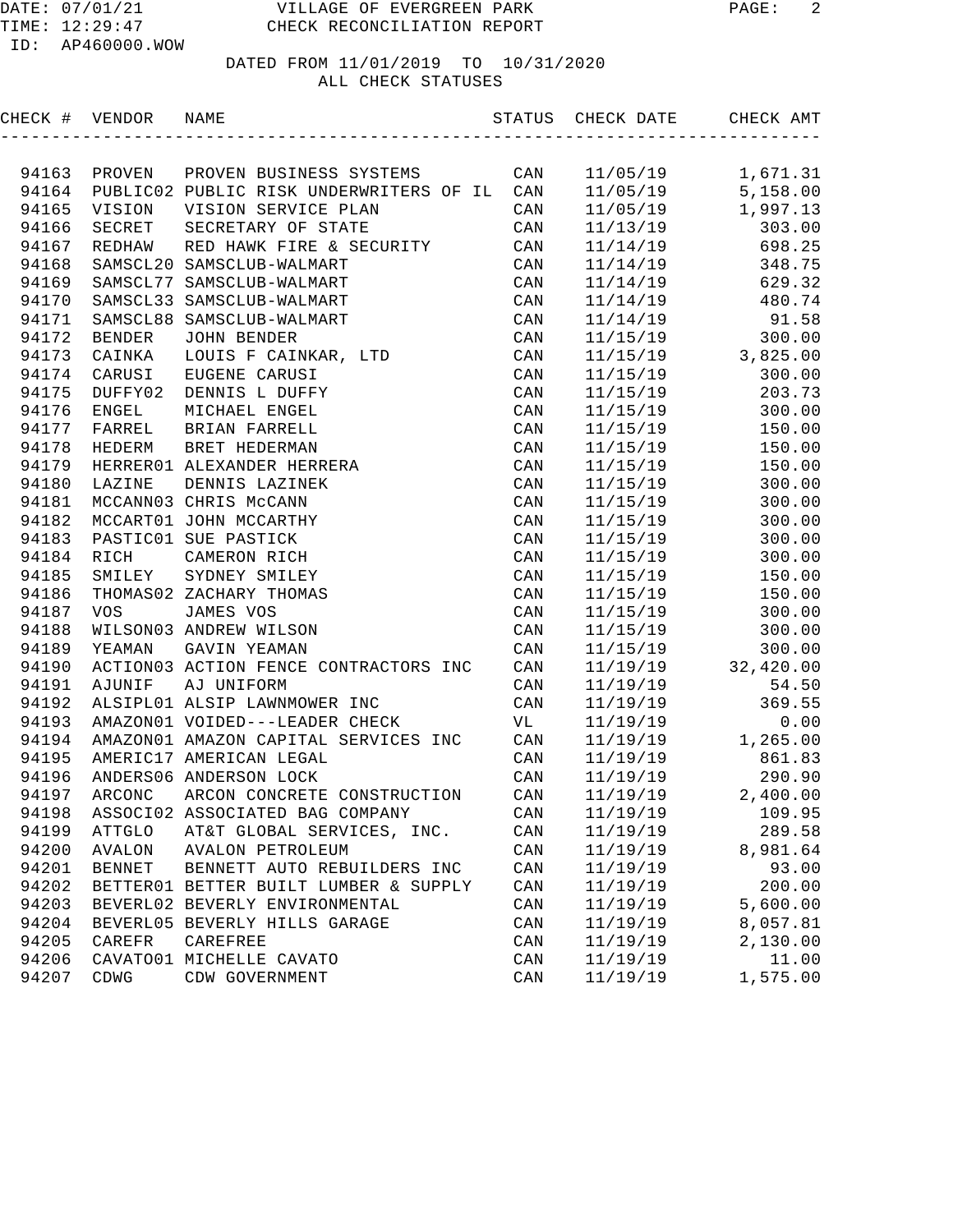CHECK # VENDOR NAME STATUS CHECK DATE CHECK AMT

| 94208 |                  | CEDEFE01 CED/EFENGEE ELECTRIC SUPPLY   | CAN | 11/19/19 | 4,472.55   |
|-------|------------------|----------------------------------------|-----|----------|------------|
| 94209 | CHAMPI           | CHAMPION FOODS LLC                     | CAN | 11/19/19 | 104.40     |
| 94210 | CHCWEL           | CHC WELLBEING INC                      | CAN | 11/19/19 | 390.00     |
| 94211 | CHICAG49         | CHICAGO AG SCHOOL                      | CAN | 11/19/19 | 150.00     |
| 94212 | CINTAS           | VOIDED---LEADER CHECK                  | VL  | 11/19/19 | 0.00       |
| 94213 | CINTAS           | CINTAS CORPORATION #21                 | CAN | 11/19/19 | 2,380.64   |
| 94214 | CINTAS02         | CINTAS CORPORATION                     | CAN | 11/19/19 | 59.15      |
| 94215 | CITYOF           | CITY OF CHICAGO                        | CAN | 11/19/19 | 160,482.54 |
| 94216 | CLEANI           | CLEANING SPECIALISTS INC               | CAN | 11/19/19 | 750.00     |
| 94217 | CLOSED           | CREATE CUT INVENT /                    | CAN | 11/19/19 | 1,480.00   |
| 94218 | COLLEG           | COLLEGE OF DUPAGE                      | CAN | 11/19/19 | 295.00     |
| 94219 | COMCAS04 COMCAST |                                        | CAN | 11/19/19 | 227.41     |
| 94220 |                  | COMMUN02 COMMUNITY EDUCATION TRAVEL    | CAN | 11/19/19 | 350.00     |
| 94221 | COMPET           | COMPETITIVE SUPPORT OPTIONS            | CAN | 11/19/19 | 71.62      |
| 94222 | COREMA           | CORE & MAIN LP                         | CAN | 11/19/19 | 2,540.00   |
| 94223 |                  | CREATI02 CREATIVE PRODUCT SOURCING INC | CAN | 11/19/19 | 565.05     |
| 94224 |                  | DIGITA01 DIGITAL ALLY                  | CAN | 11/19/19 | 50.00      |
| 94225 |                  | DIRECT03 THE DIRECT RESPONSE RESOURCE  | CAN | 11/19/19 | 795.00     |
| 94226 | <b>EFOLDE</b>    | eFOLDER INC DBA AXCIENT                | CAN | 11/19/19 | 990.00     |
| 94227 |                  | EVERGR04 EVERGREEN PARK ACE HARDWARE   | CAN | 11/19/19 | 264.45     |
| 94228 |                  | EVERGR04 EVERGREEN PARK ACE HARDWARE   | CAN | 11/19/19 | 142.98     |
| 94229 |                  | EVERGR04 EVERGREEN PARK ACE HARDWARE   | CAN | 11/19/19 | 87.51      |
| 94230 |                  | EVERGR04 EVERGREEN PARK ACE HARDWARE   | CAN | 11/19/19 | 41.14      |
| 94231 |                  | EVERGR15 EVERGREEN PAVING              | VNR | 11/19/19 | 0.00       |
| 94232 | FIRESE           | FIRE SERVICE INC                       | CAN | 11/19/19 | 9,999.73   |
| 94233 | FLANAG           | FLANAGIN LLC                           | CAN | 11/19/19 | 595.00     |
| 94234 | GALLAG           | GALLAGHER MATERIALS CORP               | CAN | 11/19/19 | 1,502.88   |
| 94235 | GARVEY           | VOIDED---LEADER CHECK                  | VL  | 11/19/19 | 0.00       |
| 94236 | GARVEY           | GARVEYS OFFICE PRODUCTS                | CAN | 11/19/19 | 3,206.08   |
| 94237 | <b>GEKLOO</b>    | GE KLOOS MATERIAL CO                   | CAN | 11/19/19 | 136.80     |
| 94238 | <b>GEMELE</b>    | GEM ELECTRIC SUPPLY INC                | CAN | 11/19/19 | 259.92     |
| 94239 | GENUIN           | GENUINE PARTS CO                       | CAN | 11/19/19 | 700.37     |
| 94240 | GLTROP           | G & L TROPHIES & GIFTS                 | CAN | 11/19/19 | 152.90     |
| 94241 | GRAING           | WW GRAINGER INC                        | CAN | 11/19/19 | 9.81       |
| 94242 | GRASSO           | GRASSO GRAPHICS                        | CAN | 11/19/19 | 1,931.80   |
| 94243 | HACHCO           | HACH COMPANY                           | CAN | 11/19/19 | 204.22     |
|       |                  | 94244 ILLINO82 ILLINOIS HOMICIDE       | CAN | 11/19/19 | 275.00     |
| 94245 | INDEPE           | INDEPENDENT RECYCLING SERVICES         | CAN | 11/19/19 | 16,966.02  |
| 94246 |                  | INDUST01 INDUSTRIAL ORGANIZATIONAL     | CAN | 11/19/19 | 970.00     |
| 94247 |                  | INTERN12 INTERNATIONAL SOCIETY OF      | CAN | 11/19/19 | 180.00     |
| 94248 | KAWALA           | KAWA LANDSCAPE & LAWN SERVICE          | CAN | 11/19/19 | 685.00     |
| 94249 | KENNED           | KENNEDY PLUMBING & SEWER INC           | CAN | 11/19/19 | 2,240.00   |
| 94250 | KHKIM            | K H KIM TAEKWONDO                      | CAN | 11/19/19 | 1,657.60   |
| 94251 | MEADEE           | MEADE INC                              | CAN | 11/19/19 | 1,889.39   |
| 94252 |                  | MENARD03 VOIDED---LEADER CHECK         | VL  | 11/19/19 | 0.00       |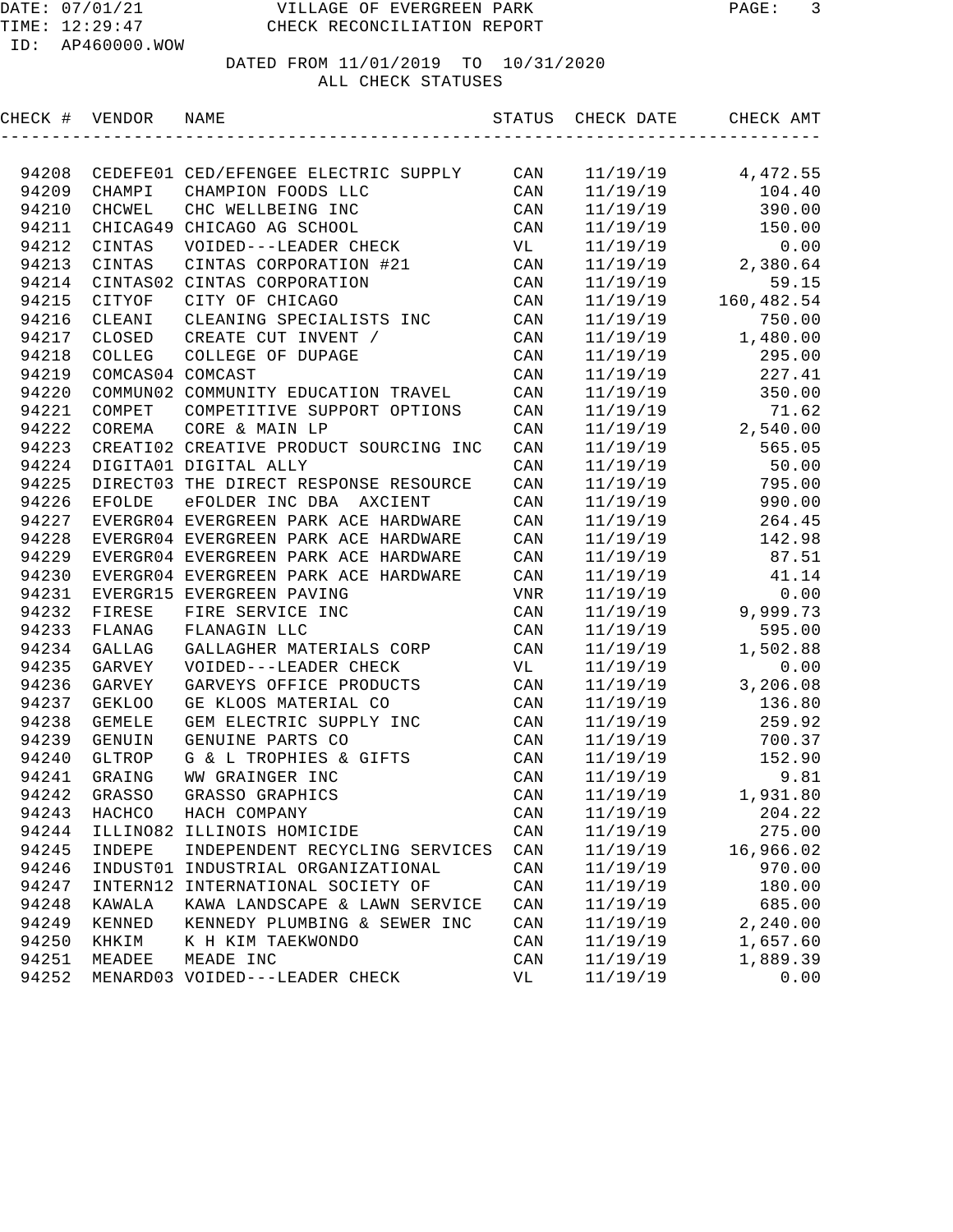| CHECK # VENDOR |          | NAME                                | STATUS         | CHECK DATE | CHECK AMT |
|----------------|----------|-------------------------------------|----------------|------------|-----------|
|                |          |                                     |                |            |           |
| 94253          |          | MENARD03 VOIDED---LEADER CHECK      | VL             | 11/19/19   | 0.00      |
| 94254          |          | MENARD03 VOIDED---LEADER CHECK      | VL             | 11/19/19   | 0.00      |
| 94255          |          | MENARD03 MENARDS - EVERGREEN PARK   | CAN            | 11/19/19   | 1,905.54  |
| 94256          | MEPEXT   | MEP EXTERMINATING                   | CAN            | 11/19/19   | 105.00    |
| 94257          | MONROE   | MONROE TRUCK EQUIPMENT INC          | CAN            | 11/19/19   | 6,544.00  |
| 94258          |          | MURPHY03 JOHN MURPHY                | CAN            | 11/19/19   | 72.47     |
| 94259          |          | NATION09 NATIONAL LEAGUE OF CITIES  | CAN            | 11/19/19   | 1,563.00  |
| 94260          | ODELSO   | OSMFM LTD                           | CAN            | 11/19/19   | 2,380.00  |
| 94261          |          | OHERRO01 VOIDED---LEADER CHECK      | VL             | 11/19/19   | 0.00      |
| 94262          |          | OHERRO01 RAY O'HERRON CO INC        | CAN            | 11/19/19   | 2,845.85  |
| 94263          | OLDDOM   | ODB COMPANY                         | CAN            | 11/19/19   | 1,303.69  |
| 94264          | ONESTE   | ONE STEP                            | CAN            | 11/19/19   | 211.99    |
| 94265          |          | OREILL01 O'REILLY AUTOMOTIVE INC    | CAN            | 11/19/19   | 23.28     |
| 94266          | OTISEL   | OTIS ELEVATOR CO                    | CAN            | 11/19/19   | 395.00    |
| 94267          | PALOSS   | PALOS SPORTS                        | CAN            | 11/19/19   | 131.88    |
| 94268          |          | PARKCL01 PARK CLEANERS              | CAN            | 11/19/19   | 126.90    |
| 94269          | PARKSC   | PARK SCHWINN CYCLERY                | CAN            | 11/19/19   | 274.00    |
| 94270          | PEOPLE   | PEOPLEFACTS LLC                     | CAN            | 11/19/19   | 80.87     |
| 94271          | PITNEY   | PITNEY BOWES                        | CAN            | 11/19/19   | 1,029.81  |
| 94272          | PRINTM   | PRINTMART                           | CAN            | 11/19/19   | 65.00     |
| 94273          | PUBLIC   | PUBLIC SAFETY DIRECT INC            | CAN            | 11/19/19   | 375.00    |
| 94274          | PUTZ     | JACQUELIN PUTZ                      | CAN            | 11/19/19   | 199.96    |
| 94275          | QUILL    | QUILL                               | CAN            | 11/19/19   | 74.97     |
| 94276          |          | R0003760 GRANDWOOD CONSTRUCTION     | CAN            | 11/19/19   | 450.00    |
| 94277          |          | R0004021 GARAGE GUY INC             | CAN            | 11/19/19   | 250.00    |
| 94278          |          | R0004997 JIM CAVANAGH               | VNR            | 11/19/19   | 0.00      |
| 94279          |          | R0004998 DOROTHY O'ROURKE           | CAN            | 11/19/19   | 150.00    |
| 94280          |          | R0004999 RICH GROUP RETIREMENT PLAN | CAN            | 11/19/19   | 850.00    |
| 94281          |          | R0004999 RICH GROUP RETIREMENT PLAN | CAN            | 11/19/19   | 10,000.00 |
| 94282          |          | R0005001 JILL GALLAGHER             | CAN            | 11/19/19   | 40.00     |
| 94283          |          | R0005002 PATRICIA TAYLOR            | CAN            | 11/19/19   | 95.40     |
| 94284          |          | R0005003 ANTHONY RADON              | VNR            | 11/19/19   | 0.00      |
| 94285          |          | R0005004 KATHLEEN M GIRTEN          | VNR            | 11/19/19   | 0.00      |
| 94286          | REDHAW   | RED HAWK FIRE & SECURITY            | CAN            | 11/19/19   | 1,311.50  |
| 94287          | REDWIN   | RED WING BUSINESS                   | CAN            | 11/19/19   | 329.99    |
|                |          | 94288 ROSCOE THE ROSCOE COMPANY     | CAN            | 11/19/19   | 247.27    |
| 94289          | ROTH     | KATHY ROTH                          | $\mathtt{CAN}$ | 11/19/19   | 96.81     |
| 94290          | RYAN02   | DIANE RYAN                          | CAN            | 11/19/19   | 315.00    |
| 94291          | SCHAAF   | SCHAAF EQUIPMENT CO INC             | $\mathtt{CAN}$ | 11/19/19   | 1,250.80  |
| 94292          | SCHWAA   | SCHWAAB INC                         | CAN            | 11/19/19   | 99.49     |
| 94293          | SECRET01 | SECRETARY OF STATE                  | CAN            | 11/19/19   | 90.00     |
| 94294          | SEMMER   | SEMMER LANDSCAPE LLC                | CAN            | 11/19/19   | 3,249.00  |
| 94295          | SENSUS   | SENSUS METERING SYSTEMS             | CAN            | 11/19/19   | 1,949.94  |
| 94296          | SHERWI   | THE SHERWIN-WILLIAMS CO             | CAN            | 11/19/19   | 70.03     |
| 94297          | SIGNST   | SIGN STOP                           | CAN            | 11/19/19   | 6,100.00  |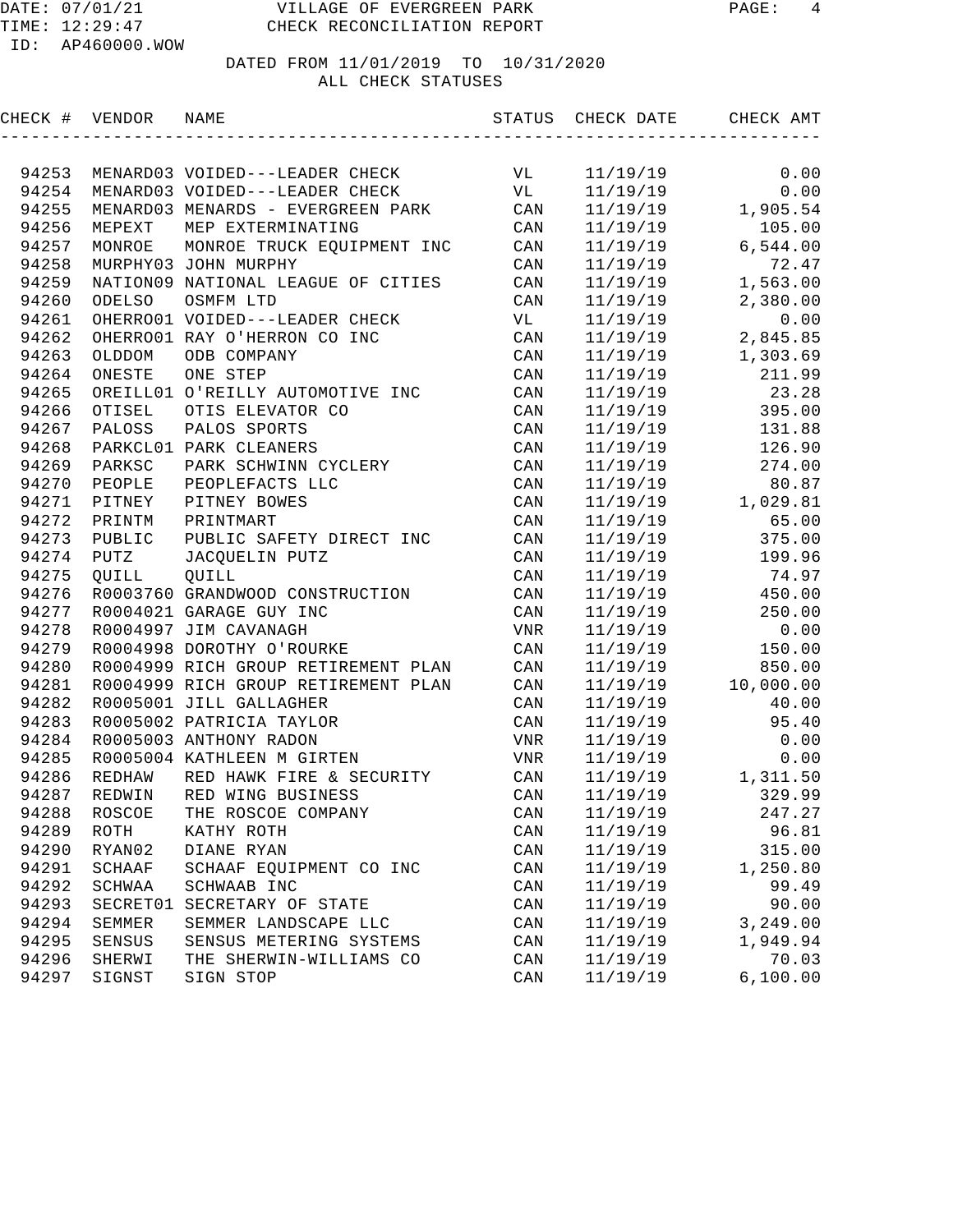| CHECK # VENDOR |                | NAME                                 | STATUS         | CHECK DATE | CHECK AMT |
|----------------|----------------|--------------------------------------|----------------|------------|-----------|
|                |                |                                      |                |            |           |
| 94298          |                | SOUTHE01 SOUTHEASTERN EQUIPMENT      | CAN            | 11/19/19   | 42.80     |
| 94299          |                | SPORTS06 SPORTSKIDS INC              | CAN            | 11/19/19   | 1,134.00  |
| 94300          | STANDA         | STANDARD EQUIPMENT CO                | CAN            | 11/19/19   | 1,094.60  |
| 94301          |                | STATET01 STATE TREASURER             | CAN            | 11/19/19   | 781.50    |
| 94302          | <b>STEELE</b>  | STEELE & LOEBER LUMBER CO            | CAN            | 11/19/19   | 300.00    |
| 94303          | STRAUG         | STRAUGHN FARM INC                    | CAN            | 11/19/19   | 1,350.00  |
| 94304          | THEFEE         | THE FEED STORE                       | CAN            | 11/19/19   | 126.03    |
| 94305          | THOMPS         | THOMPSON ELEVATOR                    | CAN            | 11/19/19   | 100.00    |
| 94306          | TRAINI         | TRAINING CONCEPTS INC                | CAN            | 11/19/19   | 176.00    |
| 94307          | TRANSU         | TRANSUNION RISK AND                  | CAN            | 11/19/19   | 150.30    |
| 94308          | TRICOU         | TRI-COUNTY BOARD-UP & GLASS          | $\mathtt{CAN}$ | 11/19/19   | 435.00    |
| 94309          | USGAS          | US GAS                               | CAN            | 11/19/19   | 212.08    |
| 94310          |                | VERIZO10 VERIZON WIRELESS            | CAN            | 11/19/19   | 1.70      |
| 94311          |                | VERIZO10 VERIZON WIRELESS            | CAN            | 11/19/19   | 44.04     |
| 94312          |                | VERIZO10 VERIZON WIRELESS            | CAN            | 11/19/19   | 1,637.29  |
| 94313          |                | VERIZO10 VERIZON WIRELESS            | CAN            | 11/19/19   | 114.03    |
| 94314          | VOS01          | BENJAMIN VOS                         | CAN            | 11/19/19   | 27.50     |
| 94315          | WESTSI         | WEST SIDE TRACTOR SALES              | CAN            | 11/19/19   | 108.28    |
| 94316          | WIGBOL         | WIGBOLDY MATERIALS INC               | CAN            | 11/19/19   | 261.80    |
| 94317          | WILDGO         | WILD GOOSE CHASE INC                 | CAN            | 11/19/19   | 1,470.00  |
| 94318          | WINDBE         | WINDBERG CONSTRUCTION SERVICES       | CAN            | 11/19/19   | 350.00    |
| 94319          | WINDYC         | WINDY CITY SILKSCREENING INC         | CAN            | 11/19/19   | 262.00    |
| 94320          |                | WINDYC02 WINDY CITY COATING          | CAN            | 11/19/19   | 3,742.00  |
| 94321          | OCONNE         | BEAU O'CONNELL                       | CAN            | 11/25/19   | 80.00     |
| 94322          | ANDERS         | ANDERSON PEST CONTROL                | CAN            | 11/27/19   | 183.48    |
| 94323          | <b>JEANNIE</b> | JEANNIE MCQUEENIE PRODUCTIONS        | CAN            | 11/27/19   | 788.00    |
| 94324          | THESTA         | THE STANDARD                         | CAN            | 11/27/19   | 6,627.92  |
| 94325          | AFTERM         | AFTERMATH SPECIALISTS IN             | CAN            | 12/03/19   | 210.00    |
| 94326          |                | ALSIPL01 ALSIP LAWNMOWER INC         | CAN            | 12/03/19   | 105.80    |
| 94327          |                | AMAZON01 AMAZON CAPITAL SERVICES INC | CAN            | 12/03/19   | 774.26    |
| 94328          | AMERIC17       | AMERICAN LEGAL                       | CAN            | 12/03/19   | 84.05     |
| 94329          | AMJEVE         | AMJ SPECTACULAR EVENTS               | VNR            | 12/03/19   | 0.00      |
| 94330          | ANIMAL         | ANIMAL WELFARE LEAGUE                | CAN            | 12/03/19   | 918.00    |
| 94331          | ARROYO         | RAUL ARROYO                          | CAN            | 12/03/19   | 22.00     |
| 94332          |                | ATLASB01 ATLAS BOBCAT INC            | CAN            | 12/03/19   | 109.74    |
|                | 94333 ATT02    | AT&T MOBILITY                        | $\mathtt{CAN}$ | 12/03/19   | 486.72    |
| 94334          | <b>ATTGLO</b>  | AT&T GLOBAL SERVICES, INC.           | $\mathtt{CAN}$ | 12/03/19   | 222.02    |
| 94335          |                | AUTOMA01 AUTOMATED BUSINESS SERVICES | CAN            | 12/03/19   | 2,031.80  |
| 94336          | AVALON         | AVALON PETROLEUM                     | $\mathtt{CAN}$ | 12/03/19   | 12,957.94 |
| 94337          | AXONEN         | AXON ENTERPRISE INC                  | CAN            | 12/03/19   | 1,036.00  |
| 94338          | <b>BARRAC</b>  | BARRACO'S PIZZA INC                  | CAN            | 12/03/19   | 100.00    |
| 94339          | <b>BENNET</b>  | BENNETT AUTO REBUILDERS INC          | CAN            | 12/03/19   | 2,965.60  |
| 94340          | <b>BESTMA</b>  | B E S T MAINTENANCE                  | CAN            | 12/03/19   | 3,784.00  |
| 94341          | BEVERL05       | BEVERLY HILLS GARAGE                 | CAN            | 12/03/19   | 614.07    |
| 94342          | <b>BFCONS</b>  | B&F CONSTRUCTION                     | CAN            | 12/03/19   | 4,621.00  |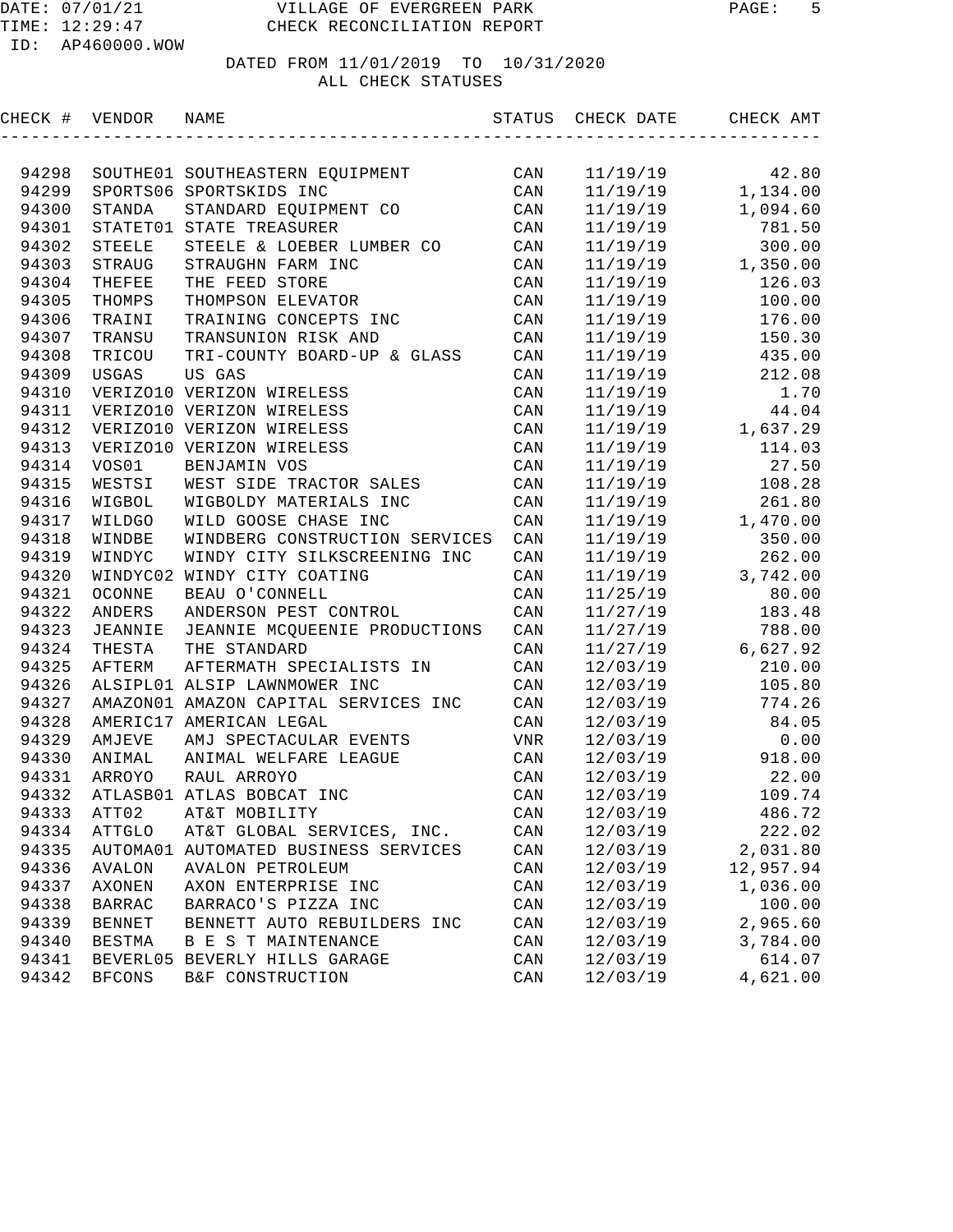| CHECK # VENDOR |                  | NAME                                  |                | STATUS CHECK DATE | CHECK AMT  |
|----------------|------------------|---------------------------------------|----------------|-------------------|------------|
|                |                  |                                       |                |                   |            |
| 94343          | BIELAN           | PETER BIELANSKI                       | CAN            | 12/03/19          | 16.50      |
| 94344          | BMTTEK           | BMTTEK INC                            | CAN            | 12/03/19          | 3,080.00   |
| 94345          | <b>BRAKOW</b>    | ANGELA BRAKOWSKI                      | CAN            | 12/03/19          | 33.00      |
| 94346          |                  | BRENNA01 JOSEPH BRENNAN               | CAN            | 12/03/19          | 240.00     |
| 94347          | <b>BROOKW</b>    | BROOKWOOD FARM                        | CAN            | 12/03/19          | 848.00     |
| 94348          | CAINKA           | LOUIS F CAINKAR, LTD                  | CAN            | 12/03/19          | 13, 471.24 |
| 94349          | CAREFR           | CAREFREE                              | CAN            | 12/03/19          | 190.00     |
| 94350          | CARROT           | CARROT TOP INDUSTRIES                 | CAN            | 12/03/19          | 500.08     |
| 94351          | CASSID           | CASSIDY TIRE & SERVICE                | CAN            | 12/03/19          | 3,193.51   |
| 94352          |                  | CAVATO01 MICHELLE CAVATO              | CAN            | 12/03/19          | 5.50       |
| 94353          |                  | CENTRA01 CENTRAL PRINTERS & GRAPHICS  | CAN            | 12/03/19          | 652.60     |
| 94354          | CHITUN           | CHI TUNG                              | CAN            | 12/03/19          | 120.00     |
| 94355          | CINTAS           | VOIDED---LEADER CHECK                 | VL             | 12/03/19          | 0.00       |
| 94356          | CINTAS           | CINTAS CORPORATION #21                | CAN            | 12/03/19          | 2,786.44   |
| 94357          | CINTAS02         | CINTAS CORPORATION                    | CAN            | 12/03/19          | 708.95     |
| 94358          | CIVICP           | CIVIC PLUS                            | CAN            | 12/03/19          | 7,168.05   |
| 94359          | CLASSM           | CLASSMATE                             | CAN            | 12/03/19          | 175.24     |
| 94360          | CUNICO           | PATRICK CUNICO                        | CAN            | 12/03/19          | 160.00     |
| 94361          | DAVILA           | CALEB DAVILA                          | CAN            | 12/03/19          | 5.50       |
| 94362          | DELLMA           | DELL MARKETING LP                     | CAN            | 12/03/19          | 3,677.64   |
| 94363          |                  | DELTAD01 DELTA DENTAL - RISK          | CAN            | 12/03/19          | 14,623.52  |
| 94364          | <b>DEPRE</b>     | <b>JOSEPH DEPRE</b>                   | CAN            | 12/03/19          | 360.00     |
| 94365          | DIRECT02 DIRECTV |                                       | CAN            | 12/03/19          | 119.19     |
| 94366          |                  | DIRECT03 THE DIRECT RESPONSE RESOURCE | CAN            | 12/03/19          | 5,000.00   |
| 94367          | DUFFY04          | STEVEN DUFFY                          | CAN            | 12/03/19          | 50.00      |
| 94368          | DUFFY05          | KELLY DUFFY                           | CAN            | 12/03/19          | 302.76     |
| 94369          | ECLIPS           | ECLIPSE AWNING INC                    | CAN            | 12/03/19          | 375.00     |
| 94370          | ESOSOL           | ESO SOLUTIONS INC                     | CAN            | 12/03/19          | 11,958.45  |
| 94371          |                  | EVERGR15 EVERGREEN PAVING             | CAN            | 12/03/19          | 1,848.35   |
| 94372          |                  | EVERGR16 EVERGREEN ELECTRIC           | CAN            | 12/03/19          | 3,054.45   |
| 94373          | FIRESE           | FIRE SERVICE INC                      | CAN            | 12/03/19          | 211.75     |
| 94374          | FLEETP           | FLEETPRIDE                            | CAN            | 12/03/19          | 61.76      |
| 94375          | FORAN            | DANIEL FORAN                          | CAN            | 12/03/19          | 5.50       |
| 94376          |                  | GARDEN02 GARDEN CHALET                | CAN            | 12/03/19          | 340.00     |
| 94377          | GARNER           | REV RAY GARNER                        | CAN            | 12/03/19          | 100.00     |
| 94378          | GARVEY           | GARVEYS OFFICE PRODUCTS               | CAN            | 12/03/19          | 119.94     |
| 94379          | <b>GEMELE</b>    | GEM ELECTRIC SUPPLY INC               | CAN            | 12/03/19          | 1,358.78   |
| 94380          | GIFFIN           | GIFFIN WINNING COHEN                  | $\mathtt{CAN}$ | 12/03/19          | 225.00     |
| 94381          | GORMAN01         | EILEEN GORMAN                         | CAN            | 12/03/19          | 375.00     |
| 94382          | GRAAL02          | DANIEL GRAAL                          | $\mathtt{CAN}$ | 12/03/19          | 11.00      |
| 94383          | GRASSO           | GRASSO GRAPHICS                       | CAN            | 12/03/19          | 186.83     |
| 94384          | <b>GUEVAR</b>    | ALEXANDER GUEVARA                     | CAN            | 12/03/19          | 16.50      |
| 94385          | HARRIS           | W T HARRIS                            | $\mathtt{CAN}$ | 12/03/19          | 5,962.30   |
| 94386          |                  | HARRIS03 LONNITA R HARRIS             | $\mathtt{CAN}$ | 12/03/19          | 77.18      |
| 94387          | HAWKIN           | HAWK FORD                             | CAN            | 12/03/19          | 29.83      |
|                |                  |                                       |                |                   |            |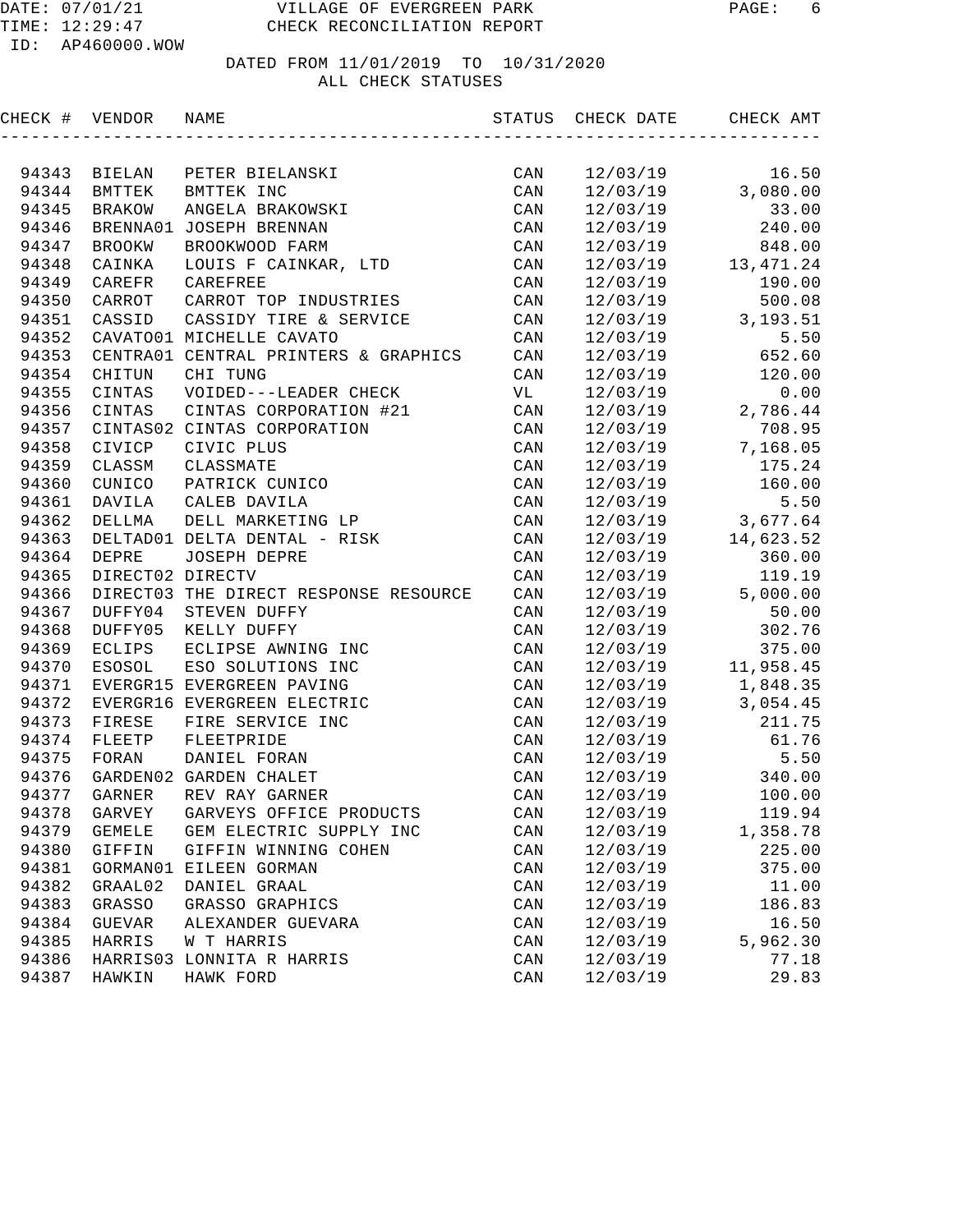| CHECK # | VENDOR            | NAME                                    | STATUS         | CHECK DATE | CHECK AMT  |
|---------|-------------------|-----------------------------------------|----------------|------------|------------|
|         |                   |                                         |                |            |            |
| 94388   |                   | HEALTH03 HEALTHCARE SERVICE CORPORATION | CAN            | 12/03/19   | 215,872.41 |
| 94389   | HRJOHN            | H&R JOHNSON BROS INC                    | CAN            | 12/03/19   | 1,950.00   |
| 94390   | <b>HRONEC</b>     | WILLIAM HRONEC                          | CAN            | 12/03/19   | 100.00     |
| 94391   | ILLINO11 IPFA     |                                         | CAN            | 12/03/19   | 70.00      |
| 94392   |                   | ILLINO19 IBC - NORTHERN IL              | CAN            | 12/03/19   | 273.11     |
| 94393   |                   | ILLINO22 ILLINOIS COMMUNICATIONS        | CAN            | 12/03/19   | 521.11     |
| 94394   | ILLINO45          | ILLINOIS MUNICIPAL LEAGUE               | CAN            | 12/03/19   | 1,530.00   |
| 94395   | INDUST01          | INDUSTRIAL ORGANIZATIONAL               | CAN            | 12/03/19   | 160.00     |
| 94396   | <b>JXENTE</b>     | JX ENTERPRISES INC                      | CAN            | 12/03/19   | 771.83     |
| 94397   | <b>KAWALA</b>     | KAWA LANDSCAPE & LAWN SERVICE           | CAN            | 12/03/19   | 2,992.00   |
| 94398   | KENNED            | KENNEDY PLUMBING & SEWER INC            | CAN            | 12/03/19   | 545.00     |
| 94399   | LARRYS            | LARRY'S BRAKE SERVICE                   | CAN            | 12/03/19   | 186.00     |
| 94400   | LEAF              | LEAF                                    | CAN            | 12/03/19   | 2,470.00   |
| 94401   | LEHNHA            | THOMAS LEHNHARDT                        | CAN            | 12/03/19   | 5.50       |
| 94402   |                   | LINCOL03 LINCOLN FINANCIAL GROUP        | CAN            | 12/03/19   | 1,203.27   |
| 94403   |                   | LINCOL03 LINCOLN FINANCIAL GROUP        | CAN            | 12/03/19   | 172.35     |
| 94404   | MAGICO            | MAGIC OF GARY KANTOR                    | CAN            | 12/03/19   | 195.00     |
| 94405   | MEADEI            | MEADE INC                               | CAN            | 12/03/19   | 772.15     |
| 94406   |                   | MENARD03 VOIDED---LEADER CHECK          | VL             | 12/03/19   | 0.00       |
| 94407   |                   | MENARD03 VOIDED---LEADER CHECK          | VL             | 12/03/19   | 0.00       |
| 94408   |                   | MENARD03 MENARDS - EVERGREEN PARK       | CAN            | 12/03/19   | 3,009.02   |
| 94409   | MESIRO            | MESIROW INSURANCE SERVICES INC          | CAN            | 12/03/19   | 100.00     |
| 94410   | MESIRO            | MESIROW INSURANCE SERVICES INC          | CAN            | 12/03/19   | 100.00     |
| 94411   | MESIRO            | MESIROW INSURANCE SERVICES INC          | CAN            | 12/03/19   | 100.00     |
| 94412   |                   | MIDTOW01 MID-TOWN PETROLEUM             | CAN            | 12/03/19   | 2,086.78   |
| 94413   | MIDWES08          | MIDWEST TRANSIT EQUIPMENT               | CAN            | 12/03/19   | 874.24     |
| 94414   | MOTORO            | MOTOROLA COMMUNICATIONS                 | CAN            | 12/03/19   | 616.85     |
| 94415   | MURPHY06          | MURPHY & MILLER, INC                    | CAN            | 12/03/19   | 2,234.54   |
| 94416   | NICOR             | NICOR GAS                               | CAN            | 12/03/19   | 302.61     |
| 94417   | NICOR01           | NICOR GAS                               | CAN            | 12/03/19   | 172.81     |
| 94418   | NORTHE            | NORTH EAST MULTI-REGIONAL               | CAN            | 12/03/19   | 125.00     |
| 94419   | NORTHE01          | NORTHERN SAFETY CO INC                  | CAN            | 12/03/19   | 508.40     |
| 94420   | ODOWD             | DENNIS O'DOWD                           | CAN            | 12/03/19   | 160.00     |
| 94421   |                   | OHERRO01 RAY O'HERRON CO INC            | CAN            | 12/03/19   | 1,873.71   |
| 94422   | <b>P&amp;GKEE</b> | P & G KEENE ELECTRICAL                  | CAN            | 12/03/19   | 224.35     |
| 94423   | PAPPYS            | PAPPYS                                  | $\mathtt{CAN}$ | 12/03/19   | 100.00     |
| 94424   | PARISE            | KEN PARISE                              | CAN            | 12/03/19   | 160.00     |
| 94425   | PESO              | GEORGE PESO                             | $\mathtt{CAN}$ | 12/03/19   | 700.00     |
| 94426   | PHELAN            | DENIS PHELAN                            | $\mathtt{CAN}$ | 12/03/19   | 320.00     |
| 94427   |                   | PHILLI01 DAVID PHILLIPS                 | $\mathtt{CAN}$ | 12/03/19   | 5.50       |
| 94428   | PRATT             | ANDREW PRATT                            | $\mathtt{CAN}$ | 12/03/19   | 22.00      |
| 94429   | PUBLIC            | PUBLIC SAFETY DIRECT INC                | CAN            | 12/03/19   | 1,649.94   |
| 94430   | QUALIZ            | KALETA M QUALIZZA                       | CAN            | 12/03/19   | 1,363.43   |
| 94431   |                   | R0000867 JOHN COTTER                    | CAN            | 12/03/19   | 50.00      |
| 94432   |                   | R0001059 BIALY'S CAFE TOO               | $\mathtt{CAN}$ | 12/03/19   | 100.00     |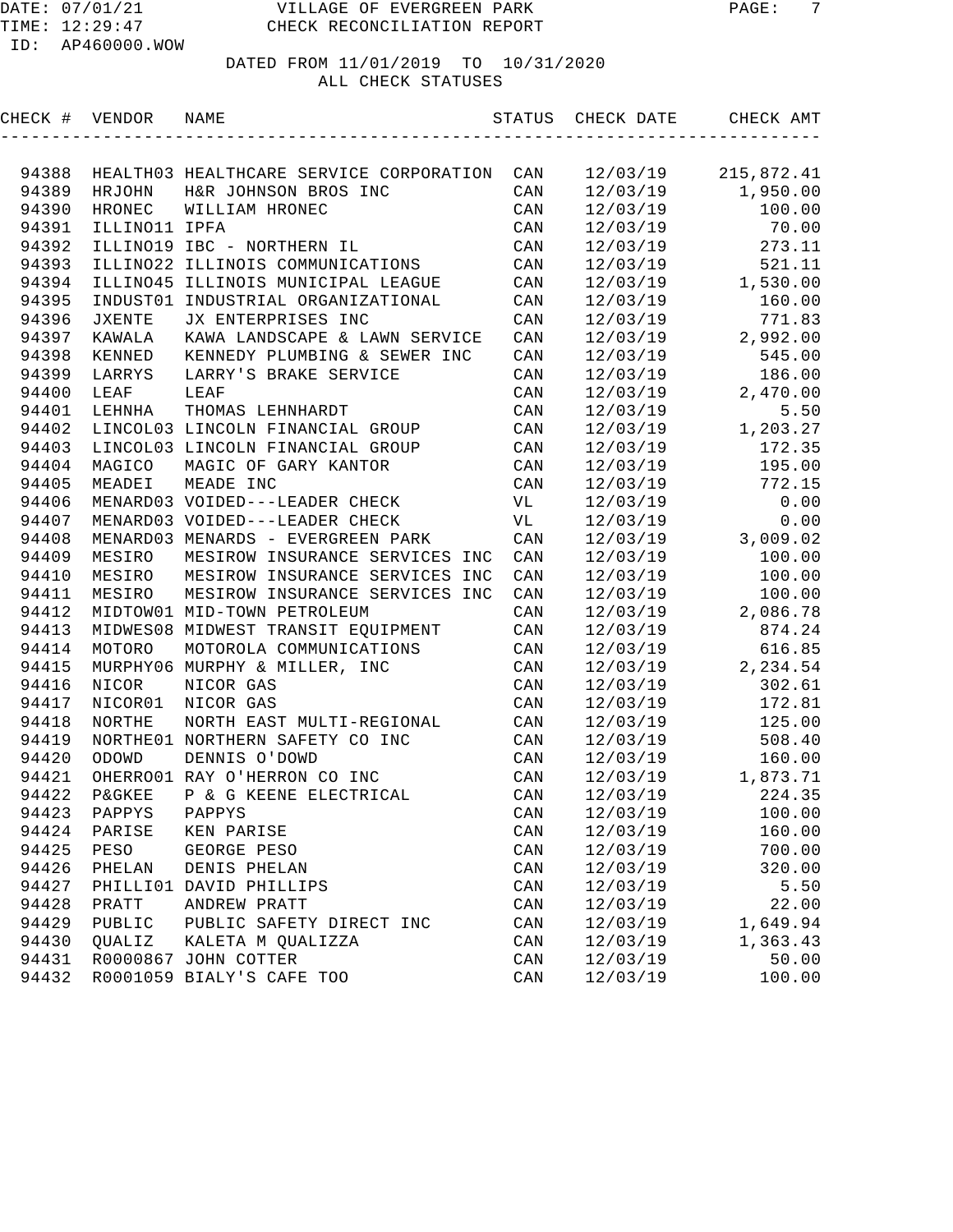| CHECK # VENDOR |              | NAME                                    | STATUS         | CHECK DATE | CHECK AMT  |
|----------------|--------------|-----------------------------------------|----------------|------------|------------|
|                |              |                                         |                |            |            |
| 94433          |              | R0005005 VELMA KELLUP                   | CAN            | 12/03/19   | 60.00      |
| 94434          |              | R0005006 KEYSER INDUSTRIES INC          | CAN            | 12/03/19   | 380.00     |
| 94435          |              | R0005007 R BRAND INC                    | CAN            | 12/03/19   | 100.00     |
| 94436          |              | R0005008 MICHAEL ROCHE                  | CAN            | 12/03/19   | 400.00     |
| 94437          |              | R0005009 PRECISION LUX LLC              | CAN            | 12/03/19   | 350.00     |
| 94438          |              | R0005010 CARA MARIE YACOBUCCI           | CAN            | 12/03/19   | 10,000.00  |
| 94439          |              | R0005011 SCOTT JACKSON                  | CAN            | 12/03/19   | 150.00     |
| 94440          |              | R0005012 THERESA PORUCZNIK              | CAN            | 12/03/19   | 3,500.00   |
| 94441          | RAGING       | RAGING WAVES                            | CAN            | 12/03/19   | 1,923.74   |
| 94442          | REPORT       | THE REPORTER NEWSPAPERS                 | CAN            | 12/03/19   | 156.00     |
| 94443          | RIDDER       | SUSAN RIDDERHOFF                        | CAN            | 12/03/19   | 308.70     |
| 94444          | RIDGEF       | RIDGE FENCE SUPPLY                      | CAN            | 12/03/19   | 4, 153. 74 |
| 94445          | ROSEAN       | ROSEANGELA'S PIZZA                      | CAN            | 12/03/19   | 100.00     |
| 94446          | RUIZ         | WILFREDO RUIZ                           | CAN            | 12/03/19   | 100.00     |
| 94447          | RUNNIO       | RUNNION EQUIPMENT CO                    | CAN            | 12/03/19   | 247.70     |
| 94448          | SCHWAA       | SCHWAAB INC                             | CAN            | 12/03/19   | 28.36      |
| 94449          |              | SERVIC02 SERVICE SANITATION INC         | CAN            | 12/03/19   | 291.00     |
| 94450          | SIGNOR       | ANTHONY SIGNORELLI                      | CAN            | 12/03/19   | 160.00     |
| 94451          | SMITHE       | SMITHEREEN PEST MANAGEMENT              | CAN            | 12/03/19   | 300.00     |
| 94452          |              | SOUTHW02 SOUTHWEST MESSENGER PRESS      | CAN            | 12/03/19   | 288.96     |
| 94453          | STIERS       | STEVEN STIERS                           | CAN            | 12/03/19   | 176.50     |
| 94454          | THEFEE       | THE FEED STORE                          | CAN            | 12/03/19   | 195.51     |
| 94455          | THEFUN       | THE FUN ONES                            | CAN            | 12/03/19   | 990.00     |
| 94456          | THOMAS02     | ZACHARY THOMAS                          | CAN            | 12/03/19   | 5.50       |
| 94457          | THOSEF       | THOSE FUNNY LITTLE PEOPLE               | CAN            | 12/03/19   | 225.00     |
| 94458          | TRIRIV       | TRI-RIVER POLICE TRAINING               | CAN            | 12/03/19   | 400.00     |
| 94459          | TRITEC       | TRI TECH FORENSICS INC                  | CAN            | 12/03/19   | 292.22     |
| 94460          | TRUELL       | JONATHON TRUELL                         | CAN            | 12/03/19   | 11.00      |
| 94461          | VILLOL       | VILLAGE OF OAK LAWN                     | CAN            | 12/03/19   | 18,746.66  |
| 94462          | VISION       | VISION SERVICE PLAN                     | CAN            | 12/03/19   | 2,028.34   |
| 94463          | VIZZA        | VINCENT VIZZA                           | CAN            | 12/03/19   | 280.00     |
| 94464          | VOS01        | BENJAMIN VOS                            | CAN            | 12/03/19   | 5.50       |
| 94465          | WARNIC       | ARTUR WARNICZEK                         | CAN            | 12/03/19   | 5.50       |
| 94466          | ZIELIN       | ED ZIELINSKI                            | CAN            | 12/03/19   | 360.00     |
| 94467          | ZIMMER       | ADAM ZIMMER                             | CAN            | 12/03/19   | 5.50       |
|                | 94468 AXONEN | AXON ENTERPRISE INC                     | $\mathtt{CAN}$ | 12/04/19   | 2,080.00   |
| 94469          | AYALA        | JAIME AYALA                             | CAN            | 12/04/19   | 925.20     |
| 94470          |              | DUNKIN01 DUNKIN DONUTS                  | CAN            | 12/04/19   | 62.94      |
| 94471          |              | EVERGR04 EVERGREEN PARK ACE HARDWARE    | $\mathtt{CAN}$ | 12/06/19   | 220.29     |
| 94472          |              | FIFTHT01 FIFTH THIRD BANK               | CAN            | 12/06/19   | 3,210.76   |
| 94473          |              | HOMEDE02 HOME DEPOT CREDIT SERVICES     | $\mathtt{CAN}$ | 12/06/19   | 296.22     |
| 94474          |              | ILLINO18 ILLINOIS DEPT OF PUBLIC HEALTH | CAN            | 12/06/19   | 256.00     |
| 94475          | JUSTKI       | JUST KIDDING AROUND                     | VNR            | 12/06/19   | 0.00       |
| 94476          |              | OFFICEDE OFFICE DEPOT BUSINESS CREDIT   | CAN            | 12/06/19   | 309.29     |
| 94477          |              | R0005013 JOSE & ROSE VILLANUEVA         | CAN            | 12/06/19   | 150.00     |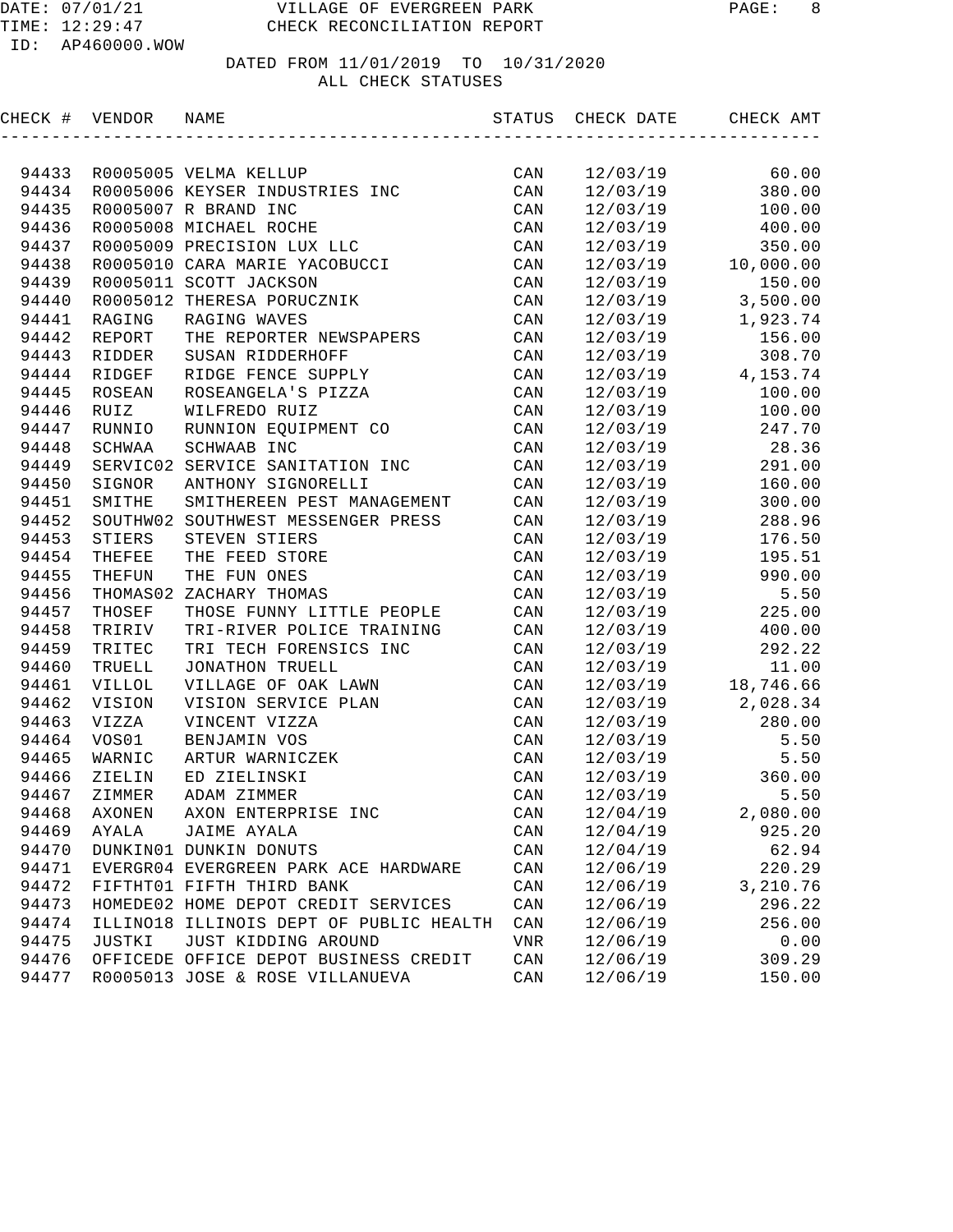| CHECK # | VENDOR        | NAME                                   | STATUS         | CHECK DATE | CHECK AMT  |
|---------|---------------|----------------------------------------|----------------|------------|------------|
|         |               |                                        |                |            |            |
| 94478   | SECRET        | SECRETARY OF STATE                     | CAN            | 12/06/19   | 101.00     |
| 94479   | SECRET        | SECRETARY OF STATE                     | CAN            | 12/06/19   | 150.00     |
| 94480   | HICKEY        | KRISTIN HICKEY                         | VNR            | 12/09/19   | 0.00       |
| 94481   | HICKEY        | KRISTIN HICKEY                         | CAN            | 12/09/19   | 275.00     |
| 94482   |               | EVERGR07 EVERGREEN PARK CHAMBER        | CAN            | 12/10/19   | 100.00     |
| 94483   | ILCOUN        | IL COUNTIES RISK MGMT TRUST            | CAN            | 12/10/19   | 173,355.00 |
| 94484   |               | MIDWES12 MID-WEST TRUCKERS ASSOCIATION | CAN            | 12/10/19   | 1,966.20   |
| 94485   | NICOR         | VOIDED---LEADER CHECK                  | VL             | 12/10/19   | 0.00       |
| 94486   | NICOR         | NICOR GAS                              | CAN            | 12/10/19   | 2,804.16   |
| 94487   |               | OFFICE06 OFFICE DEPOT                  | CAN            | 12/10/19   | 2,325.68   |
| 94488   | ULINE         | ULINE                                  | CAN            | 12/10/19   | 143.95     |
| 94489   | <b>UPS</b>    | <b>UPS</b>                             | CAN            | 12/10/19   | 13.59      |
| 94490   | ACOUST        | ACOUSTICAL SOLUTIONS                   | CAN            | 12/10/19   | 8,469.25   |
| 94491   | BENDER        | JOHN BENDER                            | CAN            | 12/13/19   | 300.00     |
| 94492   | CAINKA        | LOUIS F CAINKAR, LTD                   | CAN            | 12/13/19   | 3,825.00   |
| 94493   | CARUSI        | EUGENE CARUSI                          | CAN            | 12/13/19   | 300.00     |
| 94494   | DUFFY02       | DENNIS L DUFFY                         | CAN            | 12/13/19   | 203.73     |
| 94495   | ENGEL         | MICHAEL ENGEL                          | CAN            | 12/13/19   | 300.00     |
| 94496   | FARREL        | BRIAN FARRELL                          | CAN            | 12/13/19   | 150.00     |
| 94497   | HEDERM        | BRET HEDERMAN                          | CAN            | 12/13/19   | 150.00     |
| 94498   |               | HERRER01 ALEXANDER HERRERA             | CAN            | 12/13/19   | 150.00     |
| 94499   | LAZINE        | DENNIS LAZINEK                         | CAN            | 12/13/19   | 300.00     |
| 94500   |               | MCCANN03 CHRIS McCANN                  | CAN            | 12/13/19   | 300.00     |
| 94501   |               | MCCART01 JOHN MCCARTHY                 | CAN            | 12/13/19   | 300.00     |
| 94502   |               | PASTIC01 SUE PASTICK                   | CAN            | 12/13/19   | 300.00     |
| 94503   | RICH          | CAMERON RICH                           | CAN            | 12/13/19   | 300.00     |
| 94504   | SMILEY        | SYDNEY SMILEY                          | CAN            | 12/13/19   | 150.00     |
| 94505   |               | THOMAS02 ZACHARY THOMAS                | CAN            | 12/13/19   | 150.00     |
| 94506   | <b>VOS</b>    | JAMES VOS                              | CAN            | 12/13/19   | 300.00     |
| 94507   | YEAMAN        | GAVIN YEAMAN                           | CAN            | 12/13/19   | 300.00     |
| 94508   | CITYLI        | CITY LIGHTS MUSIC INC                  | CAN            | 12/16/19   | 7,065.00   |
| 94509   | OLDREP        | OLD REPUBLIC NATIONAL                  | CAN            | 12/16/19   | 2,093.00   |
| 94510   |               | OZINGA04 OZINGA LEPORE CAMPBELL & LORD | CAN            | 12/16/19   | 1,000.00   |
| 94511   |               | UNITED13 UNITED BY FAITH EVANGELICAL   | CAN            | 12/16/19   | 299,000.00 |
| 94512   | AEROVI        | AEROVISTA INNOVATIONS LLC              | CAN            | 12/17/19   | 1,598.00   |
|         | 94513 AFTERM  | AFTERMATH SPECIALISTS IN               | $\mathtt{CAN}$ | 12/17/19   | 105.00     |
| 94514   | AIRONE        | AIR ONE EQUIPMENT INC                  | $\mathtt{CAN}$ | 12/17/19   | 145.00     |
| 94515   | AJUNIF        | AJ UNIFORM                             | CAN            | 12/17/19   | 321.00     |
| 94516   |               | AMAZON01 AMAZON CAPITAL SERVICES INC   | $\mathtt{CAN}$ | 12/17/19   | 102.69     |
| 94517   | ARCONC        | ARCON CONCRETE CONSTRUCTION            | CAN            | 12/17/19   | 13,860.00  |
| 94518   | <b>ATTGLO</b> | AT&T GLOBAL SERVICES, INC.             | $\mathtt{CAN}$ | 12/17/19   | 1,189.19   |
| 94519   | AVALON        | <b>AVALON PETROLEUM</b>                | $\mathtt{CAN}$ | 12/17/19   | 10,881.38  |
| 94520   | AWENTE        | A W ENTERPRISES INC                    | CAN            | 12/17/19   | 787.95     |
| 94521   | <b>AZOOSM</b> | AZOOSMENT PARK INC                     | CAN            | 12/17/19   | 1,558.80   |
| 94522   |               | BATTER01 BATTERIES PLUS LLC            | $\mathtt{CAN}$ | 12/17/19   | 35.95      |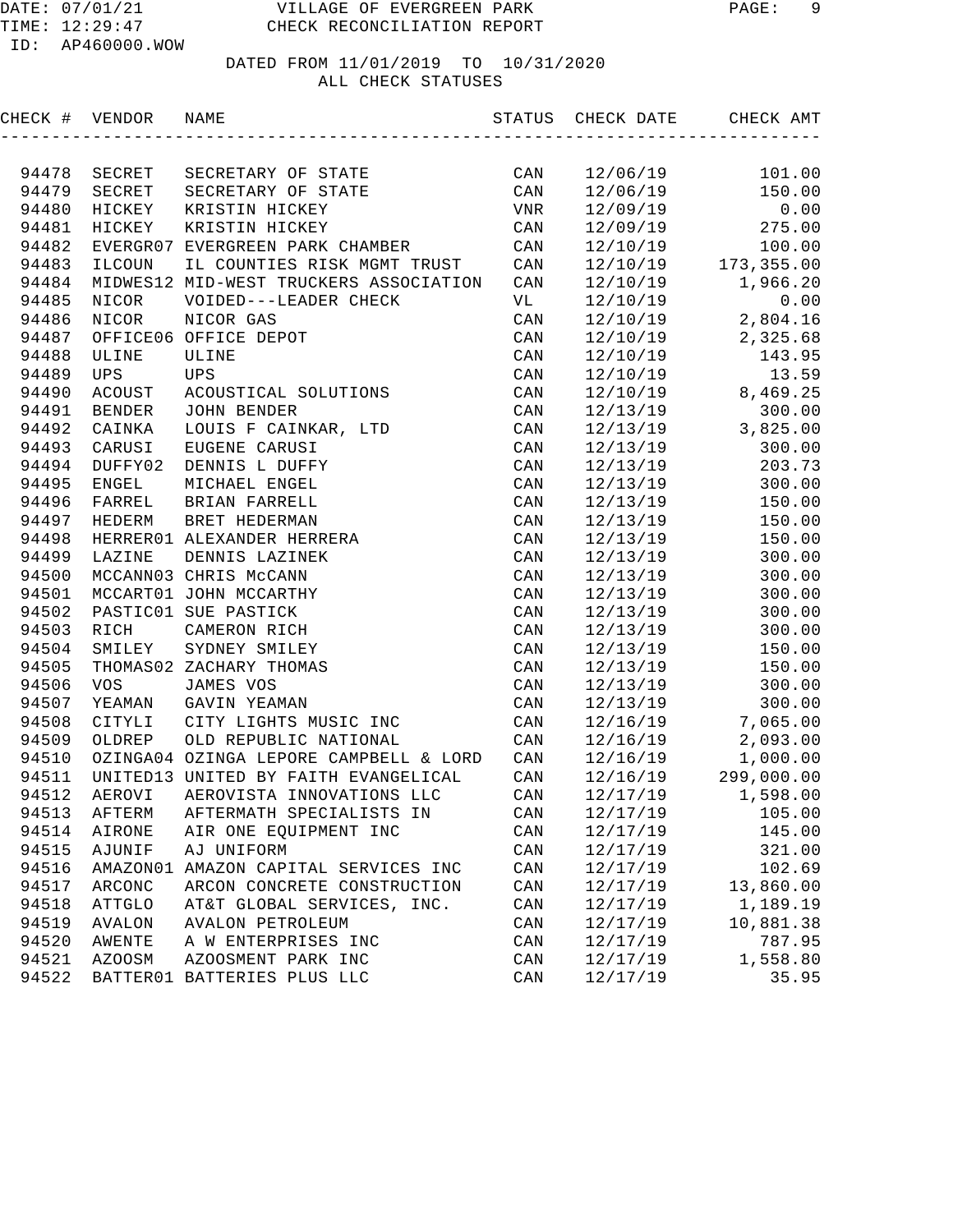| CHECK # | VENDOR           | NAME                                       | STATUS                    | CHECK DATE | CHECK AMT  |
|---------|------------------|--------------------------------------------|---------------------------|------------|------------|
|         |                  |                                            |                           |            |            |
| 94523   | BENNET           | BENNETT AUTO REBUILDERS INC                | VNR                       | 12/17/19   | 0.00       |
| 94524   | <b>BESTMA</b>    | B E S T MAINTENANCE                        | CAN                       | 12/17/19   | 561.50     |
| 94525   |                  | BEVERL01 BEVERLY GLASS SERVICE INC         | CAN                       | 12/17/19   | 195.00     |
| 94526   |                  | BEVERL05 BEVERLY HILLS GARAGE              | CAN                       | 12/17/19   | 3,017.79   |
| 94527   | <b>BIOTRO</b>    | BIO-TRON INC.                              | CAN                       | 12/17/19   | 403.19     |
| 94528   | <b>BMTTEK</b>    | BMTTEK INC                                 | CAN                       | 12/17/19   | 4,480.00   |
| 94529   | <b>BRETTE</b>    | BRETT SUPPLY COMPANY                       | CAN                       | 12/17/19   | 323.10     |
| 94530   |                  | BRIGHT01 DANIEL BRIGHT                     | CAN                       | 12/17/19   | 150.00     |
| 94531   | <b>BROWNE</b>    | BROWNELLS INC                              | CAN                       | 12/17/19   | 579.45     |
| 94532   | CAREFR           | CAREFREE                                   | CAN                       | 12/17/19   | 5,302.00   |
| 94533   | CARQUE           | CARQUEST AUTO PARTS                        | CAN                       | 12/17/19   | 25.08      |
| 94534   | CARREF           | CAR REFLECTIONS                            | CAN                       | 12/17/19   | 150.00     |
| 94535   | CASSID           | CASSIDY TIRE & SERVICE                     | CAN                       | 12/17/19   | 2,476.25   |
| 94536   | CINTAS           | VOIDED---LEADER CHECK                      | VL                        | 12/17/19   | 0.00       |
| 94537   | CINTAS           | CINTAS CORPORATION #21                     | CAN                       | 12/17/19   | 1,632.63   |
| 94538   |                  | CINTAS02 CINTAS CORPORATION                | CAN                       | 12/17/19   | 96.39      |
| 94539   | CITYOF           | CITY OF CHICAGO                            | CAN                       | 12/17/19   | 176,388.09 |
| 94540   | CLEANI           | CLEANING SPECIALISTS INC                   | CAN                       | 12/17/19   | 250.00     |
| 94541   | COMCAS04 COMCAST |                                            | CAN                       | 12/17/19   | 116.85     |
| 94542   | COMPET           | COMPETITIVE SUPPORT OPTIONS                | CAN                       | 12/17/19   | 71.62      |
| 94543   | COREMA           | CORE & MAIN LP                             | CAN                       | 12/17/19   | 304.78     |
| 94544   | CREATI           | CREATIVE PRODUCTS & DESIGNS                | CAN                       | 12/17/19   | 1,000.00   |
| 94545   | CUMMIN           | CUMMINS NPOWER LLC                         | CAN                       | 12/17/19   | 1,959.76   |
| 94546   | CUNICO           | PATRICK CUNICO                             | CAN                       | 12/17/19   | 5.50       |
| 94547   |                  | DAILYS01 DAILY SOUTHTOWN                   | CAN                       | 12/17/19   | 201.50     |
| 94548   |                  | DIGITA01 DIGITAL ALLY                      | CAN                       | 12/17/19   | 90.00      |
| 94549   |                  | DIRECT03 THE DIRECT RESPONSE RESOURCE      | CAN                       | 12/17/19   | 795.00     |
| 94550   | <b>DUFFY</b>     | JAMES DUFFY                                | CAN                       | 12/17/19   | 5.50       |
| 94551   | <b>EFOLDE</b>    | eFOLDER INC DBA<br>AXCIENT                 | CAN                       | 12/17/19   | 990.00     |
| 94552   | <b>EVERGR</b>    | EVERGREEN MECHANICAL                       | CAN                       | 12/17/19   | 5,740.00   |
| 94553   |                  | EVERGR04 EVERGREEN PARK ACE HARDWARE       | CAN                       | 12/17/19   | 31.98      |
| 94554   |                  | EVERGR04 EVERGREEN PARK ACE HARDWARE       | CAN                       | 12/17/19   | 159.30     |
| 94555   |                  | EVERGR04 EVERGREEN PARK ACE HARDWARE       | CAN                       | 12/17/19   | 132.12     |
| 94556   |                  | EVERGR04 EVERGREEN PARK ACE HARDWARE       | CAN                       | 12/17/19   | 122.92     |
| 94557   |                  | EVERGR04 EVERGREEN PARK ACE HARDWARE       | CAN                       | 12/17/19   | 60.44      |
|         |                  | 94558 EVERGR04 EVERGREEN PARK ACE HARDWARE | $\mathtt{CAN}$            | 12/17/19   | 150.97     |
| 94559   |                  | EVERGR10 EVERGREEN CAR WASH                | CAN                       | 12/17/19   | 764.00     |
| 94560   |                  | EVERGR15 EVERGREEN PAVING                  | CAN                       | 12/17/19   | 4,696.50   |
| 94561   | FERGUS           | FERGUSON FACILITIES SUPPLY                 | $\ensuremath{\text{VNR}}$ | 12/17/19   | 0.00       |
| 94562   | FLANAG           | FLANAGIN LLC                               | CAN                       | 12/17/19   | 680.00     |
| 94563   | FLEETP           | FLEETPRIDE                                 | CAN                       | 12/17/19   | 26.38      |
| 94564   | <b>FLEETS</b>    | FLEET SAFETY SUPPLY                        | $\mathtt{CAN}$            | 12/17/19   | 558.76     |
| 94565   | FLEX             | FLEXIBLE BENEFIT SERVICE CORP              | CAN                       | 12/17/19   | 147.00     |
| 94566   | FREEWA           | FREEWAY FORD                               | CAN                       | 12/17/19   | 75.79      |
| 94567   | GALBRA           | GALBRAITH FENCE CO                         | CAN                       | 12/17/19   | 2,200.00   |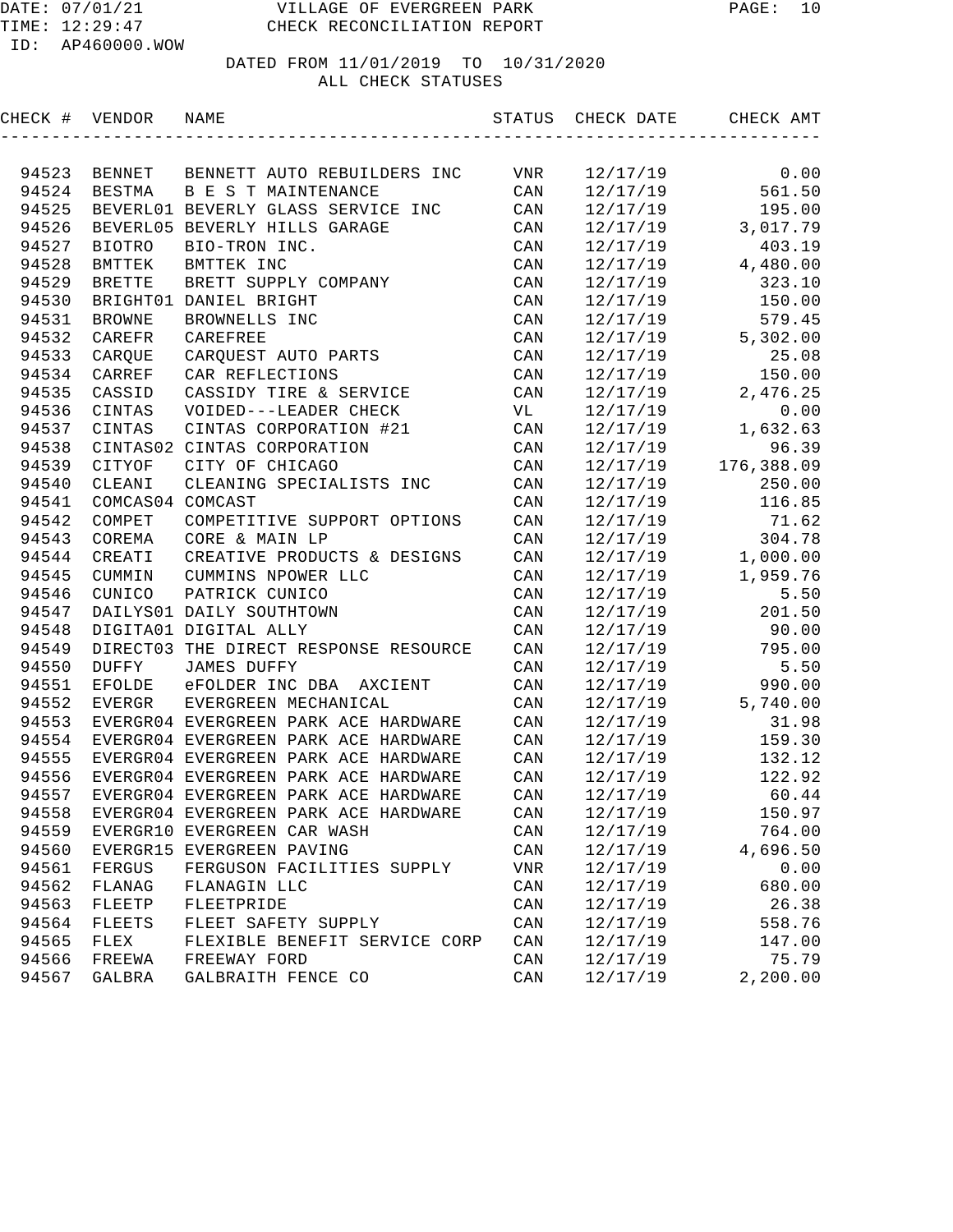| CHECK # | VENDOR        | NAME                                   | STATUS                  | CHECK DATE | CHECK AMT |
|---------|---------------|----------------------------------------|-------------------------|------------|-----------|
|         |               |                                        |                         |            |           |
| 94568   | GARVEY        | GARVEYS OFFICE PRODUCTS                | CAN                     | 12/17/19   | 1,117.11  |
| 94569   | <b>GEKLOO</b> | GE KLOOS MATERIAL CO                   | CAN                     | 12/17/19   | 590.40    |
| 94570   | GENUIN        | GENUINE PARTS CO                       | CAN                     | 12/17/19   | 347.93    |
| 94571   | GLOBAL        | GLOBALSTAR USA                         | CAN                     | 12/17/19   | 519.09    |
| 94572   | GORDON        | GORDON FOOD SERVICE                    | CAN                     | 12/17/19   | 343.88    |
| 94573   | GRAAL02       | DANIEL GRAAL                           | CAN                     | 12/17/19   | 5.50      |
| 94574   | HEALY         | <b>JAMES HEALY</b>                     | CAN                     | 12/17/19   | 41.00     |
| 94575   |               | ILLINO22 ILLINOIS COMMUNICATIONS       | CAN                     | 12/17/19   | 381.11    |
| 94576   |               | ILLINO30 ILL DEPT OF PUBLIC HEALTH     | CAN                     | 12/17/19   | 75.00     |
| 94577   |               | ILLINO72 ILLINOIS PUBLIC WORKS         | CAN                     | 12/17/19   | 250.00    |
| 94578   | ILLINO75      | ILLINOIS STATE POLICE                  | $\mathtt{CAN}$          | 12/17/19   | 84.75     |
| 94579   | INDEPE        | INDEPENDENT RECYCLING SERVICES         | CAN                     | 12/17/19   | 3,303.17  |
| 94580   | INDUST01      | INDUSTRIAL ORGANIZATIONAL              | CAN                     | 12/17/19   | 645.00    |
| 94581   | INTERS        | INTERSTATE BATTERY OF CHICAGO          | CAN                     | 12/17/19   | 1,135.55  |
| 94582   | <b>JXENTE</b> | JX ENTERPRISES INC                     | CAN                     | 12/17/19   | 1,628.93  |
| 94583   | KENNED        | KENNEDY PLUMBING & SEWER INC           | $\mathtt{CAN}$          | 12/17/19   | 3,880.00  |
| 94584   | KROPIDL       | MS MONICA KROPIDLOWSKI                 | $\mathtt{CAN}$          | 12/17/19   | 275.00    |
| 94585   | KRZYSZ        | KRZYSZTOF PACIOREK                     | $\mathtt{CAN}$          | 12/17/19   | 8,800.00  |
| 94586   | LARRYS        | LARRY'S BRAKE SERVICE                  | CAN                     | 12/17/19   | 62.00     |
| 94587   | MATERI        | MATERIAL SERICE CORPORATION            | CAN                     | 12/17/19   | 1,271.30  |
| 94588   | MEADEE        | MEADE INC                              | CAN                     | 12/17/19   | 238.00    |
| 94589   |               | MENARD03 VOIDED---LEADER CHECK         | VL                      | 12/17/19   | 0.00      |
| 94590   |               | MENARD03 VOIDED---LEADER CHECK         | VL                      | 12/17/19   | 0.00      |
| 94591   |               | MENARD03 VOIDED---LEADER CHECK         | VL                      | 12/17/19   | 0.00      |
| 94592   |               | MENARD03 MENARDS - EVERGREEN PARK      | CAN                     | 12/17/19   | 1,944.60  |
| 94593   | MESIMP        | ME SIMPSON CO INC                      | CAN                     | 12/17/19   | 395.00    |
| 94594   | MICROE        | MICRO-EYE SECURITY SYSTEMS INC         | CAN                     | 12/17/19   | 37,239.00 |
| 94595   |               | MUNICI03 MES - ILLINOIS                | CAN                     | 12/17/19   | 803.98    |
| 94596   | MURPHY06      | MURPHY & MILLER, INC                   | CAN                     | 12/17/19   | 1,072.09  |
| 94597   | <b>NORTHE</b> | NORTH EAST MULTI-REGIONAL              | CAN                     | 12/17/19   | 850.00    |
| 94598   | NYHART        | THE HOWARD E NYHART CO INC             | CAN                     | 12/17/19   | 4,500.00  |
| 94599   | <b>NYHART</b> | THE HOWARD E NYHART CO INC             | CAN                     | 12/17/19   | 3,500.00  |
| 94600   | ODELSO        | OSMFM LTD                              | CAN                     | 12/17/19   | 2,210.00  |
| 94601   |               | OFFICE06 OFFICE DEPOT                  | CAN                     | 12/17/19   | 627.52    |
| 94602   |               | OFFICE07 OFFICE DEPOT                  | CAN                     | 12/17/19   | 95.08     |
| 94603   |               | OHERRO01 RAY O'HERRON CO INC           | $\mathop{\mathtt{CAN}}$ | 12/17/19   | 556.64    |
| 94604   |               | OREILL01 O'REILLY AUTOMOTIVE INC       | $\mathtt{CAN}$          | 12/17/19   | 21.70     |
| 94605   |               | OZINGA03 OZINGA MATERIALS INC          | CAN                     | 12/17/19   | 2,152.00  |
| 94606   | PALOSS        | PALOS SPORTS                           | CAN                     | 12/17/19   | 53.98     |
| 94607   |               | PITNEY01 PITNEY BOWES INC              | CAN                     | 12/17/19   | 80.74     |
| 94608   | PLOWSC        | PLOWS COUNCIL ON AGING                 | CAN                     | 12/17/19   | 1,005.48  |
| 94609   | PLUMBI        | PLUMBING CONTRACTORS ASSOC             | CAN                     | 12/17/19   | 50.00     |
| 94610   | PRAXAI        | PRAXAIR DISTRIBUTION                   | CAN                     | 12/17/19   | 311.27    |
| 94611   | PRINTM        | PRINTMART                              | CAN                     | 12/17/19   | 865.00    |
| 94612   |               | PRINTM01 PRINT MANAGEMENT PARTNERS INC | CAN                     | 12/17/19   | 701.63    |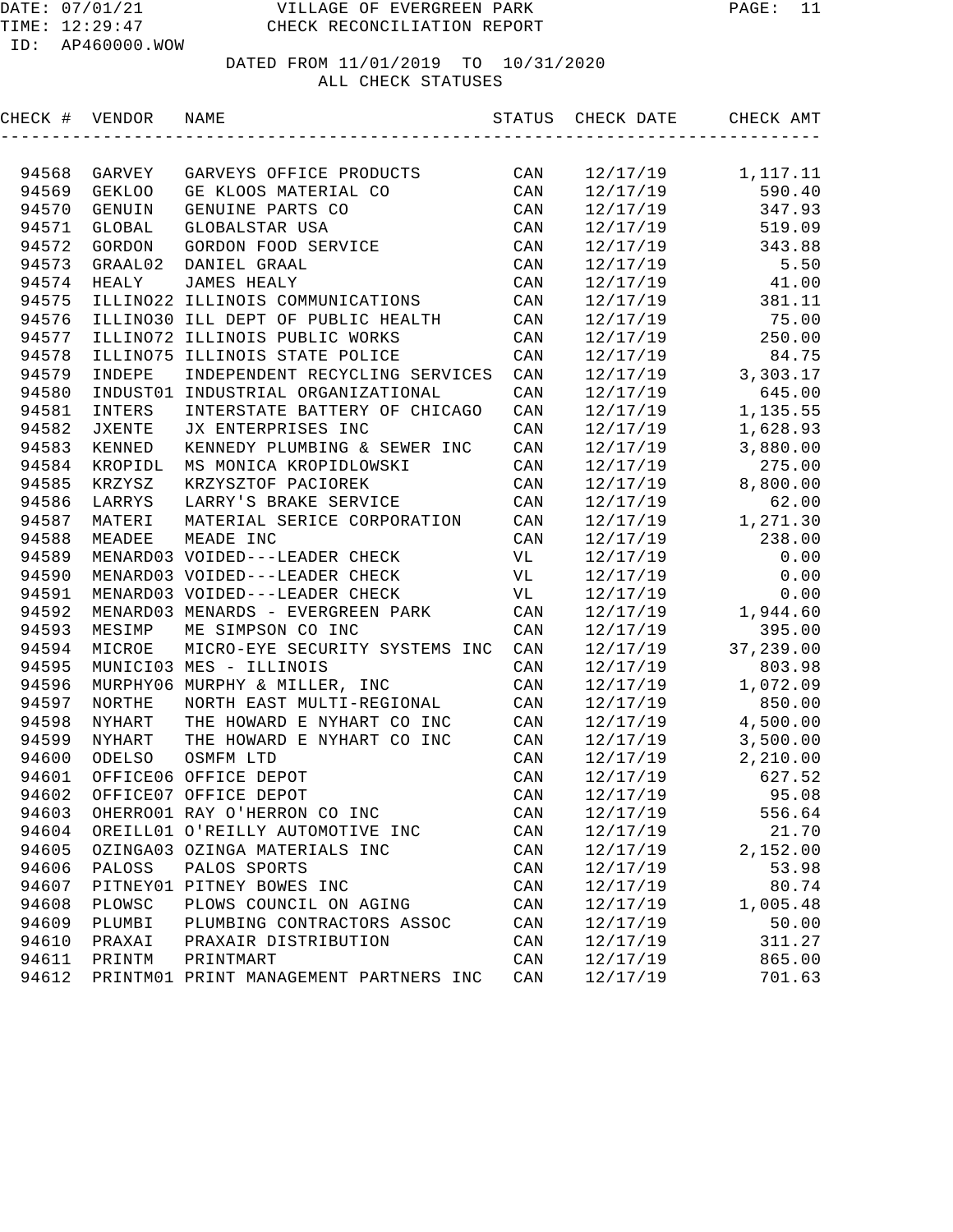| CHECK # VENDOR |               | NAME                                    | STATUS         | CHECK DATE | CHECK AMT  |
|----------------|---------------|-----------------------------------------|----------------|------------|------------|
|                |               |                                         |                |            |            |
| 94613          | PROMOS        | PROMOS 911, INC.                        | CAN            | 12/17/19   | 167.78     |
| 94614          | PUBLIC        | PUBLIC SAFETY DIRECT INC                | CAN            | 12/17/19   | 299.56     |
| 94615          |               | R0005014 PAUL CIHOCKI                   | CAN            | 12/17/19   | 200.00     |
| 94616          |               | R0005015 FLAHERTY BUILDERS INC          | CAN            | 12/17/19   | 3,800.00   |
| 94617          | REDWIN        | RED WING BUSINESS                       | CAN            | 12/17/19   | 1,174.47   |
| 94618          | REGION        | REGIONAL TRUCK EQUIPMENT CO             | CAN            | 12/17/19   | 378.25     |
| 94619          | RELIAB        | RELIABLE FIRE & SECURITY                | CAN            | 12/17/19   | 879.75     |
| 94620          | REPORT        | THE REPORTER NEWSPAPERS                 | CAN            | 12/17/19   | 156.00     |
| 94621          | ROSCOE        | THE ROSCOE COMPANY                      | CAN            | 12/17/19   | 485.47     |
| 94622          |               | RUSHTR01 INTERSTATE BILLING SERVICES IN | CAN            | 12/17/19   | 221.73     |
| 94623          |               | SAMSCL11 SAMSCLUB-WALMART               | CAN            | 12/17/19   | 123.58     |
| 94624          |               | SAMSCL22 SAMSCLUB-WALMART               | CAN            | 12/17/19   | 172.67     |
| 94625          |               | SAMSCL33 SAMSCLUB-WALMART               | CAN            | 12/17/19   | 109.30     |
| 94626          |               | SAMSCL44 SAMSCLUB-WALMART               | CAN            | 12/17/19   | 575.01     |
| 94627          |               | SAMSCL77 SAMSCLUB-WALMART               | CAN            | 12/17/19   | 410.74     |
| 94628          |               | SAMSCL88 SAMSCLUB-WALMART               | CAN            | 12/17/19   | 368.06     |
| 94629          | SCHLED        | BRIAN SCHLEDER                          | CAN            | 12/17/19   | 5.50       |
| 94630          | SCHWAA        | SCHWAAB INC                             | CAN            | 12/17/19   | 77.72      |
| 94631          | SECRET        | SECRETARY OF STATE                      | <b>VNR</b>     | 12/17/19   | 0.00       |
| 94632          | SECRET        | SECRETARY OF STATE                      | CAN            | 12/17/19   | 150.00     |
| 94633          |               | SECRET01 SECRETARY OF STATE             | CAN            | 12/17/19   | 10.00      |
| 94634          | SEMMER        | SEMMER LANDSCAPE LLC                    | CAN            | 12/17/19   | 19,511.00  |
| 94635          | SHARKS        | SHARK SHREDDING & DOCUMENT              | CAN            | 12/17/19   | 164.00     |
| 94636          | SMITHE        | SMITHEREEN PEST MANAGEMENT              | CAN            | 12/17/19   | 85.00      |
| 94637          | SOUTHS07      | SOUTH SUBURBAN COLLEGE                  | CAN            | 12/17/19   | 704.00     |
| 94638          | SOUTHW        | SOUTHWEST MAJOR CASE UNIT               | CAN            | 12/17/19   | 750.00     |
| 94639          | STANDA        | STANDARD EQUIPMENT CO                   | CAN            | 12/17/19   | 1,268.96   |
| 94640          | STOCKF        | STOCK & FIELD - CORPORATE               | CAN            | 12/17/19   | 63.94      |
| 94641          | SUBURB        | SUBURBAN LABORATORIES                   | CAN            | 12/17/19   | 255.00     |
| 94642          | TRANSU        | TRANSUNION RISK AND                     | CAN            | 12/17/19   | 163.30     |
| 94643          | TRITEC        | TRI TECH FORENSICS INC                  | CAN            | 12/17/19   | 36.62      |
| 94644          | TRUJIL        | DANIEL TRUJILLO                         | CAN            | 12/17/19   | 5.50       |
| 94645          | ULINE         | ULINE                                   | CAN            | 12/17/19   | 106.31     |
| 94646          | <b>UPS</b>    | <b>UPS</b>                              | CAN            | 12/17/19   | 26.92      |
| 94647          | USDIAR        | US DIARY                                | CAN            | 12/17/19   | 228.74     |
| 94648          | USGAS         | US GAS                                  | CAN            | 12/17/19   | 341.50     |
| 94649          |               | VERIZO10 VERIZON WIRELESS               | CAN            | 12/17/19   | 2,441.99   |
| 94650          |               | VERIZO10 VERIZON WIRELESS               | CAN            | 12/17/19   | 907.28     |
| 94651          |               | VERIZO10 VERIZON WIRELESS               | CAN            | 12/17/19   | 1,637.38   |
| 94652          |               | VILLAG01 VILLAGE VIEW PUBLICATIONS INC  | CAN            | 12/17/19   | 335.00     |
| 94653          | <b>VILLOL</b> | VILLAGE OF OAK LAWN                     | $\mathtt{CAN}$ | 12/17/19   | 3,500.68   |
| 94654          | WEISSM        | WEISSMAN COSTUMES                       | $\mathtt{CAN}$ | 12/17/19   | 4, 113.03  |
| 94655          | <b>WILDGO</b> | WILD GOOSE CHASE INC                    | $\mathtt{CAN}$ | 12/17/19   | 1,470.00   |
| 94656          | WOLFSB        | WOLF'S BAKERY                           | CAN            | 12/17/19   | 25.20      |
| 94657          | STEWAR        | STEWART TITLE COMPANY                   | CAN            | 12/18/19   | 159,584.78 |
|                |               |                                         |                |            |            |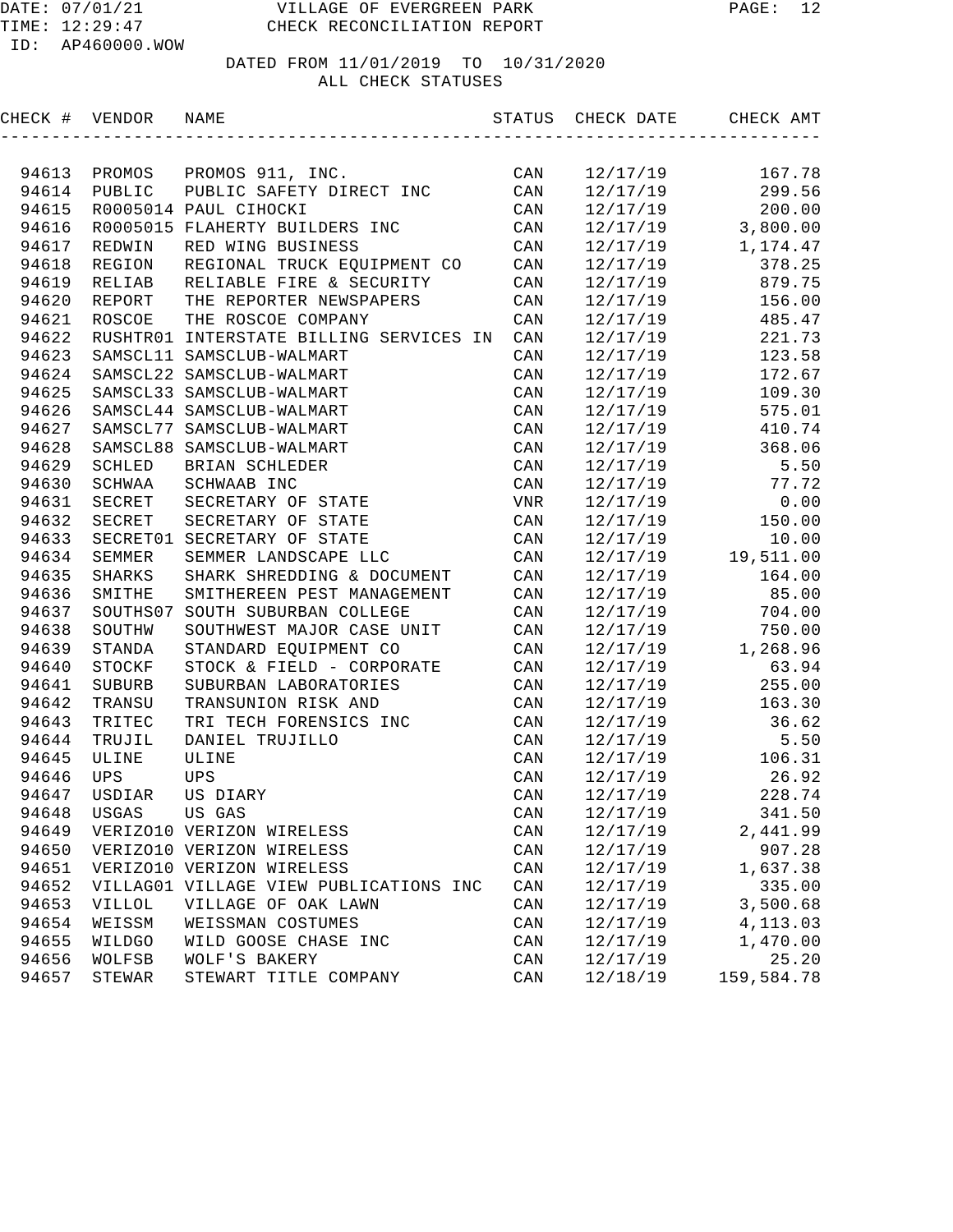| CHECK #        | VENDOR         | NAME                                                          | STATUS                  | CHECK DATE           | CHECK AMT        |
|----------------|----------------|---------------------------------------------------------------|-------------------------|----------------------|------------------|
|                |                |                                                               |                         |                      |                  |
| 94658          | FUNK           | LARRY FUNK                                                    | CAN                     | 12/19/19             | 61.35            |
| 94659          | <b>JEANNIE</b> | JEANNIE MCQUEENIE PRODUCTIONS                                 | CAN                     | 12/19/19             | 788.00           |
| 94660          |                | R0002094 THOMAS SCHERGEN, JR                                  | CAN                     | 12/19/19             | 603.00           |
| 94661          |                | R0005016 ROGER VLAMING                                        | CAN                     | 12/19/19             | 152.63           |
| 94662          | <b>VOS</b>     | JAMES VOS                                                     | CAN                     | 12/19/19             | 16.09            |
| 94663          | ANDERS         | ANDERSON PEST CONTROL                                         | CAN                     | 12/20/19             | 2,589.12         |
| 94664          | ONSITE01       | ONSITE COMMUNICATIONS USA INC                                 | CAN                     | 12/20/19             | 550.00           |
| 94665          | <b>BENNET</b>  | BENNETT AUTO REBUILDERS INC                                   | CAN                     | 12/30/19             | 1,000.00         |
| 94666          | THESTA         | THE STANDARD                                                  | CAN                     | 12/30/19             | 9,741.12         |
| 94667          | ANDERS         | ANDERSON PEST CONTROL                                         | CAN                     | 01/03/20             | 863.04           |
| 94668          | <b>BARRAC</b>  | BARRACO'S PIZZA INC                                           | CAN                     | 01/03/20             | 151.19           |
| 94669          | COOKCO         | COOK COUNTY CLERK                                             | CAN                     | 01/03/20             | 10.00            |
| 94670          | ILCOUN         | IL COUNTIES RISK MGMT TRUST                                   | CAN                     | 01/03/20             | 86,677.38        |
| 94671          | R0005017       | BALEISIS ALFONSAS                                             | CAN                     | 01/03/20             | 237.83           |
| 94672          | ATT02          | AT&T MOBILITY                                                 | CAN                     | 01/06/20             | 489.22           |
| 94673          | ATT04          | AT&T                                                          | CAN                     | 01/06/20             | 62.82            |
| 94674          |                | ILLINO75 VOIDED---LEADER CHECK                                | VL                      | 01/06/20             | 0.00             |
| 94675          |                | ILLINO75 ILLINOIS STATE POLICE                                | CAN                     | 01/06/20             | 1,843.25         |
| 94676          |                | NOVOTN01 BETH NOVOTNEY                                        | CAN                     | 01/06/20             | 86.76            |
| 94677          | PLAYIT         | PLAY IT AGAIN SPORTS                                          | CAN                     | 01/06/20             | 188.97           |
| 94678          | POSTMA         | POSTMASTER OF CHICAGO                                         | CAN                     | 01/06/20             | 220.00           |
| 94679          | ADMIRA         | ADMIRAL STEEL                                                 | CAN                     | 01/07/20             | 472.50           |
| 94680          | AEROVI         | AEROVISTA INNOVATIONS LLC                                     | CAN                     | 01/07/20             | 3,596.00         |
| 94681<br>94682 | AFTERM         | AFTERMATH SPECIALISTS IN                                      | CAN<br>CAN              | 01/07/20             | 210.00<br>249.60 |
|                |                | ALSIPL01 ALSIP LAWNMOWER INC                                  |                         | 01/07/20<br>01/07/20 |                  |
| 94683<br>94684 | ANDERS         | AMAZON01 AMAZON CAPITAL SERVICES INC<br>ANDERSON PEST CONTROL | CAN<br>CAN              |                      | 70.67<br>863.04  |
| 94685          | ARCONC         | ARCON CONCRETE CONSTRUCTION                                   | CAN                     | 01/07/20             | 13,400.00        |
| 94686          | ATT01          | AT&T                                                          | CAN                     | 01/07/20<br>01/07/20 | 6, 272.40        |
| 94687          | ATT01          | VOIDED---LEADER CHECK                                         | VL                      | 01/07/20             | 0.00             |
| 94688          | ATT01          | AT&T                                                          | CAN                     | 01/07/20             | 1,244.46         |
| 94689          | ATT04          | AT&T                                                          | CAN                     | 01/07/20             | 62.82            |
| 94690          | <b>ATTGLO</b>  | AT&T GLOBAL SERVICES, INC.                                    | CAN                     | 01/07/20             | 723.62           |
| 94691          | AVALON         | <b>AVALON PETROLEUM</b>                                       | CAN                     | 01/07/20             | 17,720.28        |
| 94692          | <b>BESTMA</b>  | <b>B E S T MAINTENANCE</b>                                    | CAN                     | 01/07/20             | 3,784.00         |
| 94693          |                | BETTER01 BETTER BUILT LUMBER & SUPPLY                         | $\mathop{\mathtt{CAN}}$ | 01/07/20             | 300.00           |
| 94694          |                | BEVERL02 BEVERLY ENVIRONMENTAL                                | $\mathtt{CAN}$          | 01/07/20             | 2,800.00         |
| 94695          |                | BEVERL04 BEVERLY SNOW AND ICE INC                             | $\mathtt{CAN}$          | 01/07/20             | 192.00           |
| 94696          |                | BEVERL05 BEVERLY HILLS GARAGE                                 | $\mathtt{CAN}$          | 01/07/20             | 30.00            |
| 94697          | <b>BFCONS</b>  | B&F CONSTRUCTION                                              | CAN                     | 01/07/20             | 1,400.00         |
| 94698          | <b>BIOTRO</b>  | BIO-TRON INC.                                                 | CAN                     | 01/07/20             | 2,800.00         |
| 94699          | <b>BRENNA</b>  | VOIDED---LEADER CHECK                                         | VL                      | 01/07/20             | 0.00             |
| 94700          | <b>BRENNA</b>  | BRENNAN ELECTRIC                                              | CAN                     | 01/07/20             | 5, 355.45        |
| 94701          | CAINKA         | LOUIS F CAINKAR, LTD                                          | CAN                     | 01/07/20             | 9,785.00         |
| 94702          |                | CAVATO01 MICHELLE CAVATO                                      | CAN                     | 01/07/20             | 11.00            |
|                |                |                                                               |                         |                      |                  |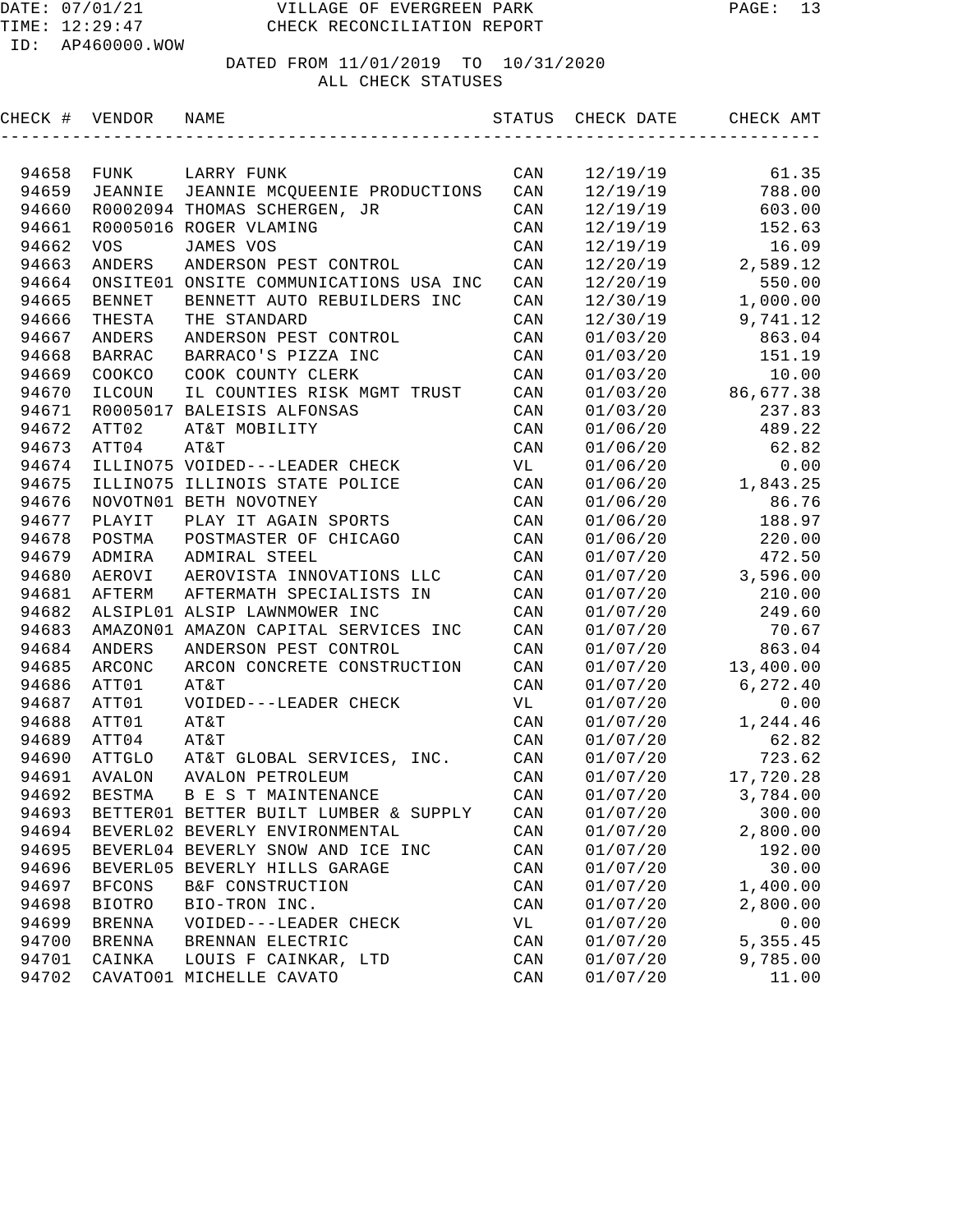| CHECK # | VENDOR           | NAME                                    | STATUS | CHECK DATE | CHECK AMT  |
|---------|------------------|-----------------------------------------|--------|------------|------------|
|         |                  |                                         |        |            |            |
| 94703   |                  | CAVATO01 MICHELLE CAVATO                | CAN    | 01/07/20   | 2,859.00   |
| 94704   | CDWG             | CDW GOVERNMENT                          | CAN    | 01/07/20   | 1,225.00   |
| 94705   |                  | CENTRA01 CENTRAL PRINTERS & GRAPHICS    | CAN    | 01/07/20   | 327.00     |
| 94706   |                  | CENTRA07 CENTRAL PARTS WAREHOUSE        | CAN    | 01/07/20   | 279.90     |
| 94707   | CHICAG           | CHICAGO WHITE SOX                       | CAN    | 01/07/20   | 273.73     |
| 94708   |                  | CHICAG41 CHICAGO MAGAZINE               | CAN    | 01/07/20   | 19.90      |
| 94709   | CINTAS           | VOIDED---LEADER CHECK                   | VL     | 01/07/20   | 0.00       |
| 94710   | CINTAS           | CINTAS CORPORATION #21                  | CAN    | 01/07/20   | 2,263.59   |
| 94711   |                  | CINTAS02 CINTAS CORPORATION             | CAN    | 01/07/20   | 536.84     |
| 94712   | COMCAS04 COMCAST |                                         | CAN    | 01/07/20   | 217.41     |
| 94713   | COMCAS04 COMCAST |                                         | CAN    | 01/07/20   | 233.70     |
| 94714   | COMED01          | VOIDED---LEADER CHECK                   | VL     | 01/07/20   | 0.00       |
| 94715   | COMED01          | COM ED                                  | CAN    | 01/07/20   | 7,714.70   |
| 94716   |                  | COMMUN02 COMMUNITY EDUCATION TRAVEL     | CAN    | 01/07/20   | 1,582.00   |
| 94717   |                  | COOKCO04 COOK COUNTY RECORDER OF DEEDS  | CAN    | 01/07/20   | 176.00     |
| 94718   | COREMA           | CORE & MAIN LP                          | CAN    | 01/07/20   | 639.00     |
| 94719   | CRAINS           | CRAIN'S CHICAGO BUSINESS                | CAN    | 01/07/20   | 35.00      |
| 94720   | CRAWFO           | CRAWFORD SUPPLY COMPANY                 | CAN    | 01/07/20   | 99.21      |
| 94721   | CRITIC           | CRITICAL REACH                          | CAN    | 01/07/20   | 700.00     |
| 94722   | CUMMIN           | CUMMINS NPOWER LLC                      | CAN    | 01/07/20   | 353.31     |
| 94723   | CUNICO           | PATRICK CUNICO                          | CAN    | 01/07/20   | 5.50       |
| 94724   | DELLMA           | DELL MARKETING LP                       | CAN    | 01/07/20   | 4,076.30   |
| 94725   |                  | DELTAD01 DELTA DENTAL - RISK            | CAN    | 01/07/20   | 13,494.77  |
| 94726   | DUFFY            | <b>JAMES DUFFY</b>                      | CAN    | 01/07/20   | 5.50       |
| 94727   | DUFFY05          | KELLY DUFFY                             | CAN    | 01/07/20   | 51.04      |
| 94728   | DUFFY06          | ROSEMARY DUFFY                          | CAN    | 01/07/20   | 86.42      |
| 94729   | EAGLEA           | EAGLE AUTOMOTIVE OF CHICAGO             | CAN    | 01/07/20   | 147.39     |
| 94730   | EJEQUI           | EJ EQUIPMENT                            | CAN    | 01/07/20   | 5,426.47   |
| 94731   | <b>EVERGR</b>    | EVERGREEN MECHANICAL                    | CAN    | 01/07/20   | 6,449.50   |
| 94732   |                  | EVERGR04 EVERGREEN PARK ACE HARDWARE    | CAN    | 01/07/20   | 101.83     |
| 94733   |                  | EVERGR15 EVERGREEN PAVING               | CAN    | 01/07/20   | 4,208.84   |
| 94734   |                  | FIFTHT01 FIFTH THIRD BANK               | CAN    | 01/07/20   | 1,251.23   |
| 94735   | <b>GALLAG</b>    | GALLAGHER MATERIALS CORP                | CAN    | 01/07/20   | 1,500.40   |
| 94736   | GARVEY           | GARVEYS OFFICE PRODUCTS                 | CAN    | 01/07/20   | 399.03     |
| 94737   | GASVOD           | GASVODA & ASSOCIATES                    | CAN    | 01/07/20   | 1,137.00   |
| 94738   | <b>GEMELE</b>    | GEM ELECTRIC SUPPLY INC                 | CAN    | 01/07/20   | 865.93     |
| 94739   | GEORGE           | GEORGES GARAGES & DOORS                 | CAN    | 01/07/20   | 300.00     |
| 94740   | <b>GEORGE</b>    | GEORGES GARAGES & DOORS                 | CAN    | 01/07/20   | 300.00     |
| 94741   | <b>GLOBAL</b>    | GLOBALSTAR USA                          | CAN    | 01/07/20   | 1,038.18   |
| 94742   | GRAING           | WW GRAINGER INC                         | CAN    | 01/07/20   | 363.12     |
| 94743   | HACHCO           | HACH COMPANY                            | CAN    | 01/07/20   | 1,310.22   |
| 94744   | HANSEN           | HANSEN DOOR                             | CAN    | 01/07/20   | 97.50      |
| 94745   | HARRIS           | W T HARRIS                              | CAN    | 01/07/20   | 6,454.60   |
| 94746   | HAWKIN           | HAWK FORD                               | CAN    | 01/07/20   | 124.40     |
| 94747   |                  | HEALTH03 HEALTHCARE SERVICE CORPORATION | CAN    | 01/07/20   | 192,047.33 |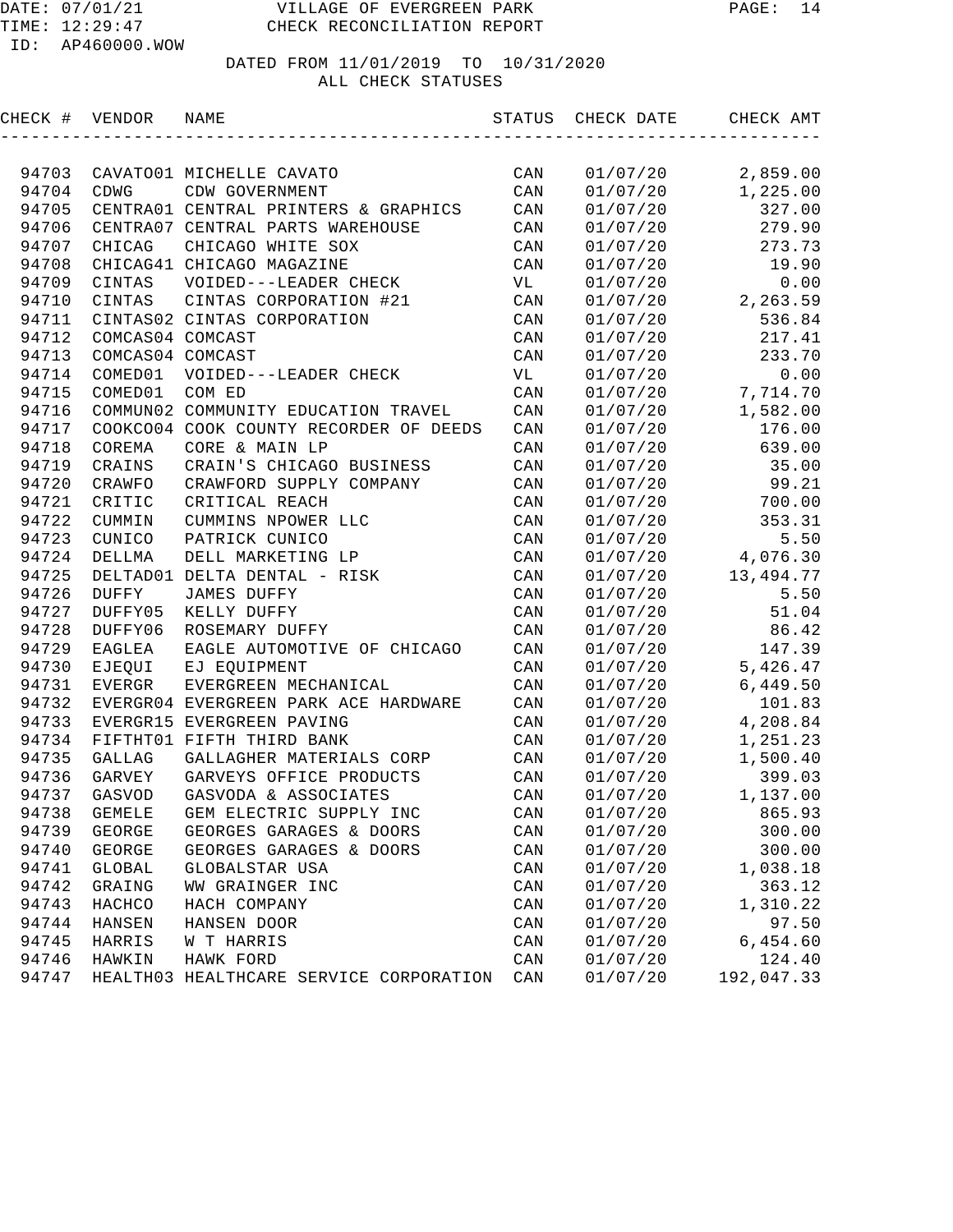## DATED FROM 11/01/2019 TO 10/31/2020

#### ALL CHECK STATUSES

| CHECK # | VENDOR   | NAME                                     | STATUS                  | CHECK DATE | CHECK AMT |
|---------|----------|------------------------------------------|-------------------------|------------|-----------|
|         |          |                                          |                         |            |           |
| 94748   | HRJOHN   | H&R JOHNSON BROS INC                     | CAN                     | 01/07/20   | 875.00    |
| 94749   | ICERIN   | ICE RINK SUPPLY                          | CAN                     | 01/07/20   | 2,770.00  |
| 94750   | INTERN01 | IAFC MEMBERSHIP                          | CAN                     | 01/07/20   | 215.00    |
| 94751   | INTERS   | INTERSTATE BATTERY OF CHICAGO            | CAN                     | 01/07/20   | 465.85    |
| 94752   | KAWALA   | KAWA LANDSCAPE & LAWN SERVICE            | CAN                     | 01/07/20   | 4,386.00  |
| 94753   | KENNED   | KENNEDY PLUMBING & SEWER INC             | CAN                     | 01/07/20   | 2,265.00  |
| 94754   | KEVINS   | KEVIN & SONS ROOFING CORP                | CAN                     | 01/07/20   | 5,520.00  |
| 94755   | LEAF     | LEAF                                     | CAN                     | 01/07/20   | 2,470.00  |
| 94756   | MCCI     | MCCI                                     | CAN                     | 01/07/20   | 4,025.00  |
| 94757   | MEADEE   | MEADE INC                                | CAN                     | 01/07/20   | 321.89    |
| 94758   |          | MENARD03 VOIDED---LEADER CHECK           | VL                      | 01/07/20   | 0.00      |
| 94759   |          | MENARD03 MENARDS - EVERGREEN PARK        | $\mathtt{CAN}$          | 01/07/20   | 1,508.57  |
| 94760   | MEPEXT   | MEP EXTERMINATING                        | CAN                     | 01/07/20   | 105.00    |
| 94761   | MESIMP   | ME SIMPSON CO INC                        | CAN                     | 01/07/20   | 475.00    |
| 94762   |          | MIDTOW01 MID-TOWN PETROLEUM              | CAN                     | 01/07/20   | 748.71    |
| 94763   | MMGLAS   | M & M GLASS SERVICE INC                  | $\mathtt{CAN}$          | 01/07/20   | 500.00    |
| 94764   | MONROE   | MONROE TRUCK EQUIPMENT INC               | $\mathtt{CAN}$          | 01/07/20   | 1,111.24  |
| 94765   | MOTORO   | MOTOROLA COMMUNICATIONS                  | CAN                     | 01/07/20   | 43.80     |
| 94766   | NICOR    | NICOR GAS                                | CAN                     | 01/07/20   | 1,422.75  |
| 94767   |          | NOVOTN01 BETH NOVOTNEY                   | CAN                     | 01/07/20   | 18.95     |
| 94768   | ODELSO   | OSMFM LTD                                | CAN                     | 01/07/20   | 2,465.00  |
| 94769   |          | OFFICE06 OFFICE DEPOT                    | CAN                     | 01/07/20   | 1,248.91  |
| 94770   |          | OFFICE07 OFFICE DEPOT                    | CAN                     | 01/07/20   | 172.52    |
| 94771   |          | OHERRO01 RAY O'HERRON CO INC             | CAN                     | 01/07/20   | 1,095.28  |
| 94772   | ONESTE   | ONE STEP                                 | CAN                     | 01/07/20   | 318.45    |
| 94773   | OTISEL   | OTIS ELEVATOR CO                         | CAN                     | 01/07/20   | 630.39    |
| 94774   | PAVEME   | PAVEMENT SYSTEMS INC                     | CAN                     | 01/07/20   | 485.00    |
| 94775   | PLOWSC   | PLOWS COUNCIL ON AGING                   | CAN                     | 01/07/20   | 363.09    |
| 94776   | PROVEN   | PROVEN BUSINESS SYSTEMS                  | CAN                     | 01/07/20   | 4,179.31  |
| 94777   | PUBLIC   | PUBLIC SAFETY DIRECT INC                 | CAN                     | 01/07/20   | 102.00    |
| 94778   | QUALIF   | QUALIFICATION TARGETS INC                | CAN                     | 01/07/20   | 151.78    |
| 94779   | QUALIZ   | KALETA M QUALIZZA                        | CAN                     | 01/07/20   | 943.25    |
| 94780   |          | R0004843 RIORDAN LEGACY LLC              | CAN                     | 01/07/20   | 650.00    |
| 94781   |          | R0005007 R BRAND INC                     | CAN                     | 01/07/20   | 200.00    |
| 94782   |          | R0005018 RESA CONSTRUCTION INC           | CAN                     | 01/07/20   | 4,040.00  |
|         |          | 94783 R0005019 WINDMILL CONSTRUCTION INC | $\mathop{\mathtt{CAN}}$ | 01/07/20   | 250.00    |
| 94784   |          | R0005019 WINDMILL CONSTRUCTION INC       | CAN                     | 01/07/20   | 150.00    |
| 94785   |          | R0005020 TRANSZLAND LLC                  | CAN                     | 01/07/20   | 750.00    |
| 94786   |          | R0005020 TRANSZLAND LLC                  | CAN                     | 01/07/20   | 10,000.00 |
| 94787   |          | R0005021 OAKWOOD CONSTRUCTION INC        | CAN                     | 01/07/20   | 380.00    |
| 94788   |          | R0005022 PANOS DEVELOPERS INC            | CAN                     | 01/07/20   | 4,460.00  |
| 94789   |          | R0005023 HOMES BY MB LLC                 | CAN                     | 01/07/20   | 700.00    |
| 94790   |          | R0005023 HOMES BY MB LLC                 | CAN                     | 01/07/20   | 10,000.00 |
| 94791   |          | R0005024 JOSEPH MILIAUSKAS               | CAN                     | 01/07/20   | 100.00    |
| 94792   |          | R0005025 EDWARD & TRACIE WASHINGTON      | CAN                     | 01/07/20   | 800.00    |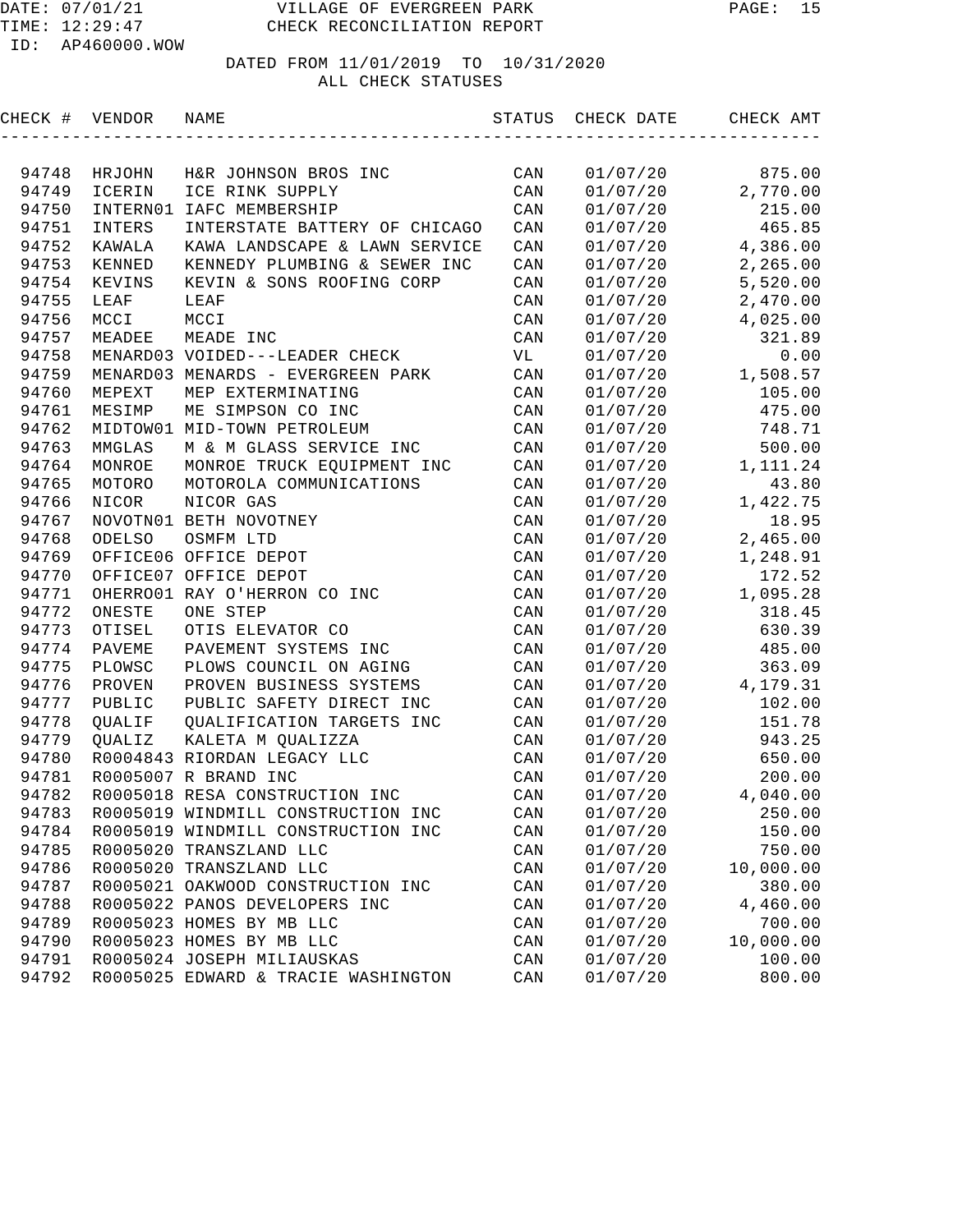# DATED FROM 11/01/2019 TO 10/31/2020

#### ALL CHECK STATUSES

| CHECK # VENDOR |               | NAME                                   | STATUS         | CHECK DATE | CHECK AMT |
|----------------|---------------|----------------------------------------|----------------|------------|-----------|
|                |               |                                        |                |            |           |
| 94793          |               | R0005026 JENNIFER JOHNSON              | CAN            | 01/07/20   | 500.00    |
| 94794          | REDHAW        | RED HAWK FIRE & SECURITY               | CAN            | 01/07/20   | 698.25    |
| 94795          | REGION        | REGIONAL TRUCK EQUIPMENT CO            | CAN            | 01/07/20   | 109.06    |
| 94796          | RELIAB        | VOIDED---LEADER CHECK                  | VL             | 01/07/20   | 0.00      |
| 94797          | RELIAB        | RELIABLE FIRE & SECURITY               | CAN            | 01/07/20   | 940.35    |
| 94798          | REPORT        | THE REPORTER NEWSPAPERS                | CAN            | 01/07/20   | 150.00    |
| 94799          | RIDDER        | SUSAN RIDDERHOFF                       | CAN            | 01/07/20   | 291.55    |
| 94800          | RIDGEF        | RIDGE FENCE SUPPLY                     | CAN            | 01/07/20   | 2,379.60  |
| 94801          | <b>ROSCOE</b> | THE ROSCOE COMPANY                     | CAN            | 01/07/20   | 545.05    |
| 94802          | ROWAN         | JOHN ROWAN                             | CAN            | 01/07/20   | 100.92    |
| 94803          | SAFEGU        | SAFEGUARD                              | CAN            | 01/07/20   | 287.10    |
| 94804          |               | SAMSCL20 SAMSCLUB-WALMART              | CAN            | 01/07/20   | 308.84    |
| 94805          |               | SAMSCL44 SAMSCLUB-WALMART              | CAN            | 01/07/20   | 329.52    |
| 94806          |               | SAMSCL88 SAMSCLUB-WALMART              | CAN            | 01/07/20   | 310.41    |
| 94807          | SCHAAF        | SCHAAF EQUIPMENT CO INC                | CAN            | 01/07/20   | 252.00    |
| 94808          |               | SECRET01 SECRETARY OF STATE            | CAN            | 01/07/20   | 230.00    |
| 94809          | SEMMER        | SEMMER LANDSCAPE LLC                   | CAN            | 01/07/20   | 14,632.00 |
| 94810          |               | SERVIC02 SERVICE SANITATION INC        | CAN            | 01/07/20   | 291.00    |
| 94811          | SESAC         | <b>SESAC</b>                           | CAN            | 01/07/20   | 460.00    |
| 94812          | <b>SHARKS</b> | SHARK SHREDDING & DOCUMENT             | CAN            | 01/07/20   | 60.00     |
| 94813          |               | SHERWI20 SHERWIN WILLIAMS              | CAN            | 01/07/20   | 204.38    |
| 94814          | SOUTHW02      | SOUTHWEST MESSENGER PRESS              | CAN            | 01/07/20   | 844.98    |
| 94815          | SSWORL        | S&S WORLDWIDE INC                      | CAN            | 01/07/20   | 164.84    |
| 94816          | STIERS        | STEVEN STIERS                          | CAN            | 01/07/20   | 5.50      |
| 94817          | STOCKF        | STOCK & FIELD - CORPORATE              | CAN            | 01/07/20   | 177.87    |
| 94818          | SUBURB01      | SUBURBAN BANK & TRUST CO               | VNR            | 01/07/20   | 0.00      |
| 94819          | SYMANS        | SUSAN SYMANSKI                         | CAN            | 01/07/20   | 10.61     |
| 94820          | TAMSWI        | TAMS: ACCTS RECEIVABLE                 | CAN            | 01/07/20   | 2,520.00  |
| 94821          | THEFEE        | THE FEED STORE                         | CAN            | 01/07/20   | 254.93    |
| 94822          | THOSEF        | THOSE FUNNY LITTLE PEOPLE              | CAN            | 01/07/20   | 200.00    |
| 94823          | ULINE         | ULINE                                  | CAN            | 01/07/20   | 141.98    |
| 94824          | USGAS         | US GAS                                 | CAN            | 01/07/20   | 448.84    |
| 94825          |               | VERIZO10 VERIZON WIRELESS              | CAN            | 01/07/20   | 1.68      |
| 94826          |               | VERIZO10 VERIZON WIRELESS              | CAN            | 01/07/20   | 44.04     |
| 94827          |               | VERIZO10 VERIZON WIRELESS              | CAN            | 01/07/20   | 2,426.33  |
| 94828          |               | VERIZO10 VERIZON WIRELESS              | $\mathtt{CAN}$ | 01/07/20   | 114.03    |
| 94829          |               | VERIZO10 VERIZON WIRELESS              | CAN            | 01/07/20   | 150.12    |
| 94830          |               | VILLAG01 VILLAGE VIEW PUBLICATIONS INC | CAN            | 01/07/20   | 80.00     |
| 94831          | VISION        | VISION SERVICE PLAN                    | $\mathtt{CAN}$ | 01/07/20   | 2,045.64  |
| 94832          | WINDYC        | WINDY CITY SILKSCREENING INC           | CAN            | 01/07/20   | 52.50     |
| 94833          |               | ILLINO57 IL D.A.R.E. OFFICERS ASSOC    | CAN            | 01/10/20   | 50.00     |
| 94834          |               | ILLINO75 ILLINOIS STATE POLICE         | CAN            | 01/10/20   | 28.25     |
| 94835          | LINN01        | DAVID LINN                             | CAN            | 01/10/20   | 20.00     |
| 94836          | MULLAL        | TOM MULLALLY                           | CAN            | 01/10/20   | 264.71    |
| 94837          |               | NATION09 NATIONAL LEAGUE OF CITIES     | CAN            | 01/10/20   | 1,563.00  |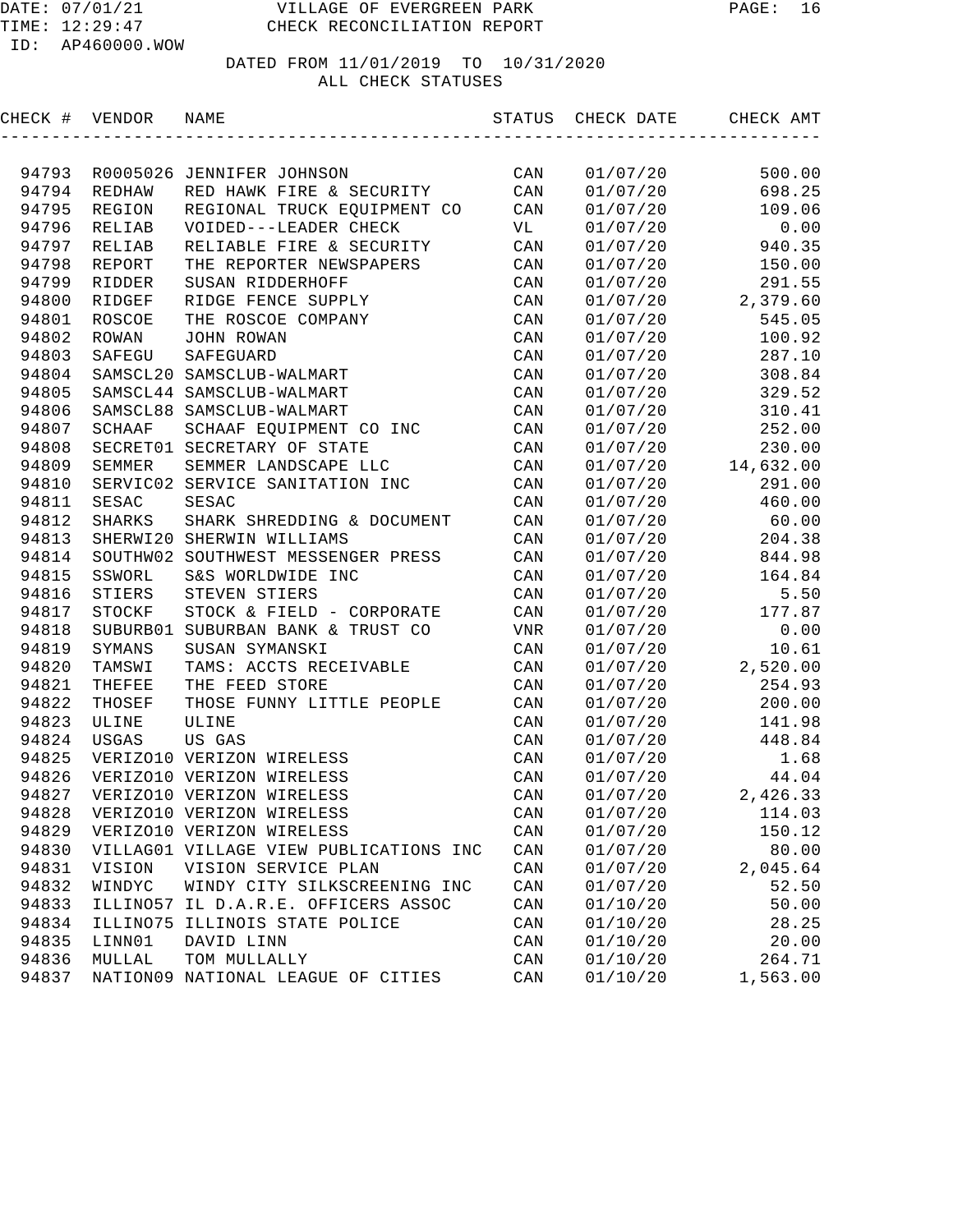|       | CHECK # VENDOR NAME |                                            |                |              | STATUS CHECK DATE CHECK AMT |
|-------|---------------------|--------------------------------------------|----------------|--------------|-----------------------------|
|       |                     |                                            |                |              |                             |
| 94838 |                     | R0005027 KRISTIN MORIARTY-TERMUNDE         | VNR            | 01/10/20     | 0.00                        |
| 94839 |                     | R0005028 CORVAN WRIDDLEY                   | CAN            | 01/10/20     | 500.00                      |
| 94840 |                     | R0005029 RYAN GIDLEY                       | CAN            | 01/10/20     | 6.00                        |
| 94841 |                     | SAMSCL22 SAMSCLUB-WALMART                  | CAN            | 01/10/20     | 2,029.66                    |
| 94842 |                     | SAMSCL33 SAMSCLUB-WALMART                  | CAN            | 01/10/20     | 467.44                      |
| 94843 |                     | SAMSCL55 SAMS CLUB                         | CAN            | 01/10/20     | 95.78                       |
| 94844 |                     | SUBURB04 SUBURBAN TRUCK PARTS              | CAN            | 01/10/20     | 11.15                       |
| 94845 | VOLLIN              | ANDREW VOLLINGER                           | CAN            |              | 01/10/20 389.70             |
| 94846 | FBINAA              | FBINAA                                     | CAN            |              | $01/13/20$ 90.00            |
| 94847 |                     | SAMSCL44 SAMSCLUB-WALMART                  | CAN            | 01/13/20     | 65.94                       |
| 94848 | BENDER              | JOHN BENDER                                | CAN            | 01/14/20     | 300.00                      |
| 94849 | CAINKA              | LOUIS F CAINKAR, LTD                       | CAN            |              | $01/14/20$ 3,825.00         |
| 94850 |                     | DONOVA01 JOSEPHINE DONOVAN                 | CAN            | 01/14/20     | 300.00                      |
| 94851 | <b>DUFFIN</b>       | PATRICK DUFFIN                             | CAN            | 01/14/20     | 150.00                      |
| 94852 | DUFFY02             | DENNIS L DUFFY                             | CAN            |              | $01/14/20$ 203.73           |
| 94853 | ENGEL               | MICHAEL ENGEL                              | CAN            | 01/14/20     | 300.00                      |
| 94854 | FARREL              | BRIAN FARRELL                              | CAN            |              | $01/14/20$ 150.00           |
| 94855 | HEDERM              | BRET HEDERMAN                              | CAN            | 01/14/20     | 150.00                      |
| 94856 |                     | HERRER01 ALEXANDER HERRERA                 | CAN            | 01/14/20     | 150.00                      |
| 94857 | ILCOUN              | IL COUNTIES RISK MGMT TRUST                | CAN            |              | $01/14/20$ 86,677.38        |
| 94858 | LAZINE              | DENNIS LAZINEK                             | CAN            | 01/14/20     | 300.00                      |
| 94859 |                     | MCCANN03 CHRIS McCANN                      | CAN            | 01/14/20     | 300.00                      |
| 94860 |                     | MCCART01 JOHN MCCARTHY                     | CAN            | 01/14/20     | 300.00                      |
| 94861 |                     | PASTIC01 SUE PASTICK                       | CAN            | 01/14/20     | 300.00                      |
| 94862 | RICH                | CAMERON RICH                               | CAN            | 01/14/20     | 300.00                      |
| 94863 | SMILEY              | SYDNEY SMILEY                              | CAN            | 01/14/20     | 150.00                      |
| 94864 |                     | THOMAS02 ZACHARY THOMAS                    | CAN            | 01/14/20     | 150.00                      |
| 94865 | VOS                 | JAMES VOS                                  | CAN            | 01/14/20     | 300.00                      |
| 94866 | YEAMAN              | GAVIN YEAMAN                               | CAN            | 01/14/20     | 300.00                      |
| 94867 |                     | R0000401 ARTIE KERR                        | CAN            | 01/15/20     | 225.00                      |
| 94868 |                     | VOIDED---SPOILED CHECK                     | VS             | 01/16/20     | 0.00                        |
| 94869 | DOLLAR              | DOLLAR TREE                                | CAN            | 01/16/20     | 108.00                      |
| 94870 |                     | ADVANC04 ADVANCE AUTO PARTS                | CAN            | 01/22/20     | 318.04                      |
| 94871 | AFTERM              | AFTERMATH SPECIALISTS IN                   | CAN            | 01/22/20     | 105.00                      |
|       |                     | 94872 AMAZON01 AMAZON CAPITAL SERVICES INC |                | CAN 01/22/20 | 162.10                      |
| 94873 | ARCONC              | ARCON CONCRETE CONSTRUCTION                | CAN            | 01/22/20     | 15,020.00                   |
| 94874 |                     | ATLASB01 ATLAS BOBCAT INC                  | CAN            | 01/22/20     | 367.41                      |
| 94875 | ATT01               | AT&T                                       | CAN            | 01/22/20     | 3,893.58                    |
| 94876 | ATT01               | AT&T                                       | CAN            | 01/22/20     | 860.58                      |
| 94877 | <b>ATTGLO</b>       | AT&T GLOBAL SERVICES, INC.                 | $\mathtt{CAN}$ | 01/22/20     | 511.60                      |
| 94878 | <b>AVALON</b>       | AVALON PETROLEUM                           | CAN            | 01/22/20     | 10,827.41                   |
| 94879 |                     | BEVERL04 BEVERLY SNOW AND ICE INC          | CAN            | 01/22/20     | 480.00                      |
| 94880 |                     | BEVERL05 BEVERLY HILLS GARAGE              | CAN            | 01/22/20     | 7,837.67                    |
| 94881 | <b>BFCONS</b>       | B&F CONSTRUCTION                           | CAN            | 01/22/20     | 2,920.00                    |
| 94882 | BLACK               | JAMES BLACK                                | CAN            | 01/22/20     | 90.00                       |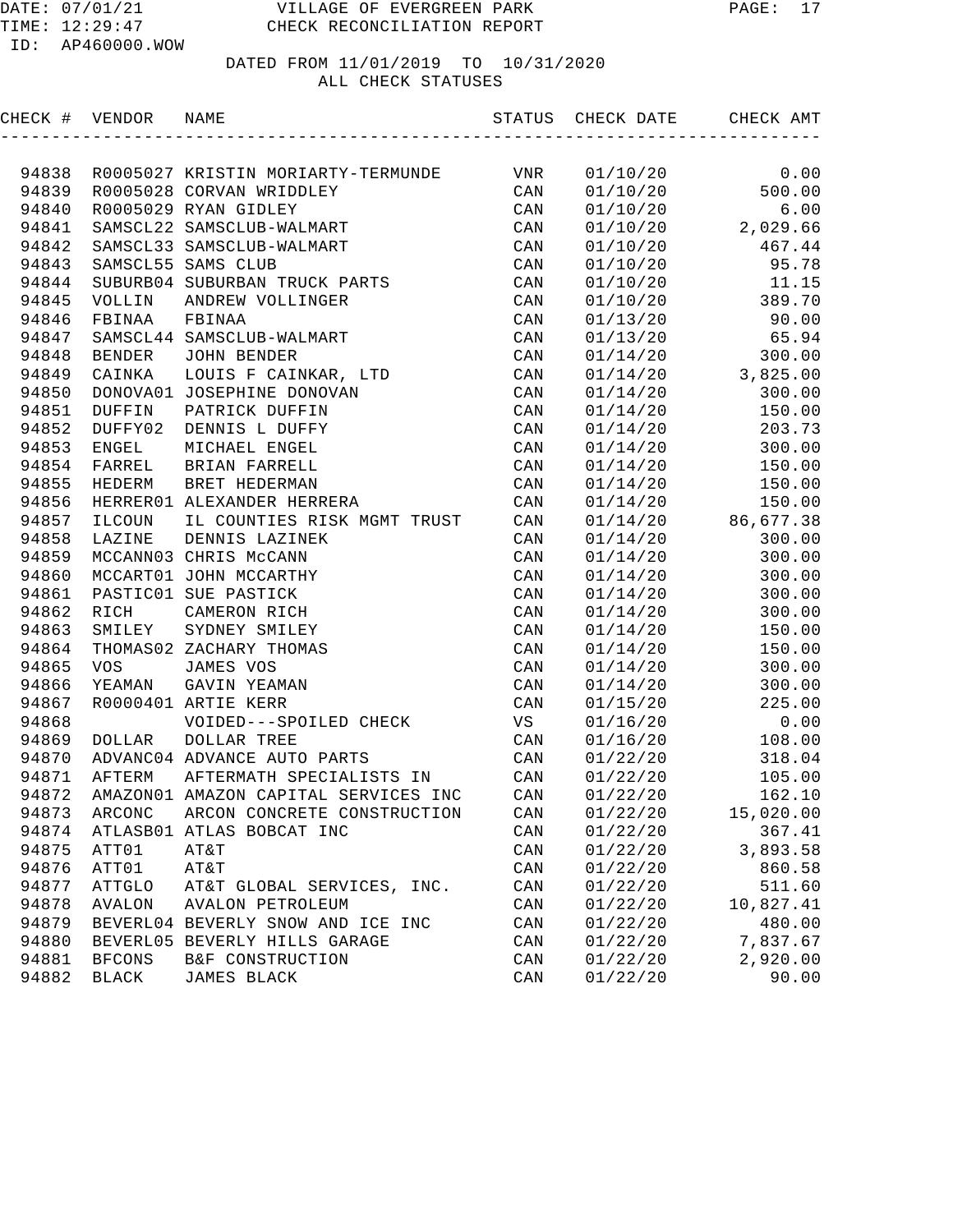| CHECK # | VENDOR           | NAME                                  | STATUS         | CHECK DATE | CHECK AMT  |
|---------|------------------|---------------------------------------|----------------|------------|------------|
|         |                  |                                       |                |            |            |
| 94883   | BLUELI           | BLUELINE LEARNING GROUP               | CAN            | 01/22/20   | 2,610.00   |
| 94884   | <b>BMTTEK</b>    | BMTTEK INC                            | CAN            | 01/22/20   | 7,140.00   |
| 94885   | <b>BROTHE</b>    | BROTHERS CAR WASH                     | CAN            | 01/22/20   | 493.00     |
| 94886   | CARGIL           | CARGILL INCORPORATED                  | CAN            | 01/22/20   | 21,168.19  |
| 94887   | CARREF           | CAR REFLECTIONS                       | CAN            | 01/22/20   | 245.00     |
| 94888   | <b>CDWG</b>      | CDW GOVERNMENT                        | CAN            | 01/22/20   | 1,200.00   |
| 94889   | CENTRA01         | CENTRAL PRINTERS & GRAPHICS           | CAN            | 01/22/20   | 348.50     |
| 94890   | CINTAS           | VOIDED---LEADER CHECK                 | VL             | 01/22/20   | 0.00       |
| 94891   | CINTAS           | VOIDED---LEADER CHECK                 | VL             | 01/22/20   | 0.00       |
| 94892   | CINTAS           | CINTAS CORPORATION #21                | CAN            | 01/22/20   | 3,487.76   |
| 94893   | CINTAS02         | CINTAS CORPORATION                    | CAN            | 01/22/20   | 61.41      |
| 94894   | CITYOF           | CITY OF CHICAGO                       | CAN            | 01/22/20   | 3,583.75   |
| 94895   | CITYOF           | CITY OF CHICAGO                       | CAN            | 01/22/20   | 156,885.21 |
| 94896   | CLARKE           | CLARKE MOSQUITO CONTROL               | CAN            | 01/22/20   | 12,597.20  |
| 94897   | COMPET           | COMPETITIVE SUPPORT OPTIONS           | CAN            | 01/22/20   | 71.62      |
| 94898   | COVET01          | COVERT LAW ENFORCEMENT                | CAN            | 01/22/20   | 1,899.00   |
| 94899   | CUMMIN           | CUMMINS NPOWER LLC                    | CAN            | 01/22/20   | 2,312.92   |
| 94900   | CYGANH           | CYGAN HAYES, LTD.                     | CAN            | 01/22/20   | 3,250.00   |
| 94901   | DASHME           | DASH MEDICAL GLOVES                   | CAN            | 01/22/20   | 229.60     |
| 94902   | DELCIT           | DEL CITY WIRE                         | CAN            | 01/22/20   | 153.30     |
| 94903   | <b>DINGES</b>    | DINGES FIRE COMPANY                   | CAN            | 01/22/20   | 1,087.18   |
| 94904   | DIRECT02 DIRECTV |                                       | CAN            | 01/22/20   | 15.53      |
| 94905   |                  | DIRECT03 THE DIRECT RESPONSE RESOURCE | CAN            | 01/22/20   | 795.00     |
| 94906   |                  | EVERGR04 EVERGREEN PARK ACE HARDWARE  | CAN            | 01/22/20   | 39.75      |
| 94907   |                  | EVERGR04 EVERGREEN PARK ACE HARDWARE  | CAN            | 01/22/20   | 26.50      |
| 94908   |                  | EVERGR04 EVERGREEN PARK ACE HARDWARE  | CAN            | 01/22/20   | 85.85      |
| 94909   |                  | EVERGR04 EVERGREEN PARK ACE HARDWARE  | CAN            | 01/22/20   | 164.29     |
| 94910   |                  | EVERGR04 EVERGREEN PARK ACE HARDWARE  | CAN            | 01/22/20   | 460.79     |
| 94911   |                  | EVERGR04 EVERGREEN PARK ACE HARDWARE  | CAN            | 01/22/20   | 118.08     |
| 94912   |                  | EVERGR04 EVERGREEN PARK ACE HARDWARE  | CAN            | 01/22/20   | 46.91      |
| 94913   |                  | EVERGR10 EVERGREEN CAR WASH           | CAN            | 01/22/20   | 405.00     |
| 94914   | FBINAA           | FBINAA                                | CAN            | 01/22/20   | 480.00     |
| 94915   | FERGUS           | FERGUSON FACILITIES SUPPLY            | CAN            | 01/22/20   | 1,167.90   |
| 94916   | FLANAG           | FLANAGIN LLC                          | CAN            | 01/22/20   | 510.00     |
| 94917   | FLEETP           | FLEETPRIDE                            | CAN            | 01/22/20   | 104.58     |
| 94918   | ${\tt FLEX}$     | FLEXIBLE BENEFIT SERVICE CORP         | CAN            | 01/22/20   | 593.25     |
| 94919   | FOREMO           | FOREMOST PROMOTIONS                   | CAN            | 01/22/20   | 1,423.81   |
| 94920   | FOXHOM           | FOX HOME CENTER INC                   | $\mathtt{CAN}$ | 01/22/20   | 1,516.31   |
| 94921   | FRANZ            | ED FRANZ                              | $\mathtt{CAN}$ | 01/22/20   | 42.90      |
| 94922   | GARVEY           | GARVEYS OFFICE PRODUCTS               | CAN            | 01/22/20   | 6,642.68   |
| 94923   | GASVOD           | GASVODA & ASSOCIATES                  | CAN            | 01/22/20   | 76.05      |
| 94924   | <b>GEKLOO</b>    | GE KLOOS MATERIAL CO                  | $\mathtt{CAN}$ | 01/22/20   | 212.40     |
| 94925   | <b>GEMELE</b>    | GEM ELECTRIC SUPPLY INC               | CAN            | 01/22/20   | 30.00      |
| 94926   | GENUIN           | GENUINE PARTS CO                      | VNR            | 01/22/20   | 0.00       |
| 94927   | GENUIN           | GENUINE PARTS CO                      | CAN            | 01/22/20   | 154.98     |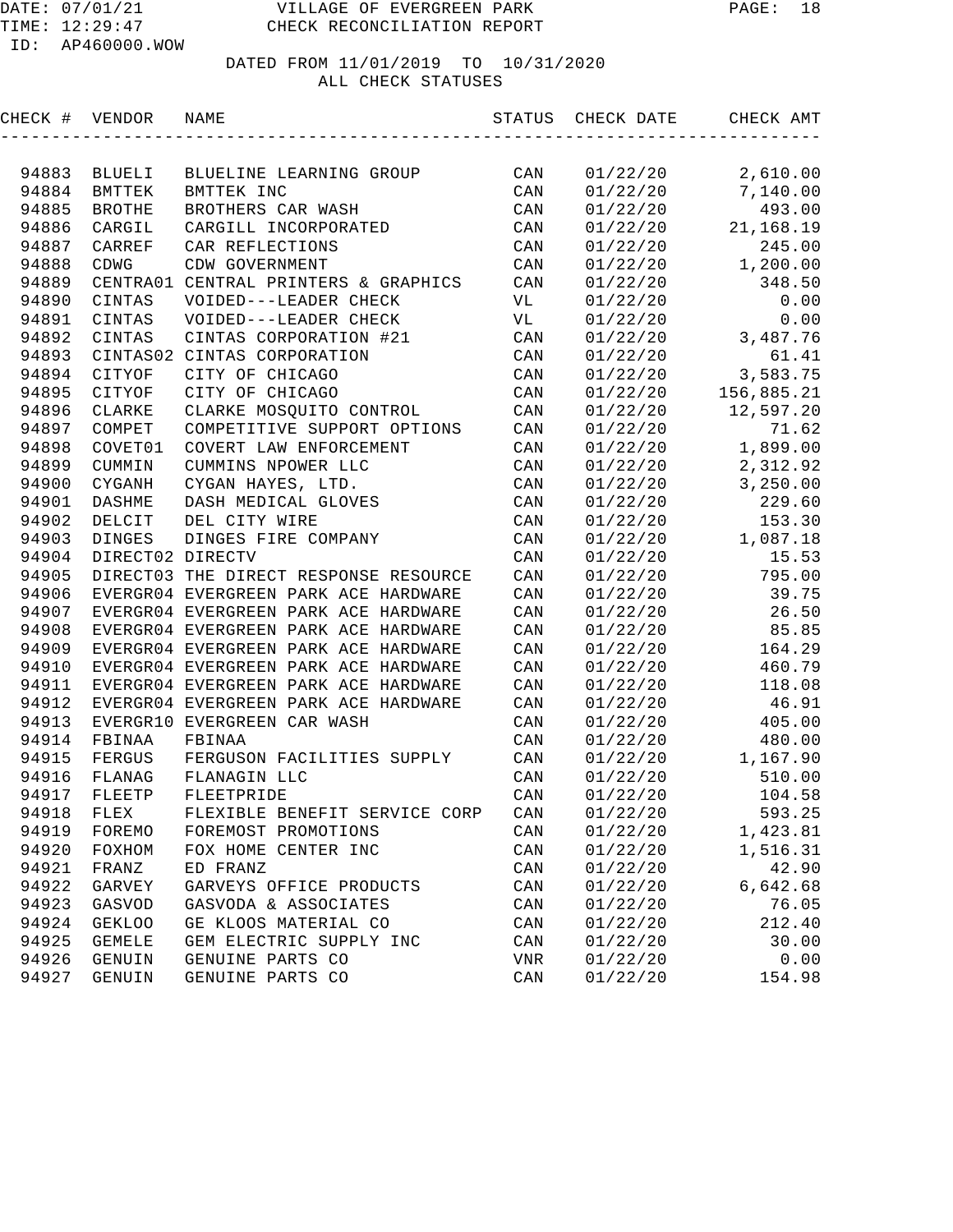| CHECK # | VENDOR        | NAME                                  | STATUS         | CHECK DATE | CHECK AMT |
|---------|---------------|---------------------------------------|----------------|------------|-----------|
|         |               |                                       |                |            |           |
| 94928   | GREEN         | WILLIAM GREEN                         | CAN            | 01/22/20   | 61.35     |
| 94929   | HAGGER        | MIKE HAGGERTY BUICK                   | CAN            | 01/22/20   | 360.48    |
| 94930   | HARBOR        | HARBOR FREIGHT TOOLS                  | CAN            | 01/22/20   | 22.98     |
| 94931   |               | HARRIS02 HARRIS COMPUTER SYSTEMS      | CAN            | 01/22/20   | 663.41    |
| 94932   | <b>HAUNTE</b> | HAUNTED TRAILS                        | CAN            | 01/22/20   | 573.13    |
| 94933   | ILCOUN        | IL COUNTIES RISK MGMT TRUST           | CAN            | 01/22/20   | 7,617.46  |
| 94934   |               | ILLINO06 ILLINOIS FIREFIGHTERS ASSOC  | CAN            | 01/22/20   | 125.00    |
| 94935   |               | ILLINO22 ILLINOIS COMMUNICATIONS      | CAN            | 01/22/20   | 540.00    |
| 94936   | ILLINO60      | ILLINOIS ASSOCIATION OF               | CAN            | 01/22/20   | 35.00     |
| 94937   | ILLINO74      | ILLINOIS EVIRONMENTAL                 | <b>VNR</b>     | 01/22/20   | 0.00      |
| 94938   | INDEPE        | INDEPENDENT RECYCLING SERVICES        | CAN            | 01/22/20   | 4,217.80  |
| 94939   | INTERS        | INTERSTATE BATTERY OF CHICAGO         | CAN            | 01/22/20   | 349.85    |
| 94940   | IWORQ         | IWORQ                                 | CAN            | 01/22/20   | 18,000.00 |
| 94941   | <b>JPCOOK</b> | THE JP COOKE CO                       | CAN            | 01/22/20   | 74.40     |
| 94942   | JULIEI        | JULIE INC                             | CAN            | 01/22/20   | 2,401.24  |
| 94943   | KENNED        | KENNEDY PLUMBING & SEWER INC          | $\mathtt{CAN}$ | 01/22/20   | 1,145.00  |
| 94944   | KEVINS        | KEVIN & SONS ROOFING CORP             | $\mathtt{CAN}$ | 01/22/20   | 585.00    |
| 94945   |               | LAWENF04 LAW ENFORCEMENT TRAINING LLC | CAN            | 01/22/20   | 3,600.00  |
| 94946   | MAILBO        | THE MAILBOX MAGAZINE                  | CAN            | 01/22/20   | 54.95     |
| 94947   | MATERI        | MATERIAL SERICE CORPORATION           | CAN            | 01/22/20   | 1,632.91  |
| 94948   | MEADEI        | MEADE INC                             | CAN            | 01/22/20   | 567.17    |
| 94949   |               | MENARD03 VOIDED---LEADER CHECK        | VL             | 01/22/20   | 0.00      |
| 94950   |               | MENARD03 VOIDED---LEADER CHECK        | VL             | 01/22/20   | 0.00      |
| 94951   |               | MENARD03 VOIDED---LEADER CHECK        | VL             | 01/22/20   | 0.00      |
| 94952   |               | MENARD03 VOIDED---LEADER CHECK        | VL             | 01/22/20   | 0.00      |
| 94953   |               | MENARD03 MENARDS - EVERGREEN PARK     | CAN            | 01/22/20   | 1,815.44  |
| 94954   | MEPEXT        | MEP EXTERMINATING                     | CAN            | 01/22/20   | 105.00    |
| 94955   | MESIMP        | ME SIMPSON CO INC                     | CAN            | 01/22/20   | 645.00    |
| 94956   |               | MIDTOW01 MID-TOWN PETROLEUM           | CAN            | 01/22/20   | 651.95    |
| 94957   | MORGAN        | MORGAN LOCKSMITHS & SECURITY          | CAN            | 01/22/20   | 25.00     |
| 94958   |               | MURPHY06 MURPHY & MILLER, INC         | CAN            | 01/22/20   | 7,755.92  |
| 94959   | NORTHE        | NORTH EAST MULTI-REGIONAL             | CAN            | 01/22/20   | 50.00     |
| 94960   |               | OFFICE06 OFFICE DEPOT                 | CAN            | 01/22/20   | 384.54    |
| 94961   |               | OHERRO01 RAY O'HERRON CO INC          | CAN            | 01/22/20   | 5,310.18  |
| 94962   |               | OREILL01 O'REILLY AUTOMOTIVE INC      | CAN            | 01/22/20   | 95.86     |
| 94963   | PLOWSC        | PLOWS COUNCIL ON AGING                | $\mathtt{CAN}$ | 01/22/20   | 614.46    |
| 94964   |               | PORTER01 PORTER LEE CORP              | CAN            | 01/22/20   | 1,812.40  |
| 94965   | PRAXAI        | PRAXAIR DISTRIBUTION                  | CAN            | 01/22/20   | 302.08    |
| 94966   |               | PREMIE02 PREMIER EQUINE               | ${\tt VNR}$    | 01/22/20   | 0.00      |
| 94967   | PRINTM        | PRINTMART                             | CAN            | 01/22/20   | 100.00    |
| 94968   | PUBLIC        | PUBLIC SAFETY DIRECT INC              | CAN            | 01/22/20   | 495.96    |
| 94969   |               | R0004051 CLAIRE MCGINLEY              | CAN            | 01/22/20   | 45.00     |
| 94970   |               | R0004980 VOT PROPERTIES LLC           | CAN            | 01/22/20   | 10,000.00 |
| 94971   |               | R0005030 ADVANCED DATA TECHNOLOGIES   | CAN            | 01/22/20   | 4,580.00  |
| 94972   |               | R0005031 JENNIFER & MICHAEL GRIFFIN   | $\mathtt{CAN}$ | 01/22/20   | 400.00    |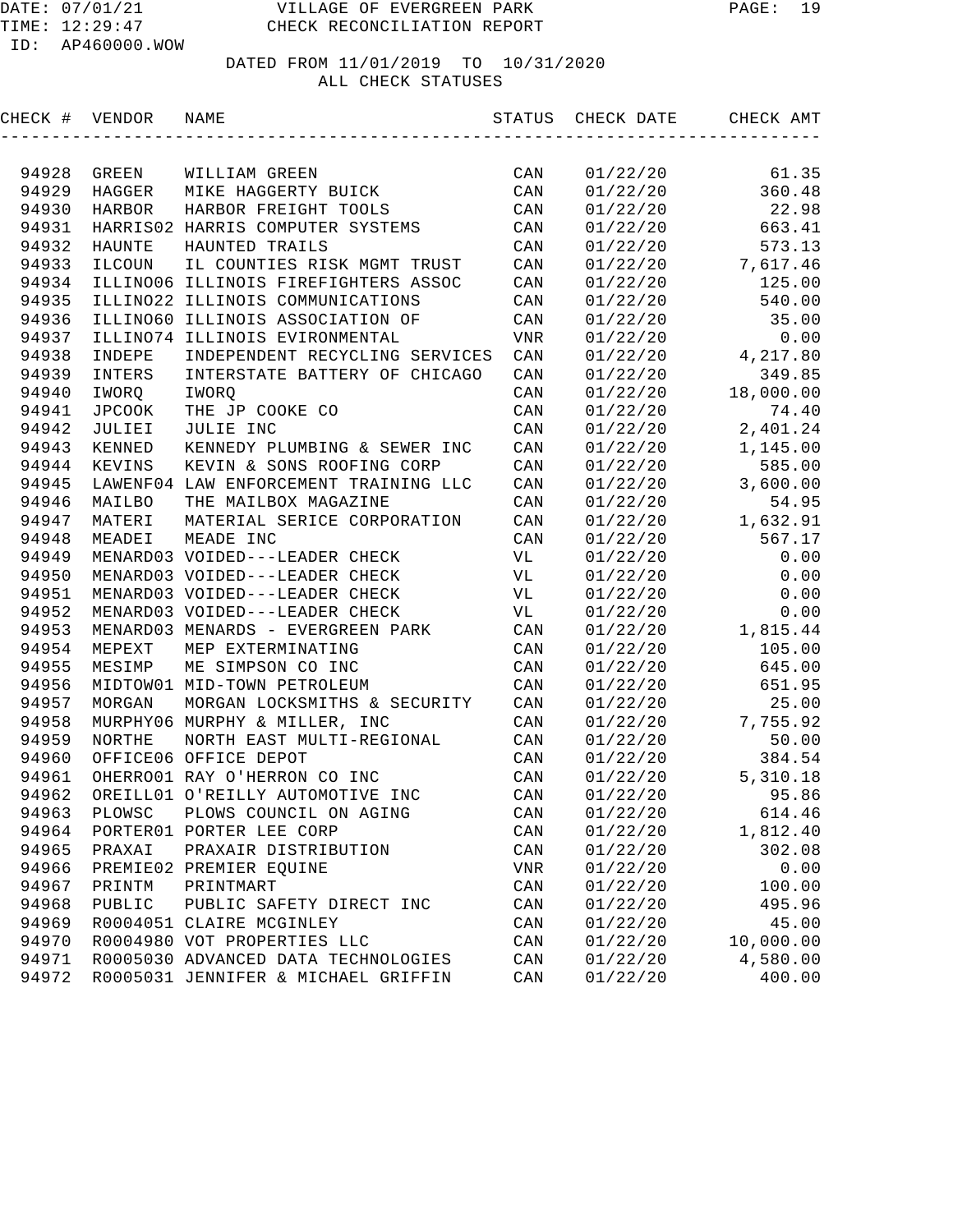| CHECK #        | VENDOR              | NAME                                | STATUS                  | CHECK DATE           | CHECK AMT       |
|----------------|---------------------|-------------------------------------|-------------------------|----------------------|-----------------|
|                |                     |                                     |                         |                      |                 |
| 94973          |                     | R0005032 FRY INSTALLATIONS          | CAN                     | 01/22/20             | 150.00          |
| 94974          |                     | R0005033 ALPHONSO DORMUN            | CAN                     | 01/22/20             | 500.00          |
| 94975          |                     | R0005034 R&L PROPERTY EVERGREEN LLC | CAN                     | 01/22/20             | 140.00          |
| 94976          | REDWIN              | RED WING BUSINESS                   | CAN                     | 01/22/20             | 789.98          |
| 94977          | REPORT              | THE REPORTER NEWSPAPERS             | CAN                     | 01/22/20             | 44.00           |
| 94978          | REVOLU              | REVOLUTION DANCEWEAR                | CAN                     | 01/22/20             | 3,398.22        |
| 94979          | REXRAD              | REX RADIATOR SALES AND              | CAN                     | 01/22/20             | 185.00          |
| 94980          | <b>ROLL</b>         | GEORGE J ROLL & SONS                | CAN                     | 01/22/20             | 162.24          |
| 94981          | ROSCOE              | THE ROSCOE COMPANY                  | CAN                     | 01/22/20             | 245.08          |
| 94982          | RUSHTR01            | INTERSTATE BILLING SERVICES IN      | CAN                     | 01/22/20             | 390.65          |
| 94983          | RYAN02              | DIANE RYAN                          | CAN                     | 01/22/20             | 270.00          |
| 94984          | SCHOLA              | SCHOLASTIC INC                      | CAN                     | 01/22/20             | 198.10          |
| 94985          | SCHWAA              | SCHWAAB INC                         | CAN                     | 01/22/20             | 25.24           |
| 94986          |                     | SECRET01 SECRETARY OF STATE         | CAN                     | 01/22/20             | 90.00           |
| 94987          |                     | SERVIC02 SERVICE SANITATION INC     | CAN                     | 01/22/20             | 291.00          |
| 94988          | <b>SHARKS</b>       | SHARK SHREDDING & DOCUMENT          | CAN                     | 01/22/20             | 195.00          |
| 94989          | SHOREW              | SHOREWOOD HOME & AUTO               | CAN                     | 01/22/20             | 71.38           |
| 94990          | STANDA              | STANDARD EQUIPMENT CO               | CAN                     | 01/22/20             | 103.08          |
| 94991          | <b>SUBURB</b>       | SUBURBAN LABORATORIES               | CAN                     | 01/22/20             | 245.00          |
| 94992          |                     | SUBURB04 SUBURBAN TRUCK PARTS       | CAN                     | 01/22/20             | 85.39           |
| 94993          | TRANSU              | TRANSUNION RISK AND                 | CAN                     | 01/22/20             | 158.30          |
| 94994          | TRICOU              | TRI-COUNTY BOARD-UP & GLASS         | CAN                     | 01/22/20             | 335.00          |
| 94995          | ULINE               | ULINE                               | CAN                     | 01/22/20             | 500.13          |
| 94996<br>94997 | <b>UPS</b><br>USGAS | <b>UPS</b><br>US GAS                | $\mathtt{CAN}$<br>CAN   | 01/22/20<br>01/22/20 | 61.46<br>171.35 |
| 94998          |                     | VERIZO10 VERIZON WIRELESS           | CAN                     | 01/22/20             | 994.21          |
| 94999          |                     | VERIZO10 VERIZON WIRELESS           | CAN                     | 01/22/20             | 3.38            |
| 95000          |                     | VERIZO10 VERIZON WIRELESS           | CAN                     | 01/22/20             | 43.67           |
| 95001          |                     | VERIZO10 VERIZON WIRELESS           | CAN                     | 01/22/20             | 2,571.06        |
| 95002          |                     | VERIZO10 VERIZON WIRELESS           | CAN                     | 01/22/20             | 1,753.96        |
| 95003          |                     | VERIZO10 VERIZON WIRELESS           | CAN                     | 01/22/20             | 114.03          |
| 95004          | <b>VILLOL</b>       | VILLAGE OF OAK LAWN                 | CAN                     | 01/22/20             | 177,905.48      |
| 95005          | VILLOL              | VILLAGE OF OAK LAWN                 | CAN                     | 01/22/20             | 15,000.00       |
| 95006          | WESTSI              | WEST SIDE TRACTOR SALES             | CAN                     | 01/22/20             | 331.39          |
| 95007          | WIGBOL              | WIGBOLDY MATERIALS INC              | CAN                     | 01/22/20             | 316.24          |
| 95008          | WINDYT              | WINDY CITY THUNDERBOLTS             | $\mathop{\mathtt{CAN}}$ | 01/22/20             | 715.00          |
| 95009          | BLUECR03            | BLUE CROSS BLUE SHIELD              | $\mathtt{CAN}$          | 01/24/20             | 3, 222.73       |
| 95010          | KROPIDL             | MS MONICA KROPIDLOWSKI              | $\mathtt{CAN}$          | 01/24/20             | 250.00          |
| 95011          | METCOE              | METCO ENGINEERING INC               | $\mathtt{CAN}$          | 01/24/20             | 638.00          |
| 95012          | PETESF              | PETE'S FRESH MARKET                 | CAN                     | 01/24/20             | 69.98           |
| 95013          |                     | SEXTON01 JAMES SEXTON JR            | CAN                     | 01/24/20             | 1,800.00        |
| 95014          | R0005027            | KRISTIN MORIARTY-TERMUNDE           | $\mathtt{CAN}$          | 01/29/20             | 55.00           |
| 95015          | FIRESE              | FIRE SERVICE INC                    | CAN                     | 01/31/20             | 15,000.00       |
| 95016          | MINERE              | MINER ELECTRONICS CORP              | CAN                     | 01/31/20             | 24,864.87       |
| 95017          | ASCAP               | ASCAP                               | CAN                     | 01/31/20             | 363.50          |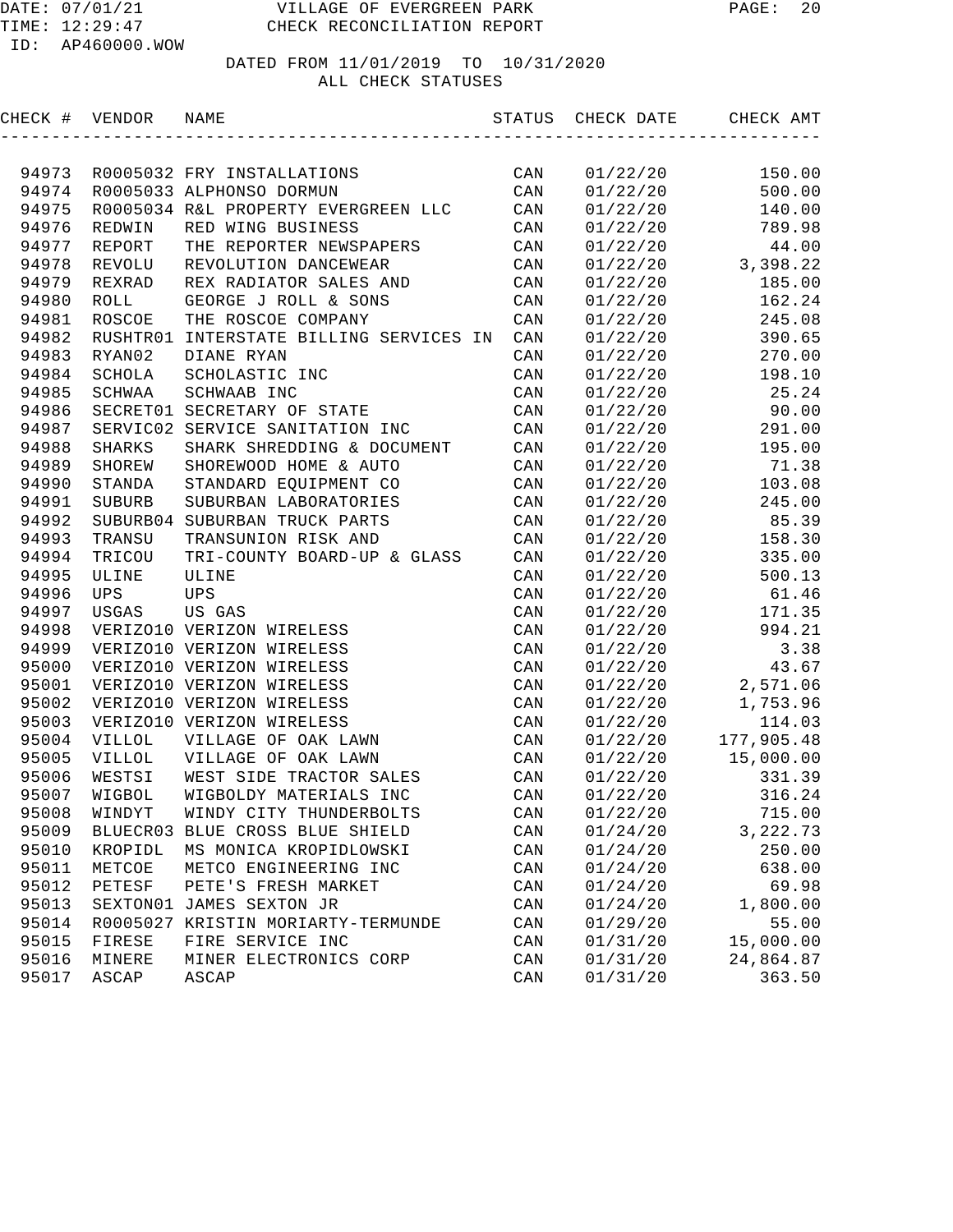| CHECK # | VENDOR           | NAME                                 | STATUS         | CHECK DATE | CHECK AMT  |
|---------|------------------|--------------------------------------|----------------|------------|------------|
|         |                  |                                      |                |            |            |
| 95018   | GENUIN           | GENUINE PARTS CO                     | CAN            | 01/31/20   | 55.96      |
| 95019   | THESTA           | THE STANDARD                         | CAN            | 01/31/20   | 5,668.64   |
| 95020   | ADMIRA           | ADMIRAL STEEL                        | CAN            | 02/04/20   | 22.49      |
| 95021   | AFTERM           | AFTERMATH SPECIALISTS IN             | CAN            | 02/04/20   | 315.00     |
| 95022   |                  | AMAZON01 AMAZON CAPITAL SERVICES INC | CAN            | 02/04/20   | 197.94     |
| 95023   | AMERIC07         | AMERICAN SOCCER COMPANY INC          | CAN            | 02/04/20   | 3,776.57   |
| 95024   | <b>ANDERS</b>    | ANDERSON PEST CONTROL                | CAN            | 02/04/20   | 863.04     |
| 95025   | ANIMAL           | ANIMAL WELFARE LEAGUE                | CAN            | 02/04/20   | 612.00     |
| 95026   | APWA             | AMERICAN PUBLIC WORKS ASSOC          | CAN            | 02/04/20   | 700.00     |
| 95027   | ATT02            | AT&T MOBILITY                        | CAN            | 02/04/20   | 488.16     |
| 95028   | AVALON           | AVALON PETROLEUM                     | CAN            | 02/04/20   | 14, 342.58 |
| 95029   | <b>BAGSPO</b>    | BAGSPOT PET WASTE SOLUTIONS          | CAN            | 02/04/20   | 499.50     |
| 95030   |                  | BATTER01 BATTERIES PLUS LLC          | CAN            | 02/04/20   | 83.90      |
| 95031   | BESTMA           | B E S T MAINTENANCE                  | CAN            | 02/04/20   | 3,784.00   |
| 95032   | <b>BESTTE</b>    | BEST TECHNOLOGY SYSTEMS INC          | CAN            | 02/04/20   | 1,195.00   |
| 95033   |                  | BEVERL04 BEVERLY SNOW AND ICE INC    | CAN            | 02/04/20   | 240.00     |
| 95034   | BHPHOT           | B&H PHOTO-VIDEO                      | CAN            | 02/04/20   | 4,079.72   |
| 95035   |                  | BLUECR03 BLUE CROSS BLUE SHIELD      | CAN            | 02/04/20   | 1,415.34   |
| 95036   | BMTTEK           | BMTTEK INC                           | CAN            | 02/04/20   | 3,080.00   |
| 95037   |                  | BRIGHT01 DANIEL BRIGHT               | CAN            | 02/04/20   | 150.00     |
| 95038   | CAINKA           | LOUIS F CAINKAR, LTD                 | CAN            | 02/04/20   | 12,460.00  |
| 95039   | CARGIL           | CARGILL INCORPORATED                 | CAN            | 02/04/20   | 35, 217.08 |
| 95040   | CASSID           | CASSIDY TIRE & SERVICE               | CAN            | 02/04/20   | 4,310.50   |
| 95041   | CDWG             | VOIDED---LEADER CHECK                | VL             | 02/04/20   | 0.00       |
| 95042   | CDWG             | VOIDED---LEADER CHECK                | VL             | 02/04/20   | 0.00       |
| 95043   | CDWG             | VOIDED---LEADER CHECK                | VL             | 02/04/20   | 0.00       |
| 95044   | CDWG             | CDW GOVERNMENT                       | CAN            | 02/04/20   | 52,339.40  |
| 95045   | CHAMPI           | CHAMPION FOODS LLC                   | CAN            | 02/04/20   | 104.40     |
| 95046   | CINTAS           | CINTAS CORPORATION #21               | CAN            | 02/04/20   | 910.40     |
| 95047   | CINTAS02         | CINTAS CORPORATION                   | CAN            | 02/04/20   | 230.72     |
| 95048   | CLASSM           | CLASSMATE                            | CAN            | 02/04/20   | 281.67     |
| 95049   | CLEANI           | CLEANING SPECIALISTS INC             | CAN            | 02/04/20   | 250.00     |
| 95050   | COMCAS04 COMCAST |                                      | CAN            | 02/04/20   | 235.42     |
| 95051   | COMED01          | COM ED                               | CAN            | 02/04/20   | 267.98     |
| 95052   | COMED02          | COM ED                               | CAN            | 02/04/20   | 4,594.76   |
| 95053   | $\tt COVERT$     | COVERTTRACK GROUP INC                | $\mathtt{CAN}$ | 02/04/20   | 1,200.00   |
| 95054   | DELCIT           | DEL CITY WIRE                        | $\mathtt{CAN}$ | 02/04/20   | 90.12      |
| 95055   | DELLMA           | DELL MARKETING LP                    | CAN            | 02/04/20   | 1,630.06   |
| 95056   |                  | DELTAD01 DELTA DENTAL - RISK         | CAN            | 02/04/20   | 13,838.01  |
| 95057   |                  | DIAMON04 CATHERINE DIAMOND           | CAN            | 02/04/20   | 89.95      |
| 95058   | DIRECT02 DIRECTV |                                      | CAN            | 02/04/20   | 82.52      |
| 95059   | DOYLE            | DANIEL DOYLE                         | CAN            | 02/04/20   | 675.00     |
| 95060   | DUFFY06          | ROSEMARY DUFFY                       | $\mathtt{CAN}$ | 02/04/20   | 146.62     |
| 95061   | <b>EFOLDE</b>    | eFOLDER INC DBA<br>AXCIENT           | CAN            | 02/04/20   | 990.00     |
| 95062   |                  | EVERGR04 EVERGREEN PARK ACE HARDWARE | CAN            | 02/04/20   | 14.39      |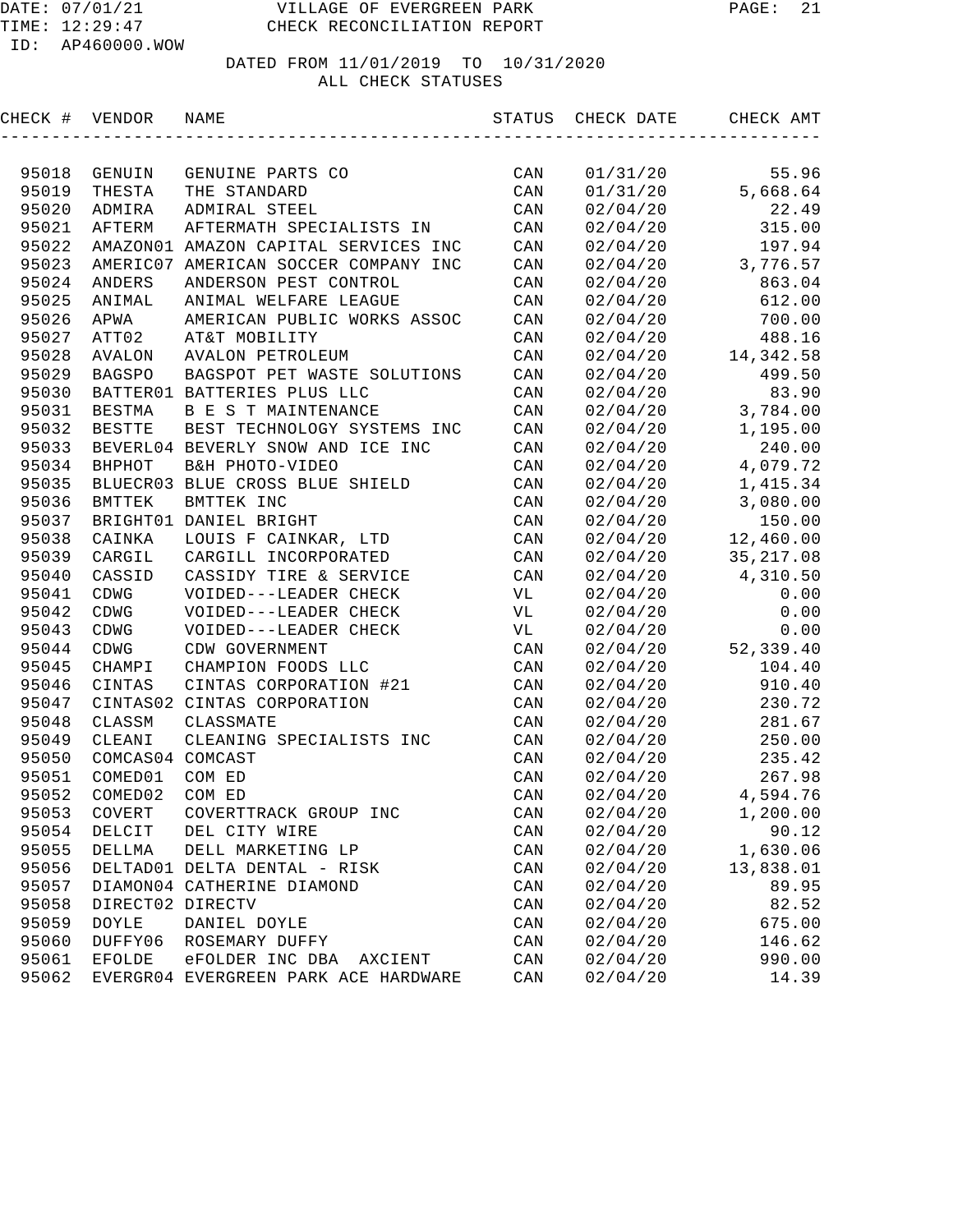| CHECK # | VENDOR       | NAME                                    | STATUS         | CHECK DATE | CHECK AMT  |
|---------|--------------|-----------------------------------------|----------------|------------|------------|
|         |              |                                         |                |            |            |
| 95063   |              | EVERGR16 EVERGREEN ELECTRIC             | CAN            | 02/04/20   | 200.38     |
| 95064   | FERGUS       | FERGUSON FACILITIES SUPPLY              | CAN            | 02/04/20   | 1,744.64   |
| 95065   |              | FIFTHT01 FIFTH THIRD BANK               | CAN            | 02/04/20   | 228.77     |
| 95066   | FLANAG       | FLANAGIN LLC                            | CAN            | 02/04/20   | 935.00     |
| 95067   | FLEETP       | FLEETPRIDE                              | CAN            | 02/04/20   | 65.27      |
| 95068   | FOREMO       | FOREMOST PROMOTIONS                     | CAN            | 02/04/20   | 445.12     |
| 95069   | GALLAG       | GALLAGHER MATERIALS CORP                | CAN            | 02/04/20   | 1,488.00   |
| 95070   | GARVEY       | VOIDED---LEADER CHECK                   | VL             | 02/04/20   | 0.00       |
| 95071   | GARVEY       | VOIDED---LEADER CHECK                   | VL             | 02/04/20   | 0.00       |
| 95072   | GARVEY       | GARVEYS OFFICE PRODUCTS                 | CAN            | 02/04/20   | 3,007.41   |
| 95073   | HACHCO       | HACH COMPANY                            | CAN            | 02/04/20   | 204.22     |
| 95074   | HANSEN       | HANSEN DOOR                             | $\mathtt{CAN}$ | 02/04/20   | 522.00     |
| 95075   | HAWKIN       | HAWK FORD                               | CAN            | 02/04/20   | 145.58     |
| 95076   |              | HEALTH03 HEALTHCARE SERVICE CORPORATION | CAN            | 02/04/20   | 197,279.07 |
| 95077   | HERRER       | MARK HERRERA                            | CAN            | 02/04/20   | 5.50       |
| 95078   |              | ILLINO22 ILLINOIS COMMUNICATIONS        | $\mathtt{CAN}$ | 02/04/20   | 1,860.00   |
| 95079   |              | ILLINO35 ILLINOIS STATE TOLL HIGHWAY    | CAN            | 02/04/20   | 1.08       |
| 95080   |              | ILLINO83 COUNTY ANIMAL CONTROLS OF IL   | CAN            | 02/04/20   | 50.00      |
| 95081   | KENNED       | KENNEDY PLUMBING & SEWER INC            | CAN            | 02/04/20   | 330.00     |
| 95082   | LAMBTO       | MARIA LAMBTON                           | VNR            | 02/04/20   | 0.00       |
| 95083   | LARRYS       | LARRY'S BRAKE SERVICE                   | CAN            | 02/04/20   | 31.00      |
| 95084   | LEAF         | LEAF                                    | CAN            | 02/04/20   | 2,470.00   |
| 95085   | MATERI       | MATERIAL SERICE CORPORATION             | CAN            | 02/04/20   | 1,700.59   |
| 95086   | MCCART       | MCCARTHY FINE ARTS                      | CAN            | 02/04/20   | 843.00     |
| 95087   | MDIELE       | MDI ELECTRICAL CONSTRUCTION             | CAN            | 02/04/20   | 3,112.00   |
| 95088   |              | MEDICA01 MEDICAL REIMBURSEMENT          | CAN            | 02/04/20   | 3,327.70   |
| 95089   |              | MENARD03 VOIDED---LEADER CHECK          | VL             | 02/04/20   | 0.00       |
| 95090   |              | MENARD03 VOIDED---LEADER CHECK          | VL             | 02/04/20   | 0.00       |
| 95091   |              | MENARD03 VOIDED---LEADER CHECK          | VL             | 02/04/20   | 0.00       |
| 95092   |              | MENARD03 MENARDS - EVERGREEN PARK       | CAN            | 02/04/20   | 3,195.96   |
| 95093   | MICROE       | MICRO-EYE SECURITY SYSTEMS INC          | CAN            | 02/04/20   | 9,128.50   |
| 95094   | MIDWES12     | MID-WEST TRUCKERS ASSOCIATION           | CAN            | 02/04/20   | 87.00      |
| 95095   | MORGAN       | MORGAN LOCKSMITHS & SECURITY            | CAN            | 02/04/20   | 334.05     |
| 95096   |              | MURPHY06 MURPHY & MILLER, INC           | CAN            | 02/04/20   | 937.25     |
| 95097   | <b>NICOR</b> | NICOR GAS                               | CAN            | 02/04/20   | 1,013.79   |
| 95098   | ODELSO       | OSMFM LTD                               | $\mathtt{CAN}$ | 02/04/20   | 2,125.00   |
| 95099   |              | OFFICE06 OFFICE DEPOT                   | CAN            | 02/04/20   | 1,265.47   |
| 95100   |              | OFFICE07 OFFICE DEPOT                   | CAN            | 02/04/20   | 107.46     |
| 95101   |              | OHERRO01 RAY O'HERRON CO INC            | $\mathtt{CAN}$ | 02/04/20   | 371.18     |
| 95102   | OKLAHO       | OKLAHOMA CORRECTIONAL                   | CAN            | 02/04/20   | 20.00      |
| 95103   | ONESTE       | ONE STEP                                | $\mathtt{CAN}$ | 02/04/20   | 138.25     |
| 95104   |              | ORLAND03 ORLAND PARK EQUINE HOSPITAL    | CAN            | 02/04/20   | 24.00      |
| 95105   | OTISEL       | OTIS ELEVATOR CO                        | CAN            | 02/04/20   | 2,858.60   |
| 95106   |              | PARKPRO1 PARK PRIMARY CARE LTD          | CAN            | 02/04/20   | 370.00     |
| 95107   | PETROL       | PETROLEUM TECHNOLOGIES                  | CAN            | 02/04/20   | 171.00     |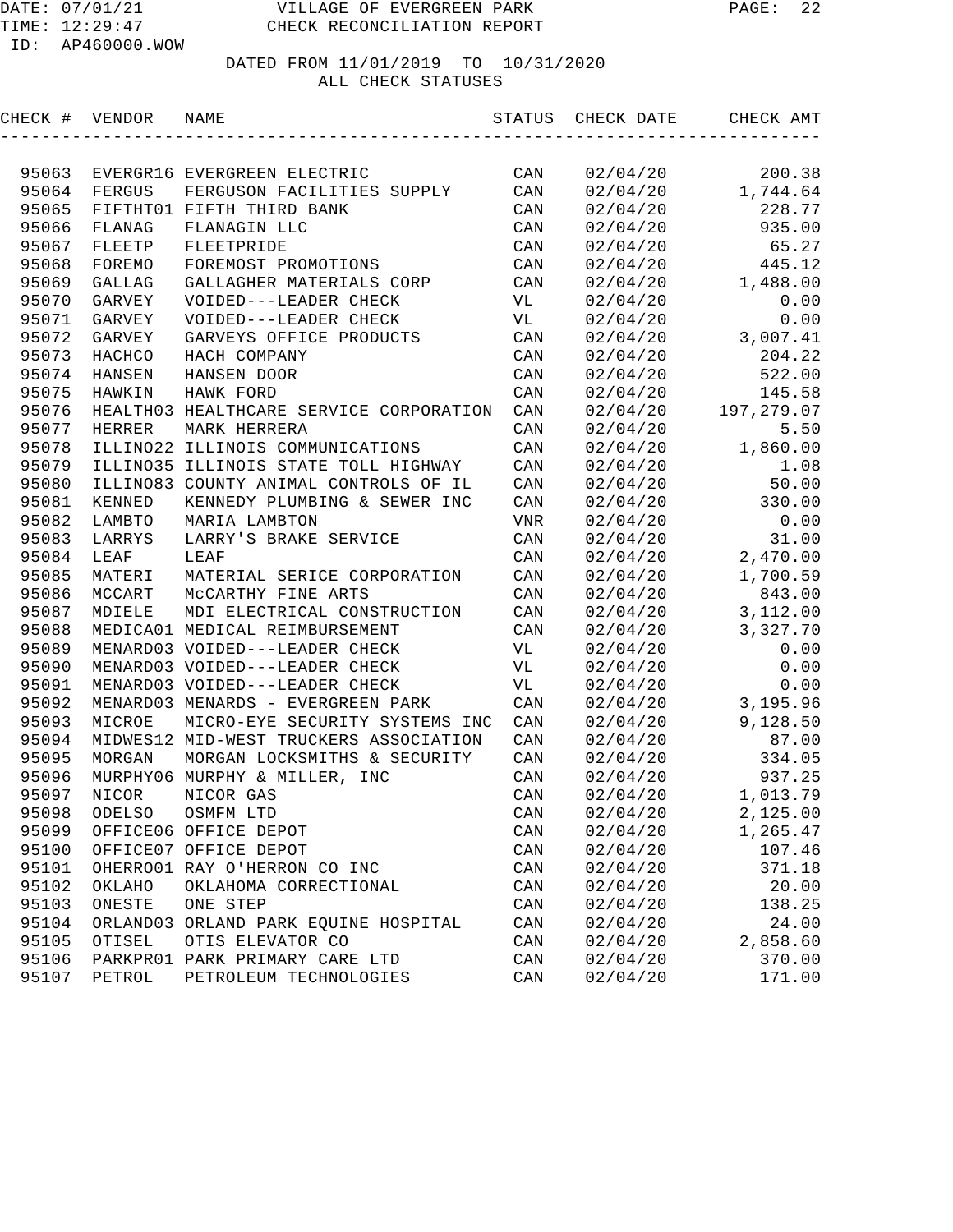| CHECK # VENDOR |               | NAME                               |                | STATUS CHECK DATE | CHECK AMT |
|----------------|---------------|------------------------------------|----------------|-------------------|-----------|
|                |               |                                    |                |                   |           |
| 95108          |               | PHYSIC01 PHYSICIANS IMMEDIATE CARE | CAN            | 02/04/20          | 150.00    |
| 95109          | PRAXAI        | PRAXAIR DISTRIBUTION               | CAN            | 02/04/20          | 206.22    |
| 95110          |               | PRECIS06 PRECISION PIANO SERVICES  | CAN            | 02/04/20          | 225.00    |
| 95111          | PUBLIC        | PUBLIC SAFETY DIRECT INC           | CAN            | 02/04/20          | 124.00    |
| 95112          | OUALIZ        | KALETA M QUALIZZA                  | CAN            | 02/04/20          | 1,389.15  |
| 95113          |               | R0005035 KEVIN BROWN               | CAN            | 02/04/20          | 105.00    |
| 95114          |               | R0005036 KATHY KEELAN              | CAN            | 02/04/20          | 105.00    |
| 95115          |               | R0005037 PAM COOPER                | CAN            | 02/04/20          | 45.00     |
| 95116          |               | R0005038 THE ZEMSKY CORPORATION    | CAN            | 02/04/20          | 4,280.00  |
| 95117          |               | R0005039 PINNACLE DEVELOPMENT INC  | CAN            | 02/04/20          | 4,940.00  |
| 95118          |               | R0005039 PINNACLE DEVELOPMENT INC  | CAN            | 02/04/20          | 9,040.00  |
| 95119          | REPORT        | THE REPORTER NEWSPAPERS            | CAN            | 02/04/20          | 335.00    |
| 95120          | <b>RIDDER</b> | SUSAN RIDDERHOFF                   | CAN            | 02/04/20          | 300.13    |
| 95121          |               | RITTER01 RITTERTECH-IL             | CAN            | 02/04/20          | 97.28     |
| 95122          | <b>ROLL</b>   | GEORGE J ROLL & SONS               | CAN            | 02/04/20          | 262.56    |
| 95123          | ROSCOE        | THE ROSCOE COMPANY                 | CAN            | 02/04/20          | 240.48    |
| 95124          | ROWAN         | JOHN ROWAN                         | CAN            | 02/04/20          | 98.24     |
| 95125          | RUNNIO        | RUNNION EQUIPMENT CO               | CAN            | 02/04/20          | 1,519.90  |
| 95126          |               | SAMSCL22 SAMSCLUB-WALMART          | CAN            | 02/04/20          | 123.69    |
| 95127          |               | SAMSCL44 SAMSCLUB-WALMART          | CAN            | 02/04/20          | 1,350.38  |
| 95128          | SARNO         | BRIAN SARNO                        | CAN            | 02/04/20          | 5.50      |
| 95129          | SAUNDE        | MICHAEL SAUNDERS                   | CAN            | 02/04/20          | 30.25     |
| 95130          | SCHAAF        | SCHAAF EQUIPMENT CO INC            | CAN            | 02/04/20          | 108.00    |
| 95131          | SCHWAA        | SCHWAAB INC                        | CAN            | 02/04/20          | 46.25     |
| 95132          | SHARKS        | SHARK SHREDDING & DOCUMENT         | CAN            | 02/04/20          | 100.00    |
| 95133          | SMILEY        | SYDNEY SMILEY                      | CAN            | 02/04/20          | 5.50      |
| 95134          | SOUTH06       | SOUTH SUBURBAN MAJOR CRIMES        | CAN            | 02/04/20          | 1,000.00  |
| 95135          | SPORTS06      | SPORTSKIDS INC                     | CAN            | 02/04/20          | 1,528.80  |
| 95136          | STANDA        | STANDARD EQUIPMENT CO              | CAN            | 02/04/20          | 487.55    |
| 95137          | STAPLE        | STAPLES CREDIT PLAN                | CAN            | 02/04/20          | 100.00    |
| 95138          | TASC          | TASC                               | CAN            | 02/04/20          | 409.20    |
| 95139          | THEFEE        | THE FEED STORE                     | CAN            | 02/04/20          | 269.37    |
| 95140          | TREMCO        | TREMCO                             | CAN            | 02/04/20          | 681.88    |
| 95141          | ULINE         | ULINE                              | CAN            | 02/04/20          | 86.23     |
| 95142          | USGAS         | US GAS                             | $\mathtt{CAN}$ | 02/04/20          | 132.00    |
| 95143          |               | VERIZO10 VERIZON WIRELESS          | CAN            | 02/04/20          | 150.12    |
| 95144          |               | VERIZO10 VERIZON WIRELESS          | CAN            | 02/04/20          | 885.08    |
| 95145          | <b>VILLOL</b> | VILLAGE OF OAK LAWN                | CAN            | 02/04/20          | 4,717.68  |
| 95146          | VINCES        | VINCES TOWING                      | CAN            | 02/04/20          | 130.00    |
| 95147          | VISION        | VISION SERVICE PLAN                | CAN            | 02/04/20          | 2,095.28  |
| 95148          | WEISSM        | WEISSMAN COSTUMES                  | CAN            | 02/04/20          | 157.27    |
| 95149          | WESTSI        | WEST SIDE TRACTOR SALES            | CAN            | 02/04/20          | 101.74    |
| 95150          | <b>ACOUST</b> | ACOUSTICAL SOLUTIONS               | CAN            | 02/06/20          | 8,658.25  |
| 95151          | LANGIC        | LANG ICE COMPANY                   | CAN            | 02/06/20          | 175.00    |
| 95152          | LONG01        | JAMES LONG                         | $\mathtt{CAN}$ | 02/06/20          | 200.00    |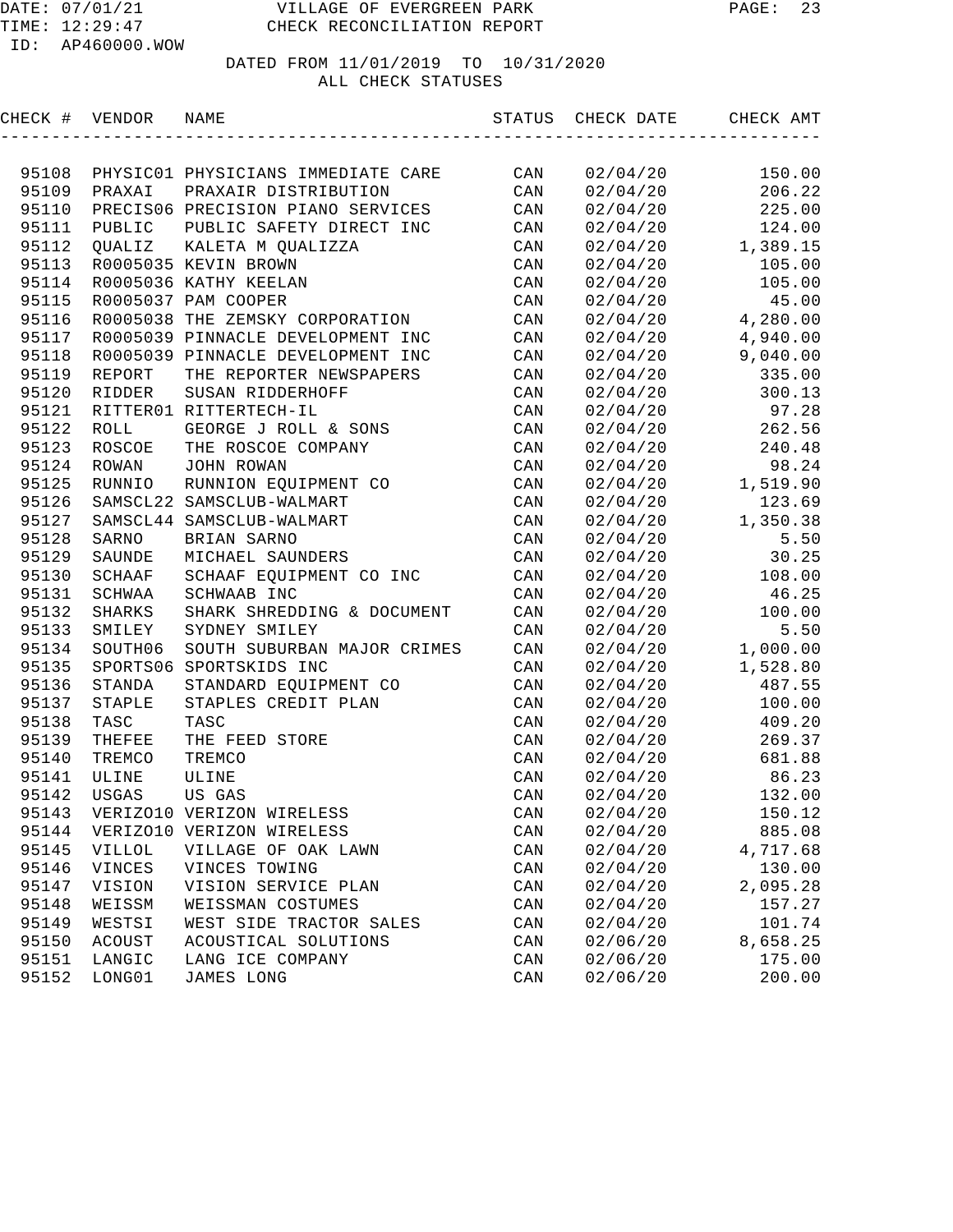| CHECK # | VENDOR        | NAME                                 | STATUS         | CHECK DATE | CHECK AMT |
|---------|---------------|--------------------------------------|----------------|------------|-----------|
|         |               |                                      |                |            |           |
| 95153   |               | R0000401 ARTIE KERR                  | CAN            | 02/06/20   | 300.00    |
| 95154   |               | R0005040 JOAN RAMSEY                 | CAN            | 02/06/20   | 20.00     |
| 95155   |               | R0005041 JOHN J MURPHY               | CAN            | 02/06/20   | 1,035.00  |
| 95156   |               | SAMSCL11 SAMSCLUB-WALMART            | CAN            | 02/06/20   | 330.68    |
| 95157   |               | SAMSCL88 SAMSCLUB-WALMART            | CAN            | 02/06/20   | 608.17    |
| 95158   | SECRET        | SECRETARY OF STATE                   | CAN            | 02/06/20   | 453.00    |
| 95159   |               | SOUTHS02 SOUTH SUBURBAN ASSOCIATION  | CAN            | 02/06/20   | 75.00     |
| 95160   | THOSEF        | THOSE FUNNY LITTLE PEOPLE            | CAN            | 02/06/20   | 225.00    |
| 95161   |               | SAMSCL33 SAMSCLUB-WALMART            | CAN            | 02/10/20   | 505.70    |
| 95162   | ATT01         | AT&T                                 | CAN            | 02/11/20   | 738.84    |
| 95163   | ATT04         | AT&T                                 | CAN            | 02/11/20   | 72.07     |
| 95164   | APARO         | CATHERINE APARO                      | CAN            | 02/13/20   | 750.00    |
| 95165   | BENDER        | JOHN BENDER                          | CAN            | 02/14/20   | 300.00    |
| 95166   | CAINKA        | LOUIS F CAINKAR, LTD                 | CAN            | 02/14/20   | 3,825.00  |
| 95167   |               | DONOVA01 JOSEPHINE DONOVAN           | CAN            | 02/14/20   | 300.00    |
| 95168   | DUFFIN        | PATRICK DUFFIN                       | CAN            | 02/14/20   | 150.00    |
| 95169   | DUFFY02       | DENNIS L DUFFY                       | CAN            | 02/14/20   | 203.73    |
| 95170   | ENGEL         | MICHAEL ENGEL                        | CAN            | 02/14/20   | 300.00    |
| 95171   | FARREL        | BRIAN FARRELL                        | CAN            | 02/14/20   | 150.00    |
| 95172   | HEDERM        | BRET HEDERMAN                        | CAN            | 02/14/20   | 150.00    |
| 95173   |               | HERRER01 ALEXANDER HERRERA           | CAN            | 02/14/20   | 150.00    |
| 95174   | ILCOUN        | IL COUNTIES RISK MGMT TRUST          | CAN            | 02/14/20   | 86,677.38 |
| 95175   | LAZINE        | DENNIS LAZINEK                       | CAN            | 02/14/20   | 300.00    |
| 95176   | MCCANN        | MCCANN INDUSTRIES INC                | VNR            | 02/14/20   | 0.00      |
| 95177   |               | MCCART01 JOHN MCCARTHY               | CAN            | 02/14/20   | 300.00    |
| 95178   |               | PASTIC01 SUE PASTICK                 | VNR            | 02/14/20   | 0.00      |
| 95179   | RICH          | CAMERON RICH                         | CAN            | 02/14/20   | 300.00    |
| 95180   | SMILEY        | SYDNEY SMILEY                        | CAN            | 02/14/20   | 150.00    |
| 95181   |               | THOMAS02 ZACHARY THOMAS              | CAN            | 02/14/20   | 150.00    |
| 95182   | <b>VOS</b>    | JAMES VOS                            | CAN            | 02/14/20   | 300.00    |
| 95183   | YEAMAN        | GAVIN YEAMAN                         | CAN            | 02/14/20   | 300.00    |
| 95184   | MCCANN03      | CHRIS McCANN                         | CAN            | 02/14/20   | 300.00    |
| 95185   | AFTERM        | AFTERMATH SPECIALISTS IN             | CAN            | 02/18/20   | 210.00    |
| 95186   | AGROCH        | AGRO CHEM EAST                       | CAN            | 02/18/20   | 6,000.00  |
| 95187   | ALLENT        | ALLEN TRENCH SAFETY                  | <b>VNR</b>     | 02/18/20   | 0.00      |
|         | 95188 ALTORF  | ALTORFER INDUSTRIES INC              | CAN            | 02/18/20   | 576.69    |
| 95189   |               | AMAZON01 AMAZON CAPITAL SERVICES INC | CAN            | 02/18/20   | 242.65    |
| 95190   |               | AMERIC05 AMERICAN WATER WORKS ASSOC  | $\mathtt{CAN}$ | 02/18/20   | 83.00     |
| 95191   |               | AMERIC07 AMERICAN SOCCER COMPANY INC | $\mathtt{CAN}$ | 02/18/20   | 199.35    |
| 95192   |               | ANDERS06 ANDERSON LOCK               | CAN            | 02/18/20   | 236.00    |
| 95193   | APWA          | AMERICAN PUBLIC WORKS ASSOC          | CAN            | 02/18/20   | 208.00    |
| 95194   | ARCONC        | ARCON CONCRETE CONSTRUCTION          | CAN            | 02/18/20   | 14,690.00 |
| 95195   | ATT01         | AT&T                                 | CAN            | 02/18/20   | 2,092.50  |
| 95196   | ATT01         | AT&T                                 | CAN            | 02/18/20   | 51.12     |
| 95197   | <b>ATTGLO</b> | AT&T GLOBAL SERVICES, INC.           | CAN            | 02/18/20   | 960.73    |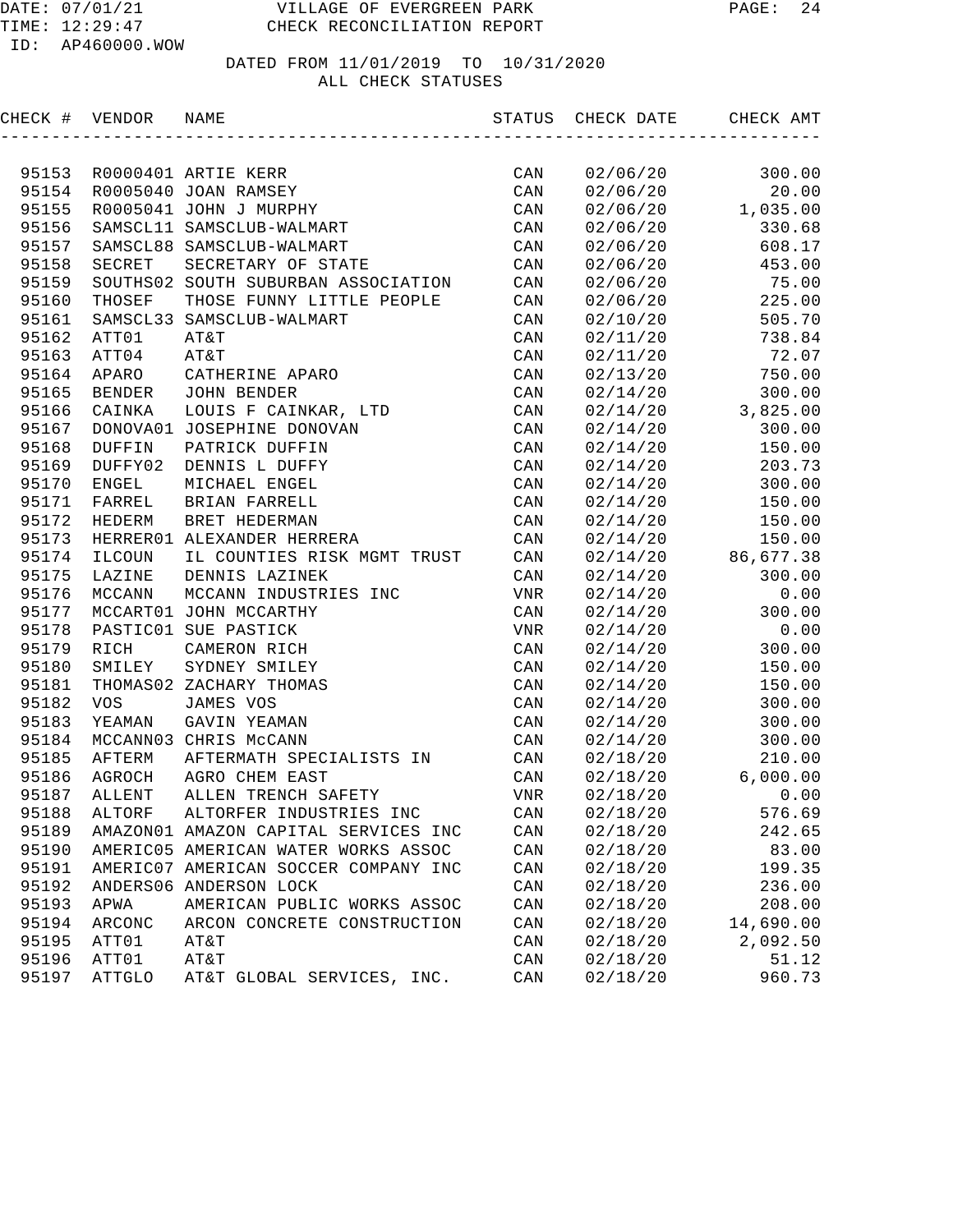| CHECK # | VENDOR        | NAME                                             | STATUS     | CHECK DATE | CHECK AMT   |
|---------|---------------|--------------------------------------------------|------------|------------|-------------|
|         |               |                                                  |            |            |             |
| 95198   | AVALON        | AVALON PETROLEUM                                 | CAN        | 02/18/20   | 10,055.10   |
| 95199   | <b>BARCOP</b> | BARCO PRODUCTS COMPANY                           | CAN        | 02/18/20   | 439.42      |
| 95200   | <b>BESTMA</b> | B E S T MAINTENANCE                              | CAN        | 02/18/20   | 35.00       |
| 95201   | BEVERL05      | BEVERLY HILLS GARAGE                             | CAN        | 02/18/20   | 4,034.13    |
| 95202   | <b>BFCONS</b> | B&F CONSTRUCTION                                 | CAN        | 02/18/20   | 2,280.00    |
| 95203   | <b>BRETTE</b> | BRETT SUPPLY COMPANY                             | CAN        | 02/18/20   | 89.64       |
| 95204   | CARROT        | CARROT TOP INDUSTRIES                            | CAN        | 02/18/20   | 738.87      |
| 95205   | CASSID        | CASSIDY TIRE & SERVICE                           | CAN        | 02/18/20   | 438.35      |
| 95206   |               | CAVATO01 MICHELLE CAVATO                         | CAN        | 02/18/20   | 27.50       |
| 95207   |               | CENTRA01 CENTRAL PRINTERS & GRAPHICS             | CAN        | 02/18/20   | 422.60      |
| 95208   |               | CHICAG36 CHICAGOLAND RESTAURANT                  | CAN        | 02/18/20   | 224.00      |
| 95209   |               | CHICAG48 CHICAGO TRIBUTE COMPANY                 | CAN        | 02/18/20   | 1,630.00    |
| 95210   | CINTAS        | VOIDED---LEADER CHECK                            | VL         | 02/18/20   | 0.00        |
| 95211   | CINTAS        | CINTAS CORPORATION #21                           | CAN        | 02/18/20   | 2,116.35    |
| 95212   |               | CINTAS02 CINTAS CORPORATION                      | CAN        | 02/18/20   | 255.38      |
| 95213   | CITYOF        | CITY OF CHICAGO                                  | CAN        | 02/18/20   | 181, 144.89 |
| 95214   | CLEANI        | CLEANING SPECIALISTS INC                         | CAN        | 02/18/20   | 400.00      |
| 95215   | COLLEG        | COLLEGE OF DUPAGE                                | CAN        | 02/18/20   | 149.00      |
| 95216   | COMED01       | VOIDED---LEADER CHECK                            | VL         | 02/18/20   | 0.00        |
| 95217   | COMED01       | VOIDED---LEADER CHECK                            | VL         | 02/18/20   | 0.00        |
| 95218   | COMED01       | COM ED                                           | CAN        | 02/18/20   | 19, 227.76  |
| 95219   | COMED02       | COM ED                                           | CAN        | 02/18/20   | 4,840.53    |
| 95220   | COMPET        | COMPETITIVE SUPPORT OPTIONS                      | CAN        | 02/18/20   | 71.62       |
| 95221   |               | COOKCO05 COOK COUNTY TREASURER                   | CAN        | 02/18/20   | 3,255.05    |
| 95222   |               | COOKCO05 COOK COUNTY TREASURER                   | CAN        | 02/18/20   | 3, 242.97   |
| 95223   |               | COOKCO05 COOK COUNTY TREASURER                   | CAN        | 02/18/20   | 3,719.82    |
| 95224   |               | COOKCO05 COOK COUNTY TREASURER                   | CAN        | 02/18/20   | 2,178.30    |
| 95225   | COREMA        | CORE & MAIN LP                                   | CAN        | 02/18/20   | 7,146.91    |
| 95226   |               | DAILYS01 DAILY SOUTHTOWN                         | CAN        | 02/18/20   | 97.50       |
| 95227   |               | DIAMON04 CATHERINE DIAMOND                       | <b>VNR</b> | 02/18/20   | 0.00        |
| 95228   |               | DIRECT03 THE DIRECT RESPONSE RESOURCE            | CAN        | 02/18/20   | 1,463.46    |
| 95229   | DRIVER        | DRIVERS LICENSE GUIDE COMPANY                    | CAN        | 02/18/20   | 43.90       |
| 95230   | EAGLEA        | EAGLE AUTOMOTIVE OF CHICAGO                      | CAN        | 02/18/20   | 547.27      |
| 95231   |               | EVERGR04 EVERGREEN PARK ACE HARDWARE             | CAN        | 02/18/20   | 12.35       |
| 95232   |               | EVERGR04 EVERGREEN PARK ACE HARDWARE             | CAN        | 02/18/20   | 12.79       |
| 95233   |               | EVERGR04 EVERGREEN PARK ACE HARDWARE             | CAN        | 02/18/20   | 93.01       |
| 95234   |               | EVERGR04 EVERGREEN PARK ACE HARDWARE             | CAN        | 02/18/20   | 156.29      |
| 95235   |               | EVERGR04 EVERGREEN PARK ACE HARDWARE             | CAN        | 02/18/20   | 183.67      |
| 95236   |               | EVERGR15 EVERGREEN PAVING                        | CAN        | 02/18/20   | 2,438.00    |
| 95237   | FEARLE        | FEARLESS PRODUCTIONS INC                         | VNR        | 02/18/20   | 0.00        |
| 95238   | FIRESE        | FIRE SERVICE INC                                 | CAN        | 02/18/20   | 53,516.99   |
| 95239   | FLEETS        | FLEET SAFETY SUPPLY                              | CAN        | 02/18/20   | 242.71      |
| 95240   | FUNEXP        | FUN EXPRESS LLC<br>GALLS INC, AN ARAMARK CO, LLC | CAN        | 02/18/20   | 131.10      |
| 95241   | GALLSI        |                                                  | CAN        | 02/18/20   | 123.18      |
| 95242   | GAMETI        | GAME TIME                                        | CAN        | 02/18/20   | 1,943.87    |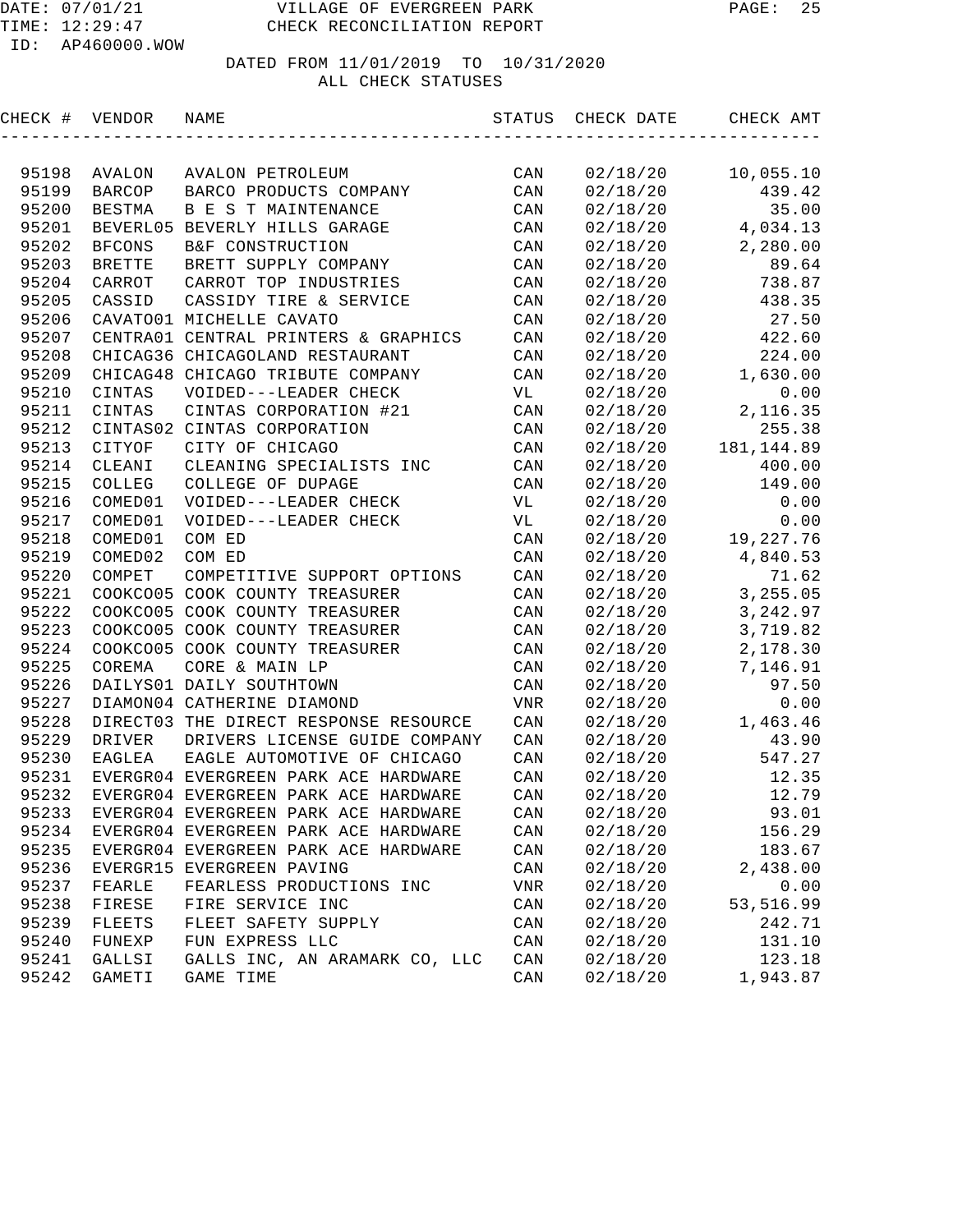| CHECK # | VENDOR            | NAME                             | STATUS | CHECK DATE | CHECK AMT  |
|---------|-------------------|----------------------------------|--------|------------|------------|
|         |                   |                                  |        |            |            |
| 95243   | GARVEY            | GARVEYS OFFICE PRODUCTS          | CAN    | 02/18/20   | 400.88     |
| 95244   | <b>GEKLOO</b>     | GE KLOOS MATERIAL CO             | CAN    | 02/18/20   | 556.20     |
| 95245   | <b>GEMELE</b>     | GEM ELECTRIC SUPPLY INC          | CAN    | 02/18/20   | 520.00     |
| 95246   | GORDON            | GORDON FOOD SERVICE              | CAN    | 02/18/20   | 195.55     |
| 95247   | GRAING            | WW GRAINGER INC                  | CAN    | 02/18/20   | 2,388.15   |
| 95248   | GUZMAN            | RIGOBERTO GUZMAN                 | CAN    | 02/18/20   | 5.50       |
| 95249   | HANSEN            | HANSEN DOOR                      | CAN    | 02/18/20   | 651.00     |
| 95250   | <b>HARBOR</b>     | HARBOR FREIGHT TOOLS             | CAN    | 02/18/20   | 82.41      |
| 95251   |                   | HARRIS02 HARRIS COMPUTER SYSTEMS | CAN    | 02/18/20   | 225.56     |
| 95252   | HAWKIN            | HAWK FORD                        | CAN    | 02/18/20   | 699.19     |
| 95253   |                   | HERRER01 ALEXANDER HERRERA       | CAN    | 02/18/20   | 16.50      |
| 95254   | HPCOMM            | HP COMMUNICATIONS INC            | CAN    | 02/18/20   | 1,549.30   |
| 95255   |                   | ILLINO19 IBC - NORTHERN IL       | CAN    | 02/18/20   | 417.90     |
| 95256   |                   | ILLINO22 ILLINOIS COMMUNICATIONS | CAN    | 02/18/20   | 762.22     |
| 95257   | INDEPE            | INDEPENDENT RECYCLING SERVICES   | CAN    | 02/18/20   | 4,260.94   |
| 95258   | INTERS            | INTERSTATE BATTERY OF CHICAGO    | CAN    | 02/18/20   | 127.95     |
| 95259   | IPIA              | IPIA                             | CAN    | 02/18/20   | 70.00      |
| 95260   | KMETTY            | MICHAEL KMETTY                   | CAN    | 02/18/20   | 5.50       |
| 95261   | KROPIDL           | MS MONICA KROPIDLOWSKI           | CAN    | 02/18/20   | 75.00      |
| 95262   | MARTIN            | MARTIN IMPLEMENT SALES INC       | CAN    | 02/18/20   | 786.10     |
| 95263   | MATERI            | MATERIAL SERICE CORPORATION      | CAN    | 02/18/20   | 1,649.54   |
| 95264   | MDIELE            | MDI ELECTRICAL CONSTRUCTION      | CAN    | 02/18/20   | 33,457.00  |
| 95265   | MEADEI            | MEADE INC                        | CAN    | 02/18/20   | 2,285.97   |
| 95266   |                   | MEIJER03 MEIJER GREAT LAKES      | CAN    | 02/18/20   | 108,116.00 |
| 95267   |                   | MENARD03 VOIDED---LEADER CHECK   | VL     | 02/18/20   | 0.00       |
| 95268   |                   | MENARD03 VOIDED---LEADER CHECK   | VL     | 02/18/20   | 0.00       |
| 95269   |                   | MENARD03 VOIDED---LEADER CHECK   | VL     | 02/18/20   | 0.00       |
| 95270   |                   | MENARD03 VOIDED---LEADER CHECK   | VL     | 02/18/20   | 0.00       |
| 95271   | MENARD03          | MENARDS - EVERGREEN PARK         | CAN    | 02/18/20   | 2,600.13   |
| 95272   | MEPEXT            | MEP EXTERMINATING                | CAN    | 02/18/20   | 935.00     |
| 95273   | MICROE            | MICRO-EYE SECURITY SYSTEMS INC   | CAN    | 02/18/20   | 936.00     |
| 95274   | MICROE            | MICRO-EYE SECURITY SYSTEMS INC   | CAN    | 02/18/20   | 13,769.00  |
| 95275   | MICROE            | MICRO-EYE SECURITY SYSTEMS INC   | CAN    | 02/18/20   | 3,186.50   |
| 95276   | MONROE            | MONROE TRUCK EQUIPMENT INC       | CAN    | 02/18/20   | 3,016.24   |
| 95277   | MORGAN            | MORGAN LOCKSMITHS & SECURITY     | CAN    | 02/18/20   | 708.50     |
| 95278   | MUTTER            | LUKE MUTTER                      | CAN    | 02/18/20   | 75.00      |
| 95279   |                   | OFFICE06 OFFICE DEPOT            | CAN    | 02/18/20   | 531.16     |
| 95280   |                   | OFFICE07 OFFICE DEPOT            | CAN    | 02/18/20   | 138.36     |
| 95281   |                   | OHERRO01 RAY O'HERRON CO INC     | CAN    | 02/18/20   | 669.18     |
| 95282   |                   | OREILL01 O'REILLY AUTOMOTIVE INC | CAN    | 02/18/20   | 64.69      |
| 95283   |                   | PARKPRO1 PARK PRIMARY CARE LTD   | CAN    | 02/18/20   | 80.00      |
| 95284   | PEOPLE            | PEOPLEFACTS LLC                  | CAN    | 02/18/20   | 41.67      |
| 95285   | <b>PH&amp;SPR</b> | PH&S PRODUCTS LLC                | CAN    | 02/18/20   | 1,275.00   |
| 95286   | PITNEY            | PITNEY BOWES                     | CAN    | 02/18/20   | 1,029.81   |
| 95287   | POWERE            | POWER EQUIPMENT LEASING CO       | CAN    | 02/18/20   | 157.61     |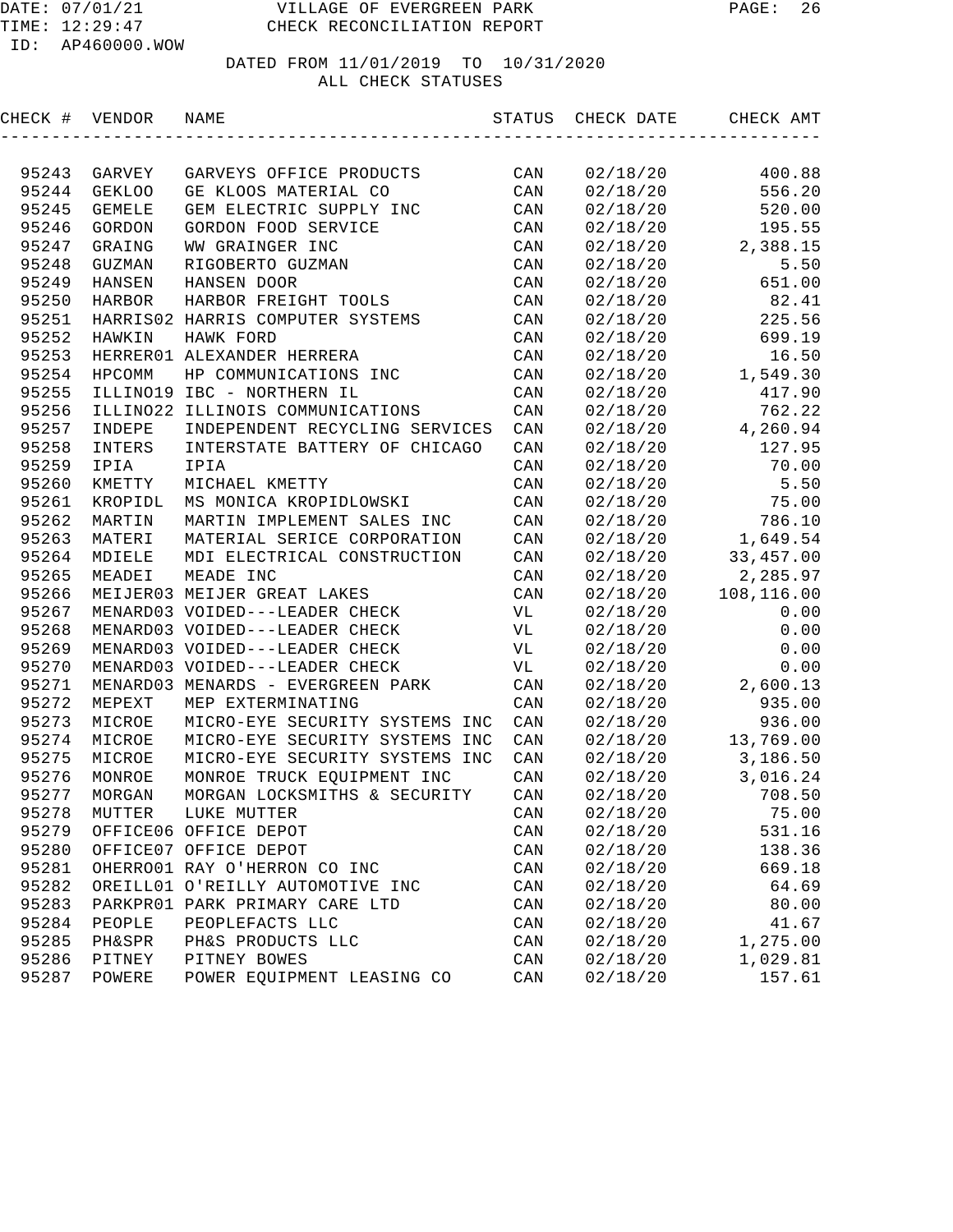| CHECK # | VENDOR      | NAME                                   | STATUS         | CHECK DATE | CHECK AMT |
|---------|-------------|----------------------------------------|----------------|------------|-----------|
|         |             |                                        |                |            |           |
| 95288   | PRAXAI      | PRAXAIR DISTRIBUTION                   | CAN            | 02/18/20   | 260.50    |
| 95289   | PRINTM      | PRINTMART                              | CAN            | 02/18/20   | 220.00    |
| 95290   | PROMOS      | PROMOS 911, INC.                       | CAN            | 02/18/20   | 1,018.33  |
| 95291   |             | R0001236 RAMON ABONCE                  | CAN            | 02/18/20   | 75.00     |
| 95292   |             | R0001731 EVERGREEN PLAZA ASSOCIATES    | CAN            | 02/18/20   | 4,650.00  |
| 95293   |             | R0005042 CDO GROUP                     | CAN            | 02/18/20   | 200.00    |
| 95294   |             | R0005043 G W PROPERTY GROUP LLC        | CAN            | 02/18/20   | 29,280.00 |
| 95295   |             | R0005043 G W PROPERTY GROUP LLC        | CAN            | 02/18/20   | 9,100.00  |
| 95296   |             | R0005044 AIG PROPERTIES LLC            | CAN            | 02/18/20   | 100.00    |
| 95297   |             | R0005044 AIG PROPERTIES LLC            | CAN            | 02/18/20   | 10,000.00 |
| 95298   |             | R0005045 ERIC KILSTROM                 | CAN            | 02/18/20   | 150.00    |
| 95299   |             | R0005046 CHRIS KINNEY                  | CAN            | 02/18/20   | 75.00     |
| 95300   | REDHAW      | RED HAWK FIRE & SECURITY               | CAN            | 02/18/20   | 1,311.50  |
| 95301   | REDWIN      | RED WING BUSINESS                      | CAN            | 02/18/20   | 304.99    |
| 95302   | REGION      | REGIONAL TRUCK EQUIPMENT CO            | CAN            | 02/18/20   | 634.83    |
| 95303   | REILLY      | DANIEL REILLY                          | CAN            | 02/18/20   | 16.50     |
| 95304   | REPORT      | THE REPORTER NEWSPAPERS                | CAN            | 02/18/20   | 399.00    |
| 95305   | <b>ROLL</b> | GEORGE J ROLL & SONS                   | CAN            | 02/18/20   | 275.67    |
| 95306   | ROSCOE      | THE ROSCOE COMPANY                     | CAN            | 02/18/20   | 241.48    |
| 95307   | SAMSCL77    | SAMSCLUB-WALMART                       | CAN            | 02/18/20   | 316.45    |
| 95308   | SARNO       | BRIAN SARNO                            | CAN            | 02/18/20   | 20.50     |
| 95309   | SCHAAF      | SCHAAF EQUIPMENT CO INC                | CAN            | 02/18/20   | 55.64     |
| 95310   | SCHLED      | BRIAN SCHLEDER                         | CAN            | 02/18/20   | 5.50      |
| 95311   | SCHWAA      | SCHWAAB INC                            | CAN            | 02/18/20   | 23.11     |
| 95312   |             | SERVIC02 SERVICE SANITATION INC        | CAN            | 02/18/20   | 291.00    |
| 95313   | SMITHE      | SMITHEREEN PEST MANAGEMENT             | CAN            | 02/18/20   | 340.00    |
| 95314   | SOUTHS      | SOUTH SUBURBAN WATER WORKS             | CAN            | 02/18/20   | 90.00     |
| 95315   |             | SOUTHW01 SOUTHWEST SPRING INC          | CAN            | 02/18/20   | 35.38     |
| 95316   |             | STATET01 STATE TREASURER               | CAN            | 02/18/20   | 683.25    |
| 95317   | SUBURB04    | SUBURBAN TRUCK PARTS                   | CAN            | 02/18/20   | 11.52     |
| 95318   | TRANSU      | TRANSUNION RISK AND                    | CAN            | 02/18/20   | 155.50    |
| 95319   | TRICOU      | TRI-COUNTY BOARD-UP & GLASS            | CAN            | 02/18/20   | 190.00    |
| 95320   |             | UNITED06 UNITED LABORATORIES           | CAN            | 02/18/20   | 922.86    |
| 95321   | UPS         | UPS                                    | CAN            | 02/18/20   | 15.69     |
| 95322   | USGAS       | US GAS                                 | CAN            | 02/18/20   | 562.40    |
| 95323   |             | VERIZO10 VERIZON WIRELESS              | $\mathtt{CAN}$ | 02/18/20   | 2,544.87  |
| 95324   |             | VERIZO10 VERIZON WIRELESS              | $\mathtt{CAN}$ | 02/18/20   | 2,870.22  |
| 95325   |             | VERIZO10 VERIZON WIRELESS              | CAN            | 02/18/20   | 114.03    |
| 95326   |             | VILLAG01 VILLAGE VIEW PUBLICATIONS INC | CAN            | 02/18/20   | 420.00    |
| 95327   | WEISSM      | WEISSMAN COSTUMES                      | CAN            | 02/18/20   | 157.28    |
| 95328   | WILDGO      | WILD GOOSE CHASE INC                   | CAN            | 02/18/20   | 1,470.00  |
| 95329   | WINDYC      | WINDY CITY SILKSCREENING INC           | CAN            | 02/18/20   | 1,327.75  |
| 95330   | NICOR       | NICOR GAS                              | CAN            | 02/21/20   | 1,661.78  |
| 95331   | NICOR01     | NICOR GAS                              | CAN            | 02/21/20   | 3,362.09  |
| 95332   | R0005047    | SOLOMON RAFIDIA                        | CAN            | 02/21/20   | 50.00     |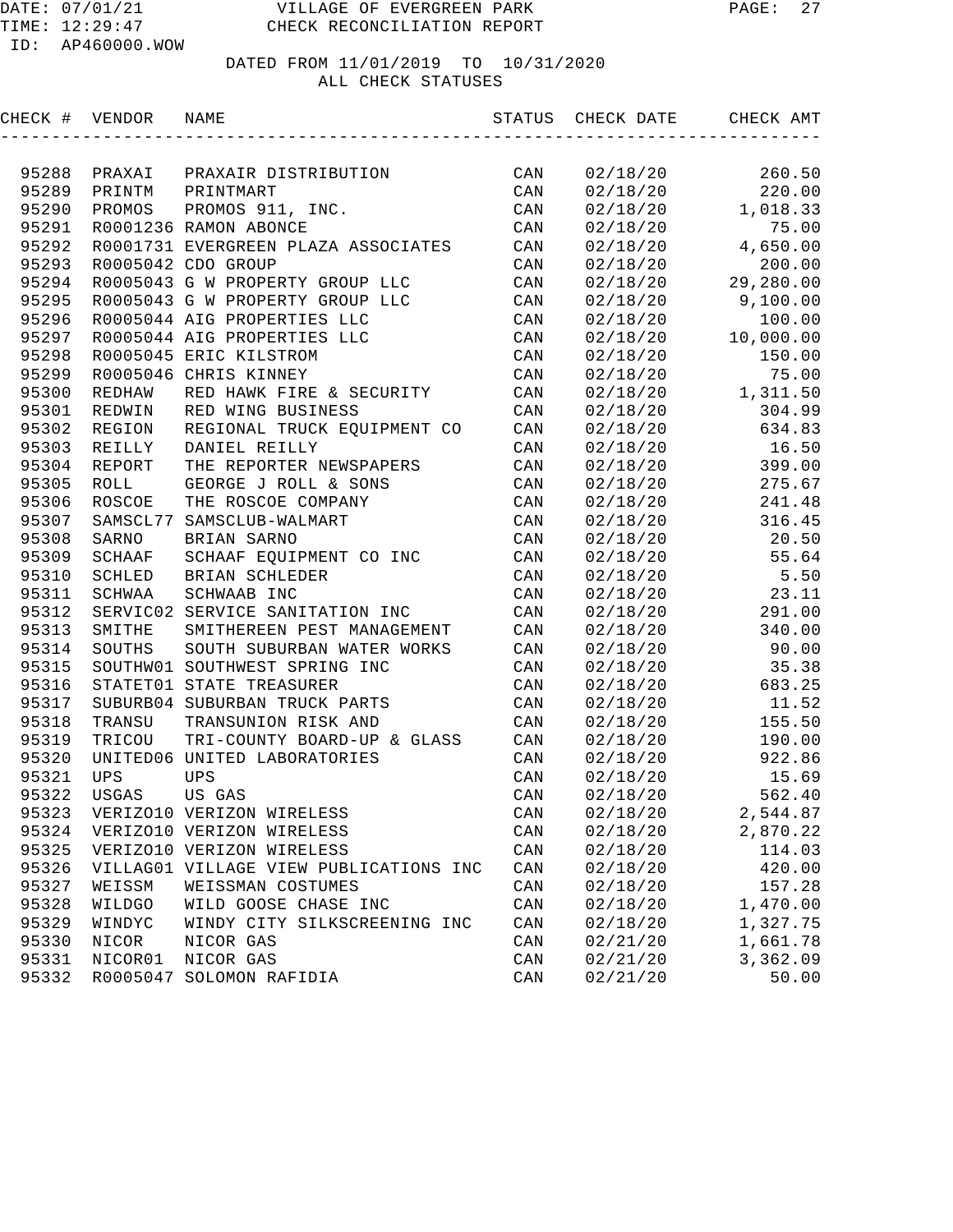| CHECK # | VENDOR        | NAME                                    | STATUS     | CHECK DATE | CHECK AMT  |
|---------|---------------|-----------------------------------------|------------|------------|------------|
|         |               |                                         |            |            |            |
| 95333   | TRUELL        | JONATHON TRUELL                         | CAN        | 02/21/20   | 2,123.50   |
| 95334   | WOLFSB        | WOLF'S BAKERY                           | CAN        | 02/21/20   | 70.52      |
| 95335   | PASTIC01      | SUE PASTICK                             | CAN        | 02/24/20   | 300.00     |
| 95336   | MONROE        | MONROE TRUCK EQUIPMENT INC              | <b>VNR</b> | 02/26/20   | 0.00       |
| 95337   | R0005048      | EDNA RANGEL                             | CAN        | 02/26/20   | 34.00      |
| 95338   | SSACOP        | SOUTH SUBURBAN ASSOCIATION              | CAN        | 02/26/20   | 40.00      |
| 95339   | ATT02         | AT&T MOBILITY                           | CAN        | 02/27/20   | 563.16     |
| 95340   |               | ILLINO18 ILLINOIS DEPT OF PUBLIC HEALTH | CAN        | 02/27/20   | 450.00     |
| 95341   |               | ILLINO18 ILLINOIS DEPT OF PUBLIC HEALTH | CAN        | 02/27/20   | 326.00     |
| 95342   |               | ILLINO18 ILLINOIS DEPT OF PUBLIC HEALTH | CAN        | 02/27/20   | 280.00     |
| 95343   | JKGAMI        | JK GAMING                               | CAN        | 02/27/20   | 300.00     |
| 95344   | MONROE        | MONROE TRUCK EQUIPMENT INC              | CAN        | 02/27/20   | 466.94     |
| 95345   |               | R0000401 ARTIE KERR                     | CAN        | 02/27/20   | 150.00     |
| 95346   | THESTA        | THE STANDARD                            | CAN        | 02/28/20   | 6,230.77   |
| 95347   |               | VOIDED---SPOILED CHECK                  | VS         | 03/02/20   | 0.00       |
| 95348   |               | VOIDED---SPOILED CHECK                  | VS         | 03/02/20   | 0.00       |
| 95349   |               | VOIDED---SPOILED CHECK                  | VS         | 03/02/20   | 0.00       |
| 95350   |               | VOIDED---SPOILED CHECK                  | VS         | 03/02/20   | 0.00       |
| 95351   |               | VOIDED---SPOILED CHECK                  | VS         | 03/02/20   | 0.00       |
| 95352   |               | VOIDED---SPOILED CHECK                  | VS         | 03/02/20   | 0.00       |
| 95353   |               | VOIDED---SPOILED CHECK                  | VS         | 03/02/20   | 0.00       |
| 95354   |               | VOIDED---SPOILED CHECK                  | VS         | 03/02/20   | 0.00       |
| 95355   |               | VOIDED---SPOILED CHECK                  | VS         | 03/02/20   | 0.00       |
| 95356   |               | ALLENT01 ALLEN TEL PRODUCTS INC         | CAN        | 03/03/20   | 465.76     |
| 95357   |               | AMAZON01 AMAZON CAPITAL SERVICES INC    | CAN        | 03/03/20   | 170.35     |
| 95358   | ANDERS        | ANDERSON PEST CONTROL                   | CAN        | 03/03/20   | 863.04     |
| 95359   |               | ANDERS06 ANDERSON LOCK                  | CAN        | 03/03/20   | 130.81     |
| 95360   | ANSELL        | ANSELL HEALTHCARE PRODUCTS LLC          | CAN        | 03/03/20   | 207.20     |
| 95361   | ARCONC        | ARCON CONCRETE CONSTRUCTION             | CAN        | 03/03/20   | 3,900.00   |
| 95362   | ATT01         | AT&T                                    | CAN        | 03/03/20   | 200.05     |
| 95363   | ATT04         | AT&T                                    | CAN        | 03/03/20   | 62.82      |
| 95364   | ATTGLO        | AT&T GLOBAL SERVICES, INC.              | CAN        | 03/03/20   | 605.19     |
| 95365   | <b>AVALON</b> | AVALON PETROLEUM                        | CAN        | 03/03/20   | 10,160.35  |
| 95366   | <b>BAVONE</b> | ROBERT BAVONE                           | CAN        | 03/03/20   | 5.50       |
| 95367   | <b>BESTMA</b> | B E S T MAINTENANCE                     | CAN        | 03/03/20   | 3,784.00   |
| 95368   |               | BEVERL04 BEVERLY SNOW AND ICE INC       | CAN        | 03/03/20   | 576.00     |
| 95369   | <b>BFCONS</b> | B&F CONSTRUCTION                        | CAN        | 03/03/20   | 1,521.40   |
| 95370   | <b>BISZEW</b> | MARK BISZEWSKI                          | CAN        | 03/03/20   | 11.00      |
| 95371   | <b>BRENNA</b> | BRENNAN ELECTRIC                        | CAN        | 03/03/20   | 4,051.00   |
| 95372   | <b>BRETTE</b> | BRETT SUPPLY COMPANY                    | CAN        | 03/03/20   | 100.14     |
| 95373   | CAINKA        | LOUIS F CAINKAR, LTD                    | CAN        | 03/03/20   | 15,517.50  |
| 95374   | CARGIL        | CARGILL INCORPORATED                    | CAN        | 03/03/20   | 35, 368.30 |
| 95375   |               | CENTRA01 CENTRAL PRINTERS & GRAPHICS    | CAN        | 03/03/20   | 1,885.70   |
| 95376   | CENTRA07      | CENTRAL PARTS WAREHOUSE                 | CAN        | 03/03/20   | 288.94     |
| 95377   | CINTAS        | VOIDED---LEADER CHECK                   | VL         | 03/03/20   | 0.00       |
|         |               |                                         |            |            |            |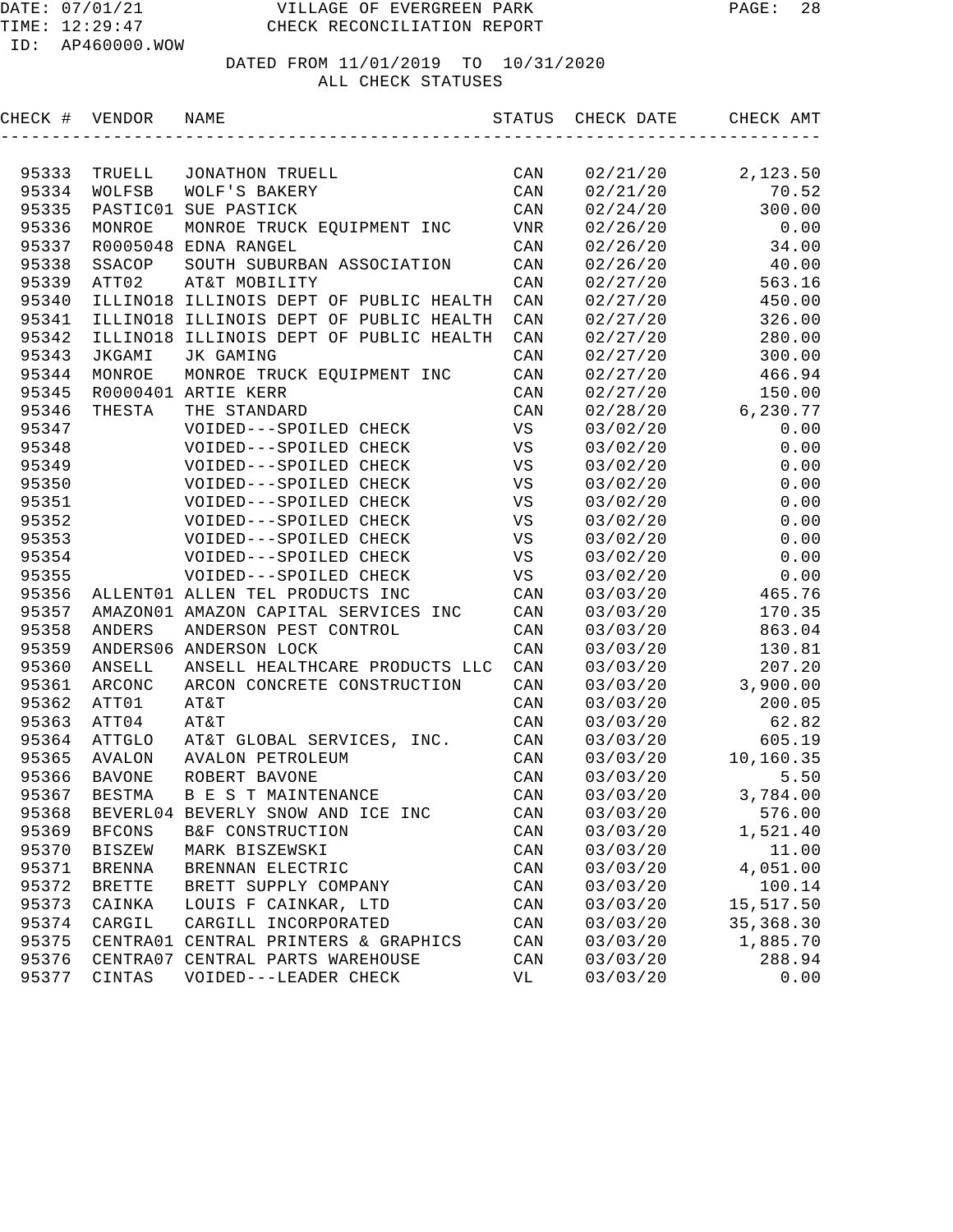| CHECK # VENDOR |                  | NAME                                    | STATUS         | CHECK DATE | CHECK AMT  |
|----------------|------------------|-----------------------------------------|----------------|------------|------------|
|                |                  |                                         |                |            |            |
| 95378          | CINTAS           | CINTAS CORPORATION #21                  | CAN            | 03/03/20   | 2,975.22   |
| 95379          |                  | CINTAS02 CINTAS CORPORATION             | CAN            | 03/03/20   | 195.48     |
| 95380          | CLASSM           | CLASSMATE                               | CAN            | 03/03/20   | 38.57      |
| 95381          | COMCAS04 COMCAST |                                         | CAN            | 03/03/20   | 235.42     |
| 95382          | COMED01          | VOIDED---LEADER CHECK                   | VL             | 03/03/20   | 0.00       |
| 95383          | COMED01          | COM ED                                  | CAN            | 03/03/20   | 6,959.88   |
| 95384          | COMED02          | COM ED                                  | CAN            | 03/03/20   | 5,159.78   |
| 95385          | COREMA           | CORE & MAIN LP                          | CAN            | 03/03/20   | 39.00      |
| 95386          | DAVILA           | CALEB DAVILA                            | CAN            | 03/03/20   | 11.00      |
| 95387          |                  | DELTAD01 DELTA DENTAL - RISK            | CAN            | 03/03/20   | 13,932.45  |
| 95388          | DHWIRE           | DH WIRELESS SOLUTIONS                   | CAN            | 03/03/20   | 1,332.08   |
| 95389          | DUFFY06          | ROSEMARY DUFFY                          | CAN            | 03/03/20   | 151.80     |
| 95390          | <b>EFOLDE</b>    | eFOLDER INC DBA AXCIENT                 | CAN            | 03/03/20   | 990.00     |
| 95391          | EJEQUI           | EJ EQUIPMENT                            | CAN            | 03/03/20   | 487.29     |
| 95392          | <b>ESTONE</b>    | E STONE INC                             | CAN            | 03/03/20   | 87.00      |
| 95393          | <b>EVERGR</b>    | EVERGREEN MECHANICAL                    | CAN            | 03/03/20   | 11,599.26  |
| 95394          | FBILEE           | FBI LEEDA                               | CAN            | 03/03/20   | 50.00      |
| 95395          | FERGUS           | FERGUSON FACILITIES SUPPLY              | CAN            | 03/03/20   | 451.44     |
| 95396          | FIRESE           | FIRE SERVICE INC                        | CAN            | 03/03/20   | 222.40     |
| 95397          | FLEETP           | FLEETPRIDE                              | CAN            | 03/03/20   | 814.36     |
| 95398          | GARVEY           | GARVEYS OFFICE PRODUCTS                 | CAN            | 03/03/20   | 1,375.04   |
| 95399          | <b>GEMELE</b>    | GEM ELECTRIC SUPPLY INC                 | CAN            | 03/03/20   | 375.46     |
| 95400          |                  | GORMAN01 EILEEN GORMAN                  | CAN            | 03/03/20   | 1,025.00   |
| 95401          | HANSEN           | HANSEN DOOR                             | CAN            | 03/03/20   | 196.25     |
| 95402          | HARRIS           | W T HARRIS                              | CAN            | 03/03/20   | 5,415.30   |
| 95403          |                  | HEALTH03 HEALTHCARE SERVICE CORPORATION | CAN            | 03/03/20   | 195,851.59 |
| 95404          | HRJOHN           | H&R JOHNSON BROS INC                    | CAN            | 03/03/20   | 250.00     |
| 95405          | ILLINO09         | ILL ASSOC OF PARK DISTRICTS             | CAN            | 03/03/20   | 663.56     |
| 95406          | INTERS           | INTERSTATE BATTERY OF CHICAGO           | <b>VNR</b>     | 03/03/20   | 0.00       |
| 95407          | <b>JPCOOK</b>    | THE JP COOKE CO                         | CAN            | 03/03/20   | 350.99     |
| 95408          | KENNED           | KENNEDY PLUMBING & SEWER INC            | CAN            | 03/03/20   | 390.00     |
| 95409          | KIMBAL           | KIMBALL MIDWEST                         | CAN            | 03/03/20   | 676.40     |
| 95410          | KUSTOMS          | KUSTOM SIGNALS INC                      | CAN            | 03/03/20   | 8,599.00   |
| 95411          | LARRYS           | LARRY'S BRAKE SERVICE                   | CAN            | 03/03/20   | 93.00      |
| 95412          | MAGICO           | MAGIC OF GARY KANTOR                    | CAN            | 03/03/20   | 135.00     |
|                | 95413 MASON01    | ERIC MASON                              | $\mathtt{CAN}$ | 03/03/20   | 5.50       |
| 95414          |                  | MEDICA01 MEDICAL REIMBURSEMENT          | CAN            | 03/03/20   | 3,130.17   |
| 95415          |                  | MENARD03 VOIDED---LEADER CHECK          | VL             | 03/03/20   | 0.00       |
| 95416          |                  | MENARD03 VOIDED---LEADER CHECK          | VL             | 03/03/20   | 0.00       |
| 95417          |                  | MENARD03 VOIDED---LEADER CHECK          | VL             | 03/03/20   | 0.00       |
| 95418          |                  | MENARD03 MENARDS - EVERGREEN PARK       | CAN            | 03/03/20   | 1,492.44   |
| 95419          |                  | MENARD04 MENARD, INC                    | CAN            | 03/03/20   | 169,640.04 |
| 95420          | MEPEXT           | MEP EXTERMINATING                       | CAN            | 03/03/20   | 285.00     |
| 95421          | MICROE           | MICRO-EYE SECURITY SYSTEMS INC          | CAN            | 03/03/20   | 380.00     |
| 95422          | MICROE           | MICRO-EYE SECURITY SYSTEMS INC          | CAN            | 03/03/20   | 1,465.00   |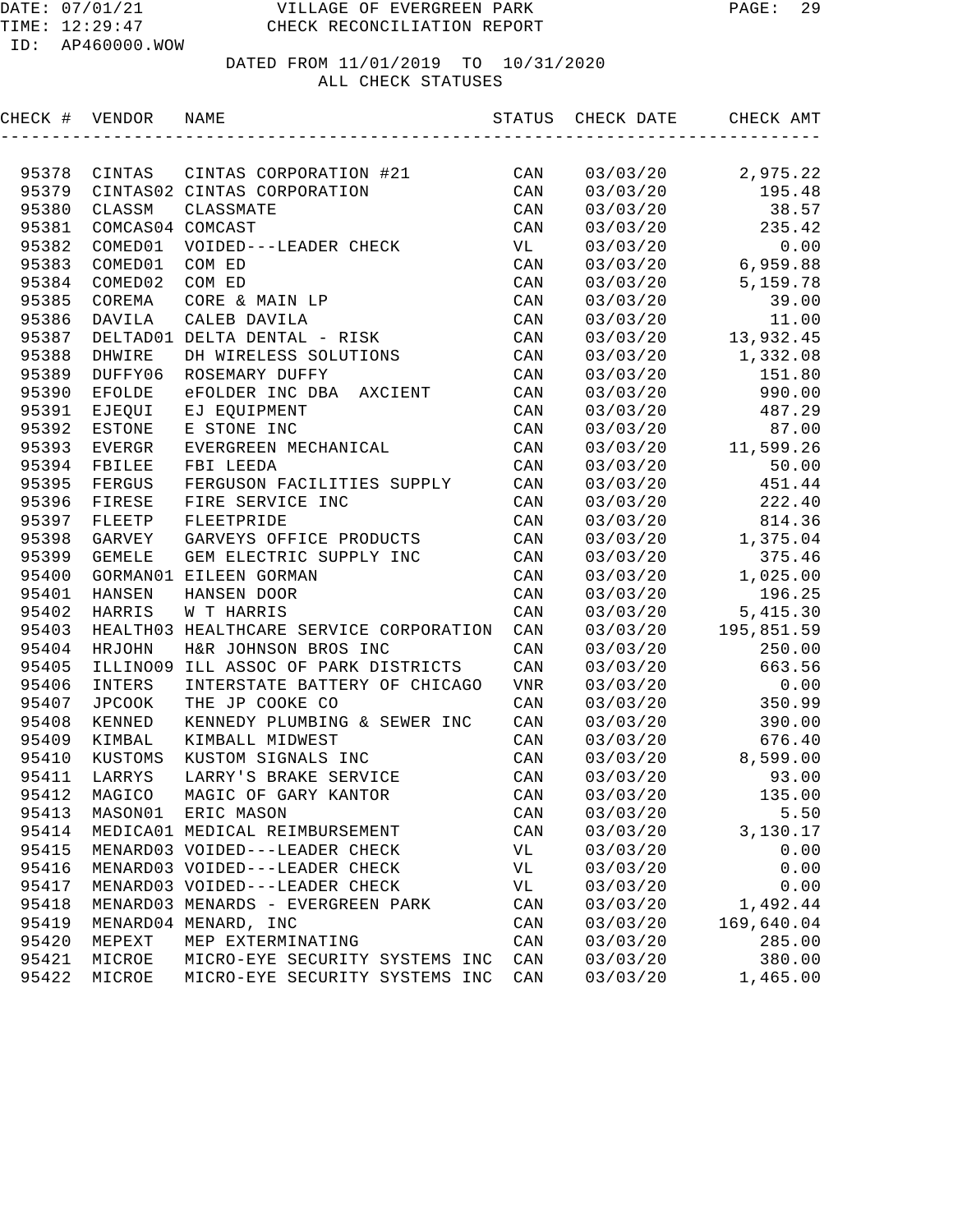| CHECK # VENDOR |                  | NAME                                   | STATUS                  | CHECK DATE | CHECK AMT |
|----------------|------------------|----------------------------------------|-------------------------|------------|-----------|
|                |                  |                                        |                         |            |           |
| 95423          |                  | MURPHY06 MURPHY & MILLER, INC          | CAN                     | 03/03/20   | 18,767.28 |
| 95424          | NICOR            | VOIDED---LEADER CHECK                  | VL                      | 03/03/20   | 0.00      |
| 95425          | NICOR            | NICOR GAS                              | VNR                     | 03/03/20   | 0.00      |
| 95426          | NICOR01          | NICOR GAS                              | CAN                     | 03/03/20   | 2,221.88  |
| 95427          | NOTARY           | NOTARY PUBLIC ASSOCIATION              | CAN                     | 03/03/20   | 64.00     |
| 95428          |                  | OAKLAW02 OAK LAWN SPECIAL RECREATION   | CAN                     | 03/03/20   | 4,219.00  |
| 95429          | ODELSO           | OSMFM LTD                              | CAN                     | 03/03/20   | 850.00    |
| 95430          |                  | OFFICE06 OFFICE DEPOT                  | CAN                     | 03/03/20   | 448.77    |
| 95431          |                  | OFFICE07 OFFICE DEPOT                  | CAN                     | 03/03/20   | 163.88    |
| 95432          |                  | OHERRO01 RAY O'HERRON CO INC           | CAN                     | 03/03/20   | 281.02    |
| 95433          | PALOSS           | PALOS SPORTS                           | CAN                     | 03/03/20   | 69.48     |
| 95434          | PLOWSC           | PLOWS COUNCIL ON AGING                 | CAN                     | 03/03/20   | 335.16    |
| 95435          | PRINTM           | PRINTMART                              | CAN                     | 03/03/20   | 240.00    |
| 95436          | QUALIF           | QUALIFICATION TARGETS INC              | CAN                     | 03/03/20   | 67.67     |
| 95437          | <b>OUALIZ</b>    | KALETA M QUALIZZA                      | CAN                     | 03/03/20   | 1,046.15  |
| 95438          |                  | R0004086 SLIGO 5 INC                   | CAN                     | 03/03/20   | 200.00    |
| 95439          |                  | R0005049 PATRICIA EQUIHUA              | CAN                     | 03/03/20   | 150.00    |
| 95440          |                  | R0005050 MARY ANN WARD                 | CAN                     | 03/03/20   | 100.00    |
| 95441          |                  | R0005051 CASTLE DEVLOPMENT             | CAN                     | 03/03/20   | 150.00    |
| 95442          |                  | R0005052 GEORGE & TERRI BIGGS          | CAN                     | 03/03/20   | 300.00    |
| 95443          |                  | R0005053 ERRIS BUILDERS                | CAN                     | 03/03/20   | 250.00    |
| 95444          |                  | R0005054 A SHADE ABOVE LLC EP          | CAN                     | 03/03/20   | 80.00     |
| 95445          |                  | R0005055 NEG CONSTRUCTION CORP         | CAN                     | 03/03/20   | 200.00    |
| 95446          |                  | R0005056 TRIWIN INVESTMENTS INT'L LLC  | CAN                     | 03/03/20   | 10,000.00 |
| 95447          |                  | R0005057 GERALD AIMONE                 | CAN                     | 03/03/20   | 150.00    |
| 95448          |                  | R0005058 PREMIER PROPERTY IMPROVEMENTS | CAN                     | 03/03/20   | 200.00    |
| 95449          |                  | R0005059 PROTEVS VENTURES INC          | CAN                     | 03/03/20   | 10,000.00 |
| 95450          | RAMARS           | RAMAR SUPPLY CORP                      | CAN                     | 03/03/20   | 307.02    |
| 95451          | REGION           | REGIONAL TRUCK EQUIPMENT CO            | CAN                     | 03/03/20   | 603.50    |
| 95452          | RELIAB           | RELIABLE FIRE & SECURITY               | CAN                     | 03/03/20   | 219.45    |
| 95453          | REPORT           | THE REPORTER NEWSPAPERS                | CAN                     | 03/03/20   | 597.00    |
| 95454          |                  | RICHAR01 RICHARDS BUILDING SUPPLY      | CAN                     | 03/03/20   | 36.78     |
| 95455          | RICKLI           | RICK LINDY SCHWARTZ                    | CAN                     | 03/03/20   | 200.00    |
| 95456          | RIDDER           | SUSAN RIDDERHOFF                       | CAN                     | 03/03/20   | 308.70    |
| 95457          | RIEDSF           | RIEDS FIRE & SAFETY EQUIPMENT          | $\mathtt{CAN}$          | 03/03/20   | 282.25    |
|                | 95458 ROSCOE     | THE ROSCOE COMPANY                     | $\mathop{\mathtt{CAN}}$ | 03/03/20   | 90.45     |
| 95459          | $\texttt{ROWAN}$ | JOHN ROWAN                             | CAN                     | 03/03/20   | 85.10     |
| 95460          | RYAN02           | DIANE RYAN                             | $\mathtt{CAN}$          | 03/03/20   | 270.00    |
| 95461          |                  | SAMSCL11 SAMSCLUB-WALMART              | CAN                     | 03/03/20   | 45.00     |
| 95462          |                  | SAMSCL22 SAMSCLUB-WALMART              | CAN                     | 03/03/20   | 145.39    |
| 95463          |                  | SAMSCL88 SAMSCLUB-WALMART              | CAN                     | 03/03/20   | 100.00    |
| 95464          | SASS             | DAVID SASS                             | CAN                     | 03/03/20   | 11.00     |
| 95465          | SECRET01         | SECRETARY OF STATE                     | $\mathtt{CAN}$          | 03/03/20   | 380.00    |
| 95466          | SEECOC           | SEECO ENVIRONMENTAL SERVICES           | CAN                     | 03/03/20   | 6,380.00  |
| 95467          | SHARKS           | SHARK SHREDDING & DOCUMENT             | CAN                     | 03/03/20   | 46.00     |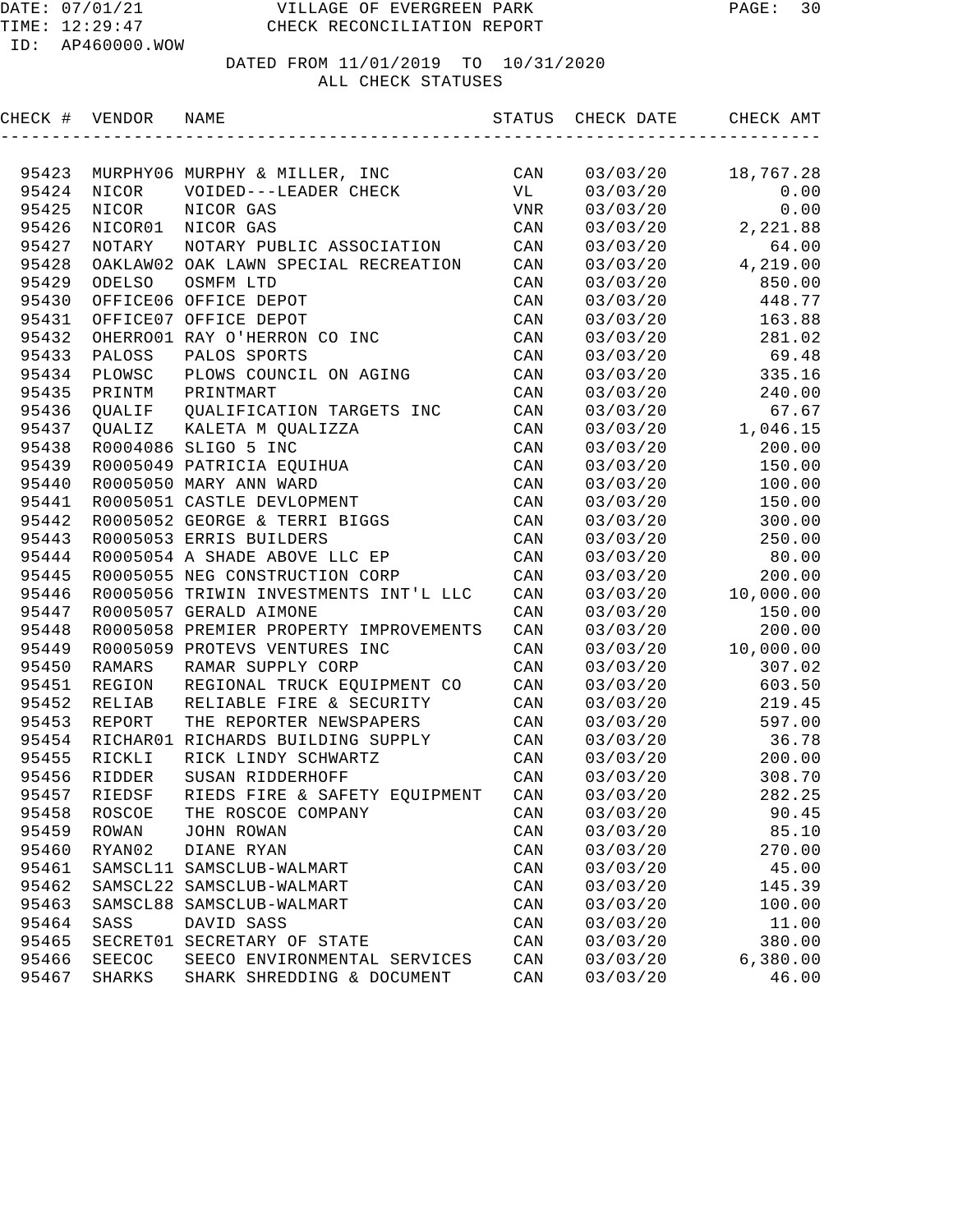|       | CHECK # VENDOR | NAME                                    |        | STATUS CHECK DATE CHECK AMT |                                                                    |
|-------|----------------|-----------------------------------------|--------|-----------------------------|--------------------------------------------------------------------|
|       |                |                                         |        |                             |                                                                    |
| 95468 | SHERWI         | THE SHERWIN-WILLIAMS CO                 | CAN    | 03/03/20                    | 39.14                                                              |
| 95469 | SHERWI20       | SHERWIN WILLIAMS                        | CAN    | 03/03/20                    | 941.51                                                             |
| 95470 | SOUTHW01       | SOUTHWEST SPRING INC                    | CAN    | 03/03/20                    | 350.00                                                             |
| 95471 | SOUTHW02       | SOUTHWEST MESSENGER PRESS               | VNR    | 03/03/20                    | 0.00                                                               |
| 95472 |                | SOUTHW04 SOUTHWEST CONFERENCE OF MAYORS | CAN    | 03/03/20                    | 5,500.00                                                           |
| 95473 | SPORTS06       | SPORTSKIDS INC                          | CAN    | 03/03/20                    | 1,421.00                                                           |
| 95474 | TASC           | TASC                                    | CAN    | 03/03/20                    | 86.80                                                              |
| 95475 | THOMPS         | THOMPSON ELEVATOR                       | CAN    | 03/03/20                    | 688.00                                                             |
| 95476 | THOSEF         | THOSE FUNNY LITTLE PEOPLE               | VNR    | 03/03/20                    | 0.00                                                               |
| 95477 | TRAINI         | TRAINING CONCEPTS INC                   | CAN    | 03/03/20                    | 165.00                                                             |
| 95478 | TRUELL         | JONATHON TRUELL                         | CAN    | 03/03/20                    | 16.50                                                              |
| 95479 | VERIZO10       | VERIZON WIRELESS                        | CAN    | 03/03/20                    | 43.67                                                              |
| 95480 | VERMEE         | VERMEER MIDWEST/VERMEER IL              | CAN    | 03/03/20                    | 563.56                                                             |
| 95481 | VISION         | VISION SERVICE PLAN                     | CAN    | 03/03/20                    | 2,102.80                                                           |
| 95482 | WESTSI         | WEST SIDE TRACTOR SALES                 | CAN    | 03/03/20                    | 427.19                                                             |
| 95483 | WINDYC         | WINDY CITY SILKSCREENING INC            | CAN    | 03/03/20                    | 134.75                                                             |
| 95484 | ZIMMER         | ADAM ZIMMER                             | CAN    | 03/03/20                    | 11.00                                                              |
| 95485 |                | FIFTHT01 FIFTH THIRD BANK               | CAN    | 03/09/20                    | 5,778.64                                                           |
| 95486 | R0005061       | RENEE SLOVEY                            | CAN    | 03/09/20                    | 20.00                                                              |
| 95487 | RADOCH         | PAUL RADOCHONSKI                        | CAN    | 03/09/20                    | 245.15                                                             |
| 95488 |                | SAMSCL33 SAMSCLUB-WALMART               | CAN    | 03/09/20                    | 1,382.42                                                           |
| 95489 |                | SAMSCL44 SAMSCLUB-WALMART               | CAN    | 03/09/20                    | 1,517.89                                                           |
|       |                | AE 400 CAMOCIO O CAMOCITID WAINADE      | C17.7T | 0.2100120                   | $\bigcap_{\alpha \in \mathcal{A}} \mathcal{A} \subset \mathcal{A}$ |

| フンせいこ | <b>WINDIC</b> | MINDI CIII SIDRSCKEEMING INC       | <b>CHIV</b> | U 3 / U 3 / Z U | 154.75   |
|-------|---------------|------------------------------------|-------------|-----------------|----------|
| 95484 | ZIMMER        | ADAM ZIMMER                        | CAN         | 03/03/20        | 11.00    |
| 95485 |               | FIFTHT01 FIFTH THIRD BANK          | CAN         | 03/09/20        | 5,778.64 |
| 95486 |               | R0005061 RENEE SLOVEY              | CAN         | 03/09/20        | 20.00    |
| 95487 | RADOCH        | PAUL RADOCHONSKI                   | CAN         | 03/09/20        | 245.15   |
| 95488 |               | SAMSCL33 SAMSCLUB-WALMART          | CAN         | 03/09/20        | 1,382.42 |
| 95489 |               | SAMSCL44 SAMSCLUB-WALMART          | CAN         | 03/09/20        | 1,517.89 |
| 95490 |               | SAMSCL88 SAMSCLUB-WALMART          | CAN         | 03/09/20        | 345.58   |
| 95491 | SECRET        | SECRETARY OF STATE                 | CAN         | 03/09/20        | 151.00   |
| 95492 |               | VERIZO10 VERIZON WIRELESS          | CAN         | 03/09/20        | 150.12   |
| 95493 | ATT01         | AT&T                               | CAN         | 03/10/20        | 363.95   |
| 95494 |               | FERGUS FERGUSON FACILITIES SUPPLY  | CAN         | 03/10/20        | 549.24   |
| 95495 | LAMBTO        | MARIA LAMBTON                      | CAN         | 03/10/20        | 200.00   |
| 95496 | PIETRA        | DENNIS PIETRANDUONO                | CAN         | 03/10/20        | 370.00   |
| 95497 |               | PREMIE02 PREMIER EQUINE            | CAN         | 03/10/20        | 700.00   |
| 95498 |               | R0005060 RITA CONRAD               | CAN         | 03/10/20        | 150.40   |
| 95499 |               | SOUTHW01 SOUTHWEST SPRING INC      | CAN         | 03/10/20        | 1,261.54 |
| 95500 |               | SOUTHW02 SOUTHWEST MESSENGER PRESS | CAN         | 03/10/20        | 719.04   |
| 95501 | DUFFY03       | SEAN DUFFY                         | CAN         | 03/12/20        | 690.00   |
| 95502 | LANTZ         | WYATT LANTZ                        | CAN         | 03/12/20        | 180.00   |
| 95503 | LEAF          | LEAF                               | CAN         | 03/12/20        | 2,470.00 |
| 95504 | MIGLIE        | JOSHUE MIGLIERI                    | CAN         | 03/12/20        | 240.00   |
| 95505 | NARDO         | JAKE NARDO                         | CAN         | 03/12/20        | 90.00    |
| 95506 | NICOR         | VOIDED---LEADER CHECK              | VL          | 03/12/20        | 0.00     |
| 95507 | NICOR         | NICOR GAS                          | CAN         | 03/12/20        | 4,318.17 |
| 95508 | OCONNE        | BEAU O'CONNELL                     | CAN         | 03/12/20        | 45.00    |
| 95509 | SAMSCL77      | SAMSCLUB-WALMART                   | CAN         | 03/12/20        | 165.86   |
| 95510 | SHOMOD        | CONNOR SHOMODY                     | CAN         | 03/12/20        | 45.00    |
| 95511 | WAGNER01      | TRISTAN WAGNER                     | CAN         | 03/12/20        | 375.00   |
| 95512 | CARUSI        | EUGENE CARUSI                      | CAN         | 03/13/20        | 167.69   |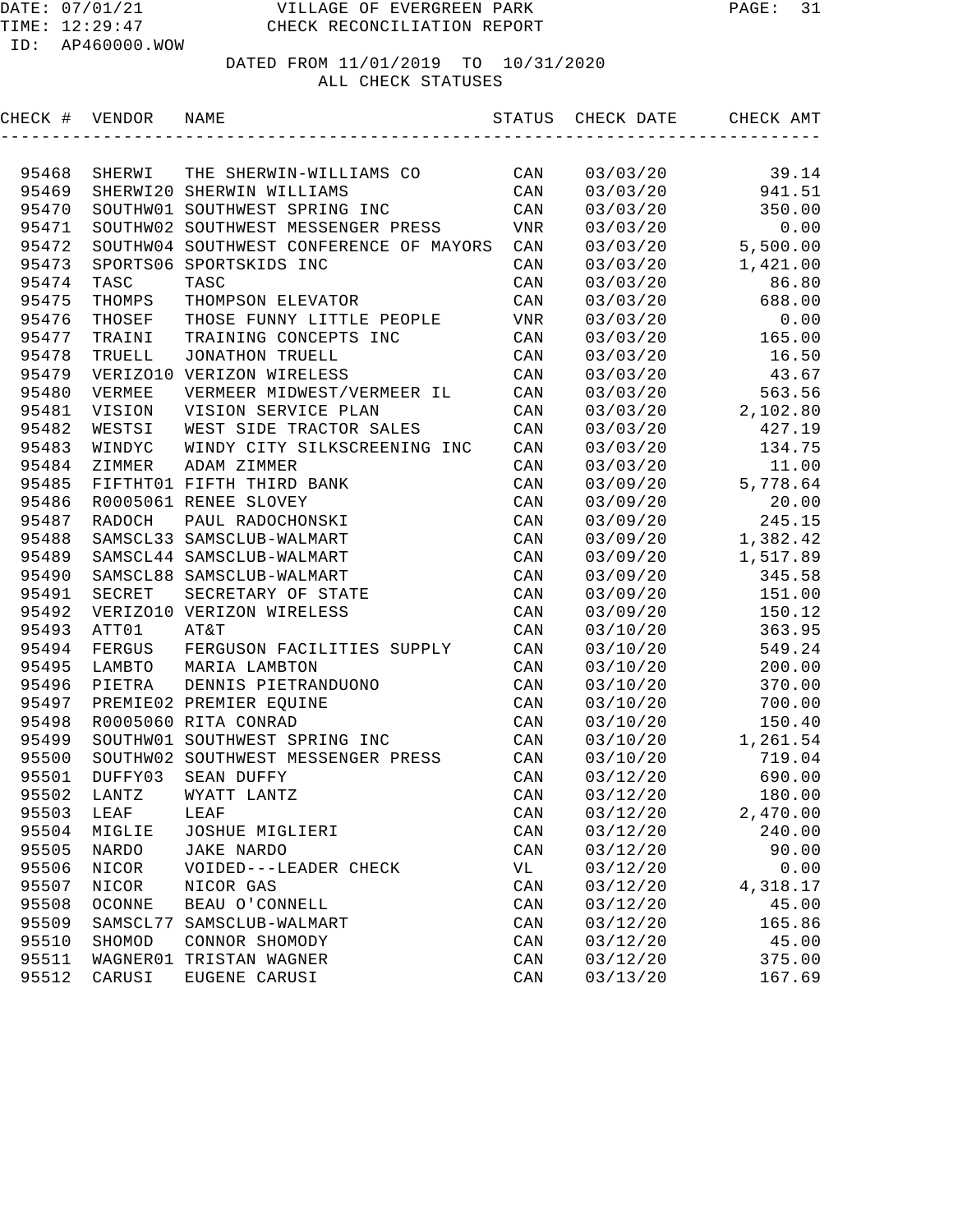TIME: 12:29:47 CHECK RECONCILIATION REPORT

| CHECK # | VENDOR        | NAME                                  |                | STATUS CHECK DATE | CHECK AMT      |
|---------|---------------|---------------------------------------|----------------|-------------------|----------------|
|         |               |                                       |                |                   |                |
| 95513   | CARUSI        | EUGENE CARUSI                         | CAN            | 03/16/20          | 167.69         |
| 95514   |               | R0005062 SERGIO LOPEZ                 | CAN            | 03/16/20          | 600.00         |
| 95515   |               | VOIDED---SPOILED CHECK                | VS             | 03/20/20          | 0.00           |
| 95516   |               | VOIDED---SPOILED CHECK                | VS             | 03/20/20          | 0.00           |
| 95517   |               | VOIDED---SPOILED CHECK                | VS             | 03/20/20          | 0.00           |
| 95518   |               | VOIDED---SPOILED CHECK                | VS             | 03/20/20          | 0.00           |
| 95519   |               | VOIDED---SPOILED CHECK                | VS             | 03/20/20          | 0.00           |
| 95520   |               | VOIDED---SPOILED CHECK                | VS             | 03/20/20          | 0.00           |
| 95521   |               | VOIDED---SPOILED CHECK                | VS             | 03/20/20          | 0.00           |
| 95522   |               | VOIDED---SPOILED CHECK                | VS             | 03/20/20          | 0.00           |
| 95523   | BENDER        | JOHN BENDER                           | CAN            | 03/16/20          | 300.00         |
| 95524   | CAINKA        | LOUIS F CAINKAR, LTD                  | CAN            | 03/16/20          | 3,825.00       |
| 95525   |               | DONOVA01 JOSEPHINE DONOVAN            | CAN            | 03/16/20          | 300.00         |
| 95526   | DUFFY02       | DENNIS L DUFFY                        | CAN            | 03/16/20          | 203.73         |
| 95527   | <b>ENGEL</b>  | MICHAEL ENGEL                         | CAN            | 03/16/20          | 300.00         |
| 95528   | FARREL        | BRIAN FARRELL                         | CAN            | 03/16/20          | 150.00         |
| 95529   | HEDERM        | BRET HEDERMAN                         | CAN            | 03/16/20          | 150.00         |
| 95530   |               | HERRER01 ALEXANDER HERRERA            | CAN            | 03/16/20          | 150.00         |
| 95531   | LAZINE        | DENNIS LAZINEK                        | CAN            | 03/16/20          | 300.00         |
| 95532   |               | MCCANN03 CHRIS McCANN                 | CAN            | 03/16/20          | 300.00         |
| 95533   |               | MCCART01 JOHN MCCARTHY                | CAN            | 03/16/20          | 300.00         |
| 95534   |               | PASTIC01 SUE PASTICK                  | CAN            | 03/16/20          | 300.00         |
| 95535   | RICH          | CAMERON RICH                          | CAN            | 03/16/20          | 300.00         |
| 95536   | SMILEY        | SYDNEY SMILEY                         | CAN            | 03/16/20          | 150.00         |
| 95537   |               | THOMAS02 ZACHARY THOMAS               | CAN            | 03/16/20          | 150.00         |
| 95538   | <b>VOS</b>    | JAMES VOS                             | CAN            | 03/16/20          | 300.00         |
| 95539   | YEAMAN        | GAVIN YEAMAN                          | CAN            | 03/16/20          | 300.00         |
| 95540   | AIRONE        | AIR ONE EQUIPMENT INC                 | CAN            | 03/17/20          | 1,484.78       |
| 95541   | AJUNIF        | AJ UNIFORM                            | CAN            | 03/17/20          | 242.90         |
| 95542   |               | ALSIPL01 ALSIP LAWNMOWER INC          | CAN            | 03/17/20          | 284.65         |
| 95543   |               | AMAZON01 AMAZON CAPITAL SERVICES INC  | CAN            | 03/17/20          | 241.85         |
| 95544   |               | ANDERS06 ANDERSON LOCK                | CAN            | 03/17/20          | 390.00         |
| 95545   | ANIMAL        | ANIMAL WELFARE LEAGUE                 | CAN            | 03/17/20          | 612.00         |
| 95546   | ARCONC        | ARCON CONCRETE CONSTRUCTION           | CAN            | 03/17/20          | 7,080.00       |
|         |               | 95547 ASSOCI02 ASSOCIATED BAG COMPANY | CAN            |                   | 03/17/20 92.95 |
| 95548   |               | ATLASB01 ATLAS BOBCAT INC             | CAN            | 03/17/20          | 12,249.80      |
| 95549   | AUTOMA        | AUTOMATIC CONTROL SERVICES            | $\mathtt{CAN}$ | 03/17/20          | 337.50         |
| 95550   | AVALON        | AVALON PETROLEUM                      | CAN            | 03/17/20          | 12,763.76      |
| 95551   | AWWA01        | AMERICAN WATER WORKS ASSOC            | CAN            | 03/17/20          | 875.00         |
| 95552   | BACKFL        | BACKFLOW SOLUTIONS INC                | CAN            | 03/17/20          | 200.00         |
| 95553   | <b>BAGSPO</b> | BAGSPOT PET WASTE SOLUTIONS           | CAN            | 03/17/20          | 449.50         |
| 95554   |               | BATTER01 BATTERIES PLUS LLC           | CAN            | 03/17/20          | 57.95          |
| 95555   |               | BEVERL04 BEVERLY SNOW AND ICE INC     | CAN            | 03/17/20          | 840.00         |
| 95556   |               | BEVERL05 BEVERLY HILLS GARAGE         | CAN            | 03/17/20          | 4,219.18       |
| 95557   | <b>BFCONS</b> | B&F CONSTRUCTION                      | CAN            | 03/17/20          | 1,680.00       |
|         |               |                                       |                |                   |                |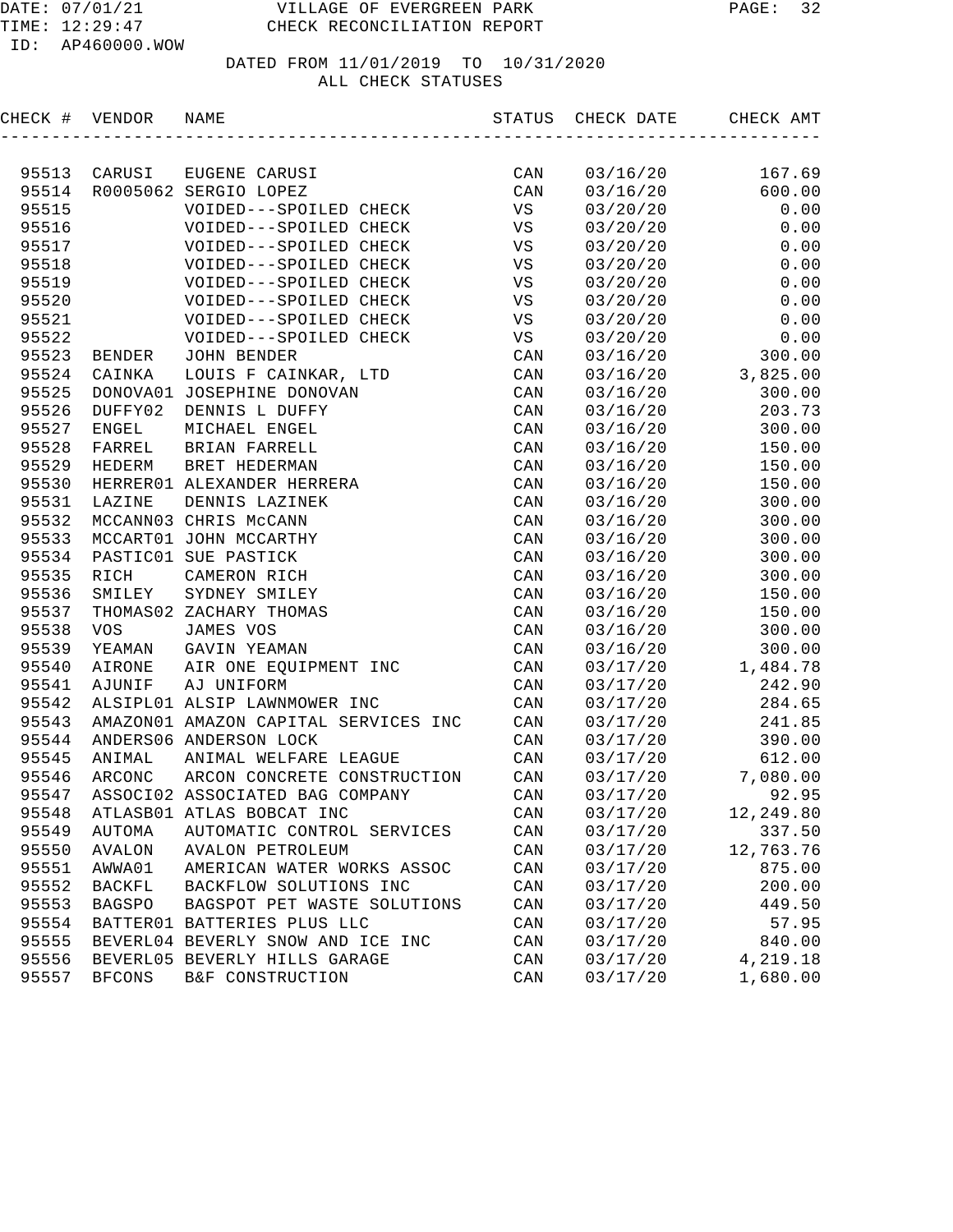| CHECK #        | VENDOR                       | NAME                                  | STATUS         | CHECK DATE           | CHECK AMT         |
|----------------|------------------------------|---------------------------------------|----------------|----------------------|-------------------|
|                |                              |                                       |                |                      |                   |
| 95558          | BIONIM                       | BIONIME USA CORPORATION               | CAN            | 03/17/20             | 74.29             |
| 95559          | <b>BLUETA</b>                | BLUETARP FINANCIAL INC                | CAN            | 03/17/20             | 87.99             |
| 95560          | <b>BRENNA</b>                | BRENNAN ELECTRIC                      | CAN            | 03/17/20             | 885.50            |
| 95561          | <b>BRETTE</b>                | BRETT SUPPLY COMPANY                  | CAN            | 03/17/20             | 81.80             |
| 95562          | <b>BRITE</b>                 | <b>BRITE</b>                          | CAN            | 03/17/20             | 2,635.00          |
| 95563          | CARQUE                       | CARQUEST AUTO PARTS                   | CAN            | 03/17/20             | 157.96            |
| 95564          | CARQUE                       | CARQUEST AUTO PARTS                   | CAN            | 03/17/20             | 24.43             |
| 95565          |                              | CAVATO01 MICHELLE CAVATO              | CAN            | 03/17/20             | 5.50              |
| 95566          | CDWG                         | CDW GOVERNMENT                        | CAN            | 03/17/20             | 235.00            |
| 95567          |                              | CENTRA01 CENTRAL PRINTERS & GRAPHICS  | CAN            | 03/17/20             | 143.00            |
| 95568          | CINTAS                       | VOIDED---LEADER CHECK                 | VL             | 03/17/20             | 0.00              |
| 95569          | CINTAS                       | CINTAS CORPORATION #21                | CAN            | 03/17/20             | 2,565.56          |
| 95570          |                              | CINTAS02 CINTAS CORPORATION           | CAN            | 03/17/20             | 1,423.08          |
| 95571          | CITYOF                       | CITY OF CHICAGO                       | CAN            | 03/17/20             | 280, 353.90       |
| 95572          | COMCAS04 COMCAST             |                                       | CAN            | 03/17/20             | 99.85             |
| 95573          | COMCAS04 COMCAST             |                                       | CAN            | 03/17/20             | 235.42            |
| 95574          |                              | COMMER01 COMMERCIAL OFFICE INTERIORS  | CAN            | 03/17/20             | 655.00            |
| 95575          | COMPET                       | COMPETITIVE SUPPORT OPTIONS           | CAN            | 03/17/20             | 71.62             |
| 95576          | COREMA                       | CORE & MAIN LP                        | CAN            | 03/17/20             | 1,437.75          |
| 95577          | CYGANH                       | CYGAN HAYES, LTD.                     | CAN            | 03/17/20             | 11,766.50         |
| 95578          | <b>DEARBO</b>                | DEARBORN LIFE INSURANCE               | CAN            | 03/17/20             | 1,369.87          |
| 95579          | DELLMA<br>DHWIRE             | DELL MARKETING LP                     | CAN            | 03/17/20             | 11,364.07         |
| 95580          |                              | DH WIRELESS SOLUTIONS                 | CAN            | 03/17/20             | 1,975.80          |
| 95581<br>95582 | DIRECT02 DIRECTV<br>DIRECT03 | THE DIRECT RESPONSE RESOURCE          | CAN<br>CAN     | 03/17/20<br>03/17/20 | 58.71<br>2,024.23 |
| 95583          | <b>DOGGON</b>                | DOG-ON-IT-PARKS                       | CAN            | 03/17/20             | 151.44            |
| 95584          | DONSAU                       | DONS AUTO                             | CAN            | 03/17/20             | 235.00            |
| 95585          | <b>EFOLDE</b>                | eFOLDER INC DBA<br>AXCIENT            | CAN            | 03/17/20             | 990.00            |
| 95586          | EJEQUI                       | EJ EQUIPMENT                          | CAN            | 03/17/20             | 10,784.07         |
| 95587          | <b>EMERGE</b>                | EMERGENCY MEDICAL PRODUCTS INC        | CAN            | 03/17/20             | 625.54            |
| 95588          |                              | ENVIRO01 ENVIRONMENTAL CLEANSING CORP | CAN            | 03/17/20             | 49,050.00         |
| 95589          |                              | ENVIRO01 ENVIRONMENTAL CLEANSING CORP | CAN            | 03/17/20             | 750.00            |
| 95590          | <b>EVERGR</b>                | EVERGREEN MECHANICAL                  | CAN            | 03/17/20             | 3,900.00          |
| 95591          |                              | EVERGR04 EVERGREEN PARK ACE HARDWARE  | CAN            | 03/17/20             | 25.39             |
| 95592          |                              | EVERGR04 EVERGREEN PARK ACE HARDWARE  | CAN            | 03/17/20             | 97.53             |
| 95593          |                              | EVERGR04 EVERGREEN PARK ACE HARDWARE  | CAN            | 03/17/20             | 126.00            |
| 95594          |                              | EVERGR04 EVERGREEN PARK ACE HARDWARE  | CAN            | 03/17/20             | 305.18            |
| 95595          |                              | EVERGR04 EVERGREEN PARK ACE HARDWARE  | $\mathtt{CAN}$ | 03/17/20             | 104.75            |
| 95596          |                              | EVERGR10 EVERGREEN CAR WASH           | CAN            | 03/17/20             | 1,154.00          |
| 95597          |                              | EVERGR15 EVERGREEN PAVING             | CAN            | 03/17/20             | 3,998.25          |
| 95598          |                              | EVERGR18 EVERGREEN CARE CENTER LTD    | CAN            | 03/17/20             | 120.00            |
| 95599          | EXPERT                       | EXPERT CHEMICAL & SUPPLY INC          | CAN            | 03/17/20             | 751.84            |
| 95600          | FIRESE                       | FIRE SERVICE INC                      | VNR            | 03/17/20             | 0.00              |
| 95601          | FLANAG                       | FLANAGIN LLC                          | CAN            | 03/17/20             | 1,275.00          |
| 95602          | FLEETP                       | FLEETPRIDE                            | $\mathtt{CAN}$ | 03/17/20             | 29.94             |
|                |                              |                                       |                |                      |                   |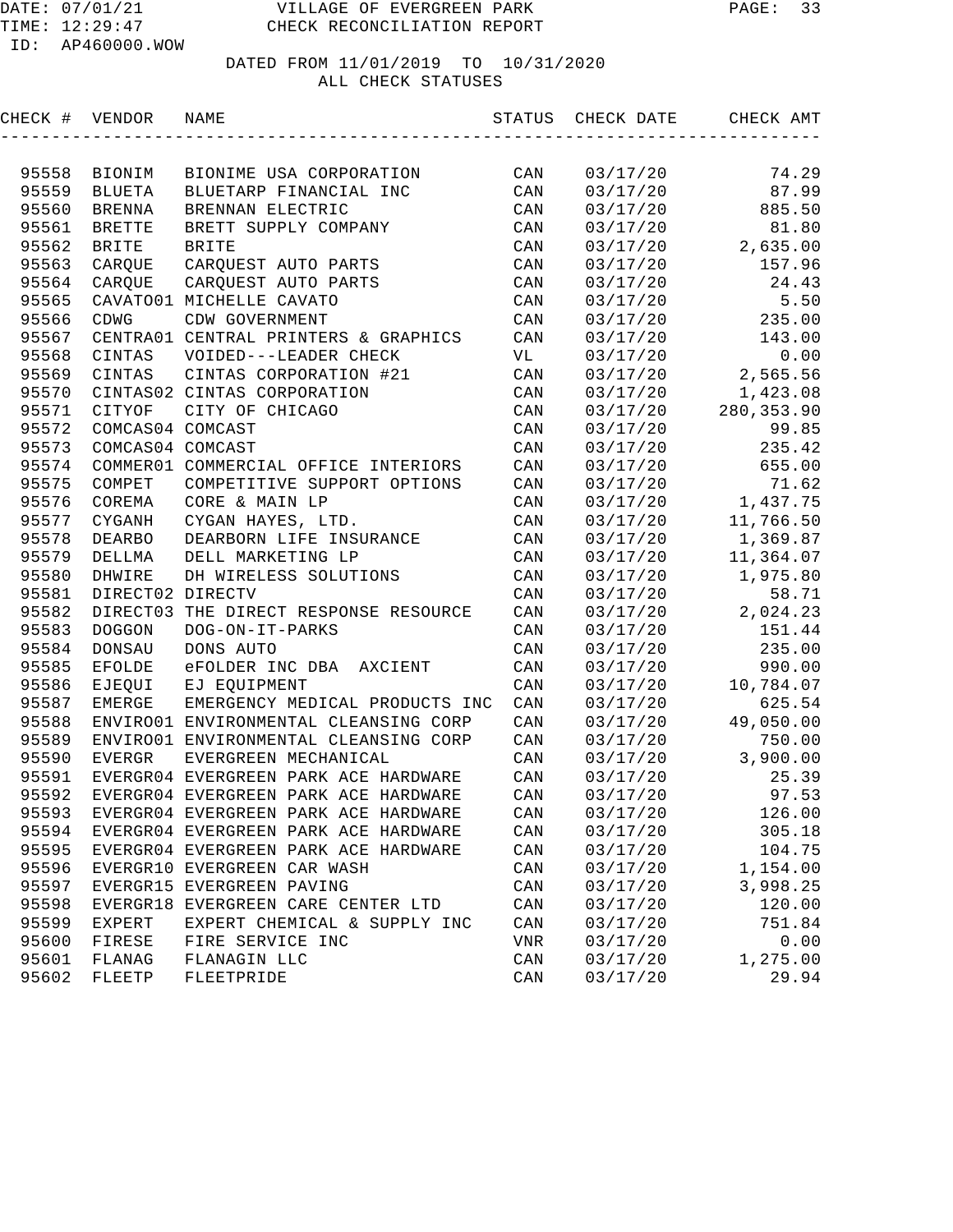| CHECK # | VENDOR        | NAME                              | STATUS         | CHECK DATE | CHECK AMT |
|---------|---------------|-----------------------------------|----------------|------------|-----------|
|         |               |                                   |                |            |           |
| 95603   | FLEETS        | FLEET SAFETY SUPPLY               | CAN            | 03/17/20   | 161.64    |
| 95604   | FREEWA        | FREEWAY FORD                      | CAN            | 03/17/20   | 27.84     |
| 95605   | GALLAG        | GALLAGHER MATERIALS CORP          | CAN            | 03/17/20   | 1,526.44  |
| 95606   | GARVEY        | GARVEYS OFFICE PRODUCTS           | CAN            | 03/17/20   | 2,954.40  |
| 95607   | GASVOD        | GASVODA & ASSOCIATES              | CAN            | 03/17/20   | 1,365.06  |
| 95608   | <b>GEKLOO</b> | GE KLOOS MATERIAL CO              | CAN            | 03/17/20   | 997.20    |
| 95609   | <b>GEMELE</b> | GEM ELECTRIC SUPPLY INC           | CAN            | 03/17/20   | 155.38    |
| 95610   | GENUIN        | GENUINE PARTS CO                  | CAN            | 03/17/20   | 819.18    |
| 95611   | GENUIN        | GENUINE PARTS CO                  | CAN            | 03/17/20   | 396.98    |
| 95612   | GIFFIN        | GIFFIN WINNING COHEN              | CAN            | 03/17/20   | 225.00    |
| 95613   | GLOBAL        | GLOBALSTAR USA                    | CAN            | 03/17/20   | 505.69    |
| 95614   | GLOBAL03      | GLOBAL EQUIPMENT CO               | CAN            | 03/17/20   | 517.96    |
| 95615   | GRAING        | WW GRAINGER INC                   | CAN            | 03/17/20   | 2,512.70  |
| 95616   | HALLSI        | HALL SIGNS INC                    | CAN            | 03/17/20   | 1,439.70  |
| 95617   | HANSEN        | HANSEN DOOR                       | CAN            | 03/17/20   | 1,840.84  |
| 95618   | HAWKIN        | HAWK FORD                         | CAN            | 03/17/20   | 130.04    |
| 95619   | HRJOHN        | H&R JOHNSON BROS INC              | $\mathtt{CAN}$ | 03/17/20   | 16,750.00 |
| 95620   | ILCOUN        | IL COUNTIES RISK MGMT TRUST       | $\mathtt{CAN}$ | 03/17/20   | 86,677.38 |
| 95621   | ILLINO22      | ILLINOIS COMMUNICATIONS           | CAN            | 03/17/20   | 381.11    |
| 95622   | INDEPE        | INDEPENDENT RECYCLING SERVICES    | CAN            | 03/17/20   | 4,997.62  |
| 95623   | INGALL        | EMS DEPARTMENT                    | CAN            | 03/17/20   | 60.00     |
| 95624   | IPIA          | IPIA                              | CAN            | 03/17/20   | 125.00    |
| 95625   | JUSTTI        | <b>JUST TIRES</b>                 | CAN            | 03/17/20   | 160.00    |
| 95626   | KENNED        | KENNEDY PLUMBING & SEWER INC      | CAN            | 03/17/20   | 365.00    |
| 95627   | KHKIM         | K H KIM TAEKWONDO                 | CAN            | 03/17/20   | 985.60    |
| 95628   | LANGUA        | LANGUAGE LINE SERVICES            | CAN            | 03/17/20   | 136.17    |
| 95629   | LAZINE        | DENNIS LAZINEK                    | CAN            | 03/17/20   | 5.50      |
| 95630   | MABAS         | MABAS DIVISION 21                 | <b>VNR</b>     | 03/17/20   | 0.00      |
| 95631   | MATERI        | MATERIAL SERICE CORPORATION       | CAN            | 03/17/20   | 3,923.73  |
| 95632   | MEADEI        | MEADE INC                         | CAN            | 03/17/20   | 399.34    |
| 95633   |               | MEDICA01 MEDICAL REIMBURSEMENT    | CAN            | 03/17/20   | 2,527.01  |
| 95634   |               | MEDTEC01 MED-TECH RESOURCE INC    | CAN            | 03/17/20   | 173.28    |
| 95635   | MENARD        | MENARDS-CRESTWOOD                 | CAN            | 03/17/20   | 564.75    |
| 95636   |               | MENARD03 VOIDED---LEADER CHECK    | VL             | 03/17/20   | 0.00      |
| 95637   |               | MENARD03 VOIDED---LEADER CHECK    | VL             | 03/17/20   | 0.00      |
| 95638   |               | MENARD03 VOIDED---LEADER CHECK    | VL             | 03/17/20   | 0.00      |
| 95639   |               | MENARD03 VOIDED---LEADER CHECK    | VL             | 03/17/20   | 0.00      |
| 95640   |               | MENARD03 VOIDED---LEADER CHECK    | VL             | 03/17/20   | 0.00      |
| 95641   |               | MENARD03 VOIDED---LEADER CHECK    | VL             | 03/17/20   | 0.00      |
| 95642   |               | MENARD03 MENARDS - EVERGREEN PARK | CAN            | 03/17/20   | 2,946.43  |
| 95643   | MEPEXT        | MEP EXTERMINATING                 | CAN            | 03/17/20   | 325.00    |
| 95644   | MICROE        | MICRO-EYE SECURITY SYSTEMS INC    | CAN            | 03/17/20   | 348.00    |
| 95645   |               | MURPHY06 MURPHY & MILLER, INC     | CAN            | 03/17/20   | 15,731.10 |
| 95646   | NICOR         | NICOR GAS                         | CAN            | 03/17/20   | 979.88    |
| 95647   | NICOR01       | NICOR GAS                         | CAN            | 03/17/20   | 787.03    |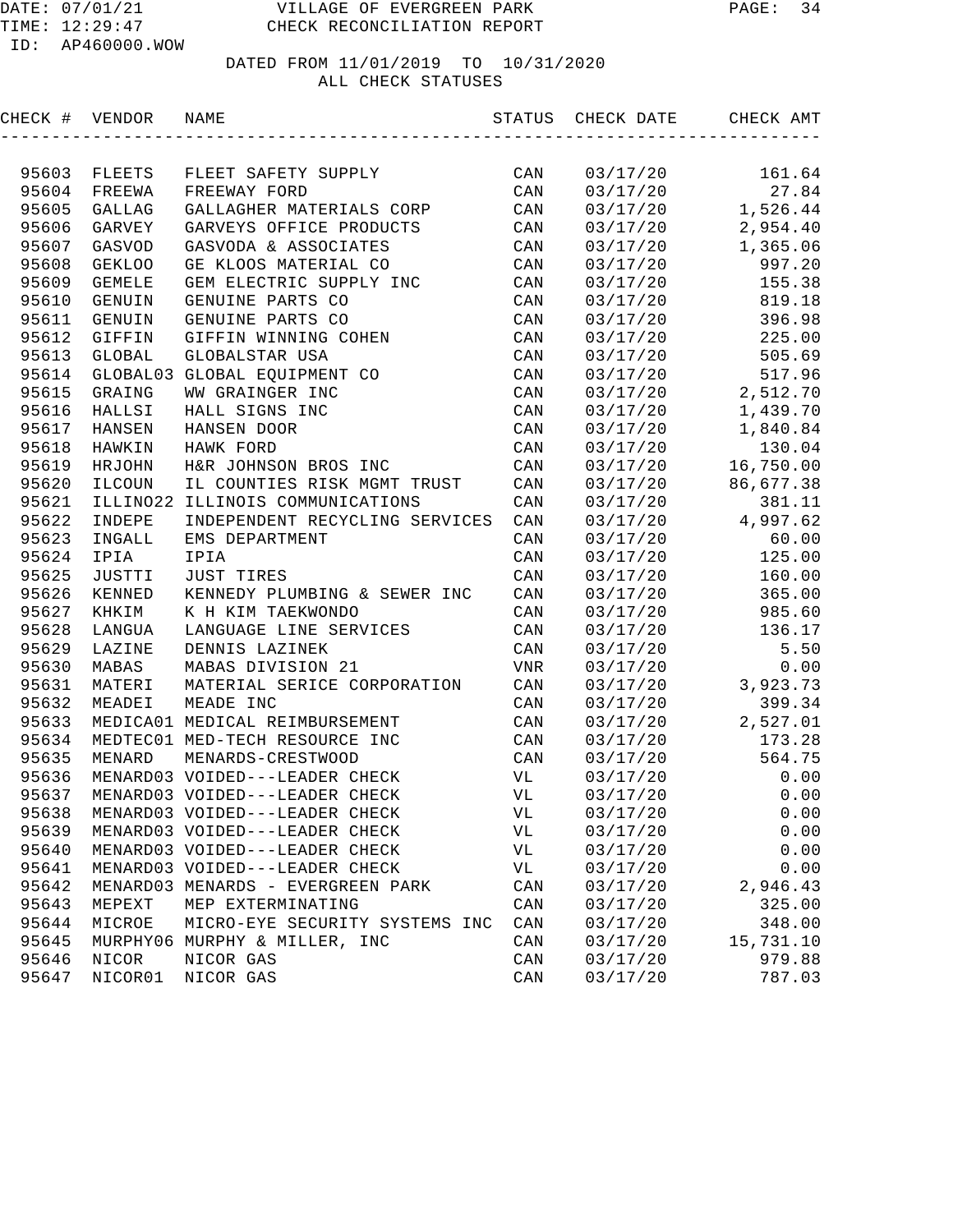| CHECK # | VENDOR   | NAME                                   | STATUS | CHECK DATE | CHECK AMT |
|---------|----------|----------------------------------------|--------|------------|-----------|
|         |          |                                        |        |            |           |
| 95648   | NORTHE   | NORTH EAST MULTI-REGIONAL              | CAN    | 03/17/20   | 275.00    |
| 95649   | NORTHE   | NORTH EAST MULTI-REGIONAL              | CAN    | 03/17/20   | 75.00     |
| 95650   | NORTHE10 | NORTHEASTERN IL                        | CAN    | 03/17/20   | 22,011.00 |
| 95651   | NOTARY   | NOTARY PUBLIC ASSOCIATION              | CAN    | 03/17/20   | 64.00     |
| 95652   | NOTARY   | NOTARY PUBLIC ASSOCIATION              | CAN    | 03/17/20   | 64.00     |
| 95653   | NOTARY   | NOTARY PUBLIC ASSOCIATION              | CAN    | 03/17/20   | 64.00     |
| 95654   |          | OFFICE07 OFFICE DEPOT                  | CAN    | 03/17/20   | 264.75    |
| 95655   |          | OHERRO01 VOIDED---LEADER CHECK         | VL     | 03/17/20   | 0.00      |
| 95656   |          | OHERRO01 VOIDED---LEADER CHECK         | VL     | 03/17/20   | 0.00      |
| 95657   |          | OHERRO01 VOIDED---LEADER CHECK         | VL     | 03/17/20   | 0.00      |
| 95658   |          | OHERRO01 VOIDED---LEADER CHECK         | VL     | 03/17/20   | 0.00      |
| 95659   |          | OHERRO01 VOIDED---LEADER CHECK         | VL     | 03/17/20   | 0.00      |
| 95660   |          | OHERRO01 VOIDED---LEADER CHECK         | VL     | 03/17/20   | 0.00      |
| 95661   |          | OHERRO01 VOIDED---LEADER CHECK         | VL     | 03/17/20   | 0.00      |
| 95662   |          | OHERRO01 RAY O'HERRON CO INC           | CAN    | 03/17/20   | 14,797.47 |
| 95663   | PACESY   | PACE SYSTEMS INC                       | CAN    | 03/17/20   | 1,300.00  |
| 95664   |          | PARKPRO1 PARK PRIMARY CARE LTD         | CAN    | 03/17/20   | 120.00    |
| 95665   | PEOPLE   | PEOPLEFACTS LLC                        | CAN    | 03/17/20   | 41.67     |
| 95666   |          | PHYSIC01 PHYSICIANS IMMEDIATE CARE     | CAN    | 03/17/20   | 150.00    |
| 95667   | POSITI   | POSITIVE PROMOTIONS INC                | CAN    | 03/17/20   | 3,407.99  |
| 95668   | PRATT    | ANDREW PRATT                           | CAN    | 03/17/20   | 5.50      |
| 95669   | PRAXAI   | PRAXAIR DISTRIBUTION                   | CAN    | 03/17/20   | 329.09    |
| 95670   | PRESTI   | PRESTIGE THREADED PRODUCTS CO          | CAN    | 03/17/20   | 499.00    |
| 95671   | PROTRE   | PRO TREE SERVICE                       | CAN    | 03/17/20   | 1,850.00  |
| 95672   | PUBLIC   | PUBLIC SAFETY DIRECT INC               | CAN    | 03/17/20   | 789.97    |
| 95673   |          | R0002839 CHICAGO REO SERVICES LLC      | CAN    | 03/17/20   | 200.00    |
| 95674   |          | R0004853 CONSTRUCTION DEVELOPMENT      | CAN    | 03/17/20   | 650.00    |
| 95675   |          | R0004942 RESIPRO LLC                   | CAN    | 03/17/20   | 400.00    |
| 95676   |          | R0004943 AMERITRUST RESIDENTAL SVC LLC | CAN    | 03/17/20   | 10,000.00 |
| 95677   |          | R0004977 RESIL HOME IMPROVMENT         | CAN    | 03/17/20   | 150.00    |
| 95678   |          | R0005063 BEVERLY NOLAN                 | CAN    | 03/17/20   | 15.00     |
| 95679   |          | R0005064 NAOMI MIGAS                   | CAN    | 03/17/20   | 15.00     |
| 95680   |          | R0005065 YU-WEN CHEN                   | CAN    | 03/17/20   | 10,000.00 |
| 95681   |          | R0005066 GEORGE RADER                  | CAN    | 03/17/20   | 200.00    |
| 95682   |          | R0005067 KLF ENTERPRISES INC           | CAN    | 03/17/20   | 200.00    |
| 95683   |          | R0005068 R DIFOGGIO & SON              | CAN    | 03/17/20   | 1,000.00  |
| 95684   | RAMARS   | RAMAR SUPPLY CORP                      | CAN    | 03/17/20   | 56.71     |
| 95685   | RAPIDA   | RAPID ASSAULT TOOLS                    | CAN    | 03/17/20   | 445.00    |
| 95686   | RECORD   | RECORD INFORMATION SERVICES            | CAN    | 03/17/20   | 959.00    |
| 95687   | REDWIN   | RED WING BUSINESS                      | CAN    | 03/17/20   | 165.00    |
| 95688   | REGION   | REGIONAL TRUCK EQUIPMENT CO            | CAN    | 03/17/20   | 182.14    |
| 95689   | ROLL     | GEORGE J ROLL & SONS                   | CAN    | 03/17/20   | 1,840.50  |
| 95690   | ROSCOE   | THE ROSCOE COMPANY                     | CAN    | 03/17/20   | 395.05    |
| 95691   | SASS     | DAVID SASS                             | CAN    | 03/17/20   | 5.50      |
| 95692   | SCHAAF   | SCHAAF EQUIPMENT CO INC                | CAN    | 03/17/20   | 2,394.98  |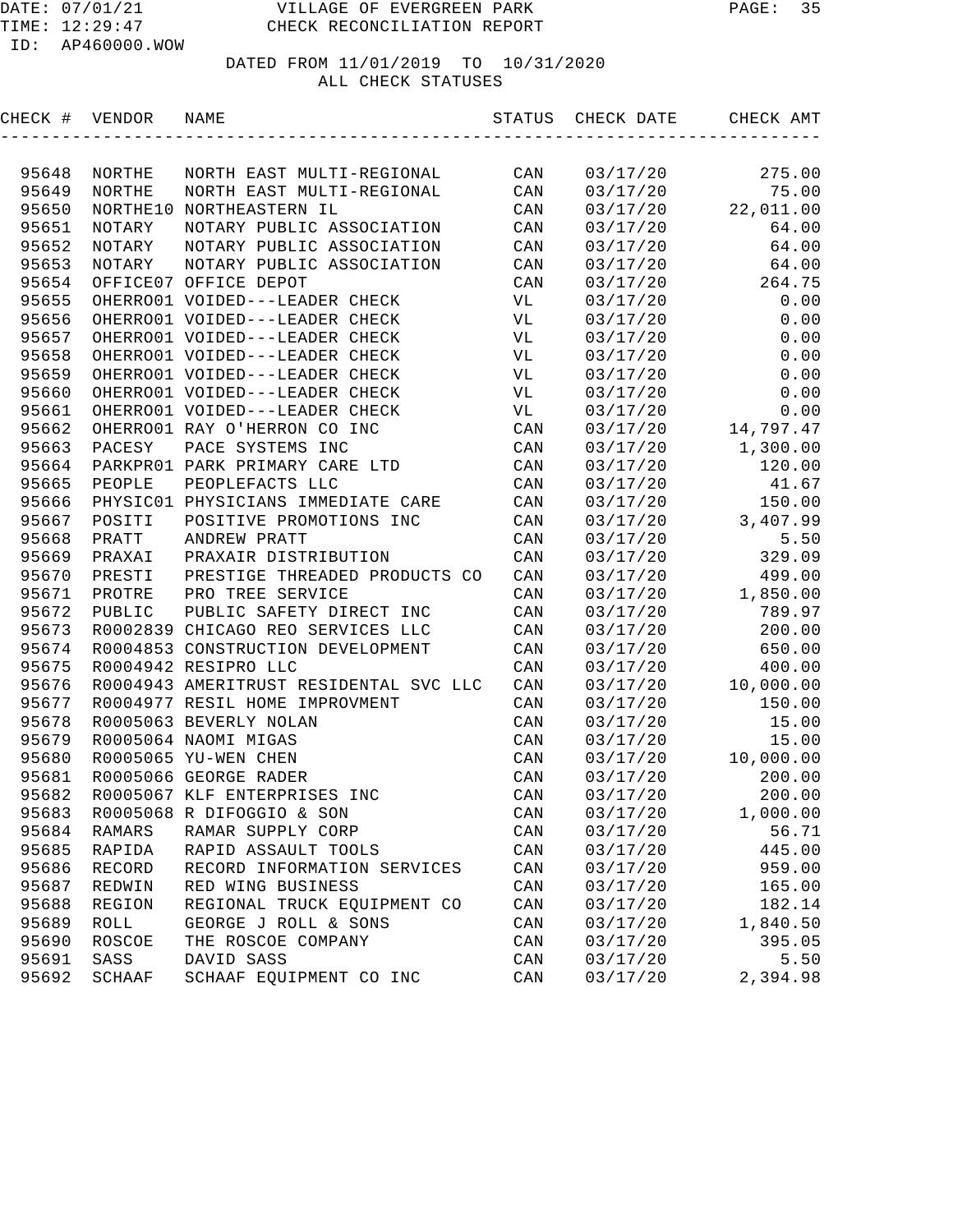| CHECK # | VENDOR        | NAME                                   | STATUS                  | CHECK DATE | CHECK AMT  |
|---------|---------------|----------------------------------------|-------------------------|------------|------------|
|         |               |                                        |                         |            |            |
| 95693   | SECRET        | SECRETARY OF STATE                     | CAN                     | 03/17/20   | 150.00     |
| 95694   | SECRET        | SECRETARY OF STATE                     | CAN                     | 03/17/20   | 151.00     |
| 95695   | SERVIC02      | SERVICE SANITATION INC                 | CAN                     | 03/17/20   | 512.72     |
| 95696   | SEXTON        | <b>JAMES SEXTON</b>                    | CAN                     | 03/17/20   | 1,000.00   |
| 95697   | <b>SHARKS</b> | SHARK SHREDDING & DOCUMENT             | CAN                     | 03/17/20   | 145.00     |
| 95698   | SHERWI20      | SHERWIN WILLIAMS                       | CAN                     | 03/17/20   | 782.23     |
| 95699   | SIGNST        | SIGN STOP                              | CAN                     | 03/17/20   | 153.00     |
| 95700   | SPRING        | SPRINGER BLUE PRINT SERVICE            | CAN                     | 03/17/20   | 72.00      |
| 95701   | STANDA        | STANDARD EQUIPMENT CO                  | CAN                     | 03/17/20   | 12.78      |
| 95702   | STIERS        | STEVEN STIERS                          | CAN                     | 03/17/20   | 5.50       |
| 95703   | SUBURB04      | SUBURBAN TRUCK PARTS                   | CAN                     | 03/17/20   | 16.09      |
| 95704   | SUNBEL        | SUNBELT RENTALS INC                    | CAN                     | 03/17/20   | 681.49     |
| 95705   | TAPCO         | TAPCO TRAFFIC AND PARKING              | CAN                     | 03/17/20   | 456.40     |
| 95706   | THEFEE        | THE FEED STORE                         | CAN                     | 03/17/20   | 562.04     |
| 95707   | THOMPS        | THOMPSON ELEVATOR                      | CAN                     | 03/17/20   | 1,075.00   |
| 95708   | TRANSU        | TRANSUNION RISK AND                    | CAN                     | 03/17/20   | 156.60     |
| 95709   |               | TRIRIV01 TRI-RIVER POLICE              | CAN                     | 03/17/20   | 350.00     |
| 95710   | USGAS         | US GAS                                 | CAN                     | 03/17/20   | 463.97     |
| 95711   | VERIAT        | VERIATO INC                            | CAN                     | 03/17/20   | 897.60     |
| 95712   |               | VERIZO10 VERIZON WIRELESS              | CAN                     | 03/17/20   | 1,476.25   |
| 95713   |               | VERIZO10 VERIZON WIRELESS              | CAN                     | 03/17/20   | 2,386.59   |
| 95714   |               | VERIZO10 VERIZON WIRELESS              | CAN                     | 03/17/20   | 1,776.96   |
| 95715   |               | VERIZO10 VERIZON WIRELESS              | CAN                     | 03/17/20   | 114.03     |
| 95716   | VERMEE        | VERMEER MIDWEST/VERMEER IL             | CAN                     | 03/17/20   | 184.04     |
| 95717   |               | VILLAG01 VILLAGE VIEW PUBLICATIONS INC | CAN                     | 03/17/20   | 270.00     |
| 95718   | <b>VILLOL</b> | VILLAGE OF OAK LAWN                    | CAN                     | 03/17/20   | 177,905.48 |
| 95719   | <b>VILLOL</b> | VILLAGE OF OAK LAWN                    | CAN                     | 03/17/20   | 2,754.00   |
| 95720   | <b>AILLOL</b> | VILLAGE OF OAK LAWN                    | CAN                     | 03/17/20   | 15,000.00  |
| 95721   | WATTS         | VICTOR WATTS                           | CAN                     | 03/17/20   | 27.50      |
| 95722   | WESTSI        | WEST SIDE TRACTOR SALES                | CAN                     | 03/17/20   | 1,485.13   |
| 95723   | WHITES        | WHITE STAR TOURS                       | CAN                     | 03/17/20   | 200.00     |
| 95724   | WILDGO        | WILD GOOSE CHASE INC                   | CAN                     | 03/17/20   | 1,470.00   |
| 95725   | WINDYC        | WINDY CITY SILKSCREENING INC           | CAN                     | 03/17/20   | 48.00      |
| 95726   | WRIGHT01      | CHARMAINE WRIGHT                       | CAN                     | 03/17/20   | 27.50      |
| 95727   | FIRESE        | FIRE SERVICE INC                       | CAN                     | 03/19/20   | 2,315.63   |
| 95728   | FIRESE        | FIRE SERVICE INC                       | $\mathop{\mathtt{CAN}}$ | 03/19/20   | 419,235.00 |
| 95729   | ATT01         | AT&T                                   | CAN                     | 03/28/20   | 3,138.22   |
| 95730   | ATT02         | AT&T MOBILITY                          | CAN                     | 03/28/20   | 498.16     |
| 95731   |               | DIRECT03 THE DIRECT RESPONSE RESOURCE  | CAN                     | 03/28/20   | 1,743.92   |
| 95732   | KNIEPS        | MICHAEL KNIEPS                         | CAN                     | 03/28/20   | 300.00     |
| 95733   |               | MEDICA01 MEDICAL REIMBURSEMENT         | CAN                     | 03/28/20   | 8,048.30   |
| 95734   |               | NOVOTN01 BETH NOVOTNEY                 | CAN                     | 03/28/20   | 44.91      |
| 95735   | THESTA        | THE STANDARD                           | CAN                     | 03/31/20   | 9,125.90   |
| 95736   | ADMIRA        | ADMIRAL STEEL                          | CAN                     | 04/07/20   | 109.02     |
| 95737   | AFTERM        | AFTERMATH SPECIALISTS IN               | CAN                     | 04/07/20   | 465.00     |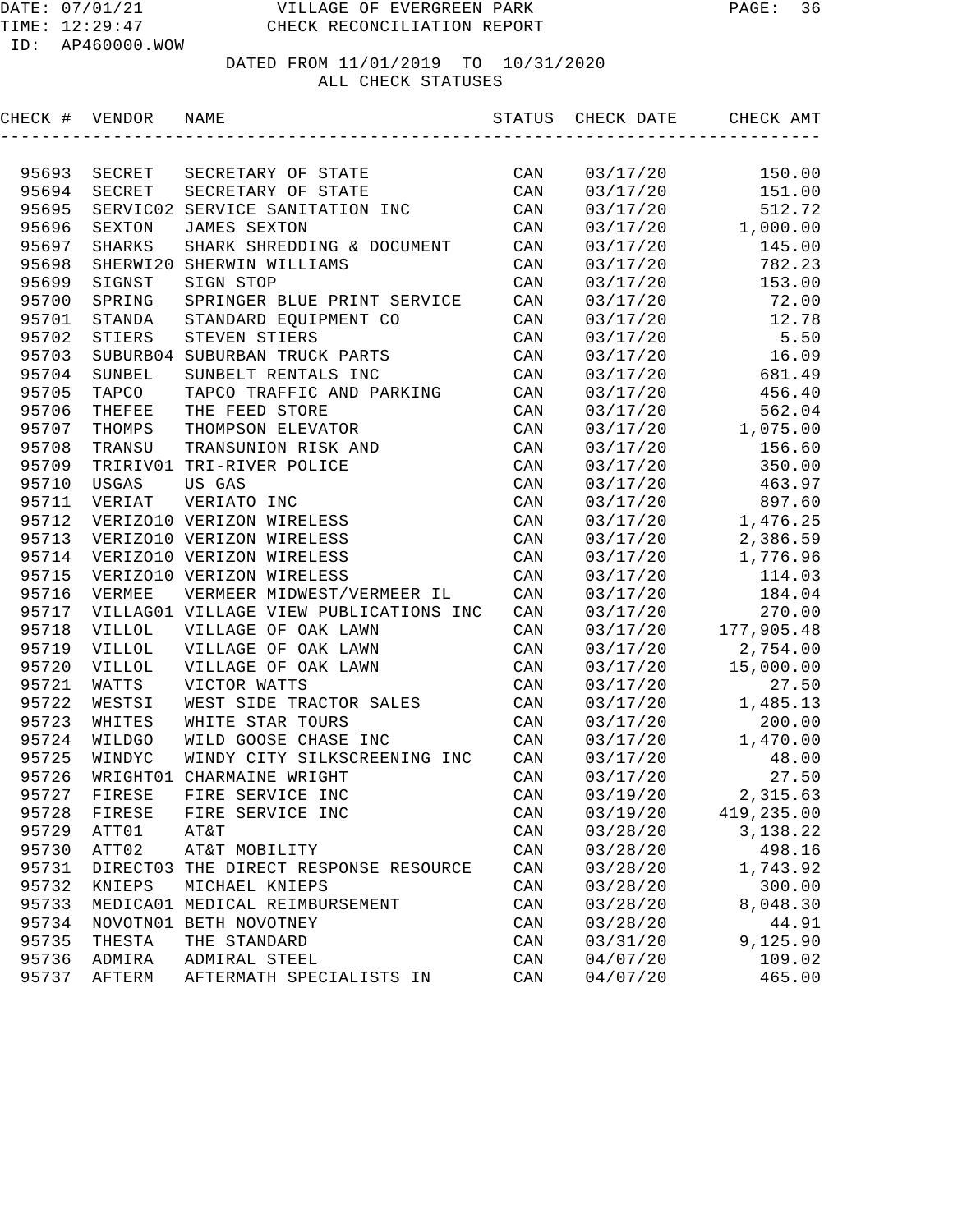| CHECK # | VENDOR           | NAME                                    | STATUS         | CHECK DATE | CHECK AMT  |
|---------|------------------|-----------------------------------------|----------------|------------|------------|
|         |                  |                                         |                |            |            |
| 95738   | AJUNIF           | AJ UNIFORM                              | CAN            | 04/07/20   | 249.75     |
| 95739   |                  | ALSIPL01 ALSIP LAWNMOWER INC            | CAN            | 04/07/20   | 248.87     |
| 95740   |                  | AMERIC05 AMERICAN WATER WORKS ASSOC     | CAN            | 04/07/20   | 113.50     |
| 95741   | <b>ANDERS</b>    | ANDERSON PEST CONTROL                   | CAN            | 04/07/20   | 863.04     |
| 95742   | ANSELL           | ANSELL HEALTHCARE PRODUCTS LLC          | CAN            | 04/07/20   | 414.40     |
| 95743   |                  | ASSOCI02 ASSOCIATED BAG COMPANY         | CAN            | 04/07/20   | 262.25     |
| 95744   | ATT01            | AT&T                                    | CAN            | 04/07/20   | 363.95     |
| 95745   | ATT04            | AT&T                                    | CAN            | 04/07/20   | 62.82      |
| 95746   | ATTGLO           | AT&T GLOBAL SERVICES, INC.              | CAN            | 04/07/20   | 1,013.20   |
| 95747   | <b>AVALON</b>    | AVALON PETROLEUM                        | CAN            | 04/07/20   | 23,681.60  |
| 95748   | <b>BESTMA</b>    | B E S T MAINTENANCE                     | CAN            | 04/07/20   | 4,152.00   |
| 95749   |                  | BEVERL04 BEVERLY SNOW AND ICE INC       | CAN            | 04/07/20   | 1,488.00   |
| 95750   |                  | BRIGHT01 DANIEL BRIGHT                  | CAN            | 04/07/20   | 150.00     |
| 95751   | <b>BURRIS</b>    | BURRIS EQUIPMENT CO                     | CAN            | 04/07/20   | 20,507.00  |
| 95752   | CAINKA           | LOUIS F CAINKAR, LTD                    | CAN            | 04/07/20   | 12,262.10  |
| 95753   | CASSID           | CASSIDY TIRE & SERVICE                  | $\mathtt{CAN}$ | 04/07/20   | 84.50      |
| 95754   | CESARS           | CESAR'S EQUIPMENT CO                    | CAN            | 04/07/20   | 8, 277.37  |
| 95755   | CINTAS           | VOIDED---LEADER CHECK                   | VL             | 04/07/20   | 0.00       |
| 95756   | CINTAS           | CINTAS CORPORATION #21                  | CAN            | 04/07/20   | 2,687.57   |
| 95757   |                  | CINTAS02 CINTAS CORPORATION             | CAN            | 04/07/20   | 336.43     |
| 95758   | CLEANI           | CLEANING SPECIALISTS INC                | CAN            | 04/07/20   | 400.00     |
| 95759   | COMCAS04 COMCAST |                                         | CAN            | 04/07/20   | 118.35     |
| 95760   | COMED02          | COM ED                                  | CAN            | 04/07/20   | 3,408.27   |
| 95761   | COMPET           | COMPETITIVE SUPPORT OPTIONS             | CAN            | 04/07/20   | 71.62      |
| 95762   | COREMA           | CORE & MAIN LP                          | CAN            | 04/07/20   | 3,744.00   |
| 95763   | <b>DASHME</b>    | DASH MEDICAL GLOVES                     | CAN            | 04/07/20   | 149.75     |
| 95764   | DELLMA           | DELL MARKETING LP                       | CAN            | 04/07/20   | 2,884.13   |
| 95765   |                  | DELTAD01 DELTA DENTAL - RISK            | CAN            | 04/07/20   | 13,722.24  |
| 95766   | <b>DOGGON</b>    | DOG-ON-IT-PARKS                         | CAN            | 04/07/20   | 86.95      |
| 95767   | <b>EFOLDE</b>    | eFOLDER INC DBA<br>AXCIENT              | CAN            | 04/07/20   | 990.00     |
| 95768   | EJEQUI           | EJ EQUIPMENT                            | CAN            | 04/07/20   | 141.43     |
| 95769   |                  | EVERGR04 EVERGREEN PARK ACE HARDWARE    | CAN            | 04/07/20   | 4.97       |
| 95770   |                  | EVERGR16 EVERGREEN ELECTRIC             | CAN            | 04/07/20   | 503.46     |
| 95771   | FERGUS           | FERGUSON FACILITIES SUPPLY              | CAN            | 04/07/20   | 368.51     |
| 95772   |                  | FIFTHT01 FIFTH THIRD BANK               | CAN            | 04/07/20   | 3,576.40   |
| 95773   | ${\tt FIRESE}$   | FIRE SERVICE INC                        | CAN            | 04/07/20   | 271.18     |
| 95774   | FLEETP           | FLEETPRIDE                              | CAN            | 04/07/20   | 419.16     |
| 95775   | FOXHOM           | FOX HOME CENTER INC                     | $\mathtt{CAN}$ | 04/07/20   | 340.24     |
| 95776   | GALBRA           | GALBRAITH FENCE CO                      | $\mathtt{CAN}$ | 04/07/20   | 2,290.00   |
| 95777   | GARVEY           | GARVEYS OFFICE PRODUCTS                 | CAN            | 04/07/20   | 2,182.42   |
| 95778   | <b>GEMELE</b>    | GEM ELECTRIC SUPPLY INC                 | CAN            | 04/07/20   | 47.60      |
| 95779   | GLOBAL           | GLOBALSTAR USA                          | CAN            | 04/07/20   | 505.69     |
| 95780   | GRAING           | WW GRAINGER INC                         | CAN            | 04/07/20   | 239.50     |
| 95781   | GYMNAS           | GYMNASIUM MATTERS LLC                   | CAN            | 04/07/20   | 5,907.00   |
| 95782   |                  | HEALTH03 HEALTHCARE SERVICE CORPORATION | CAN            | 04/07/20   | 198,093.02 |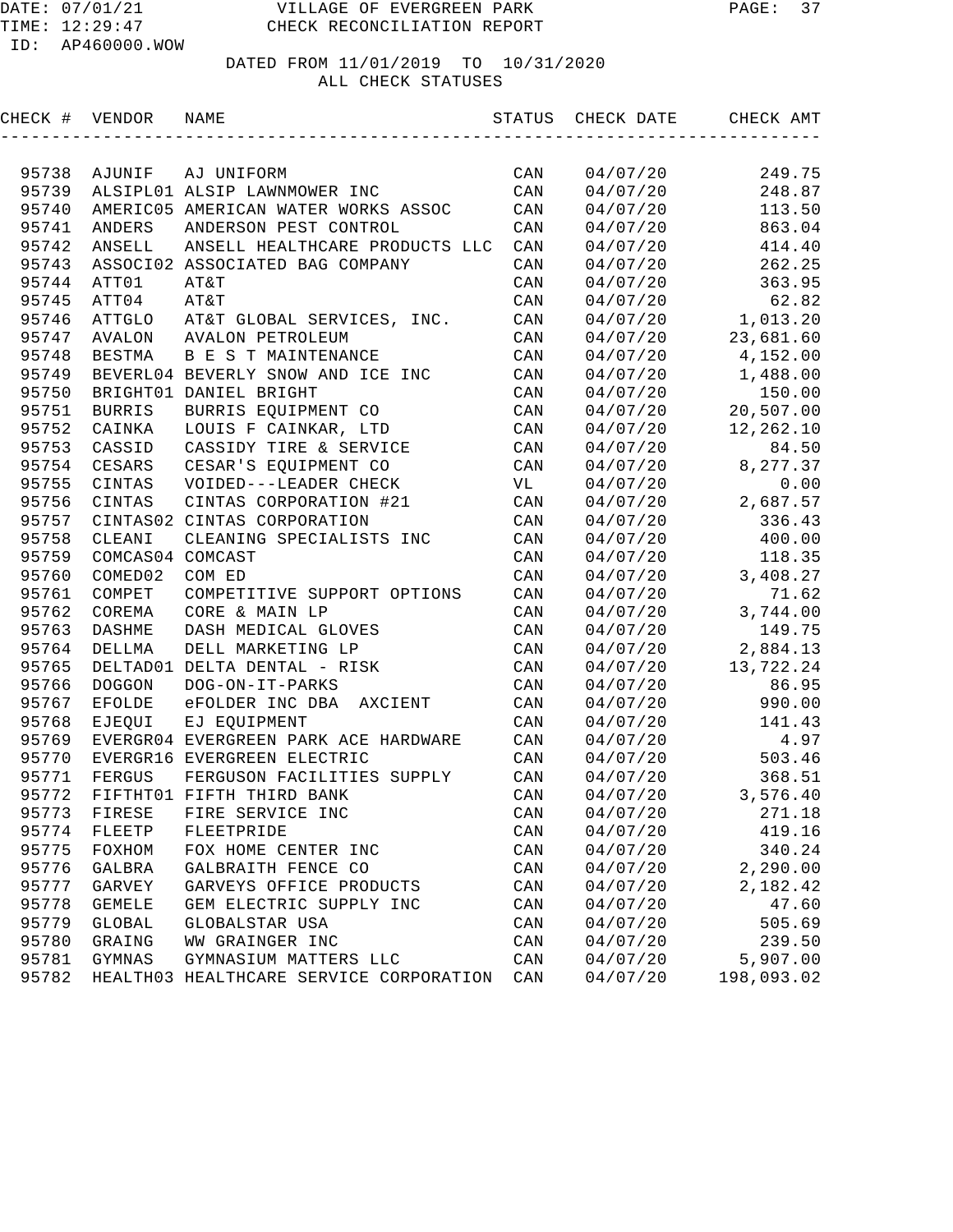| CHECK # | VENDOR NAME |                                       |                         | STATUS CHECK DATE CHECK AMT |                     |
|---------|-------------|---------------------------------------|-------------------------|-----------------------------|---------------------|
|         |             |                                       |                         |                             |                     |
| 95783   |             | ILLINO22 ILLINOIS COMMUNICATIONS      | CAN                     | 04/07/20                    | 409.50              |
| 95784   | INTERS      | INTERSTATE BATTERY OF CHICAGO         | CAN                     | 04/07/20                    | 121.95              |
| 95785   | KENNED      | KENNEDY PLUMBING & SEWER INC          | CAN                     | 04/07/20                    | 165.00              |
| 95786   | KEYCAR      | KEY CARPET CORPORATION                | CAN                     |                             | $04/07/20$ 7,350.00 |
| 95787   | LARRYS      | LARRY'S BRAKE SERVICE                 | CAN                     | 04/07/20                    | 123.00              |
| 95788   | LAUTER      | LAUTERBACH & AMEN LLP                 | CAN                     | 04/07/20                    | 850.00              |
| 95789   | LEAF        | LEAF                                  | CAN                     | 04/07/20                    | 2,470.00            |
| 95790   | MARTIN      | MARTIN IMPLEMENT SALES INC            | CAN                     | 04/07/20                    | 89.65               |
| 95791   | MEADEI      | MEADE INC                             | CAN                     | 04/07/20                    | 238.00              |
| 95792   | MEMPHI      | MEMPHIS NET & TWINE CO INC            | CAN                     | 04/07/20                    | 343.01              |
| 95793   | MENARD      | MENARDS-CRESTWOOD                     | CAN                     | 04/07/20                    | 252.60              |
| 95794   |             | MENARD03 VOIDED---LEADER CHECK        | VL                      | 04/07/20                    | 0.00                |
| 95795   |             | MENARD03 VOIDED---LEADER CHECK        | VL                      | 04/07/20                    | 0.00                |
| 95796   |             | MENARD03 MENARDS - EVERGREEN PARK     | CAN                     | 04/07/20                    | 2,137.69            |
| 95797   | MEPEXT      | MEP EXTERMINATING                     | CAN                     | 04/07/20                    | 165.00              |
| 95798   | MICROE      | MICRO-EYE SECURITY SYSTEMS INC        | CAN                     | 04/07/20                    | 872.00              |
| 95799   |             | MURPHY06 MURPHY & MILLER, INC         | CAN                     | 04/07/20                    | 142.00              |
| 95800   | NORTHE      | NORTH EAST MULTI-REGIONAL             | CAN                     | 04/07/20                    | 125.00              |
| 95801   | ODELSO      | OSMFM LTD                             | CAN                     | 04/07/20                    | 2,720.00            |
| 95802   |             | OFFICEDE OFFICE DEPOT BUSINESS CREDIT | CAN                     | 04/07/20                    | 34.97               |
| 95803   |             | OHERRO01 VOIDED---LEADER CHECK        | VL                      | 04/07/20                    | 0.00                |
| 95804   |             | OHERRO01 RAY O'HERRON CO INC          | CAN                     | 04/07/20                    | 2,255.98            |
| 95805   | OTISEL      | OTIS ELEVATOR CO                      | CAN                     | 04/07/20                    | 630.39              |
| 95806   |             | PARKPRO1 PARK PRIMARY CARE LTD        | CAN                     | 04/07/20                    | 325.00              |
| 95807   | PITNEY      | PITNEY BOWES                          | CAN                     | 04/07/20                    | 1,029.81            |
| 95808   |             | PITNEY01 PITNEY BOWES INC             | CAN                     | 04/07/20                    | 828.06              |
| 95809   | PLOWSC      | PLOWS COUNCIL ON AGING                | CAN                     | 04/07/20                    | 586.53              |
| 95810   | PRAXAI      | PRAXAIR DISTRIBUTION                  | CAN                     | 04/07/20                    | 64.16               |
| 95811   | PROVEN      | PROVEN BUSINESS SYSTEMS               | CAN                     | 04/07/20                    | 80.00               |
| 95812   | PUBLIC      | PUBLIC SAFETY DIRECT INC              | CAN                     | 04/07/20                    | 475.00              |
| 95813   | QUALIZ      | KALETA M QUALIZZA                     | CAN                     |                             | 04/07/20 1,543.50   |
| 95814   |             | R0003021 KEN LANTZ                    | CAN                     |                             | $04/07/20$ 2,000.00 |
| 95815   |             | R0005069 PROPST-ERTY MANAGEMENT       | CAN                     | 04/07/20                    | 250.00              |
| 95816   |             | R0005069 PROPST-ERTY MANAGEMENT       | CAN                     | 04/07/20                    | 10,000.00           |
| 95817   | RAMARS      | RAMAR SUPPLY CORP                     | CAN                     | 04/07/20                    | 942.89              |
| 95818   | REDHAW      | RED HAWK FIRE & SECURITY              | CAN                     | 04/07/20                    | 4,244.25            |
| 95819   | RIDDER      | SUSAN RIDDERHOFF                      | $\mathop{\mathtt{CAN}}$ | 04/07/20                    | 180.08              |
| 95820   | ROSCOE      | THE ROSCOE COMPANY                    | $\mathtt{CAN}$          | 04/07/20                    | 90.45               |
| 95821   | SAMSCL11    | SAMSCLUB-WALMART                      | $\mathtt{CAN}$          | 04/07/20                    | 316.90              |
| 95822   |             | SAMSCL22 SAMSCLUB-WALMART             |                         | 04/07/20                    |                     |
| 95823   |             |                                       | $\mathtt{CAN}$          |                             | 414.48              |
| 95824   |             | SAMSCL33 SAMSCLUB-WALMART             | CAN                     | 04/07/20                    | 462.91              |
|         |             | SAMSCL44 SAMSCLUB-WALMART             | $\mathtt{CAN}$          | 04/07/20                    | 546.37              |
| 95825   | SAMSCL55    | SAMS CLUB                             | CAN                     | 04/07/20                    | 17.06               |
| 95826   | SAMSCL88    | SAMSCLUB-WALMART                      | $\mathtt{CAN}$          | 04/07/20                    | 229.32              |
| 95827   | SECRET      | SECRETARY OF STATE                    | CAN                     | 04/07/20                    | 50.00               |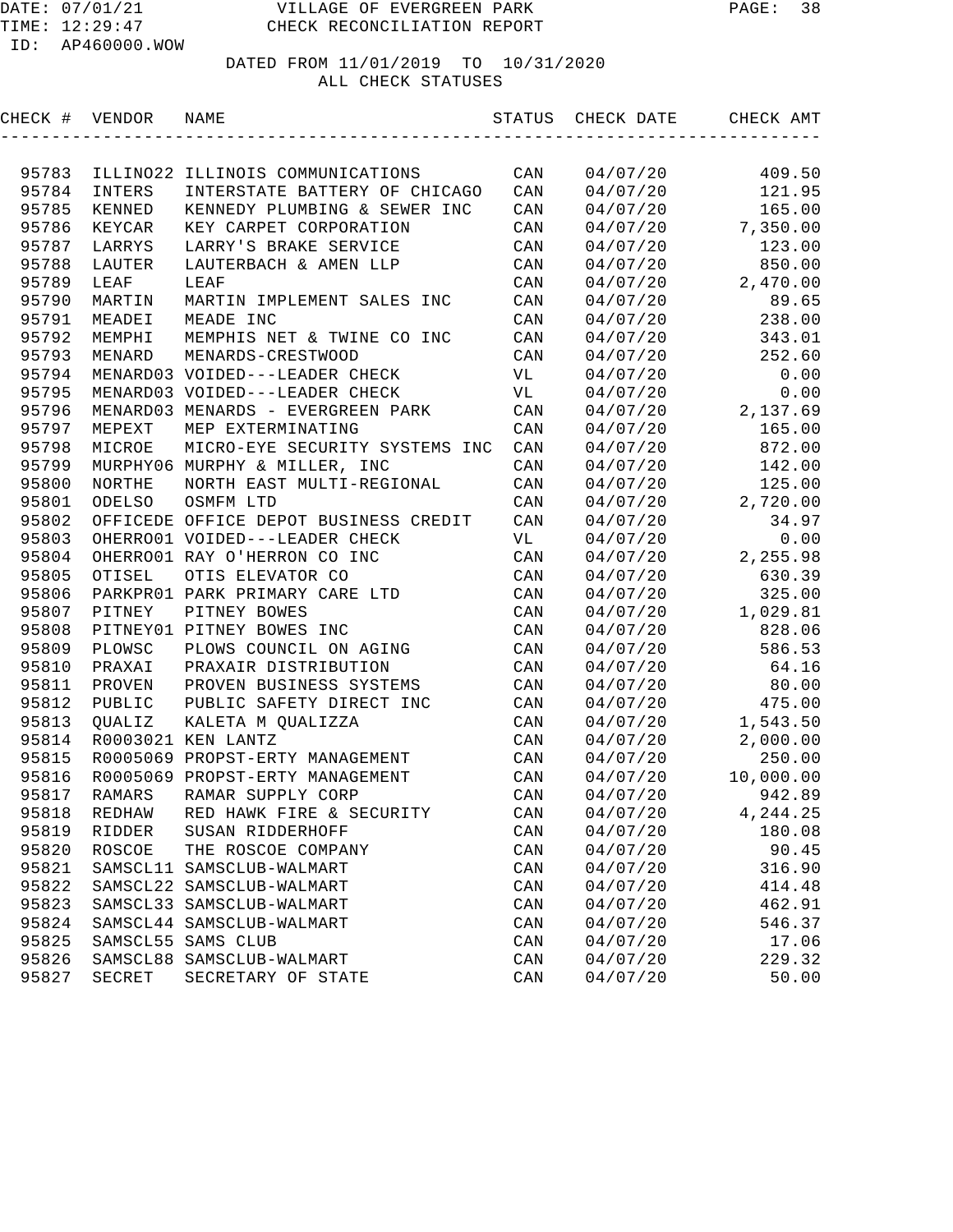## DATED FROM 11/01/2019 TO 10/31/2020

ALL CHECK STATUSES

| CHECK # | VENDOR        | NAME                           | STATUS         | CHECK DATE | CHECK AMT        |
|---------|---------------|--------------------------------|----------------|------------|------------------|
|         |               |                                |                |            |                  |
| 95828   | SEMMER        | SEMMER LANDSCAPE LLC           | CAN            | 04/07/20   | 13,767.00        |
| 95829   | SHARKS        | SHARK SHREDDING & DOCUMENT     | CAN            | 04/07/20   | 146.00           |
| 95830   | SHERWI        | THE SHERWIN-WILLIAMS CO        | CAN            | 04/07/20   | 225.94           |
| 95831   |               | SHERWI20 SHERWIN WILLIAMS      | CAN            | 04/07/20   | 119.80           |
| 95832   | SOSTEC        | SOS TECHNOLOGIES               | CAN            | 04/07/20   | 381.70           |
| 95833   |               | SOUTHW01 SOUTHWEST SPRING INC  | CAN            | 04/07/20   | 873.92           |
| 95834   |               | SPORTS06 SPORTSKIDS INC        | CAN            | 04/07/20   | 863.80           |
| 95835   | SPRING        | SPRINGER BLUE PRINT SERVICE    | CAN            | 04/07/20   | 72.00            |
| 95836   | STANDA        | STANDARD EQUIPMENT CO          | CAN            | 04/07/20   | 734.94           |
| 95837   |               | SUBURB04 SUBURBAN TRUCK PARTS  | CAN            | 04/07/20   | 799.00           |
| 95838   | SUNBEL        | SUNBELT RENTALS INC            | CAN            | 04/07/20   | 352.04           |
| 95839   | TASC          | TASC                           | CAN            | 04/07/20   | 124.00           |
| 95840   | TEAMVI        | TEAMVIEWER GERMANY GmbH        | CAN            | 04/07/20   | 3,960.00         |
| 95841   | THOMPS        | THOMPSON ELEVATOR              | CAN            | 04/07/20   | 300.00           |
| 95842   | TREMCO        | TREMCO                         | CAN            | 04/07/20   | 681.88           |
| 95843   | TRICOU        | TRI-COUNTY BOARD-UP & GLASS    | CAN            | 04/07/20   | 100.00           |
| 95844   | TRITEC        | TRI TECH FORENSICS INC         | CAN            | 04/07/20   | 119.50           |
| 95845   | <b>USARBO</b> | US ARBOR PRODUCTS INC          | CAN            | 04/07/20   | 6,560.00         |
| 95846   | USGAS         | US GAS                         | CAN            | 04/07/20   | 863.36           |
| 95847   |               | VERIZO10 VERIZON WIRELESS      | CAN            | 04/07/20   | 43.67            |
| 95848   |               | VERIZO10 VERIZON WIRELESS      | CAN            | 04/07/20   | 150.12           |
| 95849   |               | VERIZO10 VERIZON WIRELESS      | CAN            | 04/07/20   | 1,323.03         |
| 95850   | VERMEE        | VERMEER MIDWEST/VERMEER IL     | CAN            | 04/07/20   | 232.23           |
| 95851   | VISION        | VISION SERVICE PLAN            | CAN            | 04/07/20   | 2,069.33         |
| 95852   | WESTSI        | WEST SIDE TRACTOR SALES        | CAN            | 04/07/20   | 353.21           |
| 95853   | WINDBE        | WINDBERG CONSTRUCTION SERVICES | CAN            | 04/07/20   | 875.00           |
| 95854   | ISZTOK        | ROBERT ISZTOK                  | CAN            | 04/17/20   | 575.00           |
| 95855   | <b>BENDER</b> | JOHN BENDER                    | CAN            | 04/20/20   | 300.00           |
| 95856   | CAINKA        | LOUIS F CAINKAR, LTD           | CAN            | 04/20/20   | 3,825.00         |
| 95857   |               | DONOVA01 JOSEPHINE DONOVAN     | CAN            | 04/20/20   | 300.00           |
| 95858   | DUFFY02       | DENNIS L DUFFY                 | CAN            | 04/20/20   | 203.73           |
| 95859   | <b>ENGEL</b>  | MICHAEL ENGEL                  | CAN            | 04/20/20   | 300.00           |
| 95860   | FARREL        | BRIAN FARRELL                  | CAN            | 04/20/20   | 150.00           |
| 95861   | HEDERM        | BRET HEDERMAN                  | CAN            | 04/20/20   | 150.00           |
| 95862   |               | HERRER01 ALEXANDER HERRERA     | CAN            | 04/20/20   | 150.00           |
| 95863   | KNIEPS        | MICHAEL KNIEPS                 | $\mathtt{CAN}$ | 04/20/20   | 300.00           |
| 95864   | LAZINE        | DENNIS LAZINEK                 | CAN            | 04/20/20   | 300.00           |
| 95865   |               | MCCANN03 CHRIS McCANN          | $\mathtt{CAN}$ | 04/20/20   | 300.00           |
| 95866   |               | PASTIC01 SUE PASTICK           | $\mathtt{CAN}$ | 04/20/20   | 300.00           |
| 95867   | RICH          | CAMERON RICH                   | $\mathtt{CAN}$ | 04/20/20   | 300.00           |
|         |               |                                |                |            |                  |
| 95868   | THOMAS02      | ZACHARY THOMAS                 | CAN            | 04/20/20   | 150.00<br>300.00 |
| 95869   | VOS           | JAMES VOS                      | CAN            | 04/20/20   |                  |
| 95870   | YEAMAN        | GAVIN YEAMAN                   | CAN            | 04/20/20   | 300.00           |
| 95871   | AFTERM        | AFTERMATH SPECIALISTS IN       | CAN            | 04/21/20   | 155.00           |
| 95872   | AJUNIF        | AJ UNIFORM                     | CAN            | 04/21/20   | 133.90           |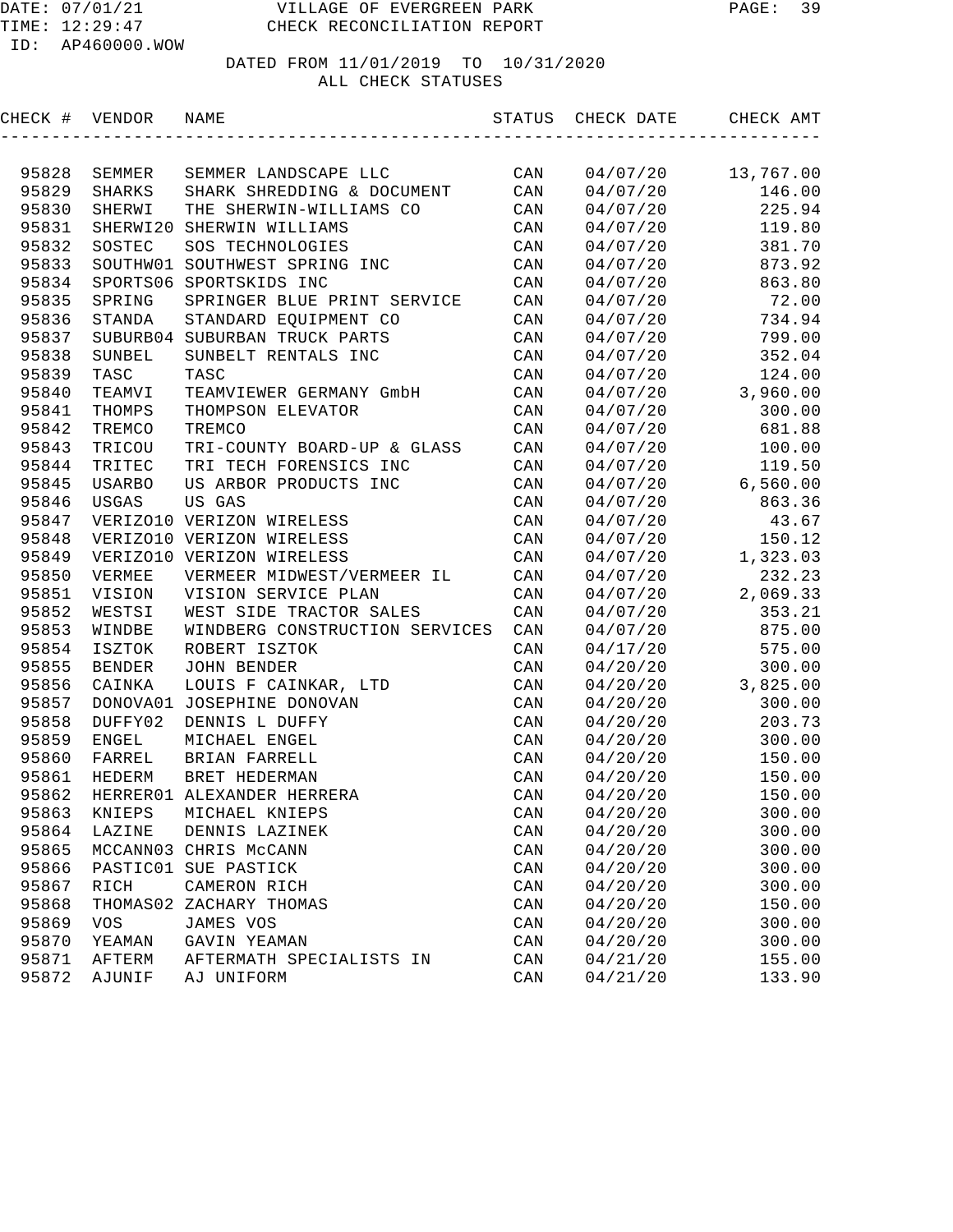| CHECK # | VENDOR           | NAME                                 | STATUS         | CHECK DATE | CHECK AMT |
|---------|------------------|--------------------------------------|----------------|------------|-----------|
|         |                  |                                      |                |            |           |
| 95873   | ANIMAL           | ANIMAL WELFARE LEAGUE                | CAN            | 04/21/20   | 306.00    |
| 95874   | ATT01            | AT&T                                 | CAN            | 04/21/20   | 1,537.49  |
| 95875   | <b>ATTGLO</b>    | AT&T GLOBAL SERVICES, INC.           | CAN            | 04/21/20   | 511.60    |
| 95876   | <b>AVALON</b>    | <b>AVALON PETROLEUM</b>              | CAN            | 04/21/20   | 4,069.13  |
| 95877   | <b>BACKFL</b>    | BACKFLOW SOLUTIONS INC               | CAN            | 04/21/20   | 495.00    |
| 95878   | <b>BENNET</b>    | BENNETT AUTO REBUILDERS INC          | CAN            | 04/21/20   | 154.20    |
| 95879   |                  | BEVERL05 BEVERLY HILLS GARAGE        | CAN            | 04/21/20   | 5,250.10  |
| 95880   | <b>BRENNA</b>    | BRENNAN ELECTRIC                     | CAN            | 04/21/20   | 16,427.75 |
| 95881   | CAINKA           | LOUIS F CAINKAR, LTD                 | CAN            | 04/21/20   | 7,200.00  |
| 95882   | CAREFR           | CAREFREE                             | CAN            | 04/21/20   | 880.69    |
| 95883   | CASSID           | CASSIDY TIRE & SERVICE               | CAN            | 04/21/20   | 738.68    |
| 95884   | CDWG             | CDW GOVERNMENT                       | CAN            | 04/21/20   | 2,850.00  |
| 95885   | CINTAS           | VOIDED---LEADER CHECK                | VL             | 04/21/20   | 0.00      |
| 95886   | CINTAS           | CINTAS CORPORATION #21               | CAN            | 04/21/20   | 2,287.56  |
| 95887   |                  | CINTAS02 CINTAS CORPORATION          | CAN            | 04/21/20   | 690.16    |
| 95888   | CITYOF           | CITY OF CHICAGO                      | CAN            | 04/21/20   | 66,268.17 |
| 95889   | CITYOF           | CITY OF CHICAGO                      | CAN            | 04/21/20   | 3,583.75  |
| 95890   | CLEANI           | VOIDED---LEADER CHECK                | VL             | 04/21/20   | 0.00      |
| 95891   | CLEANI           | CLEANING SPECIALISTS INC             | CAN            | 04/21/20   | 1,225.00  |
| 95892   | COMCAS04 COMCAST |                                      | CAN            | 04/21/20   | 225.42    |
| 95893   | COMED01          | VOIDED---LEADER CHECK                | VL             | 04/21/20   | 0.00      |
| 95894   | COMED01          | VOIDED---LEADER CHECK                | VL             | 04/21/20   | 0.00      |
| 95895   | COMED01          | VOIDED---LEADER CHECK                | VL             | 04/21/20   | 0.00      |
| 95896   | COMED01          | COM ED                               | CAN            | 04/21/20   | 8,112.84  |
| 95897   | COMED02          | COM ED                               | CAN            | 04/21/20   | 3,992.88  |
| 95898   | COMED02          | COM ED                               | CAN            | 04/21/20   | 2,836.47  |
| 95899   | COMED02          | COM ED                               | CAN            | 04/21/20   | 3,380.54  |
| 95900   | CONSER           | CONSERV FS INC                       | CAN            | 04/21/20   | 549.32    |
| 95901   | COREMA           | CORE & MAIN LP                       | CAN            | 04/21/20   | 146.28    |
| 95902   | <b>DEARBO</b>    | DEARBORN LIFE INSURANCE              | CAN            | 04/21/20   | 1,335.05  |
| 95903   | DIRECT03         | THE DIRECT RESPONSE RESOURCE         | CAN            | 04/21/20   | 8,300.67  |
| 95904   | <b>EMERGE</b>    | EMERGENCY MEDICAL PRODUCTS INC       | CAN            | 04/21/20   | 215.70    |
| 95905   |                  | EVERGR04 EVERGREEN PARK ACE HARDWARE | CAN            | 04/21/20   | 83.95     |
| 95906   |                  | EVERGR04 EVERGREEN PARK ACE HARDWARE | CAN            | 04/21/20   | 7.99      |
| 95907   |                  | EVERGR04 EVERGREEN PARK ACE HARDWARE | CAN            | 04/21/20   | 233.76    |
| 95908   |                  | EVERGR04 EVERGREEN PARK ACE HARDWARE | $\mathtt{CAN}$ | 04/21/20   | 165.63    |
| 95909   |                  | EVERGR04 EVERGREEN PARK ACE HARDWARE | CAN            | 04/21/20   | 123.98    |
| 95910   | <b>EXPERT</b>    | EXPERT CHEMICAL & SUPPLY INC         | CAN            | 04/21/20   | 555.40    |
| 95911   | FERGUS           | FERGUSON FACILITIES SUPPLY           | CAN            | 04/21/20   | 196.50    |
| 95912   | FIRESE           | FIRE SERVICE INC                     | CAN            | 04/21/20   | 350.94    |
| 95913   | <b>FLEETS</b>    | FLEET SAFETY SUPPLY                  | CAN            | 04/21/20   | 661.62    |
| 95914   | GALBRA           | GALBRAITH FENCE CO                   | CAN            | 04/21/20   | 4,100.00  |
| 95915   | <b>GALLAG</b>    | GALLAGHER MATERIALS CORP             | CAN            | 04/21/20   | 1,505.36  |
| 95916   | GARVEY           | GARVEYS OFFICE PRODUCTS              | CAN            | 04/21/20   | 586.91    |
| 95917   | <b>GEMELE</b>    | GEM ELECTRIC SUPPLY INC              | CAN            | 04/21/20   | 896.76    |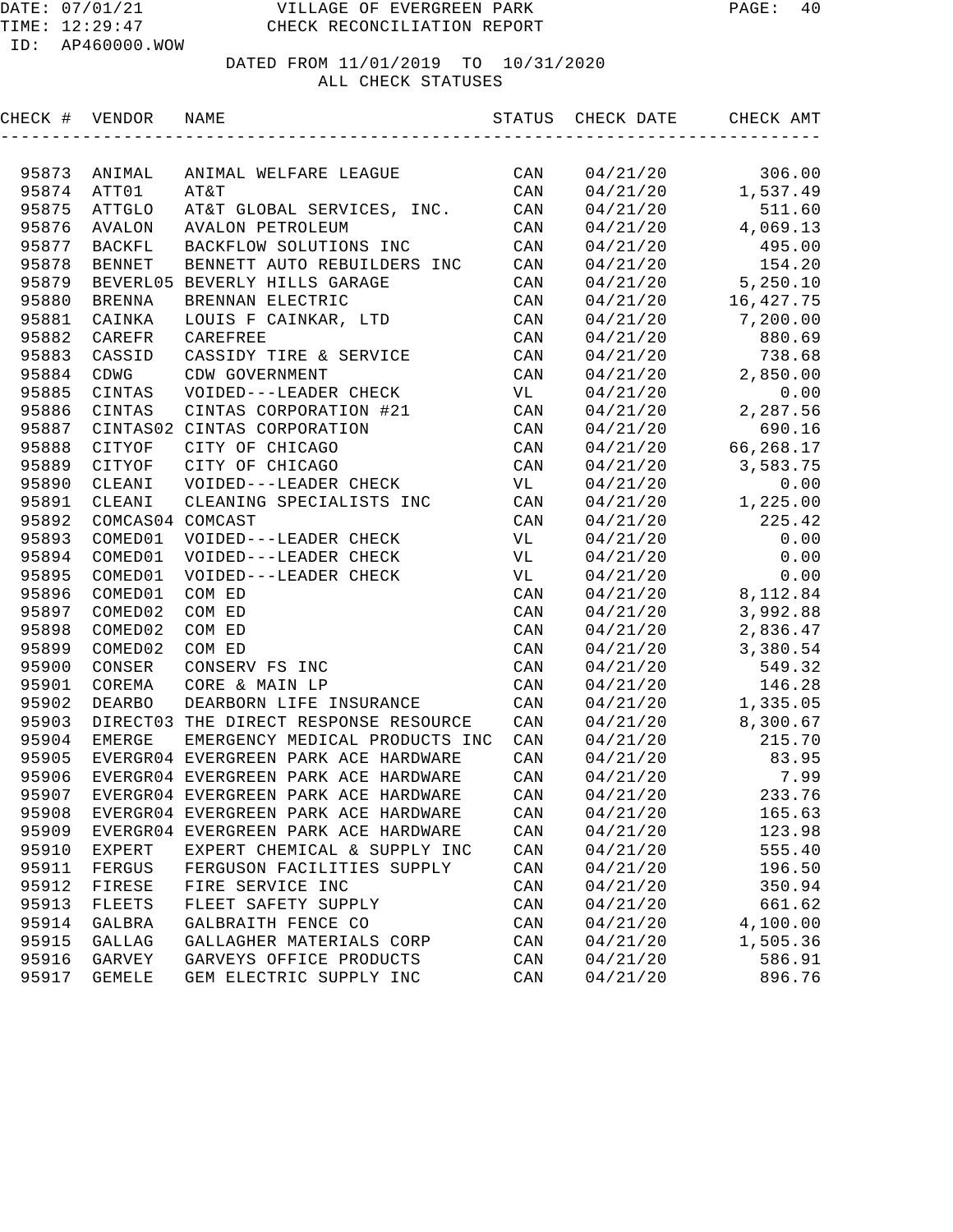| CHECK # VENDOR |                   | NAME                              | STATUS | CHECK DATE | CHECK AMT   |
|----------------|-------------------|-----------------------------------|--------|------------|-------------|
|                |                   |                                   |        |            |             |
| 95918          | GENUIN            | GENUINE PARTS CO                  | CAN    | 04/21/20   | 418.63      |
| 95919          | GRAING            | WW GRAINGER INC                   | CAN    | 04/21/20   | 23.25       |
| 95920          | HAWKIN            | HAWK FORD                         | CAN    | 04/21/20   | 221.47      |
| 95921          | HRJOHN            | H&R JOHNSON BROS INC              | CAN    | 04/21/20   | 12,130.00   |
| 95922          | ILCOUN            | IL COUNTIES RISK MGMT TRUST       | CAN    | 04/21/20   | 88, 359. 13 |
| 95923          | ILLINO22          | ILLINOIS COMMUNICATIONS           | CAN    | 04/21/20   | 381.11      |
| 95924          | INDEPE            | INDEPENDENT RECYCLING SERVICES    | CAN    | 04/21/20   | 7,894.82    |
| 95925          | INTERN02          | INTERNATIONAL ASSOC OF            | CAN    | 04/21/20   | 190.00      |
| 95926          | <b>JACKSO</b>     | JACKSON HIRSCH INC                | CAN    | 04/21/20   | 128.11      |
| 95927          | KENNED            | KENNEDY PLUMBING & SEWER INC      | CAN    | 04/21/20   | 435.00      |
| 95928          | KEVINS            | KEVIN & SONS ROOFING CORP         | CAN    | 04/21/20   | 645.00      |
| 95929          | LANGUA            | LANGUAGE LINE SERVICES            | CAN    | 04/21/20   | 17.00       |
| 95930          | LOKOPE            | LO-KO PERFORMANCE COATING INC     | CAN    | 04/21/20   | 175.00      |
| 95931          |                   | MCCART01 JOHN MCCARTHY            | CAN    | 04/21/20   | 300.00      |
| 95932          | MEADEI            | MEADE INC                         | CAN    | 04/21/20   | 1,135.72    |
| 95933          |                   | MEDICA01 MEDICAL REIMBURSEMENT    | CAN    | 04/21/20   | 4,831.45    |
| 95934          |                   | MEIJER03 MEIJER GREAT LAKES       | CAN    | 04/21/20   | 105,977.00  |
| 95935          |                   | MENARD03 VOIDED---LEADER CHECK    | VL     | 04/21/20   | 0.00        |
| 95936          |                   | MENARD03 VOIDED---LEADER CHECK    | VL     | 04/21/20   | 0.00        |
| 95937          |                   | MENARD03 VOIDED---LEADER CHECK    | VL     | 04/21/20   | 0.00        |
| 95938          |                   | MENARD03 VOIDED---LEADER CHECK    | VL     | 04/21/20   | 0.00        |
| 95939          |                   | MENARD03 MENARDS - EVERGREEN PARK | CAN    | 04/21/20   | 1,966.59    |
| 95940          | MEPEXT            | MEP EXTERMINATING                 | CAN    | 04/21/20   | 390.00      |
| 95941          | MICROE            | MICRO-EYE SECURITY SYSTEMS INC    | CAN    | 04/21/20   | 1,255.00    |
| 95942          |                   | MURPHY06 MURPHY & MILLER, INC     | CAN    | 04/21/20   | 16,713.77   |
| 95943          | NICOR             | VOIDED---LEADER CHECK             | VL     | 04/21/20   | 0.00        |
| 95944          | NICOR             | NICOR GAS                         | CAN    | 04/21/20   | 4,278.63    |
| 95945          | NORTHE            | NORTH EAST MULTI-REGIONAL         | CAN    | 04/21/20   | 5,510.00    |
| 95946          | <b>NOVOTN</b>     | VOIDED---LEADER CHECK             | VL     | 04/21/20   | 0.00        |
| 95947          | <b>NOVOTN</b>     | NOVOTNY ENGINEERING               | CAN    | 04/21/20   | 23,635.00   |
| 95948          | <b>ODELSO</b>     | OSMFM LTD                         | CAN    | 04/21/20   | 1,572.50    |
| 95949          |                   | OFFICE06 OFFICE DEPOT             | CAN    | 04/21/20   | 138.59      |
| 95950          |                   | OHERRO01 VOIDED---LEADER CHECK    | VL     | 04/21/20   | 0.00        |
| 95951          |                   | OHERRO01 RAY O'HERRON CO INC      | CAN    | 04/21/20   | 4,235.82    |
| 95952          |                   | OREILL01 O'REILLY AUTOMOTIVE INC  | CAN    | 04/21/20   | 82.17       |
| 95953          |                   | PARKPR01 PARK PRIMARY CARE LTD    | CAN    | 04/21/20   | 290.00      |
| 95954          | PARKSC            | PARK SCHWINN CYCLERY              | CAN    | 04/21/20   | 494.00      |
| 95955          | PRAXAI            | PRAXAIR DISTRIBUTION              | CAN    | 04/21/20   | 245.40      |
| 95956          |                   | PREMIE02 PREMIER EQUINE           | CAN    | 04/21/20   | 129.45      |
| 95957          | PROVEN            | PROVEN BUSINESS SYSTEMS           | CAN    | 04/21/20   | 1,671.31    |
| 95958          | PUBLIC            | PUBLIC SAFETY DIRECT INC          | CAN    | 04/21/20   | 124.00      |
| 95959          | <b>R&amp;DRAU</b> | R&D RAUSCH- CLIFFORD FLORIST      | CAN    | 04/21/20   | 102.00      |
| 95960          |                   | R0005070 MARY FITZGERALD          | CAN    | 04/21/20   | 55.00       |
| 95961          |                   | R0005071 JOHN WOOLEY              | CAN    | 04/21/20   | 55.00       |
| 95962          |                   | R0005072 COLLEEN CUSHING          | CAN    | 04/21/20   | 55.00       |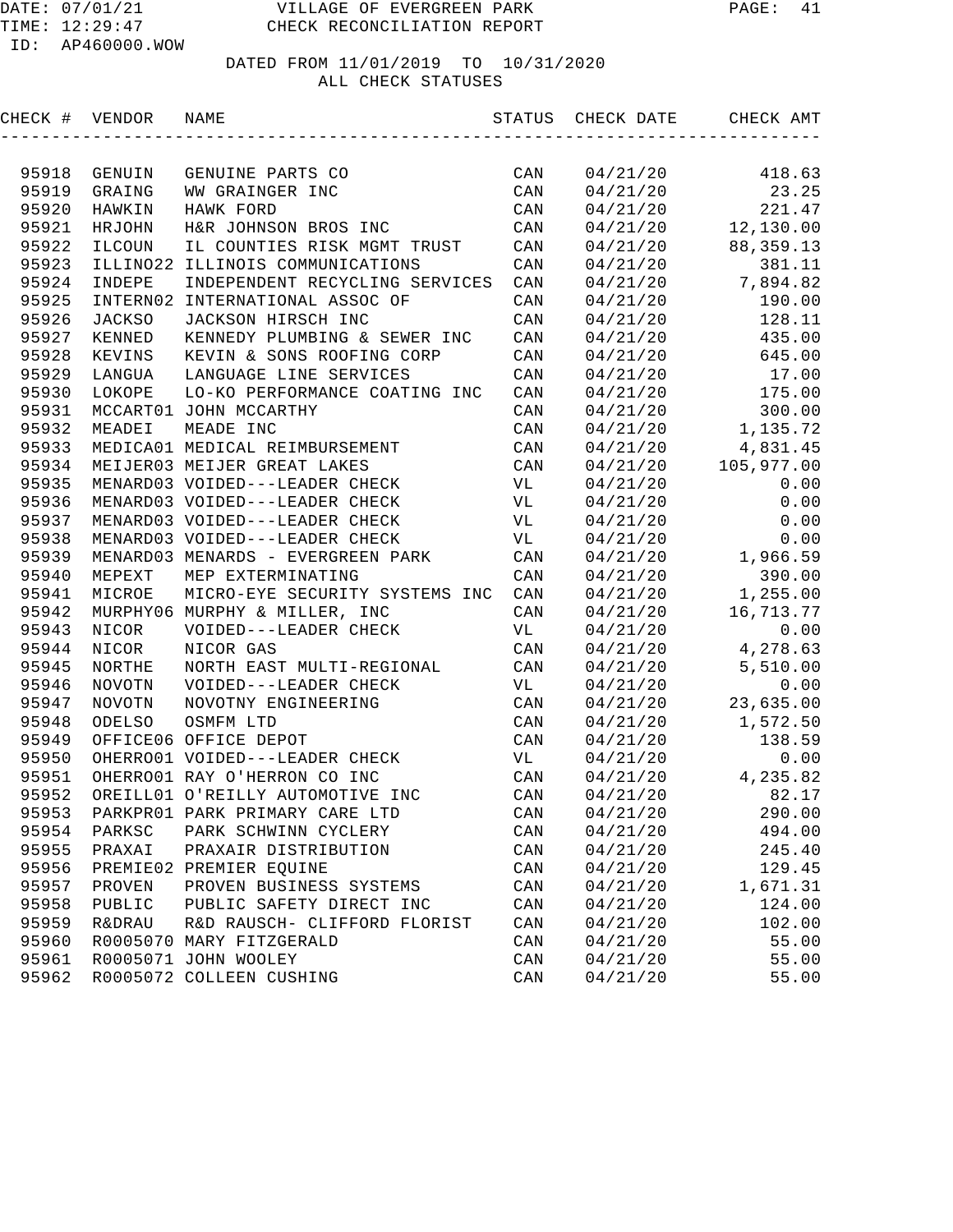ID: AP460000.WOW

| CHECK # VENDOR |               | NAME                            | STATUS | CHECK DATE | CHECK AMT  |
|----------------|---------------|---------------------------------|--------|------------|------------|
|                |               |                                 |        |            |            |
| 95963          |               | R0005073 LISA BRADY             | CAN    | 04/21/20   | 55.00      |
| 95964          |               | R0005074 COURTNEY MONTGOMERY    | CAN    | 04/21/20   | 55.00      |
| 95965          |               | R0005075 JESSICA MCDANIEL       | CAN    | 04/21/20   | 55.00      |
| 95966          |               | R0005076 KRISTINA CULLEN        | CAN    | 04/21/20   | 60.00      |
| 95967          |               | R0005077 JULIE GOYKE            | CAN    | 04/21/20   | 55.00      |
| 95968          |               | R0005078 JULIANA ZEMAR          | CAN    | 04/21/20   | 110.00     |
| 95969          |               | R0005080 TOMM KILLORAN          | CAN    | 04/21/20   | 255.00     |
| 95970          |               | R0005081 MORGAN WINTERS         | CAN    | 04/21/20   | 150.00     |
| 95971          |               | R0005082 LIZA HEDERMAN-WANTROBA | CAN    | 04/21/20   | 75.00      |
| 95972          | RAMARS        | RAMAR SUPPLY CORP               | CAN    | 04/21/20   | 112.28     |
| 95973          |               | SERVIC02 SERVICE SANITATION INC | CAN    | 04/21/20   | 725.00     |
| 95974          |               | SHERWI20 SHERWIN WILLIAMS       | CAN    | 04/21/20   | 24.66      |
| 95975          | SUNBEL        | SUNBELT RENTALS INC             | CAN    | 04/21/20   | 421.66     |
| 95976          | THOMPS        | THOMPSON ELEVATOR               | CAN    | 04/21/20   | 387.00     |
| 95977          | TRANSU        | TRANSUNION RISK AND             | CAN    | 04/21/20   | 155.50     |
| 95978          | TREMCO        | TREMCO                          | CAN    | 04/21/20   | 1,328.75   |
| 95979          | TRITEC        | TRI TECH FORENSICS INC          | CAN    | 04/21/20   | 320.75     |
| 95980          | <b>USARBO</b> | US ARBOR PRODUCTS INC           | CAN    | 04/21/20   | 3,280.00   |
| 95981          | USGAS         | US GAS                          | CAN    | 04/21/20   | 402.77     |
| 95982          |               | VERIZO10 VERIZON WIRELESS       | CAN    | 04/21/20   | 43.48      |
| 95983          |               | VERIZO10 VERIZON WIRELESS       | CAN    | 04/21/20   | 3, 149. 74 |
| 95984          |               | VERIZO10 VERIZON WIRELESS       | CAN    | 04/21/20   | 114.03     |
| 95985          | WILDGO        | WILD GOOSE CHASE INC            | CAN    | 04/21/20   | 1,470.00   |
| 95986          | WINDBE        | WINDBERG CONSTRUCTION SERVICES  | CAN    | 04/21/20   | 7,750.00   |
| 95987          | WINDYC        | WINDY CITY SILKSCREENING INC    | CAN    | 04/21/20   | 1,003.00   |
| 95988          | WITTEK        | WITTEK                          | CAN    | 04/21/20   | 57.98      |
| 95989          | DIRECT03      | THE DIRECT RESPONSE RESOURCE    | CAN    | 04/29/20   | 491.87     |
| 95990          | THESTA        | THE STANDARD                    | CAN    | 04/30/20   | 6,221.18   |
| 95991          | ADMIRA        | ADMIRAL STEEL                   | CAN    | 05/05/20   | 210.15     |
| 95992          | AFCINT        | AFC INTERNATIONAL INC           | CAN    | 05/05/20   | 216.35     |
| 95993          | AIRONE        | AIR ONE EQUIPMENT INC           | CAN    | 05/05/20   | 2,554.50   |
| 95994          |               | ALSIPL01 ALSIP LAWNMOWER INC    | CAN    | 05/05/20   | 125.00     |
| 95995          | ANAGNO        | ANAGNOS DOOR CO INC             | CAN    | 05/05/20   | 634.95     |
| 95996          | ATT01         | AT&T                            | CAN    | 05/05/20   | 351.52     |
| 95997          | ATT02         | AT&T MOBILITY                   | CAN    | 05/05/20   | 482.72     |
|                | 95998 ATT04   | AT&T                            | CAN    | 05/05/20   | 62.82      |
| 95999          | ATTGLO        | AT&T GLOBAL SERVICES, INC.      | CAN    | 05/05/20   | 501.60     |
| 96000          | <b>AVALON</b> | <b>AVALON PETROLEUM</b>         | CAN    | 05/05/20   | 10,632.16  |
| 96001          | BESTMA        | B E S T MAINTENANCE             | CAN    | 05/05/20   | 3,784.00   |
| 96002          | BEVERL05      | BEVERLY HILLS GARAGE            | CAN    | 05/05/20   | 140.96     |
| 96003          | <b>BFCONS</b> | B&F CONSTRUCTION                | CAN    | 05/05/20   | 2,815.00   |
| 96004          | <b>BIGTRE</b> | MA RODRIGUEZ                    | CAN    | 05/05/20   | 1,395.00   |
| 96005          | <b>BINDER</b> | BINDER LIFT LLC                 | CAN    | 05/05/20   | 682.00     |
| 96006          | <b>BIONIM</b> | BIONIME USA CORPORATION         | CAN    | 05/05/20   | 176.79     |
| 96007          | <b>BRENNA</b> | BRENNAN ELECTRIC                | CAN    | 05/05/20   | 7,223.85   |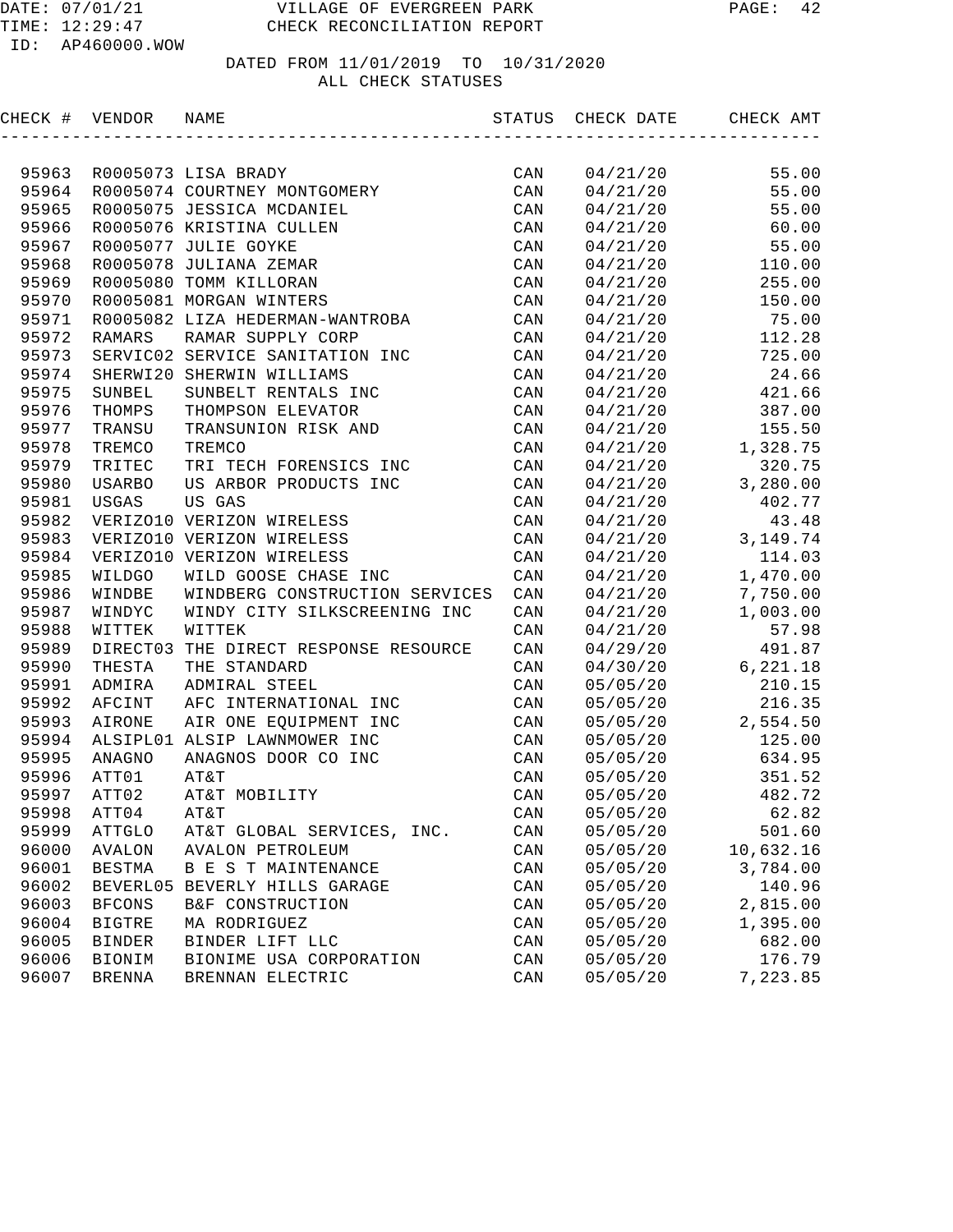| CHECK # | VENDOR           | NAME                                    | STATUS         | CHECK DATE | CHECK AMT  |
|---------|------------------|-----------------------------------------|----------------|------------|------------|
|         |                  |                                         |                |            |            |
| 96008   | BRITE            | <b>BRITE</b>                            | CAN            | 05/05/20   | 2,635.00   |
| 96009   | <b>BROTHE</b>    | BROTHERS CAR WASH                       | CAN            | 05/05/20   | 594.00     |
| 96010   | CAINKA           | LOUIS F CAINKAR, LTD                    | CAN            | 05/05/20   | 8,577.50   |
| 96011   | CARQUE           | CARQUEST AUTO PARTS                     | CAN            | 05/05/20   | 40.00      |
| 96012   | CINTAS           | VOIDED---LEADER CHECK                   | VL             | 05/05/20   | 0.00       |
| 96013   | CINTAS           | CINTAS CORPORATION #21                  | CAN            | 05/05/20   | 2,234.62   |
| 96014   |                  | CINTAS02 CINTAS CORPORATION             | CAN            | 05/05/20   | 257.49     |
| 96015   | CLEANI           | CLEANING SPECIALISTS INC                | CAN            | 05/05/20   | 710.00     |
| 96016   | COBANT           | COBAN TECHNOLOGIES INC                  | CAN            | 05/05/20   | 19,656.33  |
| 96017   | COMCAS04 COMCAST |                                         | CAN            | 05/05/20   | 128.02     |
| 96018   | COMED01          | VOIDED---LEADER CHECK                   | VL             | 05/05/20   | 0.00       |
| 96019   | COMED01          | COM ED                                  | CAN            | 05/05/20   | 8,101.92   |
| 96020   | COMED02          | COM ED                                  | CAN            | 05/05/20   | 9,576.25   |
| 96021   | COMED02          | COM ED                                  | CAN            | 05/05/20   | 3,497.96   |
| 96022   | COMED02          | COM ED                                  | CAN            | 05/05/20   | 25,028.96  |
| 96023   | CONSER           | CONSERV FS INC                          | CAN            | 05/05/20   | 1,231.12   |
| 96024   | COREMA           | CORE & MAIN LP                          | CAN            | 05/05/20   | 11,498.76  |
| 96025   | CSXTRA           | CSX TRANSPORTATION INC                  | CAN            | 05/05/20   | 50.00      |
| 96026   |                  | DELTAD01 DELTA DENTAL - RISK            | CAN            | 05/05/20   | 13,586.29  |
| 96027   | DINGES           | VOIDED---LEADER CHECK                   | VL             | 05/05/20   | 0.00       |
| 96028   | <b>DINGES</b>    | VOIDED---LEADER CHECK                   | VL             | 05/05/20   | 0.00       |
| 96029   | DINGES           | VOIDED---LEADER CHECK                   | VL             | 05/05/20   | 0.00       |
| 96030   | DINGES           | VOIDED---LEADER CHECK                   | VL             | 05/05/20   | 0.00       |
| 96031   | DINGES           | VOIDED---LEADER CHECK                   | VL             | 05/05/20   | 0.00       |
| 96032   | DINGES           | VOIDED---LEADER CHECK                   | VL             | 05/05/20   | 0.00       |
| 96033   | DINGES           | DINGES FIRE COMPANY                     | CAN            | 05/05/20   | 77,817.00  |
| 96034   | DIRECT02 DIRECTV |                                         | CAN            | 05/05/20   | 76.99      |
| 96035   | DIRECT02 DIRECTV |                                         | CAN            | 05/05/20   | 144.23     |
| 96036   | DUFFY06          | ROSEMARY DUFFY                          | CAN            | 05/05/20   | 154.70     |
| 96037   | EMERGE           | EMERGENCY MEDICAL PRODUCTS INC          | CAN            | 05/05/20   | 2,967.63   |
| 96038   | EMSAR            | EMSAR CHICAGO/MILWAUKEE                 | CAN            | 05/05/20   | 328.00     |
| 96039   | EVERGR           | EVERGREEN MECHANICAL                    | CAN            | 05/05/20   | 13,022.00  |
| 96040   | EXPERT           | EXPERT CHEMICAL & SUPPLY INC            | CAN            | 05/05/20   | 245.62     |
| 96041   |                  | FAMILY01 FAMILY FIRST MEDICAL GROUP     | CAN            | 05/05/20   | 35.00      |
| 96042   |                  | FIFTHT01 FIFTH THIRD BANK               | CAN            | 05/05/20   | 2,043.36   |
|         | 96043 FIREHO     | FIREHOUSE DECALS INC                    | $\mathtt{CAN}$ | 05/05/20   | 775.90     |
| 96044   | FLEETP           | FLEETPRIDE                              | CAN            | 05/05/20   | 9.00       |
| 96045   | GALBRA01         | GALBRAITH                               | $\mathtt{CAN}$ | 05/05/20   | 300.00     |
| 96046   | GARVEY           | GARVEYS OFFICE PRODUCTS                 | CAN            | 05/05/20   | 844.47     |
| 96047   | GLOBAL           | GLOBALSTAR USA                          | CAN            | 05/05/20   | 1,021.96   |
| 96048   | GRAING           | WW GRAINGER INC                         | CAN            | 05/05/20   | 696.66     |
| 96049   | HANSEN           | HANSEN DOOR                             | CAN            | 05/05/20   | 311.25     |
| 96050   | HAWKIN           | HAWK FORD                               | $\mathtt{CAN}$ | 05/05/20   | 78.41      |
| 96051   |                  | HEALTH03 HEALTHCARE SERVICE CORPORATION | CAN            | 05/05/20   | 191,892.57 |
| 96052   | HRJOHN           | H&R JOHNSON BROS INC                    | CAN            | 05/05/20   | 395.00     |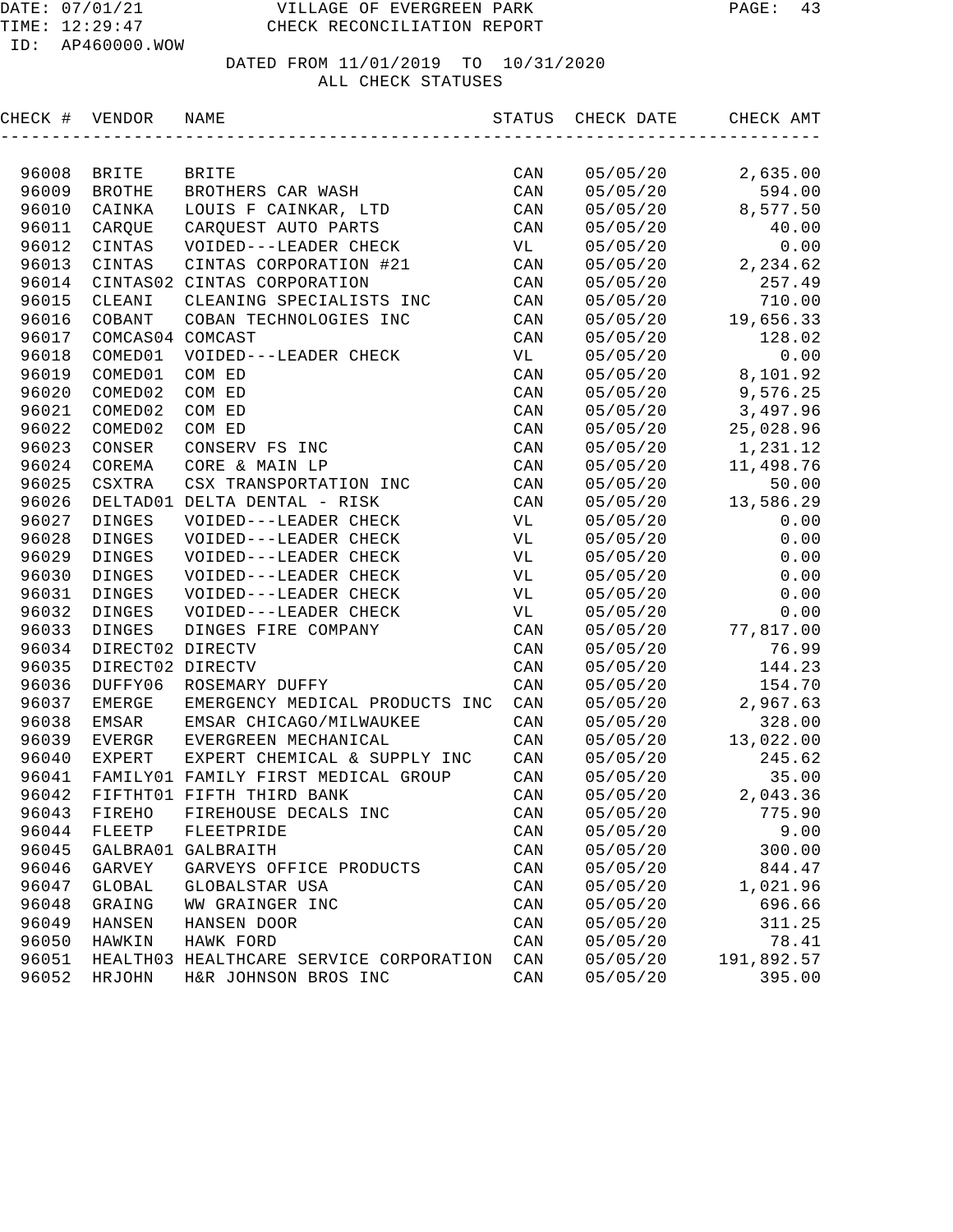| CHECK # | VENDOR   | NAME                                   |                | STATUS CHECK DATE | CHECK AMT |
|---------|----------|----------------------------------------|----------------|-------------------|-----------|
|         |          |                                        |                |                   |           |
| 96053   |          | ILLINO19 IBC - NORTHERN IL             | CAN            | 05/05/20          | 971.70    |
| 96054   |          | ILLINO81 ILLINOIS COUNCIL OF POLICE    | CAN            | 05/05/20          | 200.00    |
| 96055   |          | ILLINO81 ILLINOIS COUNCIL OF POLICE    | CAN            | 05/05/20          | 1,920.00  |
| 96056   | LARRYS   | LARRY'S BRAKE SERVICE                  | CAN            | 05/05/20          | 371.00    |
| 96057   | MABAS    | MABAS DIVISION 21                      | CAN            | 05/05/20          | 10,200.00 |
| 96058   | MATERI   | MATERIAL SERICE CORPORATION            | CAN            | 05/05/20          | 2,104.65  |
| 96059   | MDIELE   | MDI ELECTRICAL CONSTRUCTION            | CAN            | 05/05/20          | 5,097.20  |
| 96060   | MEADEI   | MEADE INC                              | CAN            | 05/05/20          | 1,770.33  |
| 96061   |          | MENARD03 VOIDED---LEADER CHECK         | VL             | 05/05/20          | 0.00      |
| 96062   |          | MENARD03 VOIDED---LEADER CHECK         | VL             | 05/05/20          | 0.00      |
| 96063   |          | MENARD03 MENARDS - EVERGREEN PARK      | CAN            | 05/05/20          | 736.93    |
| 96064   | MOTION   | MOTION INDUSTRIES INC                  | CAN            | 05/05/20          | 1,727.06  |
| 96065   |          | MUNICI03 MES - ILLINOIS                | CAN            | 05/05/20          | 2,872.16  |
| 96066   |          | MURPHY06 MURPHY & MILLER, INC          | CAN            | 05/05/20          | 2,206.17  |
| 96067   | NICOR    | VOIDED---LEADER CHECK                  | VL             | 05/05/20          | 0.00      |
| 96068   | NICOR    | NICOR GAS                              | CAN            | 05/05/20          | 1,662.27  |
| 96069   |          | NOVOTN01 BETH NOVOTNEY                 | CAN            | 05/05/20          | 80.50     |
| 96070   |          | OFFICEDE OFFICE DEPOT BUSINESS CREDIT  | CAN            | 05/05/20          | 131.70    |
| 96071   |          | OHERRO01 RAY O'HERRON CO INC           | VNR            | 05/05/20          | 0.00      |
| 96072   | PH&SPR   | PH&S PRODUCTS LLC                      | CAN            | 05/05/20          | 1,530.00  |
| 96073   | PLOWSC   | PLOWS COUNCIL ON AGING                 | CAN            | 05/05/20          | 614.46    |
| 96074   | PRAXAI   | PRAXAIR DISTRIBUTION                   | CAN            | 05/05/20          | 68.59     |
| 96075   | QUALIZ   | KALETA M QUALIZZA                      | CAN            | 05/05/20          | 823.20    |
| 96076   |          | R0004574 DIDA RE INC                   | CAN            | 05/05/20          | 10,000.00 |
| 96077   |          | R0004942 RESIPRO LLC                   | CAN            | 05/05/20          | 550.00    |
| 96078   |          | R0004943 AMERITRUST RESIDENTAL SVC LLC | CAN            | 05/05/20          | 10,000.00 |
| 96079   |          | R0005083 SALKIC CO                     | CAN            | 05/05/20          | 650.00    |
| 96080   |          | R0005084 GARAGE 2017 LLC               | CAN            | 05/05/20          | 350.00    |
| 96081   | R0005085 | TAMERA HUNT                            | CAN            | 05/05/20          | 150.00    |
| 96082   | RAMARS   | RAMAR SUPPLY CORP                      | CAN            | 05/05/20          | 98.21     |
| 96083   | RIDGEF   | RIDGE FENCE SUPPLY                     | CAN            | 05/05/20          | 832.20    |
| 96084   | ROWAN    | JOHN ROWAN                             | CAN            | 05/05/20          | 29.30     |
| 96085   | SCHROE   | SCHROEDER MATERIAL INC                 | CAN            | 05/05/20          | 1,415.73  |
| 96086   | SECRET   | SECRETARY OF STATE                     | CAN            | 05/05/20          | 150.00    |
| 96087   |          | SECRET01 SECRETARY OF STATE            | CAN            | 05/05/20          | 60.00     |
| 96088   | SHARKS   | SHARK SHREDDING & DOCUMENT             | CAN            | 05/05/20          | 140.00    |
| 96089   | SHERWI20 | SHERWIN WILLIAMS                       | CAN            | 05/05/20          | 80.86     |
| 96090   | STANDA   | STANDARD EQUIPMENT CO                  | CAN            | 05/05/20          | 259.39    |
| 96091   | STRAUG   | STRAUGHN FARM INC                      | CAN            | 05/05/20          | 2,700.00  |
| 96092   | SUNBEL   | SUNBELT RENTALS INC                    | CAN            | 05/05/20          | 352.04    |
| 96093   | TASC     | TASC                                   | CAN            | 05/05/20          | 120.00    |
| 96094   | TEAMST01 | TEAMSTERS LOCAL UNION #700             | CAN            | 05/05/20          | 2,151.00  |
| 96095   | USGAS    | US GAS                                 | CAN            | 05/05/20          | 2,355.32  |
| 96096   |          | VERIZO10 VERIZON WIRELESS              | $\mathtt{CAN}$ | 05/05/20          | 3.42      |
| 96097   |          | VERIZO10 VERIZON WIRELESS              | CAN            | 05/05/20          | 1,782.38  |
|         |          |                                        |                |                   |           |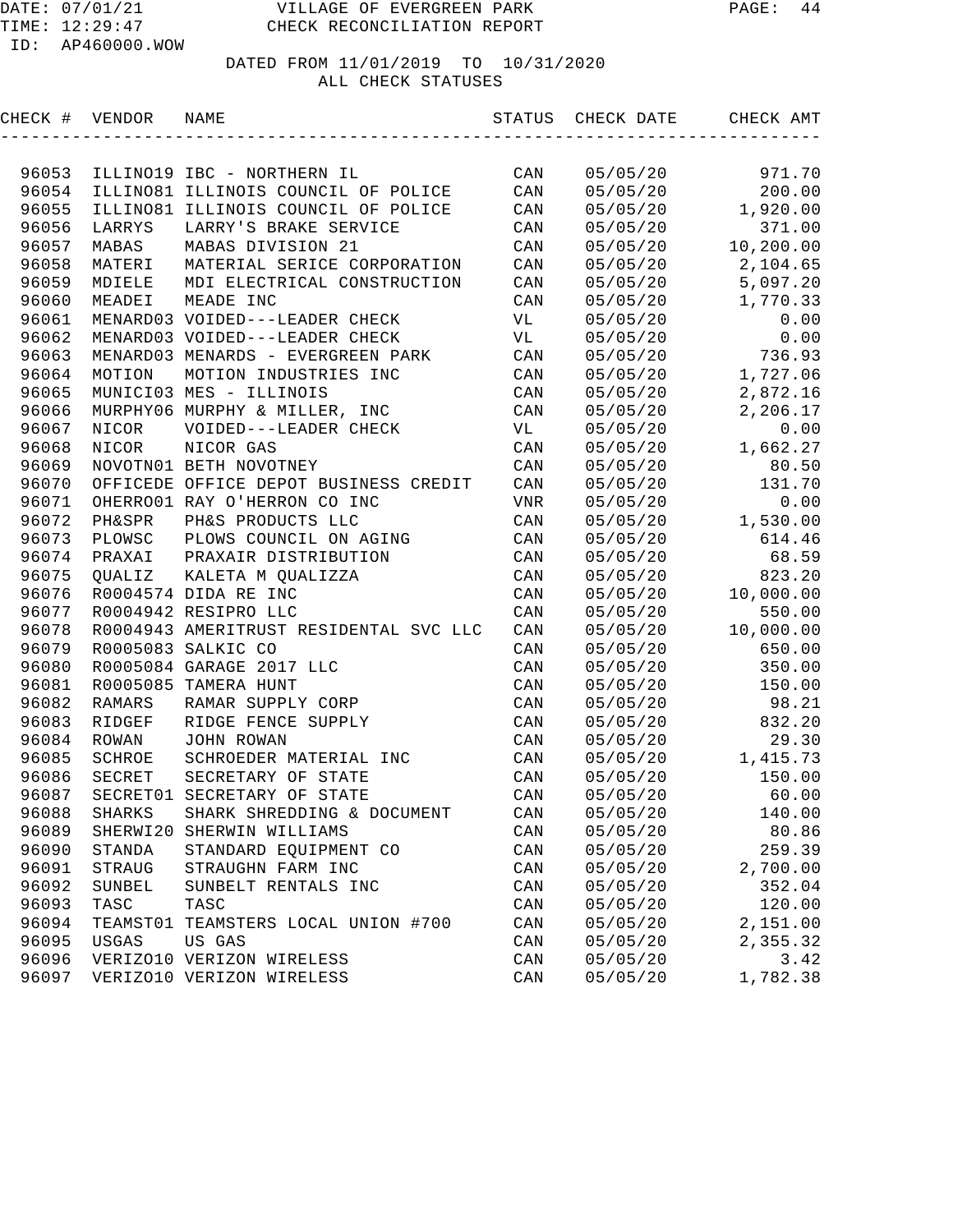| CHECK # VENDOR |               | NAME                               | STATUS         | CHECK DATE | CHECK AMT |
|----------------|---------------|------------------------------------|----------------|------------|-----------|
|                |               |                                    |                |            |           |
| 96098          |               | VERIZO10 VERIZON WIRELESS          | CAN            | 05/05/20   | 303.79    |
| 96099          |               | VERIZO10 VERIZON WIRELESS          | CAN            | 05/05/20   | 1,289.22  |
| 96100          | VISION        | VISION SERVICE PLAN                | CAN            | 05/05/20   | 2,054.29  |
| 96101          | ZOLLME        | ZOLL MEDICAL CORPORATION           | CAN            | 05/05/20   | 66.68     |
| 96102          |               | R0002704 LYNN KELSEY               | CAN            | 05/11/20   | 336.49    |
| 96103          | SECRET        | SECRETARY OF STATE                 | CAN            | 05/11/20   | 540.00    |
| 96104          | <b>BARRAC</b> | BARRACO'S PIZZA INC                | CAN            | 05/13/20   | 1,500.00  |
| 96105          |               | SAMSCL22 SAMSCLUB-WALMART          | CAN            | 05/13/20   | 92.72     |
| 96106          | <b>BENDER</b> | JOHN BENDER                        | CAN            | 05/15/20   | 300.00    |
| 96107          | CAINKA        | LOUIS F CAINKAR, LTD               | CAN            | 05/15/20   | 3,825.00  |
| 96108          |               | DONOVA01 JOSEPHINE DONOVAN         | CAN            | 05/15/20   | 300.00    |
| 96109          | DUFFY02       | DENNIS L DUFFY                     | CAN            | 05/15/20   | 203.73    |
| 96110          | ENGEL         | MICHAEL ENGEL                      | CAN            | 05/15/20   | 300.00    |
| 96111          | FARREL        | BRIAN FARRELL                      | CAN            | 05/15/20   | 150.00    |
| 96112          | HEDERM        | BRET HEDERMAN                      | CAN            | 05/15/20   | 150.00    |
| 96113          |               | HERRER01 ALEXANDER HERRERA         | CAN            | 05/15/20   | 150.00    |
| 96114          | LAZINE        | DENNIS LAZINEK                     | CAN            | 05/15/20   | 300.00    |
| 96115          |               | MCCANN03 CHRIS McCANN              | CAN            | 05/15/20   | 300.00    |
| 96116          |               | MCCART01 JOHN MCCARTHY             | CAN            | 05/15/20   | 300.00    |
| 96117          |               | PASTIC01 SUE PASTICK               | CAN            | 05/15/20   | 300.00    |
| 96118          | RICH          | CAMERON RICH                       | CAN            | 05/15/20   | 300.00    |
| 96119          | VOS           | JAMES VOS                          | CAN            | 05/15/20   | 300.00    |
| 96120          | YEAMAN        | GAVIN YEAMAN                       | CAN            | 05/15/20   | 300.00    |
| 96121          | ATTGLO        | AT&T GLOBAL SERVICES, INC.         | CAN            | 05/15/20   | 630.03    |
| 96122          | LEAF          | LEAF                               | CAN            | 05/15/20   | 2,470.00  |
| 96123          | ODOWD         | DENNIS O'DOWD                      | CAN            | 05/15/20   | 250.00    |
| 96124          |               | R0005091 JOHN DOHERTY              | CAN            | 05/15/20   | 1,200.00  |
| 96125          |               | SAMSCL11 SAMSCLUB-WALMART          | CAN            | 05/15/20   | 46.95     |
| 96126          |               | SAMSCL20 SAMSCLUB-WALMART          | CAN            | 05/15/20   | 85.00     |
| 96127          |               | SAMSCL33 SAMSCLUB-WALMART          | CAN            | 05/15/20   | 465.96    |
| 96128          |               | SAMSCL44 SAMSCLUB-WALMART          | VNR            | 05/15/20   | 0.00      |
| 96129          |               | SAMSCL55 SAMS CLUB                 | CAN            | 05/15/20   | 1.00      |
| 96130          |               | SAMSCL77 SAMSCLUB-WALMART          | CAN            | 05/15/20   | 260.24    |
| 96131          |               | SAMSCL88 SAMSCLUB-WALMART          | CAN            | 05/15/20   | 52.35     |
| 96132          |               | SAMSCL44 SAMSCLUB-WALMART          | $\mathtt{CAN}$ | 05/15/20   | 259.76    |
|                |               | 96133 SAMSCL77 SAMSCLUB-WALMART    | CAN            | 05/15/20   | $50.40$   |
| 96134          | 4IMPRI        | 4IMPRINT                           | CAN            | 05/19/20   | 206.95    |
| 96135          | AIRONE        | AIR ONE EQUIPMENT INC              | $\mathtt{CAN}$ | 05/19/20   | 150.00    |
| 96136          | ALBERT        | ALBERTO'S                          | CAN            | 05/19/20   | 242.00    |
| 96137          |               | ALSIPL01 ALSIP LAWNMOWER INC       | CAN            | 05/19/20   | 15.44     |
| 96138          |               | ANALYT01 ANALYTICAL TECHNOLOGY INC | CAN            | 05/19/20   | 164.16    |
| 96139          | ANDERS        | ANDERSON PEST CONTROL              | CAN            | 05/19/20   | 1,115.04  |
| 96140          | ARCONC        | ARCON CONCRETE CONSTRUCTION        | CAN            | 05/19/20   | 8,515.00  |
| 96141          |               | BEVERL05 BEVERLY HILLS GARAGE      | CAN            | 05/19/20   | 3,936.16  |
| 96142          | <b>BFCONS</b> | B&F CONSTRUCTION                   | CAN            | 05/19/20   | 2,630.00  |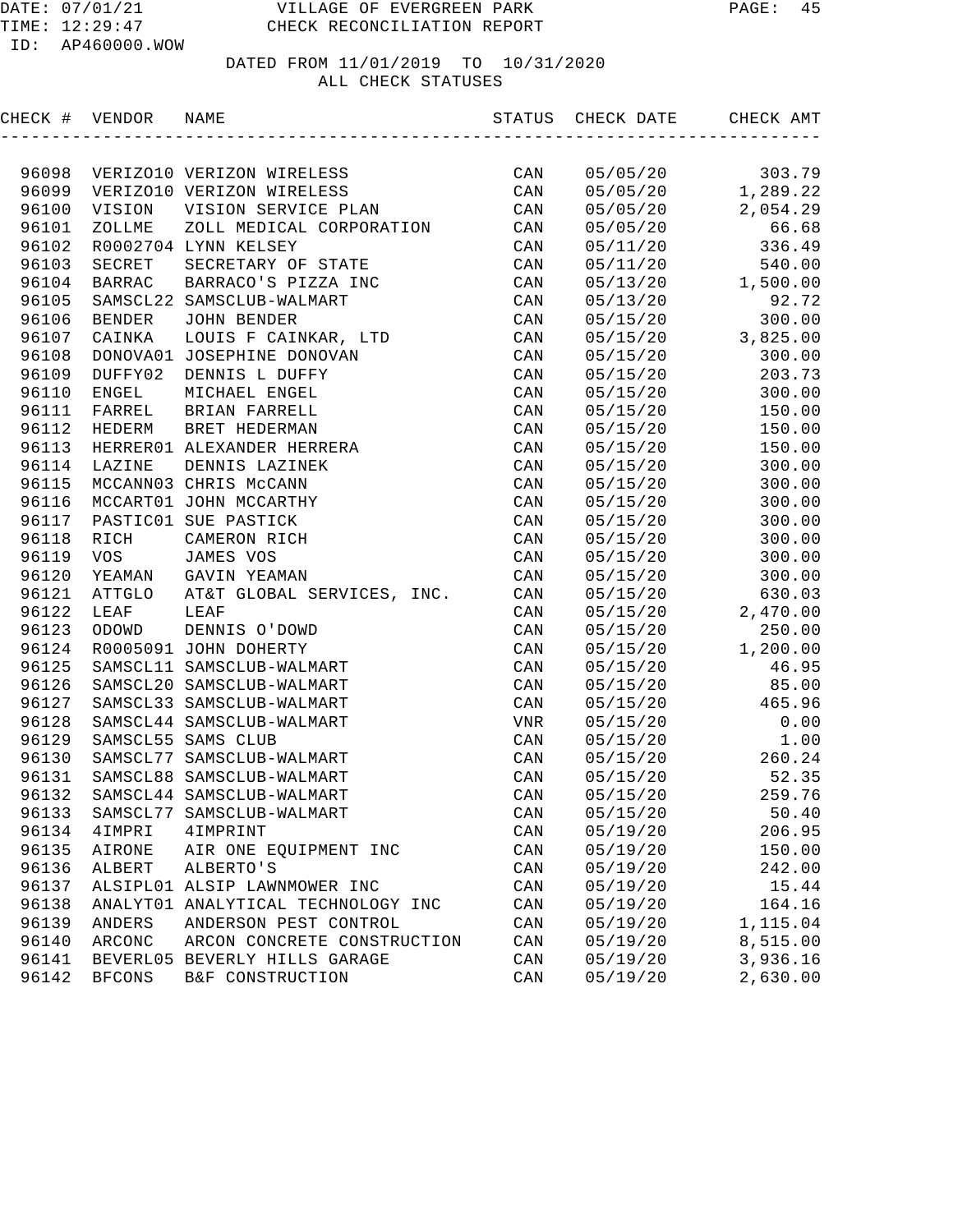| CHECK # VENDOR |                  | NAME                                  | STATUS         | CHECK DATE | CHECK AMT  |
|----------------|------------------|---------------------------------------|----------------|------------|------------|
|                |                  |                                       |                |            |            |
| 96143          | <b>BRETTE</b>    | BRETT SUPPLY COMPANY                  | CAN            | 05/19/20   | 271.16     |
| 96144          |                  | BRIGHT01 DANIEL BRIGHT                | CAN            | 05/19/20   | 150.00     |
| 96145          | <b>BROOKW</b>    | BROOKWOOD FARM                        | CAN            | 05/19/20   | 1,120.00   |
| 96146          | CAREFR           | CAREFREE                              | CAN            | 05/19/20   | 1,109.71   |
| 96147          | CARQUE           | CARQUEST AUTO PARTS                   | CAN            | 05/19/20   | 56.28      |
| 96148          | <b>CDWG</b>      | CDW GOVERNMENT                        | CAN            | 05/19/20   | 600.00     |
| 96149          | CELTIC           | CELTIC COMMERCIAL PAINTING LLC        | CAN            | 05/19/20   | 9,995.00   |
| 96150          |                  | CENTRA01 CENTRAL PRINTERS & GRAPHICS  | CAN            | 05/19/20   | 7,920.00   |
| 96151          | CINTAS           | CINTAS CORPORATION #21                | CAN            | 05/19/20   | 609.48     |
| 96152          |                  | CINTAS02 CINTAS CORPORATION           | CAN            | 05/19/20   | 283.19     |
| 96153          | CITYOF           | CITY OF CHICAGO                       | CAN            | 05/19/20   | 152,395.98 |
| 96154          | CLEANI           | CLEANING SPECIALISTS INC              | CAN            | 05/19/20   | 180.00     |
| 96155          |                  | COMBIN02 COMBINED FLUID PRODUCTS CO   | CAN            | 05/19/20   | 123.82     |
| 96156          | COMCAS04 COMCAST |                                       | CAN            | 05/19/20   | 225.42     |
| 96157          | COMED02          | COM ED                                | CAN            | 05/19/20   | 3, 215.75  |
| 96158          | COMPET           | COMPETITIVE SUPPORT OPTIONS           | CAN            | 05/19/20   | 71.62      |
| 96159          | CONSER           | CONSERV FS INC                        | CAN            | 05/19/20   | 492.62     |
| 96160          | CYGANH           | CYGAN HAYES, LTD.                     | CAN            | 05/19/20   | 5,525.00   |
| 96161          |                  | DAILYS01 DAILY SOUTHTOWN              | CAN            | 05/19/20   | 214.14     |
| 96162          | <b>DASHME</b>    | DASH MEDICAL GLOVES                   | CAN            | 05/19/20   | 239.60     |
| 96163          | <b>DEARBO</b>    | DEARBORN LIFE INSURANCE               | CAN            | 05/19/20   | 1,280.83   |
| 96164          |                  | DIRECT03 THE DIRECT RESPONSE RESOURCE | CAN            | 05/19/20   | 1,647.70   |
| 96165          | DUFFY06          | ROSEMARY DUFFY                        | CAN            | 05/19/20   | 138.00     |
| 96166          | EAGLEA           | EAGLE AUTOMOTIVE OF CHICAGO           | CAN            | 05/19/20   | 315.42     |
| 96167          | <b>EMERGE</b>    | EMERGENCY MEDICAL PRODUCTS INC        | CAN            | 05/19/20   | 1,077.62   |
| 96168          |                  | EVERGR04 EVERGREEN PARK ACE HARDWARE  | CAN            | 05/19/20   | 227.92     |
| 96169          |                  | EVERGR10 EVERGREEN CAR WASH           | CAN            | 05/19/20   | 258.00     |
| 96170          |                  | EVERGR18 EVERGREEN CARE CENTER LTD    | CAN            | 05/19/20   | 260.00     |
| 96171          | <b>EXPERT</b>    | EXPERT CHEMICAL & SUPPLY INC          | CAN            | 05/19/20   | 299.00     |
| 96172          | FLANAG           | FLANAGIN LLC                          | CAN            | 05/19/20   | 680.00     |
| 96173          | GARVEY           | GARVEYS OFFICE PRODUCTS               | CAN            | 05/19/20   | 170.98     |
| 96174          | GENUIN           | GENUINE PARTS CO                      | CAN            | 05/19/20   | 488.98     |
| 96175          | GLOBAL03         | GLOBAL EQUIPMENT CO                   | CAN            | 05/19/20   | 267.00     |
| 96176          | GRAING           | WW GRAINGER INC                       | CAN            | 05/19/20   | 103.50     |
| 96177          | HALLSI           | HALL SIGNS INC                        | CAN            | 05/19/20   | 1,081.14   |
| 96178          | HANSEN           | HANSEN DOOR                           | $\mathtt{CAN}$ | 05/19/20   | 440.00     |
| 96179          | HRJOHN           | H&R JOHNSON BROS INC                  | CAN            | 05/19/20   | 1,485.00   |
| 96180          | ILCOUN           | IL COUNTIES RISK MGMT TRUST           | CAN            | 05/19/20   | 86,677.38  |
| 96181          | ILLINO22         | ILLINOIS COMMUNICATIONS               | CAN            | 05/19/20   | 381.11     |
| 96182          | ILLINO79         | ILLINOIS DEPT OF INSURANCE            | CAN            | 05/19/20   | 8,000.00   |
| 96183          | INDEPE           | INDEPENDENT RECYCLING SERVICES        | CAN            | 05/19/20   | 10,197.07  |
| 96184          | JPCOOK           | THE JP COOKE CO                       | CAN            | 05/19/20   | 52.75      |
| 96185          | KAWALA           | KAWA LANDSCAPE & LAWN SERVICE         | CAN            | 05/19/20   | 685.00     |
| 96186          | LANTZ            | WYATT LANTZ                           | CAN            | 05/19/20   | 120.00     |
| 96187          | LINDAH           | LINDAHL BROS INC                      | CAN            | 05/19/20   | 625.00     |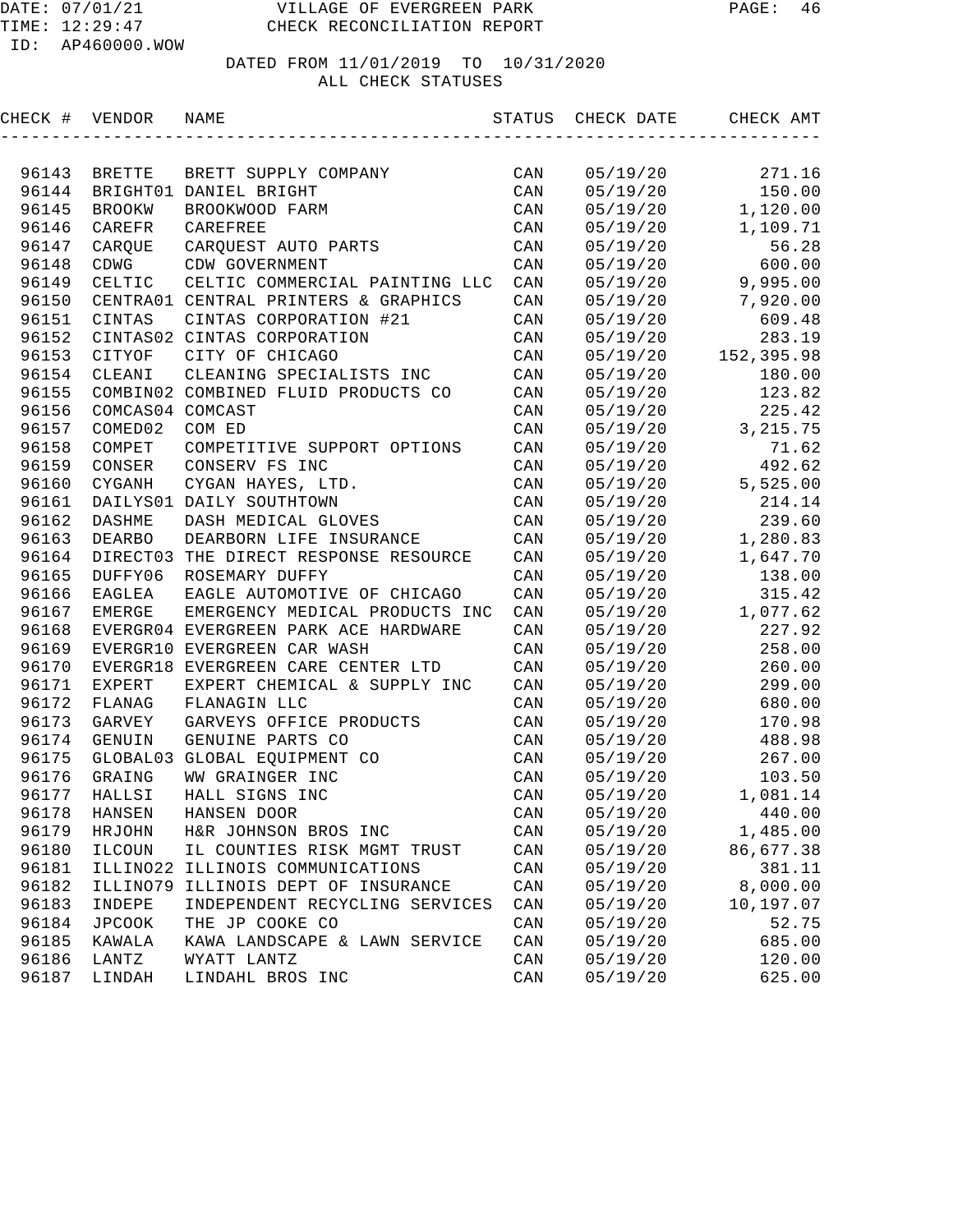DATED FROM 11/01/2019 TO 10/31/2020

#### ALL CHECK STATUSES

|       | CHECK # VENDOR NAME |                                         |                |          | STATUS CHECK DATE CHECK AMT |
|-------|---------------------|-----------------------------------------|----------------|----------|-----------------------------|
|       |                     |                                         |                |          |                             |
| 96188 |                     | MATERI MATERIAL SERICE CORPORATION CAN  |                |          | $05/19/20$ 2,574.23         |
| 96189 | MEADEI              | MEADE INC                               | CAN            | 05/19/20 | 238.00                      |
| 96190 |                     | MEDICA01 MEDICAL REIMBURSEMENT          | CAN            |          | $05/19/20$ 4,811.36         |
| 96191 |                     | MENARD03 VOIDED---LEADER CHECK          | VL             | 05/19/20 | 0.00                        |
| 96192 |                     | MENARD03 MENARDS - EVERGREEN PARK       | CAN            |          | 05/19/20 821.09             |
| 96193 | MEPEXT              | MEP EXTERMINATING                       | CAN            |          | 05/19/20 105.00             |
| 96194 | MICROE              | MICRO-EYE SECURITY SYSTEMS INC          | CAN            |          | 05/19/20 468.00             |
| 96195 | MIGLIE              | JOSHUE MIGLIERI                         | CAN            | 05/19/20 | 60.00                       |
| 96196 | MILLER              | MILLER HYDRAULIC SERVICE INC            | CAN            | 05/19/20 | 995.33                      |
| 96197 | MINERE              | MINER ELECTRONICS CORP                  | CAN            |          | 05/19/20 24,864.86          |
| 96198 | MONROE              | MONROE TRUCK EQUIPMENT INC CAN          |                | 05/19/20 | 34.53                       |
| 96199 | NARDO               | JAKE NARDO                              | $\mathtt{CAN}$ |          | 05/19/20 30.00              |
| 96200 |                     | OHERRO01 VOIDED---LEADER CHECK          | <b>VL</b>      |          | $05/19/20$ 0.00             |
| 96201 |                     | OHERRO01 RAY O'HERRON CO INC            | CAN            |          | $05/19/20$ 5,788.08         |
| 96202 |                     | OREILL01 O'REILLY AUTOMOTIVE INC CAN    |                |          | 05/19/20 40.65              |
| 96203 |                     | PARKPRO1 PARK PRIMARY CARE LTD CAN      |                | 05/19/20 | 80.00                       |
| 96204 | PRAXAI              | PRAXAIR DISTRIBUTION                    | CAN            |          | 05/19/20 348.39             |
| 96205 |                     | R0003584 PERLA SILVA                    | CAN            |          | 05/19/20 387.00             |
| 96206 |                     | R0003739 NICOLE CUSHING                 | CAN            | 05/19/20 | 243.00                      |
| 96207 |                     | R0004251 CHRISTINE D'AMATO              | CAN            | 05/19/20 | 387.00                      |
| 96208 |                     | R0005077 JULIE GOYKE                    | CAN            | 05/19/20 | 153.00                      |
| 96209 |                     | R0005086 ANDREA MARTINEZ                | CAN            | 05/19/20 | 78.00                       |
| 96210 |                     | R0005087 BONNIE WITOWSKI                | CAN            | 05/19/20 | 78.00                       |
| 96211 |                     | R0005088 TOM HARRINGTON                 | CAN            | 05/19/20 | 78.00                       |
| 96212 |                     | R0005089 JESSICA HUGHES                 | CAN            | 05/19/20 | 78.00                       |
| 96213 |                     | R0005090 EMILY SCHUMACHER               | CAN            | 05/19/20 | 173.00                      |
| 96214 |                     | R0005092 PATRICIA LUGOWSKI              | CAN            | 05/19/20 | 466.00                      |
| 96215 |                     | R0005093 SARA MARSZALEK                 | CAN            | 05/19/20 | 55.00                       |
| 96216 |                     | R0005094 TIM IZZO                       | CAN            | 05/19/20 | 208.53                      |
| 96217 |                     | R0005095 BRIDGET MCGINNIS               | CAN            | 05/19/20 | 88.00                       |
| 96218 |                     | R0005096 NANCY DERANEK                  | CAN            | 05/19/20 | 78.00                       |
| 96219 |                     | R0005097 VICTORIA MATTSON               | CAN            | 05/19/20 | 243.00                      |
| 96220 |                     | R0005098 ALLISON JODA                   | CAN            | 05/19/20 | 571.00                      |
| 96221 |                     | R0005099 LIZZY MUTTER                   | CAN            | 05/19/20 | 387.00                      |
| 96222 |                     | R0005100 JENNIFER KRYDYNSKI             | CAN            | 05/19/20 | 387.00                      |
| 96223 |                     | R0005101 MARY JO DEMORAY                | CAN            | 05/19/20 | 387.00                      |
| 96224 |                     | R0005102 JAIME WHENNEN                  | CAN            | 05/19/20 | 387.00                      |
| 96225 |                     | R0005103 LISA SCHLEYER                  | CAN            | 05/19/20 | 243.00                      |
| 96226 |                     | R0005104 RACHEL STORINO                 | CAN            | 05/19/20 | 243.00                      |
| 96227 |                     | R0005105 JILL GRAY                      | CAN            | 05/19/20 | 48.00                       |
| 96228 |                     | R0005106 LEANN KOOYENGA                 | CAN            | 05/19/20 | 225.81                      |
| 96229 | REDHAW              | RED HAWK FIRE & SECURITY                | CAN            | 05/19/20 | 1,311.50                    |
| 96230 | REPORT              | THE REPORTER NEWSPAPERS                 | CAN            | 05/19/20 | 44.00                       |
| 96231 | <b>ROWAN</b>        | JOHN ROWAN                              | CAN            | 05/19/20 | 56.93                       |
| 96232 |                     | RUSHTR01 INTERSTATE BILLING SERVICES IN | CAN            | 05/19/20 | 214.63                      |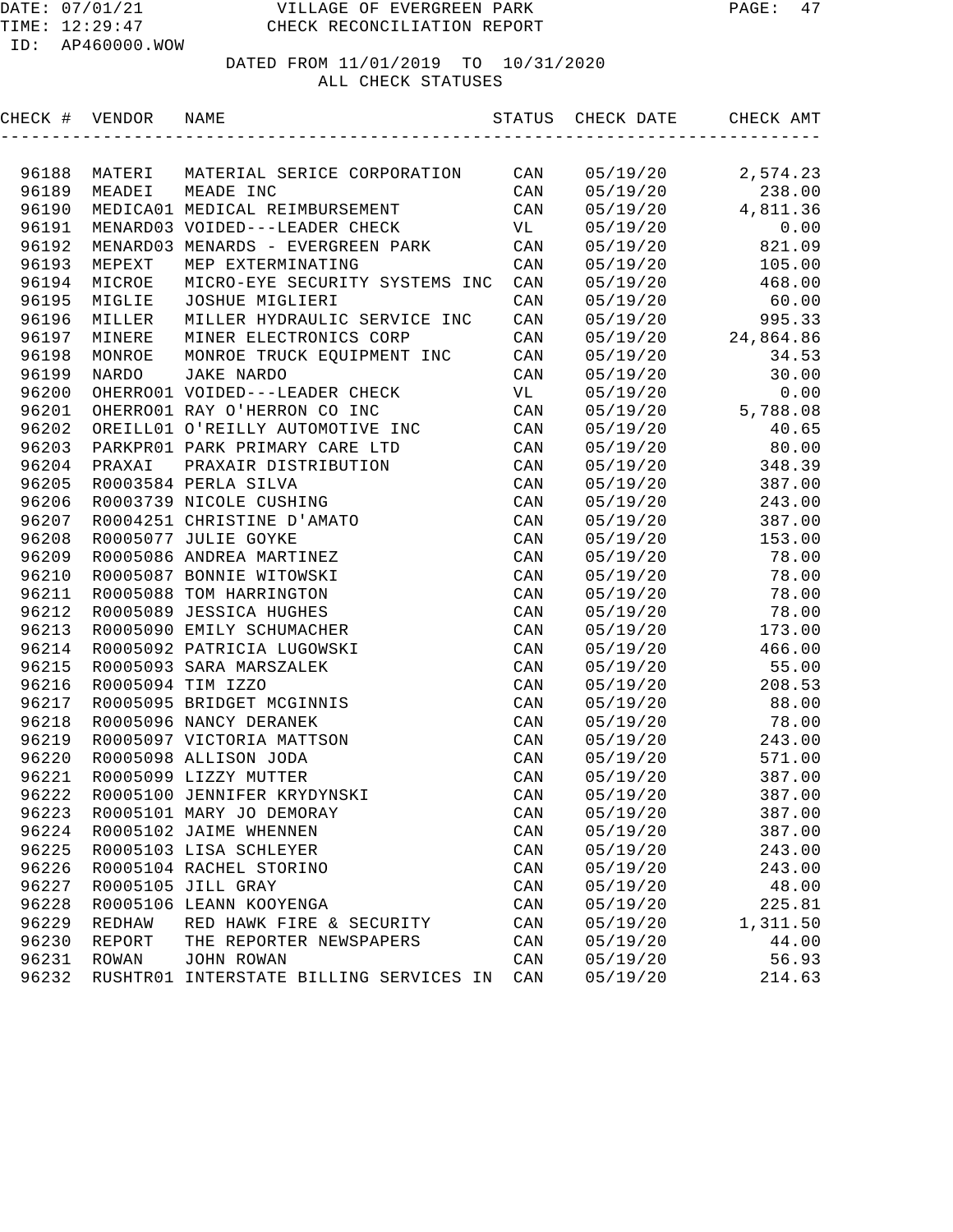| CHECK #        | VENDOR        | NAME                                                  | STATUS         | CHECK DATE           | CHECK AMT         |
|----------------|---------------|-------------------------------------------------------|----------------|----------------------|-------------------|
|                |               |                                                       |                |                      |                   |
| 96233          | SEMMER        | SEMMER LANDSCAPE LLC                                  | CAN            | 05/19/20             | 3,534.00          |
| 96234          | SHOMOD        | CONNOR SHOMODY                                        | CAN            | 05/19/20             | 60.00             |
| 96235          |               | STATET01 STATE TREASURER                              | CAN            | 05/19/20             | 683.25            |
| 96236          | <b>STRAUG</b> | STRAUGHN FARM INC                                     | CAN            | 05/19/20             | 900.00            |
| 96237          | SUBURB04      | SUBURBAN TRUCK PARTS                                  | CAN            | 05/19/20             | 80.00             |
| 96238          | THEFEE        | THE FEED STORE                                        | CAN            | 05/19/20             | 585.26            |
| 96239          | THOMPS        | THOMPSON ELEVATOR                                     | CAN            | 05/19/20             | 200.00            |
| 96240          | TRANSU        | TRANSUNION RISK AND                                   | CAN            | 05/19/20             | 150.60            |
| 96241          | ULINE         | ULINE                                                 | CAN            | 05/19/20             | 401.50            |
| 96242          | USGAS         | US GAS                                                | CAN            | 05/19/20             | 103.00            |
| 96243          |               | VERIZO10 VERIZON WIRELESS                             | CAN            | 05/19/20             | 5.12              |
| 96244          |               | VERIZO10 VERIZON WIRELESS                             | VNR            | 05/19/20             | 0.00              |
| 96245          |               | VERIZO10 VERIZON WIRELESS                             | CAN            | 05/19/20             | 2,138.27          |
| 96246          |               | VERIZO10 VERIZON WIRELESS                             | CAN            | 05/19/20             | 114.03            |
| 96247          | VILLOL        | VILLAGE OF OAK LAWN                                   | CAN            | 05/19/20             | 2,754.00          |
| 96248          |               | WAGNER01 TRISTAN WAGNER                               | CAN            | 05/19/20             | 60.00             |
| 96249          | WILDGO        | WILD GOOSE CHASE INC                                  | CAN            | 05/19/20             | 1,470.00          |
| 96250          | STANDA        | STANDARD EQUIPMENT CO                                 | CAN            | 05/31/20             | 201,350.00        |
| 96251          | THESTA        | THE STANDARD                                          | CAN            | 05/31/20             | 7,154.92          |
| 96252          | AMERIG        | AMERIGAS                                              | CAN            | 06/02/20             | 614.81            |
| 96253          | ATT01         | AT&T                                                  | CAN            | 06/02/20             | 2,300.62          |
| 96254          | ATT02         | AT&T MOBILITY                                         | CAN            | 06/02/20             | 970.44            |
| 96255          | ATTGLO        | AT&T GLOBAL SERVICES, INC.                            | CAN            | 06/02/20             | 511.60            |
| 96256          | AUTOMA        | AUTOMATIC CONTROL SERVICES                            | CAN            | 06/02/20             | 796.50            |
| 96257          | AVALON        | AVALON PETROLEUM                                      | CAN            | 06/02/20             | 12,107.68         |
| 96258          |               | BATTER04 BATTERY PRODUCTS INC                         | CAN            | 06/02/20             | 65.04             |
| 96259          | BESTMA        | B E S T MAINTENANCE                                   | CAN            | 06/02/20             | 3,784.00          |
| 96260          | <b>BESTTE</b> | BEST TECHNOLOGY SYSTEMS INC                           | CAN            | 06/02/20             | 1,085.00          |
| 96261          |               | BEVERL02 BEVERLY ENVIRONMENTAL                        | CAN            | 06/02/20             | 4,416.00          |
| 96262          | <b>BFCONS</b> | B&F CONSTRUCTION                                      | CAN            | 06/02/20             | 200.00            |
| 96263          | <b>BIOTRO</b> | BIO-TRON INC.                                         | CAN            | 06/02/20             | 943.20            |
| 96264          | <b>BRENNA</b> | BRENNAN ELECTRIC                                      | CAN            | 06/02/20             | 2,955.80          |
| 96265          | <b>BRETTE</b> | BRETT SUPPLY COMPANY                                  | CAN            | 06/02/20             | 22.36             |
| 96266          | CAINKA        | LOUIS F CAINKAR, LTD                                  | CAN            | 06/02/20             | 10,367.50         |
| 96267          | CASSID        | CASSIDY TIRE & SERVICE                                | CAN            | 06/02/20             | 658.36            |
|                |               | 96268 CAVATO01 MICHELLE CAVATO                        | CAN            | 06/02/20             | 2,859.00          |
| 96269          | CDWG          | CDW GOVERNMENT                                        | $\mathtt{CAN}$ | 06/02/20             | 723.00            |
| 96270          |               | CENTRA01 CENTRAL PRINTERS & GRAPHICS                  | CAN            | 06/02/20             | 2,640.00          |
| 96271          |               | CENTRA06 CENTRAL SOD FARMS INC                        | CAN            | 06/02/20             | 52.80             |
| 96272          |               | CHICAG52 CHICAGO BACKFLOW INC                         | CAN            | 06/02/20             | 870.00            |
| 96273          | CINTAS        | VOIDED---LEADER CHECK                                 | VL             | 06/02/20             | 0.00              |
| 96274<br>96275 | CINTAS        | VOIDED---LEADER CHECK                                 | VL             | 06/02/20             | 0.00<br>3, 429.14 |
| 96276          | CINTAS        | CINTAS CORPORATION #21<br>CINTAS02 CINTAS CORPORATION | CAN<br>CAN     | 06/02/20<br>06/02/20 | 232.44            |
| 96277          | CLEANI        | CLEANING SPECIALISTS INC                              | CAN            | 06/02/20             | 310.00            |
|                |               |                                                       |                |                      |                   |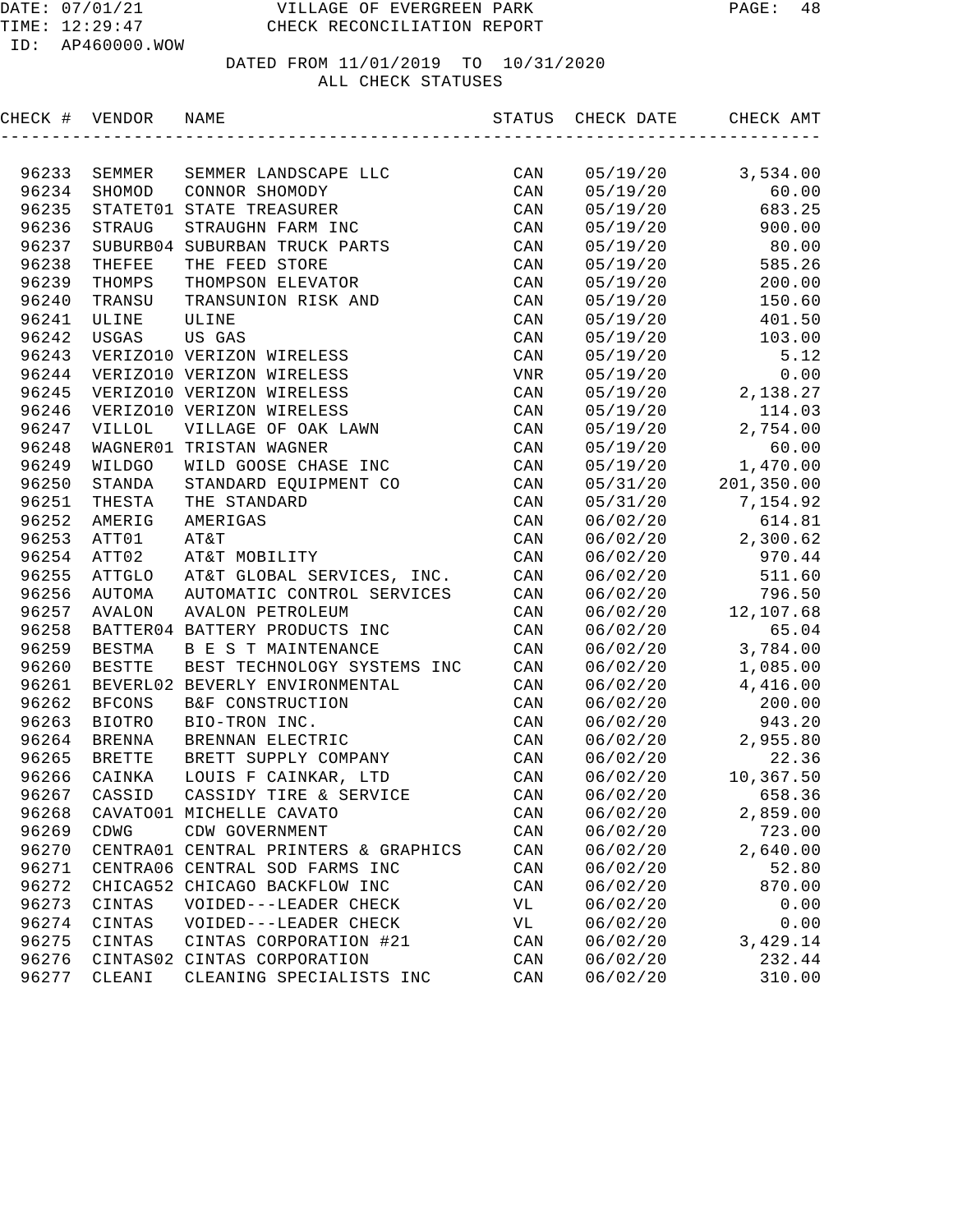| CHECK # | VENDOR   | NAME                                    | STATUS         | CHECK DATE | CHECK AMT         |
|---------|----------|-----------------------------------------|----------------|------------|-------------------|
|         |          |                                         |                |            |                   |
| 96278   | COBANT   | COBAN TECHNOLOGIES INC                  | CAN            | 06/02/20   | 6,552.11          |
| 96279   | COREMA   | CORE & MAIN LP                          | CAN            | 06/02/20   | 2,218.46          |
| 96280   | CUMMIN   | CUMMINS NPOWER LLC                      | CAN            | 06/02/20   | 4,834.42          |
| 96281   |          | DANLEY01 DANLEY'S GARAGE WORLD          | CAN            | 06/02/20   | 400.00            |
| 96282   | DELLMA   | DELL MARKETING LP                       | CAN            | 06/02/20   | 19,744.97         |
| 96283   |          | DELTAD01 DELTA DENTAL - RISK            | CAN            | 06/02/20   | 13,506.19         |
| 96284   |          | DIGITA01 DIGITAL ALLY                   | CAN            | 06/02/20   | 39,984.00         |
| 96285   | DUFFY05  | KELLY DUFFY                             | CAN            | 06/02/20   | 84.53             |
| 96286   | DUFFY06  | ROSEMARY DUFFY                          | CAN            | 06/02/20   | 128.23            |
| 96287   | EMERGE   | EMERGENCY MEDICAL PRODUCTS INC          | CAN            | 06/02/20   | 175.89            |
| 96288   |          | EQUIPM EQUIPMENT MANAGEMENT CO          | CAN            |            | 06/02/20 1,888.30 |
| 96289   | ESTONE   | E STONE INC                             | CAN            | 06/02/20   | 1,700.00          |
| 96290   |          | EVERGR04 EVERGREEN PARK ACE HARDWARE    | CAN            | 06/02/20   | 64.71             |
| 96291   |          | EVERGR04 EVERGREEN PARK ACE HARDWARE    | CAN            | 06/02/20   | 92.31             |
| 96292   |          | EVERGR04 EVERGREEN PARK ACE HARDWARE    | OUT            | 06/02/20   | 7.99              |
| 96293   |          | EVERGR04 EVERGREEN PARK ACE HARDWARE    | CAN            | 06/02/20   | 23.95             |
| 96294   |          | EVERGR04 EVERGREEN PARK ACE HARDWARE    | CAN            | 06/02/20   | 78.94             |
| 96295   |          | EVERGR15 EVERGREEN PAVING               | CAN            |            | 06/02/20 1,735.15 |
| 96296   | EXPERT   | EXPERT CHEMICAL & SUPPLY INC            | CAN            | 06/02/20   | 34.50             |
| 96297   | FLEETP   | FLEETPRIDE                              | CAN            | 06/02/20   | 0.99              |
| 96298   | FOXHOM   | FOX HOME CENTER INC                     | CAN            | 06/02/20   | 1,051.20          |
| 96299   |          | GALBRA01 GALBRAITH                      | CAN            | 06/02/20   | 1,575.00          |
| 96300   | GARVEY   | GARVEYS OFFICE PRODUCTS                 | CAN            | 06/02/20   | 169.39            |
| 96301   | GOLDEN   | GOLDEN RULE CREATIONS                   | CAN            | 06/02/20   | 326.52            |
| 96302   | GRAFFG   | GRAFF GARDENS                           | CAN            | 06/02/20   | 199.79            |
| 96303   | GRAING   | WW GRAINGER INC                         | CAN            | 06/02/20   | 194.50            |
| 96304   | HACHCO   | HACH COMPANY                            | $\mathtt{CAN}$ | 06/02/20   | 1,215.19          |
| 96305   | HALLSI   | HALL SIGNS INC                          | CAN            | 06/02/20   | 983.76            |
| 96306   | HANSEN   | HANSEN DOOR                             | CAN            | 06/02/20   | 110.00            |
| 96307   | HAWKIN   | HAWK FORD                               | CAN            | 06/02/20   | 8.26              |
| 96308   |          | HEALTH03 HEALTHCARE SERVICE CORPORATION | CAN            | 06/02/20   | 193, 427. 77      |
| 96309   |          | HOMEDE02 HOME DEPOT CREDIT SERVICES     | CAN            | 06/02/20   | 1,827.78          |
| 96310   | HOPEAS   | HOPE ASSISTANCE & TRAINING              | CAN            | 06/02/20   | 1,462.50          |
| 96311   | HRJOHN   | H&R JOHNSON BROS INC                    | CAN            | 06/02/20   | 1,890.00          |
| 96312   | HYNES    | MEGHAN HYNES                            | CAN            | 06/02/20   | 366.01            |
| 96313   | ILLINI   | ILLINI POWER PRODUCTS                   | CAN            | 06/02/20   | 370.12            |
| 96314   |          | ILLINO55 ILLINOIS CPA SOCIETY           | CAN            | 06/02/20   | 340.00            |
| 96315   | ILLINO79 | ILLINOIS DEPT OF INSURANCE              | CAN            | 06/02/20   | 92.92             |
| 96316   | INTERS   | INTERSTATE BATTERY OF CHICAGO           | CAN            | 06/02/20   | 303.90            |
| 96317   | JACKSO   | JACKSON HIRSCH INC                      | CAN            | 06/02/20   | 105.99            |
| 96318   | KNIEPS   | MICHAEL KNIEPS                          | CAN            | 06/02/20   | 300.00            |
| 96319   | LARRYS   | LARRY'S BRAKE SERVICE                   | CAN            | 06/02/20   | 341.00            |
| 96320   | MATERI   | MATERIAL SERICE CORPORATION             | $\mathtt{CAN}$ | 06/02/20   | 3,256.04          |
| 96321   | MEADEE   | MEADE INC                               | CAN            | 06/02/20   | 453.33            |
| 96322   |          | MENARD03 VOIDED---LEADER CHECK          | VL             | 06/02/20   | 0.00              |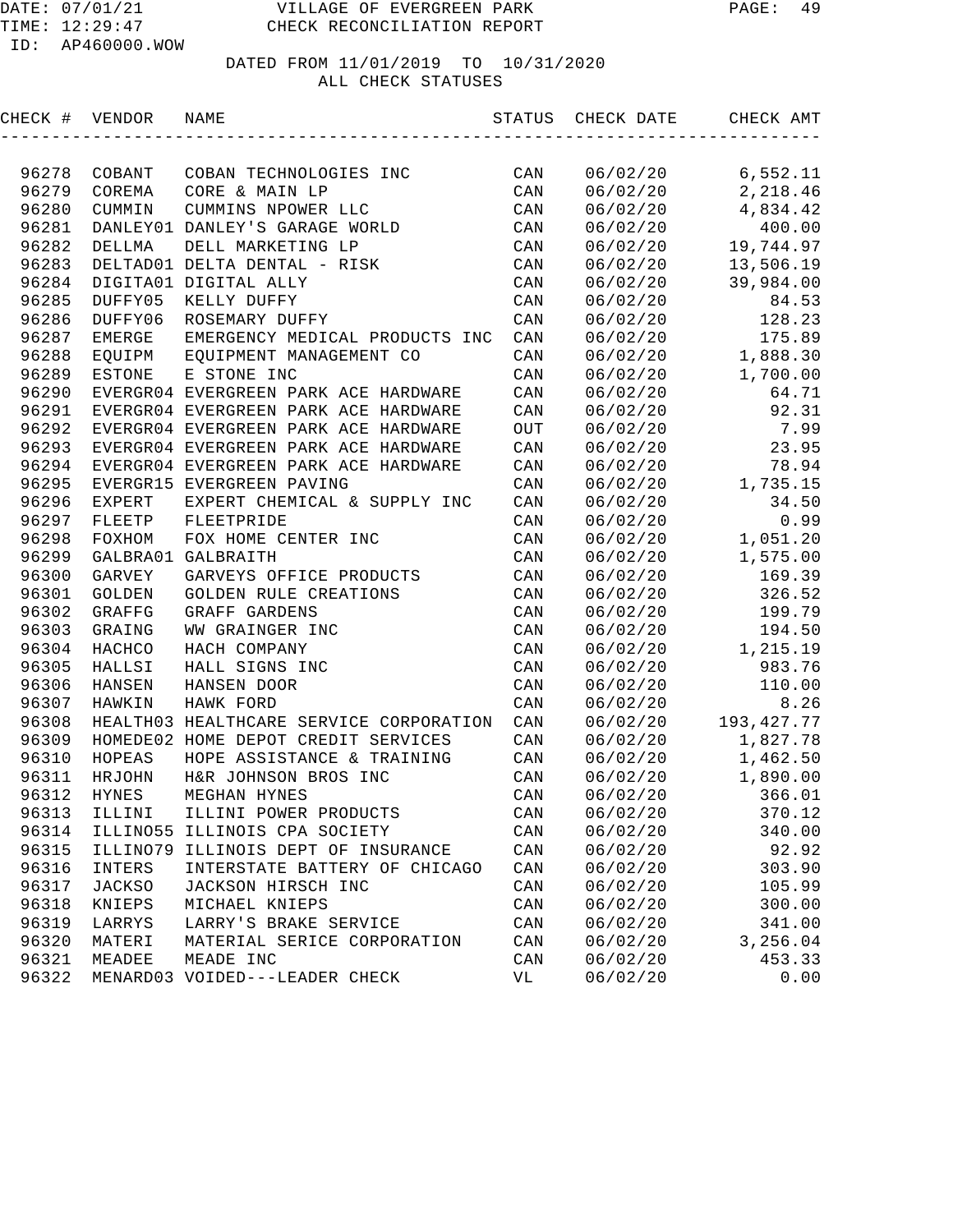| CHECK # | VENDOR        | NAME                                  | STATUS                  | CHECK DATE | CHECK AMT |
|---------|---------------|---------------------------------------|-------------------------|------------|-----------|
|         |               |                                       |                         |            |           |
| 96323   |               | MENARD03 VOIDED---LEADER CHECK        | VL                      | 06/02/20   | 0.00      |
| 96324   |               | MENARD03 MENARDS - EVERGREEN PARK     | CAN                     | 06/02/20   | 1,980.26  |
| 96325   | MEPEXT        | MEP EXTERMINATING                     | CAN                     | 06/02/20   | 285.00    |
| 96326   | MESIMP        | ME SIMPSON CO INC                     | CAN                     | 06/02/20   | 2,250.00  |
| 96327   | MICROE        | VOIDED---LEADER CHECK                 | VL                      | 06/02/20   | 0.00      |
| 96328   | MICROE        | MICRO-EYE SECURITY SYSTEMS INC        | CAN                     | 06/02/20   | 8,633.70  |
| 96329   |               | MURPHY06 MURPHY & MILLER, INC         | CAN                     | 06/02/20   | 875.93    |
| 96330   | NETGAT        | RUBICON COMMUNICATIONS LLC            | CAN                     | 06/02/20   | 369.25    |
| 96331   | NICOR         | NICOR GAS                             | CAN                     | 06/02/20   | 930.09    |
| 96332   | <b>NOVOTN</b> | NOVOTNY ENGINEERING                   | VNR                     | 06/02/20   | 0.00      |
| 96333   |               | NOVOTN01 BETH NOVOTNEY                | CAN                     | 06/02/20   | 35.08     |
| 96334   |               | OHERRO01 RAY O'HERRON CO INC          | CAN                     | 06/02/20   | 1,957.99  |
| 96335   | PROVEN        | PROVEN BUSINESS SYSTEMS               | CAN                     | 06/02/20   | 80.00     |
| 96336   | QUALIZ        | KALETA M QUALIZZA                     | CAN                     | 06/02/20   | 780.83    |
| 96337   |               | R0000601 MICHAEL WARD                 | $\mathtt{CAN}$          | 06/02/20   | 10.00     |
| 96338   |               | R0003897 RYAN & JOYCE DEVELOPMENT LLC | $\mathtt{CAN}$          | 06/02/20   | 500.00    |
| 96339   |               | R0004712 BADEA HOMES LLC              | $\mathtt{CAN}$          | 06/02/20   | 10,000.00 |
| 96340   |               | R0004893 THE RICH GROUP               | $\mathtt{CAN}$          | 06/02/20   | 600.00    |
| 96341   |               | R0004893 THE RICH GROUP               | CAN                     | 06/02/20   | 10,000.00 |
| 96342   |               | R0005107 RED POINT INVESTMENTS LLC    | CAN                     | 06/02/20   | 300.00    |
| 96343   |               | R0005107 RED POINT INVESTMENTS LLC    | CAN                     | 06/02/20   | 10,000.00 |
| 96344   |               | R0005110 HANDSOME FINISH              | CAN                     | 06/02/20   | 600.00    |
| 96345   |               | R0005111 MICHALE WOOLEY               | CAN                     | 06/02/20   | 450.00    |
| 96346   |               | R0005112 SAFE & SOUND INVESTMENTS LLC | CAN                     | 06/02/20   | 400.00    |
| 96347   |               | R0005112 SAFE & SOUND INVESTMENTS LLC | CAN                     | 06/02/20   | 10,000.00 |
| 96348   |               | R0005113 JOE LOGAN                    | CAN                     | 06/02/20   | 500.00    |
| 96349   |               | R0005113 JOE LOGAN                    | CAN                     | 06/02/20   | 10,000.00 |
| 96350   |               | R0005114 LETICIA BONILLA              | CAN                     | 06/02/20   | 150.00    |
| 96351   |               | R0005115 JESSICA RAHN                 | CAN                     | 06/02/20   | 18.00     |
| 96352   | <b>RAMARS</b> | RAMAR SUPPLY CORP                     | VNR                     | 06/02/20   | 0.00      |
| 96353   |               | RICHAR01 RICHARDS BUILDING SUPPLY     | CAN                     | 06/02/20   | 26.72     |
| 96354   | RIDGEF        | RIDGE FENCE SUPPLY                    | CAN                     | 06/02/20   | 152.00    |
| 96355   | RUSHTR01      | INTERSTATE BILLING SERVICES IN        | CAN                     | 06/02/20   | 173.80    |
| 96356   | SCHAAF        | SCHAAF EQUIPMENT CO INC               | CAN                     | 06/02/20   | 252.00    |
| 96357   | SEMMER        | SEMMER LANDSCAPE LLC                  | CAN                     | 06/02/20   | 7,450.00  |
| 96358   |               | SERVIC02 SERVICE SANITATION INC       | $\mathop{\mathtt{CAN}}$ | 06/02/20   | 725.00    |
| 96359   | SHARKS        | SHARK SHREDDING & DOCUMENT            | CAN                     | 06/02/20   | 45.00     |
| 96360   | SHERWI        | THE SHERWIN-WILLIAMS CO               | CAN                     | 06/02/20   | 275.39    |
| 96361   | SOUTHS07      | SOUTH SUBURBAN COLLEGE                | CAN                     | 06/02/20   | 3,489.82  |
| 96362   | STANDA        | STANDARD EQUIPMENT CO                 | CAN                     | 06/02/20   | 1,200.00  |
| 96363   | STAPLE        | STAPLES CREDIT PLAN                   | CAN                     | 06/02/20   | 315.78    |
| 96364   | STATEC        | STATE CHEMICAL SOLUTIONS              | CAN                     | 06/02/20   | 286.77    |
| 96365   | SUNBEL        | SUNBELT RENTALS INC                   | CAN                     | 06/02/20   | 2,112.49  |
| 96366   | THEFEE        | THE FEED STORE                        | CAN                     | 06/02/20   | 342.75    |
| 96367   | USARBO        | US ARBOR PRODUCTS INC                 | CAN                     | 06/02/20   | 1,476.00  |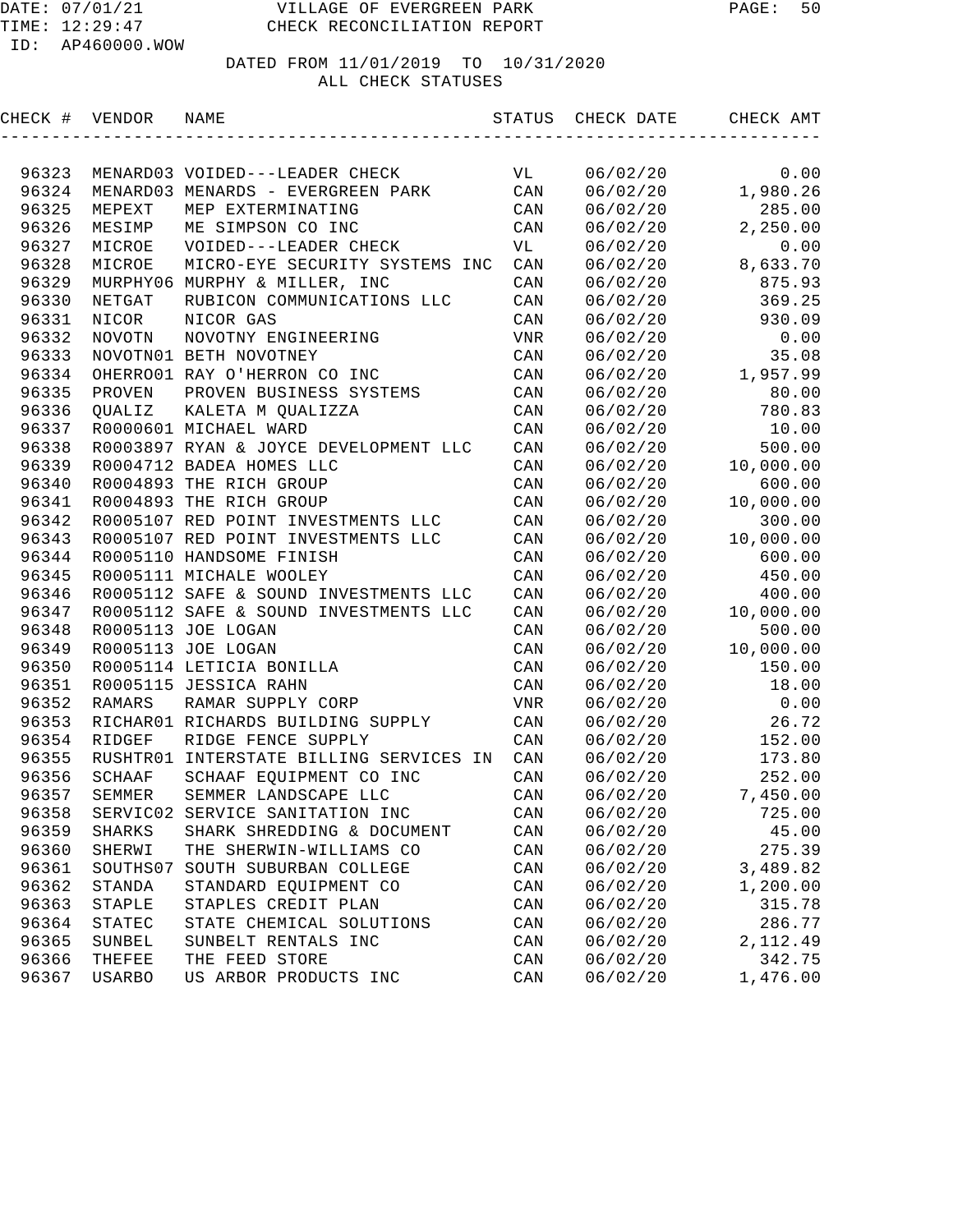| CHECK # | VENDOR        | NAME                                 |     | STATUS CHECK DATE | CHECK AMT           |
|---------|---------------|--------------------------------------|-----|-------------------|---------------------|
|         |               |                                      |     |                   |                     |
| 96368   |               | VALUECO VALUE COOL REFRIGERATION     | CAN | 06/02/20          | 125.00              |
| 96369   |               | VERIZO10 VERIZON WIRELESS            | CAN | 06/02/20          | 43.48               |
| 96370   |               | VERIZO10 VERIZON WIRELESS            | CAN | 06/02/20          | 2,665.95            |
| 96371   | VILLOL        | VILLAGE OF OAK LAWN                  | CAN | 06/02/20          | 5,440.00            |
| 96372   | VISION        | VISION SERVICE PLAN                  | CAN | 06/02/20          | 2,038.12            |
| 96373   | WEISSM        | WEISSMAN COSTUMES                    | CAN | 06/02/20          | 71.91               |
| 96374   | WESTSI        | WEST SIDE TRACTOR SALES              | CAN | 06/02/20          | 104.09              |
| 96375   | WINDBE        | WINDBERG CONSTRUCTION SERVICES       | CAN | 06/02/20          | 7,450.00            |
| 96376   | WITTEK        | WITTEK                               | CAN | 06/02/20          | 5,728.00            |
| 96377   | KLEINH        | RON KLEINHAUS                        | CAN | 06/10/20          | 1,409.99            |
| 96378   |               | OHERRO01 RAY O'HERRON CO INC         | CAN | 06/10/20          | 1,524.64            |
| 96379   | <b>DEARBO</b> | DEARBORN LIFE INSURANCE              | CAN | 06/12/20          | 1,287.80            |
| 96380   |               | FIFTHT01 FIFTH THIRD BANK            | CAN | 06/12/20          | 3,674.14            |
| 96381   | LEAF          | LEAF                                 | CAN | 06/12/20          | 2,470.00            |
| 96382   | BENDER        | JOHN BENDER                          | CAN | 06/15/20          | 300.00              |
| 96383   | CAINKA        | LOUIS F CAINKAR, LTD                 | CAN |                   | $06/15/20$ 3,825.00 |
| 96384   |               | DONOVA01 JOSEPHINE DONOVAN           | CAN | 06/15/20          | 300.00              |
| 96385   | DUFFY02       | DENNIS L DUFFY                       | CAN | 06/15/20          | 203.73              |
| 96386   | <b>ENGEL</b>  | MICHAEL ENGEL                        | CAN | 06/15/20          | 300.00              |
| 96387   | FARREL        | BRIAN FARRELL                        | CAN | 06/15/20          | 150.00              |
| 96388   | HEDERM        | BRET HEDERMAN                        | CAN | 06/15/20          | 150.00              |
| 96389   |               | HERRER01 ALEXANDER HERRERA           | CAN | 06/15/20          | 150.00              |
| 96390   | KNIEPS        | MICHAEL KNIEPS                       | CAN | 06/15/20          | 300.00              |
| 96391   | LAZINE        | DENNIS LAZINEK                       | CAN | 06/15/20          | 300.00              |
| 96392   |               | MCCANN03 CHRIS McCANN                | CAN | 06/15/20          | 300.00              |
| 96393   |               | MCCART01 JOHN MCCARTHY               | OUT | 06/15/20          | 300.00              |
| 96394   |               | PASTIC01 SUE PASTICK                 | CAN | 06/15/20          | 300.00              |
| 96395   | RICH          | CAMERON RICH                         | CAN | 06/15/20          | 300.00              |
| 96396   | VOS           | JAMES VOS                            | CAN | 06/15/20          | 300.00              |
| 96397   | YEAMAN        | GAVIN YEAMAN                         | CAN | 06/15/20          | 300.00              |
| 96398   | AJUNIF        | AJ UNIFORM                           | CAN | 06/16/20          | 372.15              |
| 96399   |               | AMAZON01 AMAZON CAPITAL SERVICES INC | CAN | 06/16/20          | 257.79              |
| 96400   | ANIMAL        | ANIMAL WELFARE LEAGUE                | CAN | 06/16/20          | 918.00              |
| 96401   | ATT04         | AT&T                                 | CAN | 06/16/20          | 62.82               |
|         |               | 96402 AVALON AVALON PETROLEUM        | CAN | 06/16/20          | 4,096.83            |
| 96403   |               | BATTER01 BATTERIES PLUS LLC          | CAN | 06/16/20          | 31.45               |
| 96404   | <b>BENNET</b> | BENNETT AUTO REBUILDERS INC          | CAN | 06/16/20          | 1,826.36            |
| 96405   |               | BEVERL02 BEVERLY ENVIRONMENTAL       | CAN | 06/16/20          | 4,416.00            |
| 96406   |               | BEVERL05 BEVERLY HILLS GARAGE        | CAN | 06/16/20          | 8,025.42            |
| 96407   | <b>BRANIF</b> | BRANIFF COMMUNICATIONS INC           | CAN | 06/16/20          | 310.35              |
| 96408   | <b>BURRIS</b> | BURRIS EQUIPMENT CO                  | CAN | 06/16/20          | 37.76               |
| 96409   | CAINKA        | LOUIS F CAINKAR, LTD                 | CAN | 06/16/20          | 9,687.50            |
| 96410   | CASSID        | CASSIDY TIRE & SERVICE               | CAN | 06/16/20          | 1,353.81            |
| 96411   | CINTAS        | CINTAS CORPORATION #21               | CAN | 06/16/20          | 1,704.96            |
| 96412   |               | CINTAS02 CINTAS CORPORATION          | CAN | 06/16/20          | 618.29              |
|         |               |                                      |     |                   |                     |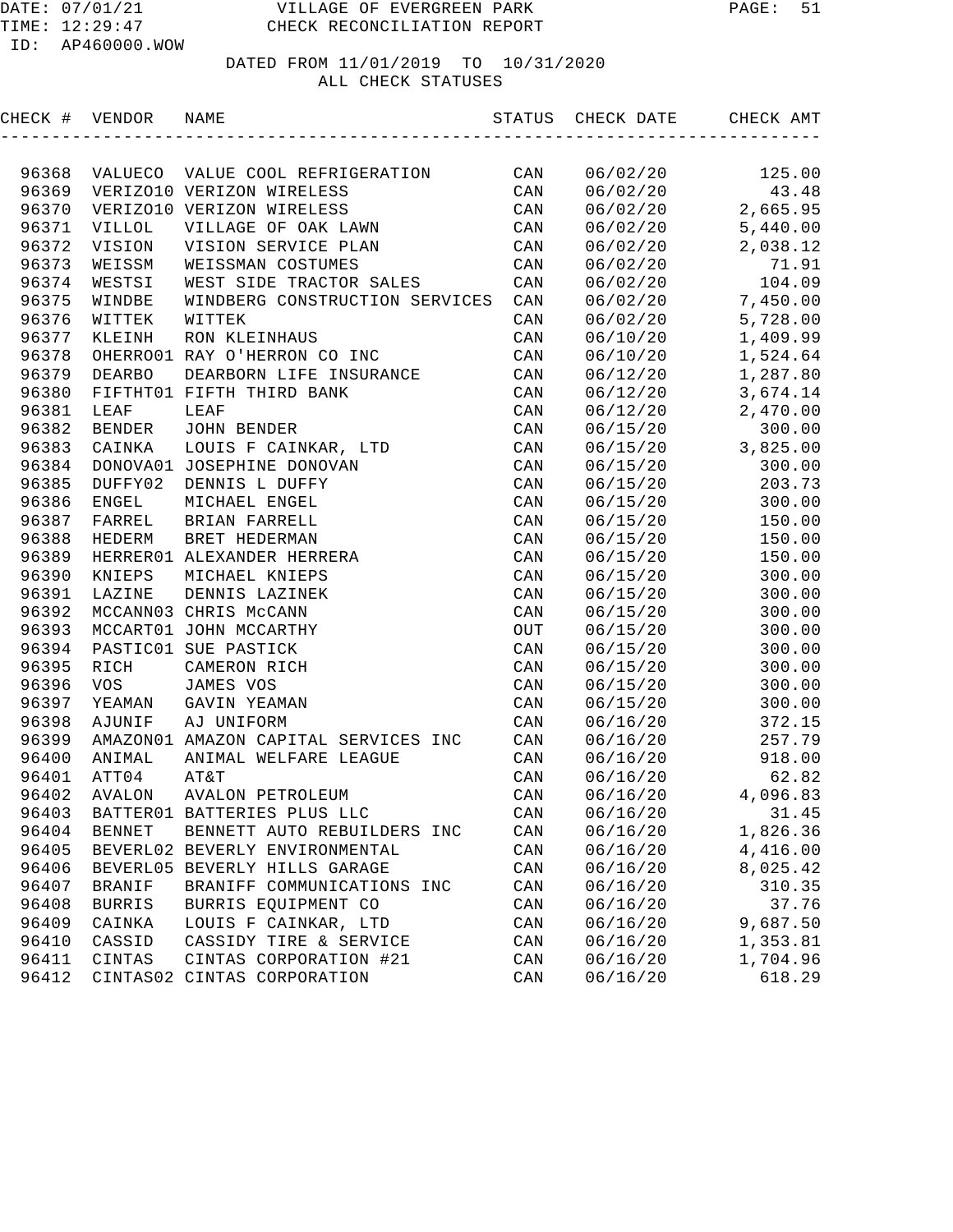TIME: 12:29:47 CHECK RECONCILIATION REPORT

| CHECK # | VENDOR           | NAME                                  | STATUS         | CHECK DATE | CHECK AMT          |
|---------|------------------|---------------------------------------|----------------|------------|--------------------|
|         |                  |                                       |                |            |                    |
| 96413   | CITYOF           | CITY OF CHICAGO                       | CAN            | 06/16/20   | 320,429.94         |
| 96414   | CLEANI           | CLEANING SPECIALISTS INC              | CAN            | 06/16/20   | 1,625.00           |
| 96415   | COMCAS04 COMCAST |                                       | CAN            | 06/16/20   | 233.30             |
| 96416   | COMPET           | COMPETITIVE SUPPORT OPTIONS           | CAN            | 06/16/20   | 71.62              |
| 96417   | CONSER           | CONSERV FS INC                        | CAN            | 06/16/20   | 287.80             |
| 96418   | CYGANH           | CYGAN HAYES, LTD.                     | CAN            | 06/16/20   | 19,675.00          |
| 96419   | DHWIRE           | DH WIRELESS SOLUTIONS                 | CAN            | 06/16/20   | 60.00              |
| 96420   | DINGES           | DINGES FIRE COMPANY                   | CAN            | 06/16/20   | 375.00             |
| 96421   |                  | DIRECT03 THE DIRECT RESPONSE RESOURCE | CAN            | 06/16/20   | 795.00             |
| 96422   |                  | EVERGR04 EVERGREEN PARK ACE HARDWARE  | CAN            | 06/16/20   | 403.64             |
| 96423   |                  | EVERGR04 EVERGREEN PARK ACE HARDWARE  | CAN            | 06/16/20   | 150.35             |
| 96424   |                  | EVERGR04 EVERGREEN PARK ACE HARDWARE  | CAN            | 06/16/20   | 5.59               |
| 96425   |                  | EVERGR04 EVERGREEN PARK ACE HARDWARE  | CAN            | 06/16/20   | 0.42               |
| 96426   |                  | EVERGR04 EVERGREEN PARK ACE HARDWARE  | CAN            | 06/16/20   | 138.29             |
| 96427   |                  | EVERGR04 EVERGREEN PARK ACE HARDWARE  | CAN            | 06/16/20   | 35.98              |
| 96428   |                  | EVERGR16 EVERGREEN ELECTRIC           | CAN            | 06/16/20   | 254.00             |
| 96429   | FLANAG           | FLANAGIN LLC                          | CAN            | 06/16/20   | 765.00             |
| 96430   | FOREMO           | FOREMOST PROMOTIONS                   | CAN            | 06/16/20   | 1,801.24           |
| 96431   | GALLSI           | GALLS INC, AN ARAMARK CO, LLC         | CAN            | 06/16/20   | 230.96             |
| 96432   | GASVOD           | GASVODA & ASSOCIATES                  | CAN            |            | 06/16/20 27,665.24 |
| 96433   | <b>GEKLOO</b>    | GE KLOOS MATERIAL CO                  | CAN            | 06/16/20   | 6,555.12           |
| 96434   | <b>GEMELE</b>    | GEM ELECTRIC SUPPLY INC               | CAN            | 06/16/20   | 378.68             |
| 96435   | GRAING           | WW GRAINGER INC                       | CAN            | 06/16/20   | 567.04             |
| 96436   | HALLSI           | HALL SIGNS INC                        | CAN            | 06/16/20   | 86.79              |
| 96437   | HRJOHN           | H&R JOHNSON BROS INC                  | CAN            | 06/16/20   | 29,250.00          |
| 96438   | ILLINO60         | ILLINOIS ASSOCIATION OF               | CAN            | 06/16/20   | 35.00              |
| 96439   | INTERS           | INTERSTATE BATTERY OF CHICAGO         | CAN            | 06/16/20   | 127.95             |
| 96440   | JPCOOK           | THE JP COOKE CO                       | CAN            | 06/16/20   | 476.50             |
| 96441   | KAWALA           | KAWA LANDSCAPE & LAWN SERVICE         | $\mathtt{CAN}$ | 06/16/20   | 3,799.00           |
| 96442   | LEXIPO           | LEXIPOL LLC                           | CAN            | 06/16/20   | 12,684.00          |
| 96443   | MATERI           | MATERIAL SERICE CORPORATION           | CAN            | 06/16/20   | 2,653.49           |
| 96444   | MDIELE           | MDI ELECTRICAL CONSTRUCTION           | CAN            | 06/16/20   | 1,257.60           |
| 96445   | MEADEI           | MEADE INC                             | CAN            | 06/16/20   | 238.00             |
| 96446   |                  | MENARD03 MENARDS - EVERGREEN PARK     | CAN            | 06/16/20   | 310.61             |
|         | 96447 MESIRO     | MESIROW INSURANCE SERVICES INC        | CAN            | 06/16/20   | 525.00             |
| 96448   | MICROE           | MICRO-EYE SECURITY SYSTEMS INC        | CAN            | 06/16/20   | 886.00             |
| 96449   | MONROE           | MONROE TRUCK EQUIPMENT INC            | CAN            | 06/16/20   | 356.70             |
| 96450   | MOTORO           | MOTOROLA COMMUNICATIONS               | CAN            | 06/16/20   | 255.50             |
| 96451   |                  | NOVOTN01 BETH NOVOTNEY                | CAN            | 06/16/20   | 41.98              |
| 96452   |                  | OFFICE06 OFFICE DEPOT                 | CAN            | 06/16/20   | 2,617.36           |
| 96453   |                  | OHERRO01 RAY O'HERRON CO INC          | CAN            | 06/16/20   | 627.23             |
| 96454   |                  | PHYSIC01 PHYSICIANS IMMEDIATE CARE    | CAN            | 06/16/20   | 390.00             |
| 96455   | PLOWSC           | PLOWS COUNCIL ON AGING                | CAN            | 06/16/20   | 865.83             |
| 96456   | PRAXAI           | PRAXAIR DISTRIBUTION                  | CAN            | 06/16/20   | 319.33             |
| 96457   | PRINTM           | PRINTMART                             | CAN            | 06/16/20   | 225.00             |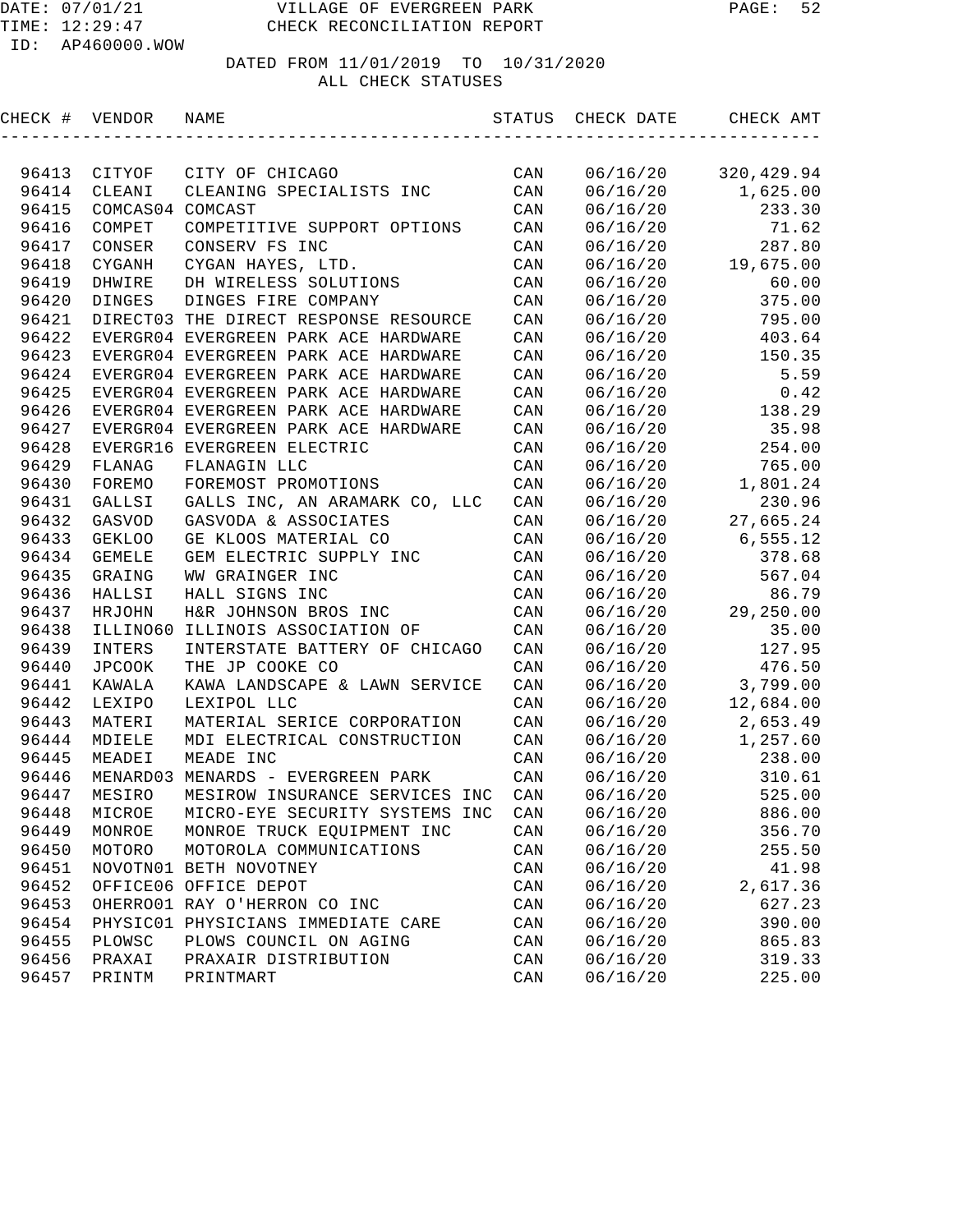| CHECK # | VENDOR        | NAME                                    | STATUS | CHECK DATE | CHECK AMT            |
|---------|---------------|-----------------------------------------|--------|------------|----------------------|
|         |               |                                         |        |            |                      |
| 96458   | PUBLIC        | PUBLIC SAFETY DIRECT INC                | CAN    | 06/16/20   | 30.00                |
| 96459   |               | R0004507 EAGLE INVESTMENT PROPERTIES    | CAN    | 06/16/20   | 250.00               |
| 96460   |               | R0004507 EAGLE INVESTMENT PROPERTIES    | CAN    | 06/16/20   | 10,000.00            |
| 96461   |               | R0005116 PETER MURRAY                   | CAN    | 06/16/20   | 500.00               |
| 96462   |               | R0005117 JAMES M WALSH                  | CAN    | 06/16/20   | 700.00               |
| 96463   |               | R0005118 JOUDEH INVESTMENTS             | CAN    | 06/16/20   | 10,000.00            |
| 96464   |               | R0005119 TAQUERIA COMALES EVERGREEN LLC | CAN    | 06/16/20   | 9,040.00             |
| 96465   |               | R0005120 GABRIELA AMARO                 | CAN    | 06/16/20   | 60.00                |
| 96466   | <b>RAMARS</b> | RAMAR SUPPLY CORP                       | CAN    | 06/16/20   | 283.28               |
| 96467   | REPORT        | THE REPORTER NEWSPAPERS                 | CAN    | 06/16/20   | 294.00               |
| 96468   | ROSCOE        | VOIDED---LEADER CHECK                   | VL     | 06/16/20   | 0.00                 |
| 96469   | ROSCOE        | THE ROSCOE COMPANY                      | CAN    | 06/16/20   | 564.72               |
| 96470   |               | RUSHTR01 INTERSTATE BILLING SERVICES IN | OUT    | 06/16/20   | 49.90                |
| 96471   |               | SAMSCL11 SAMSCLUB-WALMART               | CAN    | 06/16/20   | 48.04                |
| 96472   | SEMMER        | VOIDED---LEADER CHECK                   | VL     | 06/16/20   | 0.00                 |
| 96473   | SEMMER        | SEMMER LANDSCAPE LLC                    | CAN    |            | $06/16/20$ 32,314.00 |
| 96474   |               | SERVIC02 SERVICE SANITATION INC         | CAN    | 06/16/20   | 1,185.00             |
| 96475   | <b>SHARKS</b> | SHARK SHREDDING & DOCUMENT              | CAN    | 06/16/20   | 140.00               |
| 96476   | SIGNST        | SIGN STOP                               | CAN    | 06/16/20   | 306.25               |
| 96477   |               | SOUTHW02 SOUTHWEST MESSENGER PRESS      | CAN    | 06/16/20   | 300.00               |
| 96478   | SPRING01      | SPRING GROVE NURSERY INC                | CAN    | 06/16/20   | 4,690.00             |
| 96479   | STRAUG        | STRAUGHN FARM INC                       | CAN    | 06/16/20   | 2,700.00             |
| 96480   | TRAINI        | TRAINING CONCEPTS INC                   | CAN    | 06/16/20   | 250.00               |
| 96481   | TRANSU        | TRANSUNION RISK AND                     | CAN    | 06/16/20   | 154.00               |
| 96482   | TREMCO        | TREMCO                                  | CAN    | 06/16/20   | 4,300.00             |
| 96483   | TRICOU        | TRI-COUNTY BOARD-UP & GLASS             | CAN    | 06/16/20   | 100.00               |
| 96484   | USGAS         | US GAS                                  | CAN    | 06/16/20   | 2,056.20             |
| 96485   |               | VERIZO10 VERIZON WIRELESS               | CAN    | 06/16/20   | 1,093.14             |
| 96486   |               | VERIZO10 VERIZON WIRELESS               | CAN    | 06/16/20   | 3.40                 |
| 96487   |               | VERIZO10 VERIZON WIRELESS               | CAN    | 06/16/20   | 43.48                |
| 96488   |               | VERIZO10 VERIZON WIRELESS               | CAN    | 06/16/20   | 1,933.89             |
| 96489   |               | VETERA01 VETERANS FLOORS INC            | CAN    | 06/16/20   | 890.00               |
| 96490   | WILDGO        | WILD GOOSE CHASE INC                    | CAN    | 06/16/20   | 1,470.00             |
| 96491   | INTERS        | INTERSTATE BATTERY OF CHICAGO           | CAN    | 06/17/20   | 127.95               |
| 96492   |               | OSFHEA OSF HEALTHCARE FOUNDATION        | CAN    | 06/17/20   | 1,500.00             |
| 96493   | EAGLEA        | EAGLE AUTOMOTIVE OF CHICAGO             | CAN    | 06/18/20   | 402.19               |
| 96494   |               | EVERGR15 EVERGREEN PAVING               | CAN    | 06/18/20   | 38,209.76            |
| 96495   | GLOBAL        | GLOBALSTAR USA                          | CAN    | 06/18/20   | 1,025.84             |
| 96496   | OLDREP        | OLD REPUBLIC NATIONAL                   | CAN    | 06/18/20   | 325,000.00           |
| 96497   |               | R0005121 JOE SEBAK                      | CAN    | 06/18/20   | 240.48               |
| 96498   |               | R0005122 PATRICIA KENT                  | CAN    | 06/18/20   | 817.60               |
| 96499   |               | SAMSCL77 SAMSCLUB-WALMART               | CAN    | 06/18/20   | 1,500.00             |
| 96500   |               | VERIZO10 VERIZON WIRELESS               | CAN    | 06/18/20   | 114.03               |
| 96501   | EFOLDE        | eFOLDER INC DBA<br>AXCIENT              | CAN    | 06/25/20   | 990.00               |
| 96502   |               | HEALTH03 HEALTHCARE SERVICE CORPORATION | CAN    | 06/25/20   | 196, 195.41          |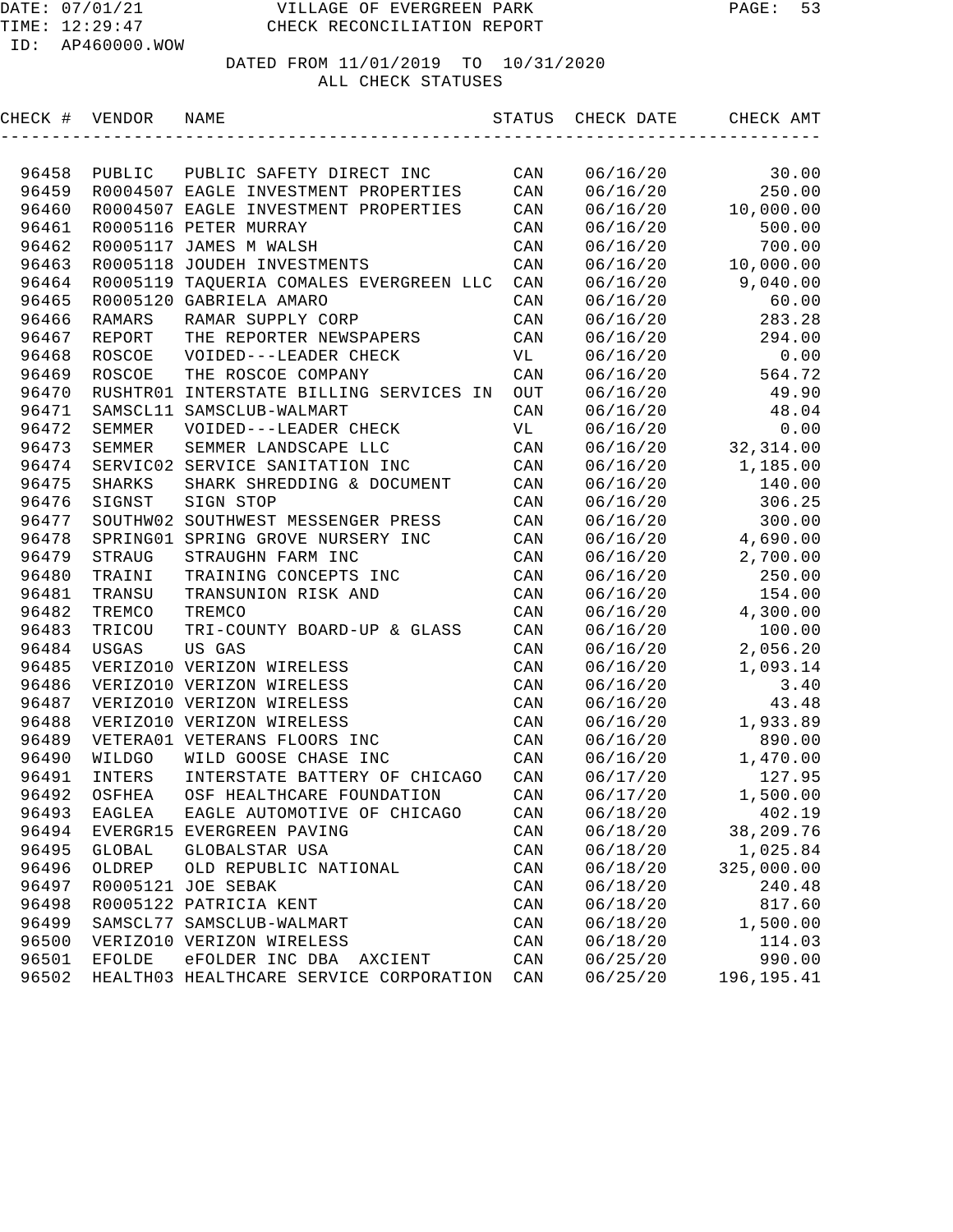| CHECK # | VENDOR            | NAME                                 | STATUS         | CHECK DATE | CHECK AMT |
|---------|-------------------|--------------------------------------|----------------|------------|-----------|
|         |                   |                                      |                |            |           |
| 96503   |                   | INTERN03 INTERNATIONAL INSTITUTE OF  | CAN            | 06/25/20   | 280.00    |
| 96504   |                   | MENARD03 MENARDS - EVERGREEN PARK    | CAN            | 06/25/20   | 358.44    |
| 96505   |                   | R0005123 FIDELITY NATIONAL TITLE CO  | OUT            | 06/25/20   | 53.25     |
| 96506   | SECRET            | SECRETARY OF STATE                   | CAN            | 06/25/20   | 151.00    |
| 96507   | SECRET            | SECRETARY OF STATE                   | CAN            | 06/25/20   | 302.00    |
| 96508   | TASC              | TASC                                 | CAN            | 06/25/20   | 124.00    |
| 96509   | VISION            | VISION SERVICE PLAN                  | CAN            | 06/25/20   | 2,075.72  |
| 96510   | WITTEK            | WITTEK                               | CAN            | 06/25/20   | 96.78     |
| 96511   | BESTMA            | B E S T MAINTENANCE                  | CAN            | 06/27/20   | 3,564.00  |
| 96512   |                   | MCCART01 JOHN MCCARTHY               | CAN            | 06/30/20   | 300.00    |
| 96513   | THESTA            | THE STANDARD                         | CAN            | 06/30/20   | 6, 202.02 |
| 96514   | 4IMPRI            | <b>4IMPRINT</b>                      | CAN            | 07/07/20   | 432.67    |
| 96515   | AFCINT            | AFC INTERNATIONAL INC                | CAN            | 07/07/20   | 580.15    |
| 96516   | AIRYSI            | AIRY'S INC                           | CAN            | 07/07/20   | 8,973.69  |
| 96517   | AJUNIF            | AJ UNIFORM                           | CAN            | 07/07/20   | 105.00    |
| 96518   |                   | AMAZON01 AMAZON CAPITAL SERVICES INC | CAN            | 07/07/20   | 323.91    |
| 96519   | ANDERS            | ANDERSON PEST CONTROL                | CAN            | 07/07/20   | 863.04    |
| 96520   | ANIMAL            | ANIMAL WELFARE LEAGUE                | CAN            | 07/07/20   | 612.00    |
| 96521   | ARCONC            | ARCON CONCRETE CONSTRUCTION          | CAN            | 07/07/20   | 5,980.00  |
| 96522   | AVALON            | VOIDED---LEADER CHECK                | VL             | 07/07/20   | 0.00      |
| 96523   | AVALON            | <b>AVALON PETROLEUM</b>              | $\mathtt{CAN}$ | 07/07/20   | 29,907.95 |
| 96524   | AXONEN            | AXON ENTERPRISE INC                  | CAN            | 07/07/20   | 12,073.00 |
| 96525   | BALLAN            | <b>B ALLAN GRAPHICS</b>              | CAN            | 07/07/20   | 3,305.93  |
| 96526   |                   | BATTER01 BATTERIES PLUS LLC          | CAN            | 07/07/20   | 26.95     |
| 96527   | BESTMA            | B E S T MAINTENANCE                  | CAN            | 07/07/20   | 346.00    |
| 96528   |                   | BEVERL02 BEVERLY ENVIRONMENTAL       | CAN            | 07/07/20   | 2,944.00  |
| 96529   |                   | BEVERL05 BEVERLY HILLS GARAGE        | CAN            | 07/07/20   | 2,418.76  |
| 96530   | <b>BFCONS</b>     | B&F CONSTRUCTION                     | CAN            | 07/07/20   | 2,880.00  |
| 96531   | <b>BINNYS</b>     | BINNYS BEVERAGE DEPOT                | CAN            | 07/07/20   | 43.44     |
| 96532   | BLACKBI           | BLACKBIRD ACADEMY IRISH DANCE        | CAN            | 07/07/20   | 324.00    |
| 96533   |                   | BRIGHT01 DANIEL BRIGHT               | CAN            | 07/07/20   | 150.00    |
| 96534   | <b>BURRIS</b>     | BURRIS EQUIPMENT CO                  | CAN            | 07/07/20   | 47.00     |
| 96535   | <b>C&amp;RDIR</b> | C&R DIRECTIONAL BORING INC           | $\mathtt{CAN}$ | 07/07/20   | 2,000.00  |
| 96536   | CARQUE            | CARQUEST AUTO PARTS                  | CAN            | 07/07/20   | 21.27     |
|         | 96537 CARREF      | CAR REFLECTIONS                      | CAN            | 07/07/20   | 200.00    |
| 96538   | CASSID            | CASSIDY TIRE & SERVICE               | CAN            | 07/07/20   | 115.38    |
| 96539   | CDWG              | CDW GOVERNMENT                       | CAN            | 07/07/20   | 370.00    |
| 96540   | CINTAS            | VOIDED---LEADER CHECK                | VL             | 07/07/20   | 0.00      |
| 96541   | CINTAS            | CINTAS CORPORATION #21               | CAN            | 07/07/20   | 2,249.71  |
| 96542   |                   | CINTAS02 CINTAS CORPORATION          | CAN            | 07/07/20   | 134.91    |
| 96543   | CLEANI            | CLEANING SPECIALISTS INC             | CAN            | 07/07/20   | 270.00    |
| 96544   | COMCAS04 COMCAST  |                                      | CAN            | 07/07/20   | 246.70    |
| 96545   | COMED01           | VOIDED---LEADER CHECK                | VL             | 07/07/20   | 0.00      |
| 96546   | COMED01           | COM ED                               | CAN            | 07/07/20   | 3,974.34  |
| 96547   | COMED02           | COM ED                               | CAN            | 07/07/20   | 3, 234.29 |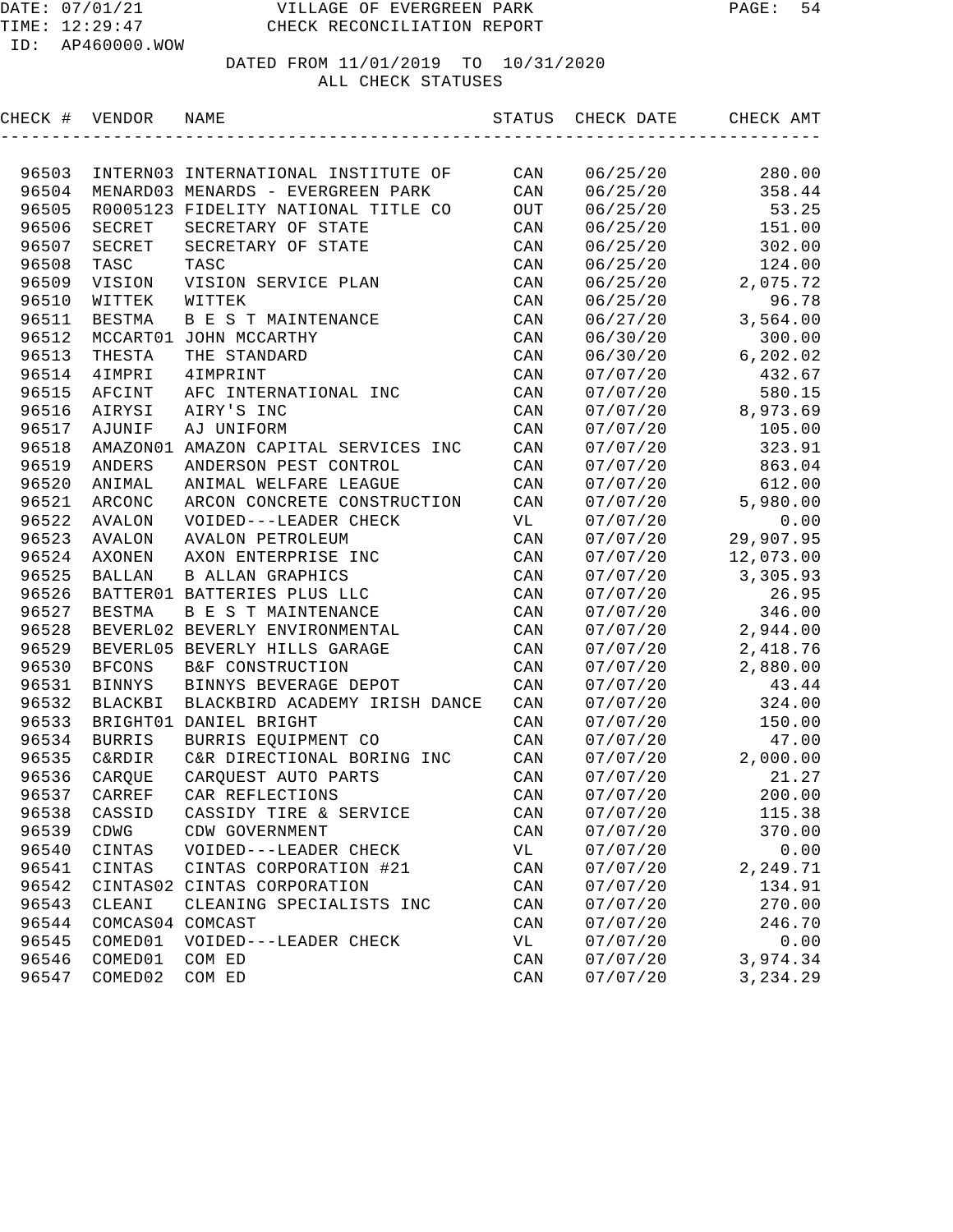| CHECK # | VENDOR           | NAME                                  | STATUS         | CHECK DATE | CHECK AMT |
|---------|------------------|---------------------------------------|----------------|------------|-----------|
|         |                  |                                       |                |            |           |
| 96548   | COMED02          | COM ED                                | CAN            | 07/07/20   | 2,956.52  |
| 96549   | COMED02          | COM ED                                | CAN            | 07/07/20   | 2,180.21  |
| 96550   | COMED02          | COM ED                                | CAN            | 07/07/20   | 4,242.20  |
| 96551   | CONSER           | CONSERV FS INC                        | CAN            | 07/07/20   | 1,503.92  |
| 96552   | COREMA           | CORE & MAIN LP                        | CAN            | 07/07/20   | 17,552.10 |
| 96553   | CREATI           | CREATIVE PRODUCTS & DESIGNS           | CAN            | 07/07/20   | 1,125.00  |
| 96554   | CUMMIN           | CUMMINS NPOWER LLC                    | CAN            | 07/07/20   | 1,829.12  |
| 96555   |                  | DAILYS01 DAILY SOUTHTOWN              | CAN            | 07/07/20   | 48.75     |
| 96556   | <b>DEARBO</b>    | DEARBORN LIFE INSURANCE               | CAN            | 07/07/20   | 1,314.26  |
| 96557   |                  | DELTAD01 DELTA DENTAL - RISK          | CAN            | 07/07/20   | 9,203.97  |
| 96558   | DIRECT02 DIRECTV |                                       | $\mathtt{CAN}$ | 07/07/20   | 125.23    |
| 96559   |                  | DIRECT03 THE DIRECT RESPONSE RESOURCE | $\mathtt{CAN}$ | 07/07/20   | 795.00    |
| 96560   | DUFFY06          | ROSEMARY DUFFY                        | CAN            | 07/07/20   | 186.87    |
| 96561   | EAGLEU           | THE EAGLE UNIFORM CO INC              | CAN            | 07/07/20   | 411.00    |
| 96562   | EJEQUI           | EJ EQUIPMENT                          | CAN            | 07/07/20   | 480.38    |
| 96563   | EVERGR           | EVERGREEN MECHANICAL                  | $\mathtt{CAN}$ | 07/07/20   | 20,337.50 |
| 96564   | FIRESE           | FIRE SERVICE INC                      | $\mathtt{CAN}$ | 07/07/20   | 421.75    |
| 96565   | FLANAG           | FLANAGIN LLC                          | CAN            | 07/07/20   | 935.00    |
| 96566   | FLEETP           | FLEETPRIDE                            | CAN            | 07/07/20   | 446.54    |
| 96567   | FUNEXP           | FUN EXPRESS LLC                       | CAN            | 07/07/20   | 300.54    |
| 96568   | GALBRA           | GALBRAITH FENCE CO                    | CAN            | 07/07/20   | 4,925.00  |
| 96569   | GARVEY           | GARVEYS OFFICE PRODUCTS               | CAN            | 07/07/20   | 2,061.86  |
| 96570   | GASVOD           | GASVODA & ASSOCIATES                  | CAN            | 07/07/20   | 913.20    |
| 96571   | <b>GEKLOO</b>    | GE KLOOS MATERIAL CO                  | CAN            | 07/07/20   | 5,370.76  |
| 96572   | GENUIN           | GENUINE PARTS CO                      | CAN            | 07/07/20   | 177.45    |
| 96573   | GIFFIN           | GIFFIN WINNING COHEN                  | CAN            | 07/07/20   | 200.00    |
| 96574   | GLOBAL           | GLOBALSTAR USA                        | CAN            | 07/07/20   | 517.57    |
| 96575   | GRAFFG           | GRAFF GARDENS                         | CAN            | 07/07/20   | 25.49     |
| 96576   | GRAING           | WW GRAINGER INC                       | CAN            | 07/07/20   | 431.16    |
| 96577   | GREATL01         | GREAT LAKES DISTRIBUTING INC          | CAN            | 07/07/20   | 132.80    |
| 96578   | HACHCO           | HACH COMPANY                          | CAN            | 07/07/20   | 708.91    |
| 96579   | HALLSI           | HALL SIGNS INC                        | CAN            | 07/07/20   | 855.90    |
| 96580   | HAWKIN           | HAWK FORD                             | CAN            | 07/07/20   | 22.25     |
| 96581   | HRJOHN           | H&R JOHNSON BROS INC                  | CAN            | 07/07/20   | 7,575.00  |
| 96582   |                  | ILLINO22 ILLINOIS COMMUNICATIONS      | CAN            | 07/07/20   | 381.11    |
| 96583   | INDEPE           | INDEPENDENT RECYCLING SERVICES        | $\mathtt{CAN}$ | 07/07/20   | 17,345.17 |
| 96584   | INTERN02         | INTERNATIONAL ASSOC OF                | CAN            | 07/07/20   | 190.00    |
| 96585   | INTERS           | INTERSTATE BATTERY OF CHICAGO         | $\mathtt{CAN}$ | 07/07/20   | 117.95    |
| 96586   | JOHNSP           | JOHN'S PRO TREE SERVICE INC           | $\mathtt{CAN}$ | 07/07/20   | 2,200.00  |
| 96587   | KAWALA           | KAWA LANDSCAPE & LAWN SERVICE         | CAN            | 07/07/20   | 685.00    |
| 96588   | KENNED           | KENNEDY PLUMBING & SEWER INC          | CAN            | 07/07/20   | 650.00    |
| 96589   | LANGUA           | LANGUAGE LINE SERVICES                | $\mathtt{CAN}$ | 07/07/20   | 35.00     |
| 96590   | LDV              | LDV USA                               | CAN            | 07/07/20   | 306.08    |
| 96591   | LEAF             | LEAF                                  | CAN            | 07/07/20   | 2,470.00  |
| 96592   | LINKII           | LINK II LIFE INC                      | $\mathtt{CAN}$ | 07/07/20   | 280.00    |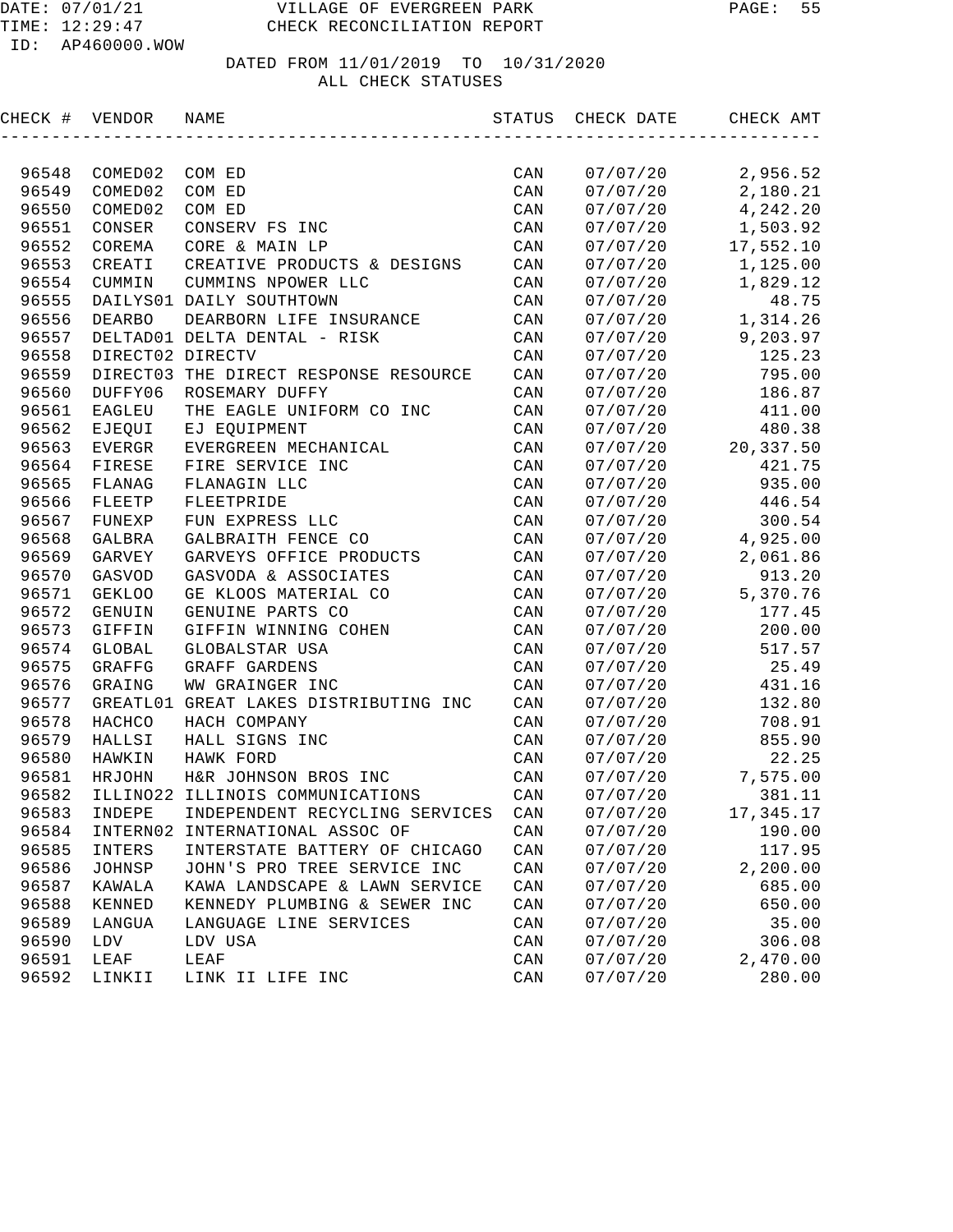DATED FROM 11/01/2019 TO 10/31/2020

### ALL CHECK STATUSES

|       | CHECK # VENDOR NAME |                                        |                |          | STATUS CHECK DATE CHECK AMT |
|-------|---------------------|----------------------------------------|----------------|----------|-----------------------------|
|       |                     |                                        |                |          |                             |
| 96593 | MATERI              | MATERIAL SERICE CORPORATION CAN        |                | 07/07/20 | 3,380.60                    |
| 96594 |                     | MEDICA01 MEDICAL REIMBURSEMENT         | CAN            | 07/07/20 | 4,306.31                    |
| 96595 |                     | MENARD03 VOIDED---LEADER CHECK         | <b>VL</b>      | 07/07/20 | 0.00                        |
| 96596 |                     | MENARD03 VOIDED---LEADER CHECK         | <b>VL</b>      | 07/07/20 | 0.00                        |
| 96597 |                     | MENARD03 VOIDED---LEADER CHECK         | <b>VL</b>      | 07/07/20 | 0.00                        |
| 96598 |                     | MENARD03 MENARDS - EVERGREEN PARK      | CAN            |          | $07/07/20$ 1,772.66         |
| 96599 | MEPEXT              | MEP EXTERMINATING                      | CAN            | 07/07/20 | 390.00                      |
| 96600 | MESIRO              | MESIROW INSURANCE SERVICES INC         | CAN            |          | $07/07/20$ 9,082.00         |
| 96601 |                     | MIDTOW01 MID-TOWN PETROLEUM            | CAN            | 07/07/20 | 55.80                       |
| 96602 |                     | MIDWES01 MIDWEST LASER SPECIALISTS INC | CAN            | 07/07/20 | 114.00                      |
| 96603 |                     | MURPHY06 MURPHY & MILLER, INC          | CAN            |          | $07/07/20$ 4,441.00         |
| 96604 | NOVATR              | NOVATRONICS                            | CAN            | 07/07/20 | 330.00                      |
| 96605 |                     | NOVOTN02 JALISSA NOVOTNEY              | CAN            | 07/07/20 | 58.07                       |
| 96606 | OCCUPA              | OCCUPATIONAL HEALTH DYNAMICS           | CAN            | 07/07/20 | 860.00                      |
| 96607 |                     | OFFICE06 OFFICE DEPOT                  | CAN            | 07/07/20 | 105.54                      |
| 96608 |                     | OFFICE07 OFFICE DEPOT                  | CAN            | 07/07/20 | 161.88                      |
| 96609 |                     | OFFICEDE OFFICE DEPOT BUSINESS CREDIT  | CAN            | 07/07/20 | 183.39                      |
| 96610 |                     | OHERRO01 VOIDED---LEADER CHECK         | VL             | 07/07/20 | 0.00                        |
| 96611 |                     | OHERRO01 RAY O'HERRON CO INC           | CAN            | 07/07/20 | 1,748.34                    |
| 96612 |                     | ORLAND03 ORLAND PARK EQUINE HOSPITAL   | CAN            | 07/07/20 | 56.00                       |
| 96613 | OTISEL              | OTIS ELEVATOR CO                       | CAN            | 07/07/20 | 315.39                      |
| 96614 |                     | PARKPRO1 PARK PRIMARY CARE LTD         | CAN            | 07/07/20 | 145.00                      |
| 96615 | PENGUI              | PENGUIN MANAGEMENT INC                 | CAN            | 07/07/20 | 2,148.00                    |
| 96616 | PITNEY              | PITNEY BOWES                           | CAN            | 07/07/20 | 1,029.81                    |
| 96617 | PLOWSC              | PLOWS COUNCIL ON AGING                 | CAN            | 07/07/20 | 446.88                      |
| 96618 | PRINTM              | PRINTMART                              | CAN            | 07/07/20 | 60.00                       |
| 96619 | PROVEN              | PROVEN BUSINESS SYSTEMS                | CAN            |          | 07/07/20 1,671.31           |
| 96620 | PUBLIC              | PUBLIC SAFETY DIRECT INC               | CAN            | 07/07/20 | 354.99                      |
| 96621 |                     | R0000266 CHARLES LANDIS                | CAN            | 07/07/20 | 300.00                      |
| 96622 |                     | R0000266 CHARLES LANDIS                | CAN            |          | $07/07/20$ 10,000.00        |
| 96623 |                     | R0002045 STRASSER BUILDERS             | CAN            |          | $07/07/20$ 5,445.00         |
| 96624 |                     | R0005007 R BRAND INC                   | CAN            | 07/07/20 | 550.00                      |
| 96625 |                     | R0005124 DAVID SEWARD                  | CAN            |          | $07/07/20$ 3,500.00         |
| 96626 |                     | R0005125 DNC RENOVATIONS               | CAN            | 07/07/20 | 450.00                      |
| 96627 |                     | R0005125 DNC RENOVATIONS               | $\mathtt{CAN}$ | 07/07/20 | 10,000.00                   |
| 96628 |                     | R0005126 GC HOME IMPROVMENT            | OUT            | 07/07/20 | 200.00                      |
| 96629 |                     | R0005127 JGL INVESTMENTS LLC           | $\mathtt{CAN}$ | 07/07/20 | 10,000.00                   |
| 96630 |                     | R0005128 MEADE AVE MAINTENANCE LLC     | $\mathtt{CAN}$ | 07/07/20 | 150.00                      |
| 96631 |                     | R0005129 MEGHAN MCCARTHY               | $\mathtt{CAN}$ | 07/07/20 | 60.00                       |
| 96632 | RAMARS              | RAMAR SUPPLY CORP                      | $\mathtt{CAN}$ | 07/07/20 | 1,386.07                    |
| 96633 | REDHAW              | RED HAWK FIRE & SECURITY               | $\mathtt{CAN}$ | 07/07/20 | 698.25                      |
| 96634 | REXRAD              | REX RADIATOR SALES AND                 | CAN            | 07/07/20 | 225.00                      |
| 96635 | RIDGEF              | RIDGE FENCE SUPPLY                     | $\mathtt{CAN}$ | 07/07/20 | 148.00                      |
| 96636 | <b>ROADSA</b>       | ROADSAFE TRAFFIC SYSTEMS INC           | $\mathtt{CAN}$ | 07/07/20 | 1,125.00                    |
| 96637 | <b>ROSCOE</b>       | THE ROSCOE COMPANY                     | CAN            | 07/07/20 | 158.04                      |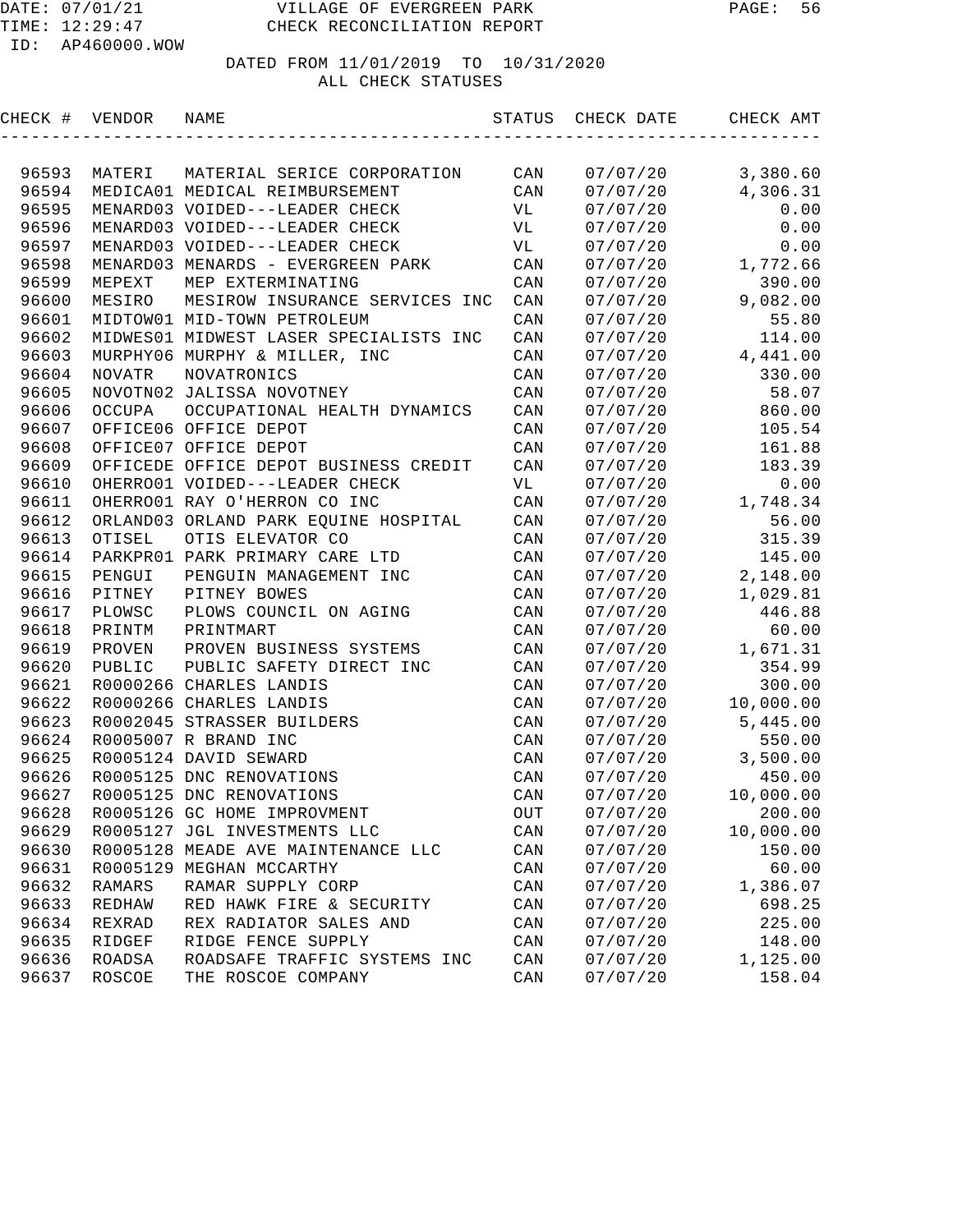| CHECK # | VENDOR        | NAME                                  | STATUS | CHECK DATE | CHECK AMT |
|---------|---------------|---------------------------------------|--------|------------|-----------|
|         |               |                                       |        |            |           |
| 96638   | ROTH          | KATHY ROTH                            | CAN    | 07/07/20   | 176.85    |
| 96639   |               | SAMSCL11 SAMSCLUB-WALMART             | CAN    | 07/07/20   | 321.36    |
| 96640   |               | SAMSCL33 SAMSCLUB-WALMART             | CAN    | 07/07/20   | 284.56    |
| 96641   | SCHROE        | SCHROEDER MATERIAL INC                | CAN    | 07/07/20   | 1,353.96  |
| 96642   | SERVIC02      | SERVICE SANITATION INC                | CAN    | 07/07/20   | 35.00     |
| 96643   | SHARKS        | SHARK SHREDDING & DOCUMENT            | CAN    | 07/07/20   | 100.00    |
| 96644   | SHERWI        | THE SHERWIN-WILLIAMS CO               | CAN    | 07/07/20   | 209.75    |
| 96645   | SHERWI20      | SHERWIN WILLIAMS                      | CAN    | 07/07/20   | 5.35      |
| 96646   | SIGNST        | SIGN STOP                             | CAN    | 07/07/20   | 2,461.25  |
| 96647   | SOUTHS07      | SOUTH SUBURBAN COLLEGE                | CAN    | 07/07/20   | 2,426.50  |
| 96648   | SOUTHW02      | SOUTHWEST MESSENGER PRESS             | CAN    | 07/07/20   | 830.00    |
| 96649   | SPRING        | SPRINGER BLUE PRINT SERVICE           | CAN    | 07/07/20   | 3,072.00  |
| 96650   | SSWORL        | S&S WORLDWIDE INC                     | CAN    | 07/07/20   | 512.60    |
| 96651   | STAPLE        | STAPLES CREDIT PLAN                   | CAN    | 07/07/20   | 82.74     |
| 96652   | STATEC        | STATE CHEMICAL SOLUTIONS              | CAN    | 07/07/20   | 230.75    |
| 96653   | STRAUG        | STRAUGHN FARM INC                     | CAN    | 07/07/20   | 1,350.00  |
| 96654   | SUBURB04      | SUBURBAN TRUCK PARTS                  | CAN    | 07/07/20   | 127.17    |
| 96655   | THEFEE        | THE FEED STORE                        | CAN    | 07/07/20   | 220.35    |
| 96656   | THOMPS        | THOMPSON ELEVATOR                     | CAN    | 07/07/20   | 515.00    |
| 96657   | TIRESE        | TIRE SERVICES COMPANY                 | CAN    | 07/07/20   | 610.92    |
| 96658   | TRANSU        | TRANSUNION RISK AND                   | CAN    | 07/07/20   | 150.60    |
| 96659   | USABLU        | USA BLUEBOOK                          | CAN    | 07/07/20   | 706.62    |
| 96660   | USGAS         | US GAS                                | CAN    | 07/07/20   | 983.20    |
| 96661   |               | VERIZO10 VERIZON WIRELESS             | CAN    | 07/07/20   | 2,615.18  |
| 96662   |               | VERIZO10 VERIZON WIRELESS             | CAN    | 07/07/20   | 150.14    |
| 96663   |               | VERIZO10 VERIZON WIRELESS             | CAN    | 07/07/20   | 1,557.09  |
| 96664   | VIKING        | VIKING ELECTRONICS INC                | CAN    | 07/07/20   | 116.79    |
| 96665   | <b>AILLOL</b> | VILLAGE OF OAK LAWN                   | CAN    | 07/07/20   | 2,686.00  |
| 96666   | <b>VILLOL</b> | VILLAGE OF OAK LAWN                   | CAN    | 07/07/20   | 4,434.35  |
| 96667   |               | VINCES01 VINCE'S FLOWER & LANDSCAPING | CAN    | 07/07/20   | 60.95     |
| 96668   | WHOLES        | WHOLESALE DIRECT INC                  | CAN    | 07/07/20   | 290.55    |
| 96669   | WITTEK        | WITTEK                                | CAN    | 07/07/20   | 239.98    |
| 96670   | ATT02         | AT&T MOBILITY                         | CAN    | 07/16/20   | 5.00      |
| 96671   | ATT04         | AT&T                                  | CAN    | 07/16/20   | 125.64    |
| 96672   | CONDUS        | CONDUSIV TECHNOLOGIES                 | CAN    | 07/16/20   | 298.09    |
| 96673   | <b>BENDER</b> | JOHN BENDER                           | CAN    | 07/17/20   | 300.00    |
| 96674   | CAINKA        | LOUIS F CAINKAR, LTD                  | CAN    | 07/17/20   | 3,825.00  |
| 96675   | DONOVA01      | JOSEPHINE DONOVAN                     | CAN    | 07/17/20   | 300.00    |
| 96676   | DUFFY02       | DENNIS L DUFFY                        | CAN    | 07/17/20   | 203.73    |
| 96677   | FARREL        | BRIAN FARRELL                         | CAN    | 07/17/20   | 150.00    |
| 96678   | HEDERM        | BRET HEDERMAN                         | CAN    | 07/17/20   | 150.00    |
| 96679   | KNIEPS        | MICHAEL KNIEPS                        | CAN    | 07/17/20   | 300.00    |
| 96680   | LAZINE        | DENNIS LAZINEK                        | CAN    | 07/17/20   | 300.00    |
| 96681   |               | MCCANN03 CHRIS McCANN                 | CAN    | 07/17/20   | 300.00    |
| 96682   |               | MCCART01 JOHN MCCARTHY                | CAN    | 07/17/20   | 300.00    |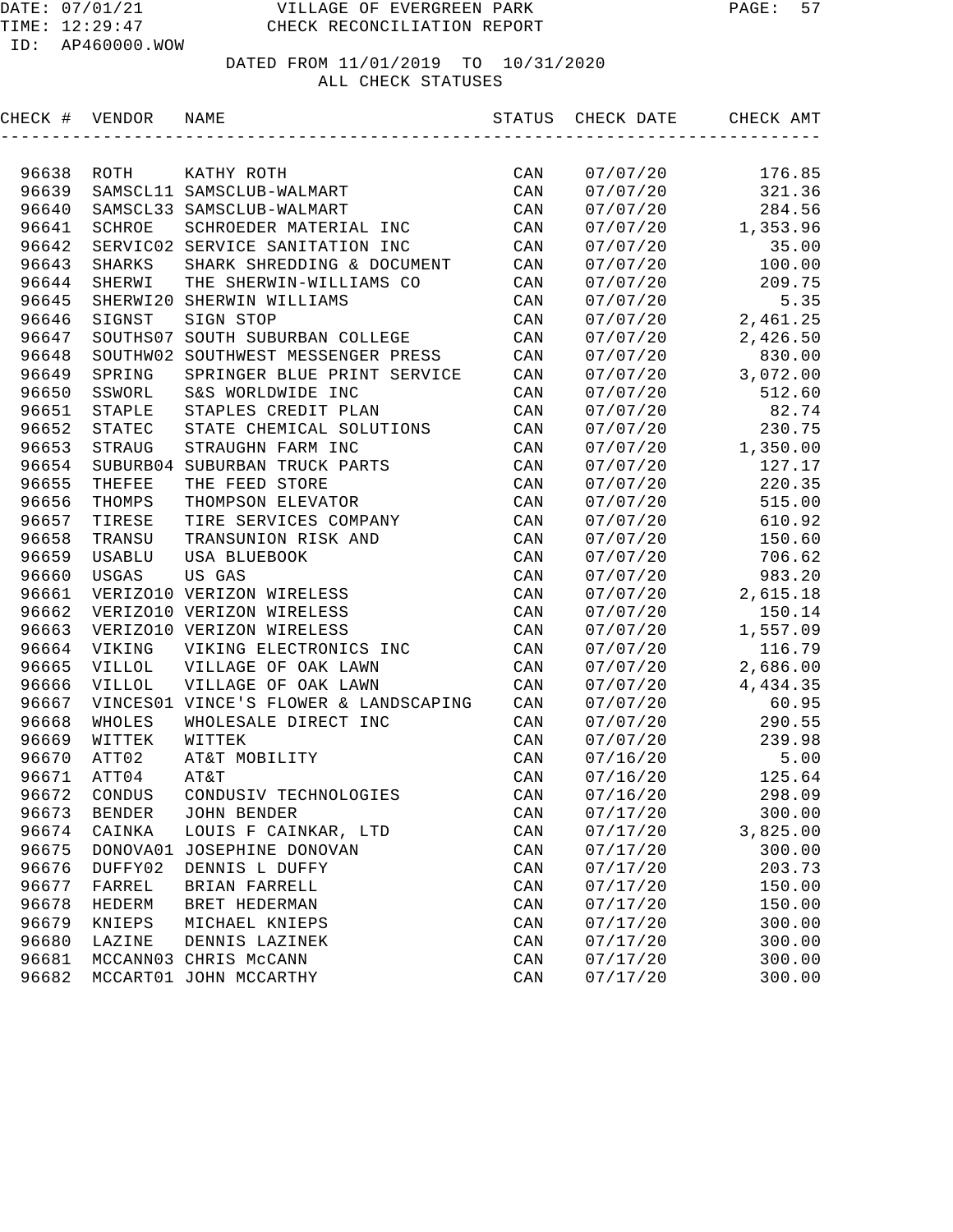| CHECK # | VENDOR           | NAME                                 | STATUS         | CHECK DATE | CHECK AMT |
|---------|------------------|--------------------------------------|----------------|------------|-----------|
|         |                  |                                      |                |            |           |
| 96683   |                  | PASTIC01 SUE PASTICK                 | CAN            | 07/17/20   | 300.00    |
| 96684   | RICH             | CAMERON RICH                         | CAN            | 07/17/20   | 300.00    |
| 96685   | <b>VOS</b>       | JAMES VOS                            | CAN            | 07/17/20   | 300.00    |
| 96686   |                  | YEAMAN GAVIN YEAMAN                  | CAN            | 07/17/20   | 300.00    |
| 96687   | CITYOF           | CITY OF CHICAGO                      | CAN            | 07/17/20   | 3,671.64  |
| 96688   |                  | FIFTHT01 FIFTH THIRD BANK            | CAN            | 07/17/20   | 2,309.27  |
| 96689   |                  | PARKPRO1 PARK PRIMARY CARE LTD       | CAN            | 07/17/20   | 305.00    |
| 96690   |                  | R0005130 CHICAGOLAND AGENCY SERVICES | CAN            | 07/17/20   | 55.00     |
| 96691   |                  | R0005131 FRED BERTUCCI               | CAN            | 07/17/20   | 20.00     |
| 96692   |                  | R0005132 CRAIG CAPPELL               | CAN            | 07/17/20   | 363.78    |
| 96693   |                  | R0005133 SILVIA GOMEZ PATINO         | CAN            | 07/17/20   | 805.00    |
| 96694   |                  | SAMSCL77 SAMSCLUB-WALMART            | CAN            | 07/17/20   | 172.06    |
| 96695   | SEXTON           | <b>JAMES SEXTON</b>                  | CAN            | 07/17/20   | 1,000.00  |
| 96696   |                  | ALSIPL01 ALSIP LAWNMOWER INC         | CAN            | 07/21/20   | 591.40    |
| 96697   |                  | AMAZON01 AMAZON CAPITAL SERVICES INC | CAN            | 07/21/20   | 248.38    |
| 96698   |                  | AMERIC17 AMERICAN LEGAL              | CAN            | 07/21/20   | 495.00    |
| 96699   | ANIMAL           | ANIMAL WELFARE LEAGUE                | CAN            | 07/21/20   | 612.00    |
| 96700   | APARO            | CATHERINE APARO                      | CAN            | 07/21/20   | 25.00     |
| 96701   | ATT01            | AT&T                                 | CAN            | 07/21/20   | 5,284.66  |
| 96702   | ATTGLO           | AT&T GLOBAL SERVICES, INC.           | CAN            | 07/21/20   | 1,211.76  |
| 96703   | AVALON           | AVALON PETROLEUM                     | CAN            | 07/21/20   | 14,332.80 |
| 96704   | BESTMA           | B E S T MAINTENANCE                  | CAN            | 07/21/20   | 680.00    |
| 96705   |                  | BEVERL02 BEVERLY ENVIRONMENTAL       | CAN            | 07/21/20   | 2,944.00  |
| 96706   |                  | BEVERL05 BEVERLY HILLS GARAGE        | CAN            | 07/21/20   | 80.00     |
| 96707   | <b>BFCONS</b>    | B&F CONSTRUCTION                     | CAN            | 07/21/20   | 1,095.50  |
| 96708   | BRENNA           | BRENNAN ELECTRIC                     | CAN            | 07/21/20   | 9,064.66  |
| 96709   | <b>BRETTE</b>    | BRETT SUPPLY COMPANY                 | CAN            | 07/21/20   | 19.88     |
| 96710   | <b>BROTHE</b>    | BROTHERS CAR WASH                    | CAN            | 07/21/20   | 477.00    |
| 96711   | <b>BURRIS</b>    | BURRIS EQUIPMENT CO                  | CAN            | 07/21/20   | 133.47    |
| 96712   | CAREFR           | CAREFREE                             | CAN            | 07/21/20   | 1,814.72  |
| 96713   | CARQUE           | CARQUEST AUTO PARTS                  | CAN            | 07/21/20   | 200.81    |
| 96714   | CEDARP           | CEDAR PATH NURSERIES LLC             | CAN            | 07/21/20   | 215.00    |
| 96715   | CINTAS           | VOIDED---LEADER CHECK                | VL             | 07/21/20   | 0.00      |
| 96716   | CINTAS           | VOIDED---LEADER CHECK                | VL             | 07/21/20   | 0.00      |
| 96717   | CINTAS           | CINTAS CORPORATION #21               | $\mathtt{CAN}$ | 07/21/20   | 3, 325.29 |
| 96718   |                  | CINTAS02 CINTAS CORPORATION          | CAN            | 07/21/20   | 300.62    |
| 96719   | CITYOF           | CITY OF CHICAGO                      | CAN            | 07/21/20   | 33,466.79 |
| 96720   | CLEANI           | CLEANING SPECIALISTS INC             | CAN            | 07/21/20   | 430.00    |
| 96721   | COMCAS04 COMCAST |                                      | CAN            | 07/21/20   | 223.20    |
| 96722   | COMED02          | COM ED                               | CAN            | 07/21/20   | 23,306.71 |
| 96723   | COOKC05          | COOK CO BUREAU OF TECHNOLOGY         | CAN            | 07/21/20   | 3,885.90  |
| 96724   | CRAWFO           | CRAWFORD SUPPLY COMPANY              | CAN            | 07/21/20   | 89.32     |
| 96725   | CUMMIN           | CUMMINS NPOWER LLC                   | CAN            | 07/21/20   | 2,728.90  |
| 96726   |                  | CUMMIN02 CUMMINS NPOWER              | CAN            | 07/21/20   | 1,179.23  |
| 96727   | CYGANH           | CYGAN HAYES, LTD.                    | CAN            | 07/21/20   | 14,175.00 |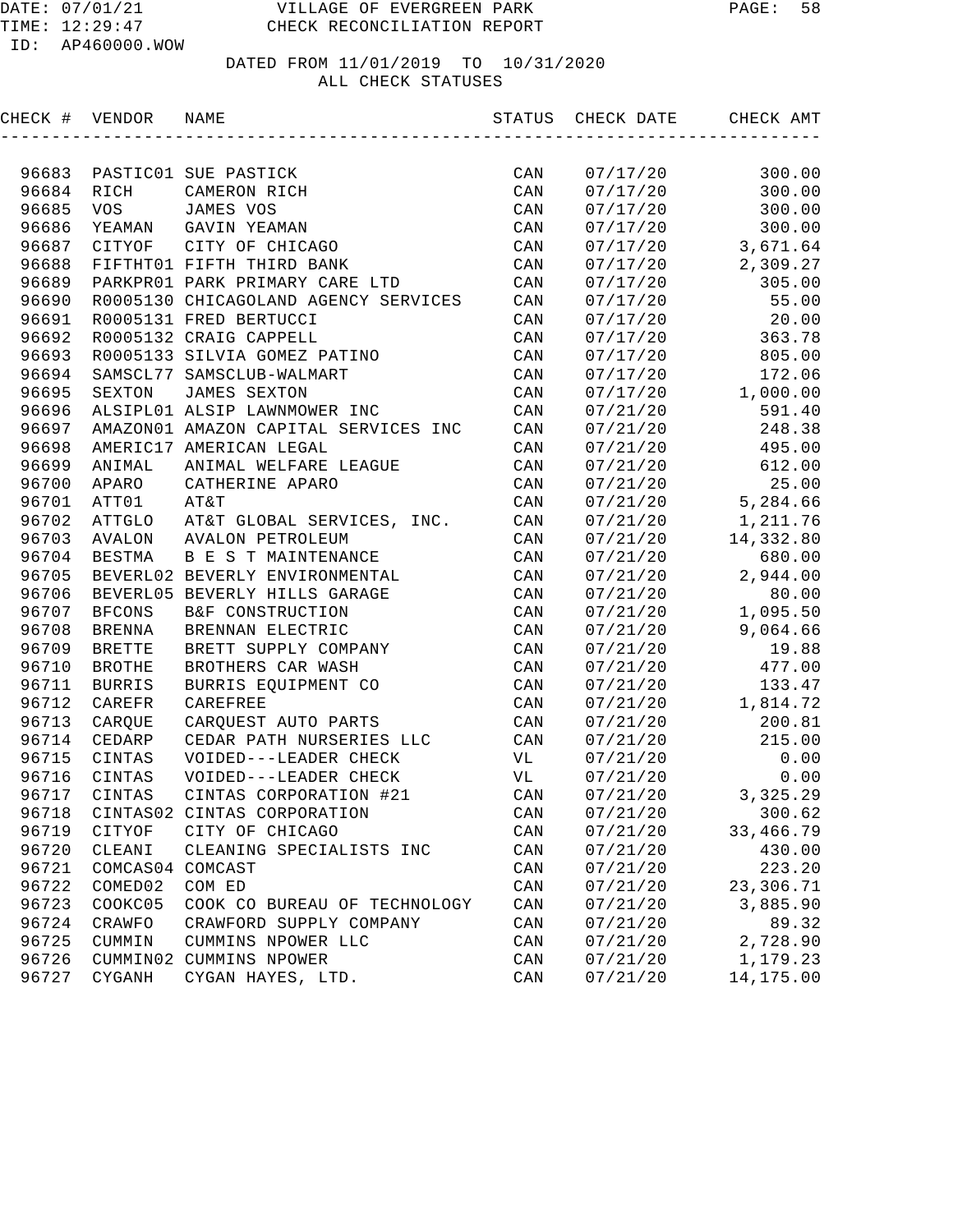| CHECK # | VENDOR        | NAME                              | STATUS         | CHECK DATE | CHECK AMT  |
|---------|---------------|-----------------------------------|----------------|------------|------------|
|         |               |                                   |                |            |            |
| 96728   | DEMAY         | JOE DEMAY                         | CAN            | 07/21/20   | 150.00     |
| 96729   | DIRECT03      | THE DIRECT RESPONSE RESOURCE      | CAN            | 07/21/20   | 795.00     |
| 96730   | EVERGR        | EVERGREEN MECHANICAL              | CAN            | 07/21/20   | 22,456.00  |
| 96731   | EXPERT        | EXPERT CHEMICAL & SUPPLY INC      | CAN            | 07/21/20   | 456.90     |
| 96732   | <b>FLEETS</b> | FLEET SAFETY SUPPLY               | CAN            | 07/21/20   | 912.67     |
| 96733   | FORAN         | DANIEL FORAN                      | OUT            | 07/21/20   | 5.50       |
| 96734   | <b>GALLAG</b> | GALLAGHER MATERIALS CORP          | CAN            | 07/21/20   | 1,242.48   |
| 96735   | GARVEY        | GARVEYS OFFICE PRODUCTS           | CAN            | 07/21/20   | 1,621.76   |
| 96736   | GENUIN        | GENUINE PARTS CO                  | CAN            | 07/21/20   | 476.55     |
| 96737   | GPMPUM        | GPM PUMP & TRUCK PARTS LLC        | CAN            | 07/21/20   | 1,359.85   |
| 96738   | GRAING        | WW GRAINGER INC                   | CAN            | 07/21/20   | 9.72       |
| 96739   | <b>HARBOR</b> | HARBOR FREIGHT TOOLS              | CAN            | 07/21/20   | 227.98     |
| 96740   | HAWKIN        | HAWK FORD                         | CAN            | 07/21/20   | 1,003.04   |
| 96741   |               | HERRER01 ALEXANDER HERRERA        | OUT            | 07/21/20   | 5.50       |
| 96742   | HRJOHN        | H&R JOHNSON BROS INC              | $\mathtt{CAN}$ | 07/21/20   | 52,330.00  |
| 96743   | ILCOUN        | IL COUNTIES RISK MGMT TRUST       | CAN            | 07/21/20   | 7,464.47   |
| 96744   | ILLINO53      | ILLINOIS EPA                      | $\mathtt{CAN}$ | 07/21/20   | 1,000.00   |
| 96745   | INDEPE        | INDEPENDENT RECYCLING SERVICES    | CAN            | 07/21/20   | 18,090.39  |
| 96746   | INTERS        | INTERSTATE BATTERY OF CHICAGO     | CAN            | 07/21/20   | 249.90     |
| 96747   | INTERS04      | INTERSTATE ALL BATTERY CENTER     | CAN            | 07/21/20   | 85.00      |
| 96748   | KAWALA        | KAWA LANDSCAPE & LAWN SERVICE     | CAN            | 07/21/20   | 7,939.00   |
| 96749   | KENNED        | KENNEDY PLUMBING & SEWER INC      | CAN            | 07/21/20   | 880.00     |
| 96750   | KENT          | GENE KENT SR                      | VNR            | 07/21/20   | 0.00       |
| 96751   | LAWSON        | LAWSON PRODUCTS                   | CAN            | 07/21/20   | 1,329.85   |
| 96752   | LEPAR         | LEPAR ANIMAL HOSPITAL             | CAN            | 07/21/20   | 129.78     |
| 96753   | LUDWIG        | LUDWIGS INC                       | CAN            | 07/21/20   | 626.04     |
| 96754   | MARZUL        | MARZULLO SUPPLY CO                | $\mathtt{CAN}$ | 07/21/20   | 141.37     |
| 96755   | MATERI        | MATERIAL SERICE CORPORATION       | CAN            | 07/21/20   | 3,365.00   |
| 96756   | MEADEE        | MEADE INC                         | CAN            | 07/21/20   | 1,149.07   |
| 96757   | MEADEI        | MEADE INC                         | CAN            | 07/21/20   | 5,087.23   |
| 96758   |               | MEIJER01 MEIJER CORPORATE         | CAN            | 07/21/20   | 114,538.00 |
| 96759   |               | MENARD03 VOIDED---LEADER CHECK    | VL             | 07/21/20   | 0.00       |
| 96760   |               | MENARD03 VOIDED---LEADER CHECK    | VL             | 07/21/20   | 0.00       |
| 96761   |               | MENARD03 MENARDS - EVERGREEN PARK | CAN            | 07/21/20   | 774.69     |
| 96762   | MEPEXT        | MEP EXTERMINATING                 | CAN            | 07/21/20   | 105.00     |
| 96763   | MESIMP        | ME SIMPSON CO INC                 | CAN            | 07/21/20   | 10,530.00  |
| 96764   | MICROE        | MICRO-EYE SECURITY SYSTEMS INC    | $\mathtt{CAN}$ | 07/21/20   | 1,310.00   |
| 96765   |               | MIDTOW01 MID-TOWN PETROLEUM       | CAN            | 07/21/20   | 2,499.45   |
| 96766   | NICOR         | NICOR GAS                         | CAN            | 07/21/20   | 601.64     |
| 96767   | NORTHE        | NORTH EAST MULTI-REGIONAL         | CAN            | 07/21/20   | 75.00      |
| 96768   |               | OHERRO01 VOIDED---LEADER CHECK    | VL             | 07/21/20   | 0.00       |
| 96769   |               | OHERRO01 RAY O'HERRON CO INC      | CAN            | 07/21/20   | 580.40     |
| 96770   | PAVEME        | PAVEMENT SYSTEMS INC              | CAN            | 07/21/20   | 3,880.00   |
| 96771   | PORTER        | PORTER ATHLETIC, INC.             | OUT            | 07/21/20   | 1,318.00   |
| 96772   | POSTMA        | POSTMASTER OF CHICAGO             | CAN            | 07/21/20   | 220.00     |
|         |               |                                   |                |            |            |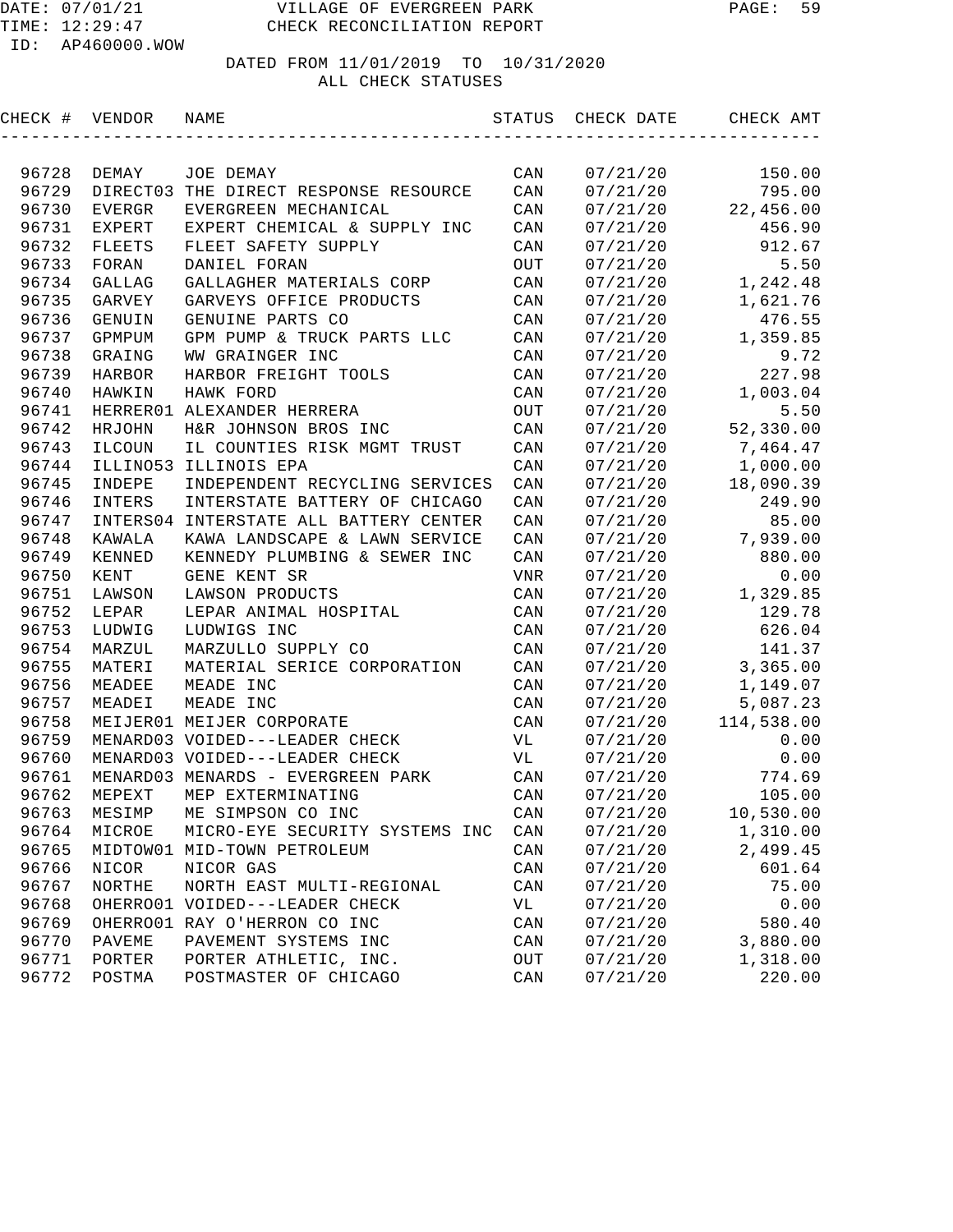| CHECK # VENDOR |               | NAME                                  | STATUS      | CHECK DATE | CHECK AMT  |
|----------------|---------------|---------------------------------------|-------------|------------|------------|
|                |               |                                       |             |            |            |
| 96773          | PRAXAI        | PRAXAIR DISTRIBUTION                  | CAN         | 07/21/20   | 329.09     |
| 96774          | PROVEN        | PROVEN BUSINESS SYSTEMS               | CAN         | 07/21/20   | 172.00     |
| 96775          | PUBLIC        | PUBLIC SAFETY DIRECT INC              | CAN         | 07/21/20   | 150.00     |
| 96776          | OUALIZ        | KALETA M QUALIZZA                     | CAN         | 07/21/20   | 840.35     |
| 96777          |               | R0001731 EVERGREEN PLAZA ASSOCIATES   | CAN         | 07/21/20   | 440.00     |
| 96778          |               | R0001731 EVERGREEN PLAZA ASSOCIATES   | CAN         | 07/21/20   | 9,160.00   |
| 96779          |               | R0001731 EVERGREEN PLAZA ASSOCIATES   | CAN         | 07/21/20   | 4,400.00   |
| 96780          |               | R0003437 STEVE BENDORAITIS            | CAN         | 07/21/20   | 150.00     |
| 96781          |               | R0005134 KATHLEEN ANGONE              | CAN         | 07/21/20   | 100.00     |
| 96782          |               | R0005135 EDDIE KENNEDY                | CAN         | 07/21/20   | 100.00     |
| 96783          |               | R0005136 RYAN O'MALLEY                | CAN         | 07/21/20   | 200.00     |
| 96784          |               | R0005137 SCOTT CAMPBELL               | CAN         | 07/21/20   | 100.00     |
| 96785          |               | R0005137 SCOTT CAMPBELL               | CAN         | 07/21/20   | 175.00     |
| 96786          |               | R0005138 MATT KELLY                   | CAN         | 07/21/20   | 175.00     |
| 96787          |               | R0005139 WINDNILL REMODELING INC      | CAN         | 07/21/20   | 500.00     |
| 96788          |               | R0005140 LAW OFFICE OF RICHARD J RYAN | CAN         | 07/21/20   | 10,000.00  |
| 96789          |               | R0005141 CHAD E CAPISTA               | CAN         | 07/21/20   | 9,040.00   |
| 96790          | RAMARS        | RAMAR SUPPLY CORP                     | CAN         | 07/21/20   | 607.72     |
| 96791          | REDWIN        | RED WING BUSINESS                     | CAN         | 07/21/20   | 329.99     |
| 96792          | <b>RELIAB</b> | RELIABLE FIRE & SECURITY              | CAN         | 07/21/20   | 387.15     |
| 96793          | ROTH          | KATHY ROTH                            | CAN         | 07/21/20   | 117.75     |
| 96794          | SCHAAF        | SCHAAF EQUIPMENT CO INC               | CAN         | 07/21/20   | 39.80      |
| 96795          | SCHROE        | SCHROEDER MATERIAL INC                | CAN         | 07/21/20   | 768.61     |
| 96796          | SECRET01      | SECRETARY OF STATE                    | CAN         | 07/21/20   | 860.00     |
| 96797          | SEMMER        | SEMMER LANDSCAPE LLC                  | CAN         | 07/21/20   | 13,767.00  |
| 96798          | SERVIC02      | SERVICE SANITATION INC                | CAN         | 07/21/20   | 725.00     |
| 96799          | SHARKS        | SHARK SHREDDING & DOCUMENT            | CAN         | 07/21/20   | 40.00      |
| 96800          | SHERWI        | THE SHERWIN-WILLIAMS CO               | CAN         | 07/21/20   | 170.50     |
| 96801          | SIGNST        | SIGN STOP                             | CAN         | 07/21/20   | 60.00      |
| 96802          | SOUTHS07      | SOUTH SUBURBAN COLLEGE                | CAN         | 07/21/20   | 679.00     |
| 96803          | STACHL        | ROBERT STACHLER                       | CAN         | 07/21/20   | 150.00     |
| 96804          | STANDA        | STANDARD EQUIPMENT CO                 | CAN         | 07/21/20   | 440.66     |
| 96805          | STATEC        | STATE CHEMICAL SOLUTIONS              | CAN         | 07/21/20   | 926.66     |
| 96806          | THIRDM        | THIRD MILLENNIUM                      | CAN         | 07/21/20   | 11,875.00  |
| 96807          | <b>USGAS</b>  | US GAS                                | CAN         | 07/21/20   | 234.89     |
| 96808          |               | VERIZO10 VERIZON WIRELESS             | CAN         | 07/21/20   | 44.48      |
| 96809          |               | VERIZO10 VERIZON WIRELESS             | CAN         | 07/21/20   | 2,899.93   |
| 96810          |               | VERIZO10 VERIZON WIRELESS             | CAN         | 07/21/20   | 1,838.38   |
| 96811          |               | VERIZO10 VERIZON WIRELESS             | CAN         | 07/21/20   | 114.03     |
| 96812          | VERMEE        | VERMEER MIDWEST/VERMEER IL            | CAN         | 07/21/20   | 127.48     |
| 96813          | VILLOL        | VILLAGE OF OAK LAWN                   | CAN         | 07/21/20   | 177,905.48 |
| 96814          |               | USPOST01 US POSTMASTER                | CAN         | 07/23/20   | 3, 243.85  |
| 96815          |               | COOKCO05 COOK COUNTY TREASURER        | CAN         | 07/27/20   | 31, 241.33 |
| 96816          |               | VOIDED---SPOILED CHECK                | $_{\rm VS}$ | 07/28/20   | 0.00       |
| 96817          |               | VOIDED---SPOILED CHECK                | VS          | 07/28/20   | 0.00       |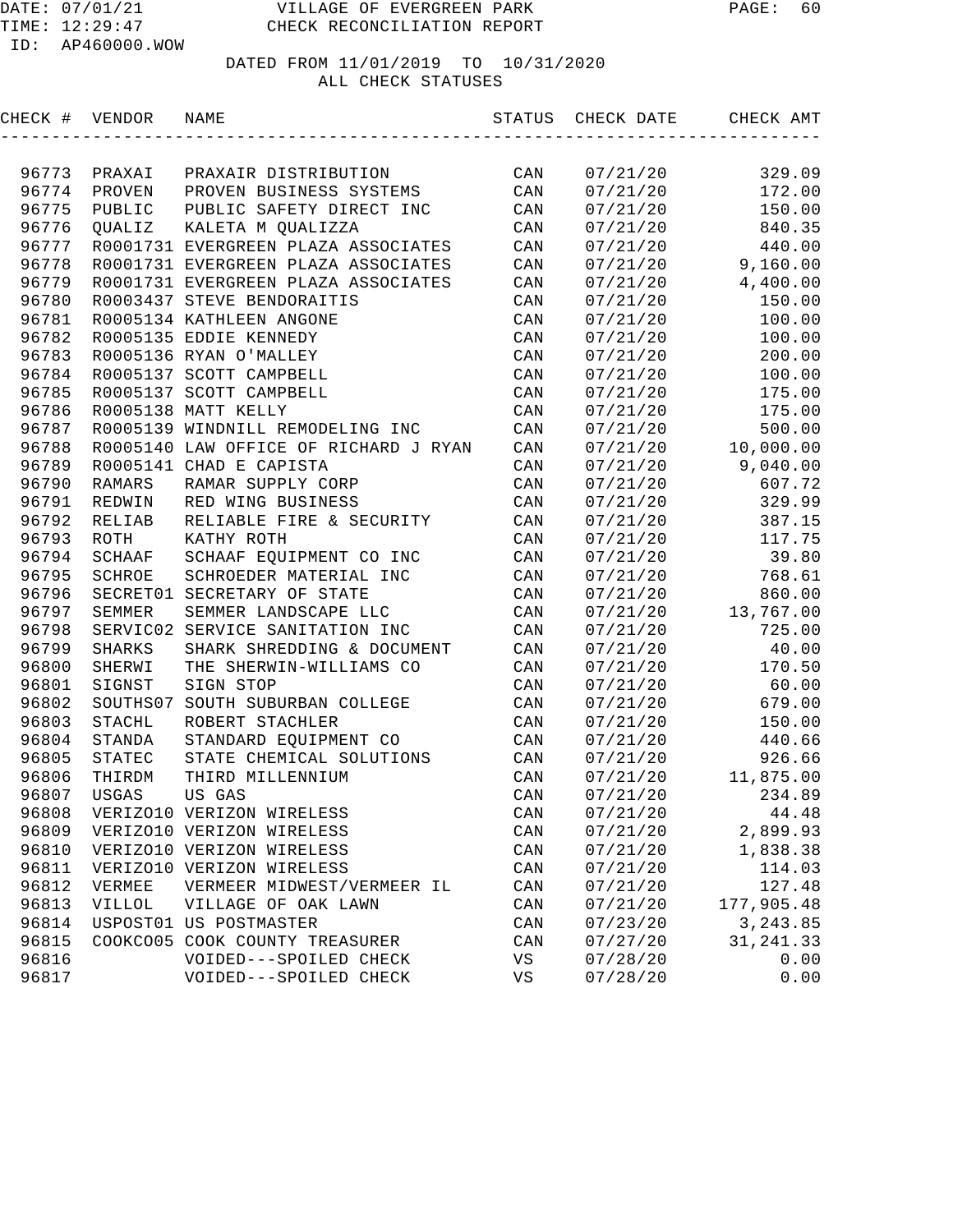| VS<br>96818<br>VOIDED---SPOILED CHECK<br>07/28/20<br>VS<br>96819<br>07/28/20<br>VOIDED---SPOILED CHECK<br>96820<br>VOIDED---SPOILED CHECK<br>VS<br>07/28/20<br>96821<br>VOIDED---SPOILED CHECK<br>VS<br>07/28/20<br>96822<br>VOIDED---SPOILED CHECK<br>VS<br>07/28/20<br>96823<br>VS<br>VOIDED---SPOILED CHECK<br>07/28/20<br>96824<br>VS<br>VOIDED---SPOILED CHECK<br>07/28/20<br>96825<br>DELL MARKETING LP<br>CAN<br>07/28/20<br>DELLMA<br>96826<br>GRAPHI01 GRAPHIC CONSERVATION CO<br>CAN<br>07/28/20<br>96827<br>R0005142 PATRICIA ROBINSON<br>CAN<br>07/28/20<br>96828<br>R0005143 DAVID CRUZ<br>CAN<br>07/28/20<br>96829<br>R0005144 ALDEH A KETCHUM<br>CAN<br>07/28/20<br>96830<br>R0005145 ANASTASIA VETETO<br>CAN<br>07/28/20<br>96831<br>R0005146 RICHARD SIMONE<br>CAN<br>07/28/20<br>96832<br><b>UPS</b><br>CAN<br><b>UPS</b><br>07/28/20<br>96833<br>CAN<br>WINDYC<br>WINDY CITY SILKSCREENING INC<br>07/28/20<br>96834<br>CULVER<br>CULVER'S<br>CAN<br>07/31/20<br>96835<br>VANDER01 CHRIS VANDER NAALD<br>CAN<br>07/31/20<br>96836<br>ADAM CASPER<br>CASPER<br>CAN<br>07/31/20<br>96837<br>PETTYC01 PETTY CASH CUSTODIAN<br>CAN<br>07/31/20<br>96838<br>R0005148 MARIA PEREZ<br>CAN<br>07/31/20<br>96839<br>R0005149 RACHEL GADSON<br>CAN<br>07/31/20<br>96840<br>R0005150 PATRICK KELLY<br>CAN<br>07/31/20<br>96841<br>THE STANDARD<br>CAN<br>THESTA<br>07/31/20<br>96842<br>ANNE WALUSEK<br>WALUSE<br>CAN<br>07/31/20<br>96843<br>AINLEY<br>ROSLYN AINLEY<br>CAN<br>08/04/20<br>96844<br>ALSIPL01 ALSIP LAWNMOWER INC<br>CAN<br>08/04/20<br>96845<br>AMAZON01 AMAZON CAPITAL SERVICES INC<br>CAN<br>08/04/20<br>96846<br>ARCONC<br>ARCON CONCRETE CONSTRUCTION<br>CAN<br>08/04/20<br>96847<br>ATT01<br>AT&T<br>CAN<br>08/04/20<br>96848<br>ATT02<br>AT&T MOBILITY<br>CAN<br>08/04/20<br>96849<br>ATTGLO<br>AT&T GLOBAL SERVICES, INC.<br>CAN<br>08/04/20<br>96850<br>AVALON<br>AVALON PETROLEUM<br>CAN<br>08/04/20<br>96851<br>BESTMA<br>B E S T MAINTENANCE<br>CAN<br>08/04/20<br>96852<br>08/04/20<br>BEVERL02 BEVERLY ENVIRONMENTAL<br>CAN<br>08/04/20<br>96853<br><b>BFCONS</b><br>B&F CONSTRUCTION<br>$\mathop{\mathtt{CAN}}$<br>96854<br>CAN<br>08/04/20<br><b>BRENNA</b><br>BRENNAN ELECTRIC<br>96855<br>$\mathtt{CAN}$<br><b>BROWNE</b><br>BROWNELLS INC<br>08/04/20<br>96856<br><b>BURRIS</b><br>BURRIS EQUIPMENT CO<br>CAN<br>08/04/20 | CHECK # | VENDOR | NAME                 | STATUS | CHECK DATE | CHECK AMT  |
|---------------------------------------------------------------------------------------------------------------------------------------------------------------------------------------------------------------------------------------------------------------------------------------------------------------------------------------------------------------------------------------------------------------------------------------------------------------------------------------------------------------------------------------------------------------------------------------------------------------------------------------------------------------------------------------------------------------------------------------------------------------------------------------------------------------------------------------------------------------------------------------------------------------------------------------------------------------------------------------------------------------------------------------------------------------------------------------------------------------------------------------------------------------------------------------------------------------------------------------------------------------------------------------------------------------------------------------------------------------------------------------------------------------------------------------------------------------------------------------------------------------------------------------------------------------------------------------------------------------------------------------------------------------------------------------------------------------------------------------------------------------------------------------------------------------------------------------------------------------------------------------------------------------------------------------------------------------------------------------------------------------------------------------------------------------------------------------------------------------------------------------------------------------------------------------------------------------------------------------------------------------------------------------------------------------------------------------------------------------------|---------|--------|----------------------|--------|------------|------------|
|                                                                                                                                                                                                                                                                                                                                                                                                                                                                                                                                                                                                                                                                                                                                                                                                                                                                                                                                                                                                                                                                                                                                                                                                                                                                                                                                                                                                                                                                                                                                                                                                                                                                                                                                                                                                                                                                                                                                                                                                                                                                                                                                                                                                                                                                                                                                                                     |         |        |                      |        |            |            |
|                                                                                                                                                                                                                                                                                                                                                                                                                                                                                                                                                                                                                                                                                                                                                                                                                                                                                                                                                                                                                                                                                                                                                                                                                                                                                                                                                                                                                                                                                                                                                                                                                                                                                                                                                                                                                                                                                                                                                                                                                                                                                                                                                                                                                                                                                                                                                                     |         |        |                      |        |            | 0.00       |
|                                                                                                                                                                                                                                                                                                                                                                                                                                                                                                                                                                                                                                                                                                                                                                                                                                                                                                                                                                                                                                                                                                                                                                                                                                                                                                                                                                                                                                                                                                                                                                                                                                                                                                                                                                                                                                                                                                                                                                                                                                                                                                                                                                                                                                                                                                                                                                     |         |        |                      |        |            | 0.00       |
|                                                                                                                                                                                                                                                                                                                                                                                                                                                                                                                                                                                                                                                                                                                                                                                                                                                                                                                                                                                                                                                                                                                                                                                                                                                                                                                                                                                                                                                                                                                                                                                                                                                                                                                                                                                                                                                                                                                                                                                                                                                                                                                                                                                                                                                                                                                                                                     |         |        |                      |        |            | 0.00       |
|                                                                                                                                                                                                                                                                                                                                                                                                                                                                                                                                                                                                                                                                                                                                                                                                                                                                                                                                                                                                                                                                                                                                                                                                                                                                                                                                                                                                                                                                                                                                                                                                                                                                                                                                                                                                                                                                                                                                                                                                                                                                                                                                                                                                                                                                                                                                                                     |         |        |                      |        |            | 0.00       |
|                                                                                                                                                                                                                                                                                                                                                                                                                                                                                                                                                                                                                                                                                                                                                                                                                                                                                                                                                                                                                                                                                                                                                                                                                                                                                                                                                                                                                                                                                                                                                                                                                                                                                                                                                                                                                                                                                                                                                                                                                                                                                                                                                                                                                                                                                                                                                                     |         |        |                      |        |            | 0.00       |
|                                                                                                                                                                                                                                                                                                                                                                                                                                                                                                                                                                                                                                                                                                                                                                                                                                                                                                                                                                                                                                                                                                                                                                                                                                                                                                                                                                                                                                                                                                                                                                                                                                                                                                                                                                                                                                                                                                                                                                                                                                                                                                                                                                                                                                                                                                                                                                     |         |        |                      |        |            | 0.00       |
|                                                                                                                                                                                                                                                                                                                                                                                                                                                                                                                                                                                                                                                                                                                                                                                                                                                                                                                                                                                                                                                                                                                                                                                                                                                                                                                                                                                                                                                                                                                                                                                                                                                                                                                                                                                                                                                                                                                                                                                                                                                                                                                                                                                                                                                                                                                                                                     |         |        |                      |        |            | 0.00       |
|                                                                                                                                                                                                                                                                                                                                                                                                                                                                                                                                                                                                                                                                                                                                                                                                                                                                                                                                                                                                                                                                                                                                                                                                                                                                                                                                                                                                                                                                                                                                                                                                                                                                                                                                                                                                                                                                                                                                                                                                                                                                                                                                                                                                                                                                                                                                                                     |         |        |                      |        |            | 13,888.68  |
|                                                                                                                                                                                                                                                                                                                                                                                                                                                                                                                                                                                                                                                                                                                                                                                                                                                                                                                                                                                                                                                                                                                                                                                                                                                                                                                                                                                                                                                                                                                                                                                                                                                                                                                                                                                                                                                                                                                                                                                                                                                                                                                                                                                                                                                                                                                                                                     |         |        |                      |        |            | 1,800.00   |
|                                                                                                                                                                                                                                                                                                                                                                                                                                                                                                                                                                                                                                                                                                                                                                                                                                                                                                                                                                                                                                                                                                                                                                                                                                                                                                                                                                                                                                                                                                                                                                                                                                                                                                                                                                                                                                                                                                                                                                                                                                                                                                                                                                                                                                                                                                                                                                     |         |        |                      |        |            | 20.00      |
|                                                                                                                                                                                                                                                                                                                                                                                                                                                                                                                                                                                                                                                                                                                                                                                                                                                                                                                                                                                                                                                                                                                                                                                                                                                                                                                                                                                                                                                                                                                                                                                                                                                                                                                                                                                                                                                                                                                                                                                                                                                                                                                                                                                                                                                                                                                                                                     |         |        |                      |        |            | 20.00      |
|                                                                                                                                                                                                                                                                                                                                                                                                                                                                                                                                                                                                                                                                                                                                                                                                                                                                                                                                                                                                                                                                                                                                                                                                                                                                                                                                                                                                                                                                                                                                                                                                                                                                                                                                                                                                                                                                                                                                                                                                                                                                                                                                                                                                                                                                                                                                                                     |         |        |                      |        |            | 20.00      |
|                                                                                                                                                                                                                                                                                                                                                                                                                                                                                                                                                                                                                                                                                                                                                                                                                                                                                                                                                                                                                                                                                                                                                                                                                                                                                                                                                                                                                                                                                                                                                                                                                                                                                                                                                                                                                                                                                                                                                                                                                                                                                                                                                                                                                                                                                                                                                                     |         |        |                      |        |            | 20.00      |
|                                                                                                                                                                                                                                                                                                                                                                                                                                                                                                                                                                                                                                                                                                                                                                                                                                                                                                                                                                                                                                                                                                                                                                                                                                                                                                                                                                                                                                                                                                                                                                                                                                                                                                                                                                                                                                                                                                                                                                                                                                                                                                                                                                                                                                                                                                                                                                     |         |        |                      |        |            | 20.00      |
|                                                                                                                                                                                                                                                                                                                                                                                                                                                                                                                                                                                                                                                                                                                                                                                                                                                                                                                                                                                                                                                                                                                                                                                                                                                                                                                                                                                                                                                                                                                                                                                                                                                                                                                                                                                                                                                                                                                                                                                                                                                                                                                                                                                                                                                                                                                                                                     |         |        |                      |        |            | 12.00      |
|                                                                                                                                                                                                                                                                                                                                                                                                                                                                                                                                                                                                                                                                                                                                                                                                                                                                                                                                                                                                                                                                                                                                                                                                                                                                                                                                                                                                                                                                                                                                                                                                                                                                                                                                                                                                                                                                                                                                                                                                                                                                                                                                                                                                                                                                                                                                                                     |         |        |                      |        |            | 10.00      |
|                                                                                                                                                                                                                                                                                                                                                                                                                                                                                                                                                                                                                                                                                                                                                                                                                                                                                                                                                                                                                                                                                                                                                                                                                                                                                                                                                                                                                                                                                                                                                                                                                                                                                                                                                                                                                                                                                                                                                                                                                                                                                                                                                                                                                                                                                                                                                                     |         |        |                      |        |            | 4,400.00   |
|                                                                                                                                                                                                                                                                                                                                                                                                                                                                                                                                                                                                                                                                                                                                                                                                                                                                                                                                                                                                                                                                                                                                                                                                                                                                                                                                                                                                                                                                                                                                                                                                                                                                                                                                                                                                                                                                                                                                                                                                                                                                                                                                                                                                                                                                                                                                                                     |         |        |                      |        |            | 765.00     |
|                                                                                                                                                                                                                                                                                                                                                                                                                                                                                                                                                                                                                                                                                                                                                                                                                                                                                                                                                                                                                                                                                                                                                                                                                                                                                                                                                                                                                                                                                                                                                                                                                                                                                                                                                                                                                                                                                                                                                                                                                                                                                                                                                                                                                                                                                                                                                                     |         |        |                      |        |            | 2,312.00   |
|                                                                                                                                                                                                                                                                                                                                                                                                                                                                                                                                                                                                                                                                                                                                                                                                                                                                                                                                                                                                                                                                                                                                                                                                                                                                                                                                                                                                                                                                                                                                                                                                                                                                                                                                                                                                                                                                                                                                                                                                                                                                                                                                                                                                                                                                                                                                                                     |         |        |                      |        |            | 4,000.00   |
|                                                                                                                                                                                                                                                                                                                                                                                                                                                                                                                                                                                                                                                                                                                                                                                                                                                                                                                                                                                                                                                                                                                                                                                                                                                                                                                                                                                                                                                                                                                                                                                                                                                                                                                                                                                                                                                                                                                                                                                                                                                                                                                                                                                                                                                                                                                                                                     |         |        |                      |        |            | 20.00      |
|                                                                                                                                                                                                                                                                                                                                                                                                                                                                                                                                                                                                                                                                                                                                                                                                                                                                                                                                                                                                                                                                                                                                                                                                                                                                                                                                                                                                                                                                                                                                                                                                                                                                                                                                                                                                                                                                                                                                                                                                                                                                                                                                                                                                                                                                                                                                                                     |         |        |                      |        |            | 20.00      |
|                                                                                                                                                                                                                                                                                                                                                                                                                                                                                                                                                                                                                                                                                                                                                                                                                                                                                                                                                                                                                                                                                                                                                                                                                                                                                                                                                                                                                                                                                                                                                                                                                                                                                                                                                                                                                                                                                                                                                                                                                                                                                                                                                                                                                                                                                                                                                                     |         |        |                      |        |            | 20.00      |
|                                                                                                                                                                                                                                                                                                                                                                                                                                                                                                                                                                                                                                                                                                                                                                                                                                                                                                                                                                                                                                                                                                                                                                                                                                                                                                                                                                                                                                                                                                                                                                                                                                                                                                                                                                                                                                                                                                                                                                                                                                                                                                                                                                                                                                                                                                                                                                     |         |        |                      |        |            | 6,206.42   |
|                                                                                                                                                                                                                                                                                                                                                                                                                                                                                                                                                                                                                                                                                                                                                                                                                                                                                                                                                                                                                                                                                                                                                                                                                                                                                                                                                                                                                                                                                                                                                                                                                                                                                                                                                                                                                                                                                                                                                                                                                                                                                                                                                                                                                                                                                                                                                                     |         |        |                      |        |            | 303.05     |
|                                                                                                                                                                                                                                                                                                                                                                                                                                                                                                                                                                                                                                                                                                                                                                                                                                                                                                                                                                                                                                                                                                                                                                                                                                                                                                                                                                                                                                                                                                                                                                                                                                                                                                                                                                                                                                                                                                                                                                                                                                                                                                                                                                                                                                                                                                                                                                     |         |        |                      |        |            | 13.23      |
|                                                                                                                                                                                                                                                                                                                                                                                                                                                                                                                                                                                                                                                                                                                                                                                                                                                                                                                                                                                                                                                                                                                                                                                                                                                                                                                                                                                                                                                                                                                                                                                                                                                                                                                                                                                                                                                                                                                                                                                                                                                                                                                                                                                                                                                                                                                                                                     |         |        |                      |        |            | 126.95     |
|                                                                                                                                                                                                                                                                                                                                                                                                                                                                                                                                                                                                                                                                                                                                                                                                                                                                                                                                                                                                                                                                                                                                                                                                                                                                                                                                                                                                                                                                                                                                                                                                                                                                                                                                                                                                                                                                                                                                                                                                                                                                                                                                                                                                                                                                                                                                                                     |         |        |                      |        |            | 491.25     |
|                                                                                                                                                                                                                                                                                                                                                                                                                                                                                                                                                                                                                                                                                                                                                                                                                                                                                                                                                                                                                                                                                                                                                                                                                                                                                                                                                                                                                                                                                                                                                                                                                                                                                                                                                                                                                                                                                                                                                                                                                                                                                                                                                                                                                                                                                                                                                                     |         |        |                      |        |            | 900.00     |
|                                                                                                                                                                                                                                                                                                                                                                                                                                                                                                                                                                                                                                                                                                                                                                                                                                                                                                                                                                                                                                                                                                                                                                                                                                                                                                                                                                                                                                                                                                                                                                                                                                                                                                                                                                                                                                                                                                                                                                                                                                                                                                                                                                                                                                                                                                                                                                     |         |        |                      |        |            | 2,349.31   |
|                                                                                                                                                                                                                                                                                                                                                                                                                                                                                                                                                                                                                                                                                                                                                                                                                                                                                                                                                                                                                                                                                                                                                                                                                                                                                                                                                                                                                                                                                                                                                                                                                                                                                                                                                                                                                                                                                                                                                                                                                                                                                                                                                                                                                                                                                                                                                                     |         |        |                      |        |            | 674.46     |
|                                                                                                                                                                                                                                                                                                                                                                                                                                                                                                                                                                                                                                                                                                                                                                                                                                                                                                                                                                                                                                                                                                                                                                                                                                                                                                                                                                                                                                                                                                                                                                                                                                                                                                                                                                                                                                                                                                                                                                                                                                                                                                                                                                                                                                                                                                                                                                     |         |        |                      |        |            | 1,410.32   |
|                                                                                                                                                                                                                                                                                                                                                                                                                                                                                                                                                                                                                                                                                                                                                                                                                                                                                                                                                                                                                                                                                                                                                                                                                                                                                                                                                                                                                                                                                                                                                                                                                                                                                                                                                                                                                                                                                                                                                                                                                                                                                                                                                                                                                                                                                                                                                                     |         |        |                      |        |            | 2,842.05   |
|                                                                                                                                                                                                                                                                                                                                                                                                                                                                                                                                                                                                                                                                                                                                                                                                                                                                                                                                                                                                                                                                                                                                                                                                                                                                                                                                                                                                                                                                                                                                                                                                                                                                                                                                                                                                                                                                                                                                                                                                                                                                                                                                                                                                                                                                                                                                                                     |         |        |                      |        |            | 3,981.47   |
|                                                                                                                                                                                                                                                                                                                                                                                                                                                                                                                                                                                                                                                                                                                                                                                                                                                                                                                                                                                                                                                                                                                                                                                                                                                                                                                                                                                                                                                                                                                                                                                                                                                                                                                                                                                                                                                                                                                                                                                                                                                                                                                                                                                                                                                                                                                                                                     |         |        |                      |        |            | 1,472.00   |
|                                                                                                                                                                                                                                                                                                                                                                                                                                                                                                                                                                                                                                                                                                                                                                                                                                                                                                                                                                                                                                                                                                                                                                                                                                                                                                                                                                                                                                                                                                                                                                                                                                                                                                                                                                                                                                                                                                                                                                                                                                                                                                                                                                                                                                                                                                                                                                     |         |        |                      |        |            | 3,640.00   |
|                                                                                                                                                                                                                                                                                                                                                                                                                                                                                                                                                                                                                                                                                                                                                                                                                                                                                                                                                                                                                                                                                                                                                                                                                                                                                                                                                                                                                                                                                                                                                                                                                                                                                                                                                                                                                                                                                                                                                                                                                                                                                                                                                                                                                                                                                                                                                                     |         |        |                      |        |            | 280.00     |
|                                                                                                                                                                                                                                                                                                                                                                                                                                                                                                                                                                                                                                                                                                                                                                                                                                                                                                                                                                                                                                                                                                                                                                                                                                                                                                                                                                                                                                                                                                                                                                                                                                                                                                                                                                                                                                                                                                                                                                                                                                                                                                                                                                                                                                                                                                                                                                     |         |        |                      |        |            | 66.80      |
|                                                                                                                                                                                                                                                                                                                                                                                                                                                                                                                                                                                                                                                                                                                                                                                                                                                                                                                                                                                                                                                                                                                                                                                                                                                                                                                                                                                                                                                                                                                                                                                                                                                                                                                                                                                                                                                                                                                                                                                                                                                                                                                                                                                                                                                                                                                                                                     |         |        |                      |        |            | 43.02      |
|                                                                                                                                                                                                                                                                                                                                                                                                                                                                                                                                                                                                                                                                                                                                                                                                                                                                                                                                                                                                                                                                                                                                                                                                                                                                                                                                                                                                                                                                                                                                                                                                                                                                                                                                                                                                                                                                                                                                                                                                                                                                                                                                                                                                                                                                                                                                                                     | 96857   | CAINKA | LOUIS F CAINKAR, LTD | CAN    | 08/04/20   | 11, 413.75 |
| 96858<br>CAREFR<br>CAN<br>08/04/20<br>CAREFREE                                                                                                                                                                                                                                                                                                                                                                                                                                                                                                                                                                                                                                                                                                                                                                                                                                                                                                                                                                                                                                                                                                                                                                                                                                                                                                                                                                                                                                                                                                                                                                                                                                                                                                                                                                                                                                                                                                                                                                                                                                                                                                                                                                                                                                                                                                                      |         |        |                      |        |            | 403.35     |
| 96859<br>CDWG<br>CDW GOVERNMENT<br>CAN<br>08/04/20                                                                                                                                                                                                                                                                                                                                                                                                                                                                                                                                                                                                                                                                                                                                                                                                                                                                                                                                                                                                                                                                                                                                                                                                                                                                                                                                                                                                                                                                                                                                                                                                                                                                                                                                                                                                                                                                                                                                                                                                                                                                                                                                                                                                                                                                                                                  |         |        |                      |        |            | 89.00      |
| 96860<br>CINTAS<br>VOIDED---LEADER CHECK<br>VL<br>08/04/20                                                                                                                                                                                                                                                                                                                                                                                                                                                                                                                                                                                                                                                                                                                                                                                                                                                                                                                                                                                                                                                                                                                                                                                                                                                                                                                                                                                                                                                                                                                                                                                                                                                                                                                                                                                                                                                                                                                                                                                                                                                                                                                                                                                                                                                                                                          |         |        |                      |        |            | 0.00       |
| 96861<br>CINTAS<br>CINTAS CORPORATION #21<br>CAN<br>08/04/20                                                                                                                                                                                                                                                                                                                                                                                                                                                                                                                                                                                                                                                                                                                                                                                                                                                                                                                                                                                                                                                                                                                                                                                                                                                                                                                                                                                                                                                                                                                                                                                                                                                                                                                                                                                                                                                                                                                                                                                                                                                                                                                                                                                                                                                                                                        |         |        |                      |        |            | 2,165.19   |
| 96862<br>CINTAS02 CINTAS CORPORATION<br>CAN<br>08/04/20                                                                                                                                                                                                                                                                                                                                                                                                                                                                                                                                                                                                                                                                                                                                                                                                                                                                                                                                                                                                                                                                                                                                                                                                                                                                                                                                                                                                                                                                                                                                                                                                                                                                                                                                                                                                                                                                                                                                                                                                                                                                                                                                                                                                                                                                                                             |         |        |                      |        |            | 229.05     |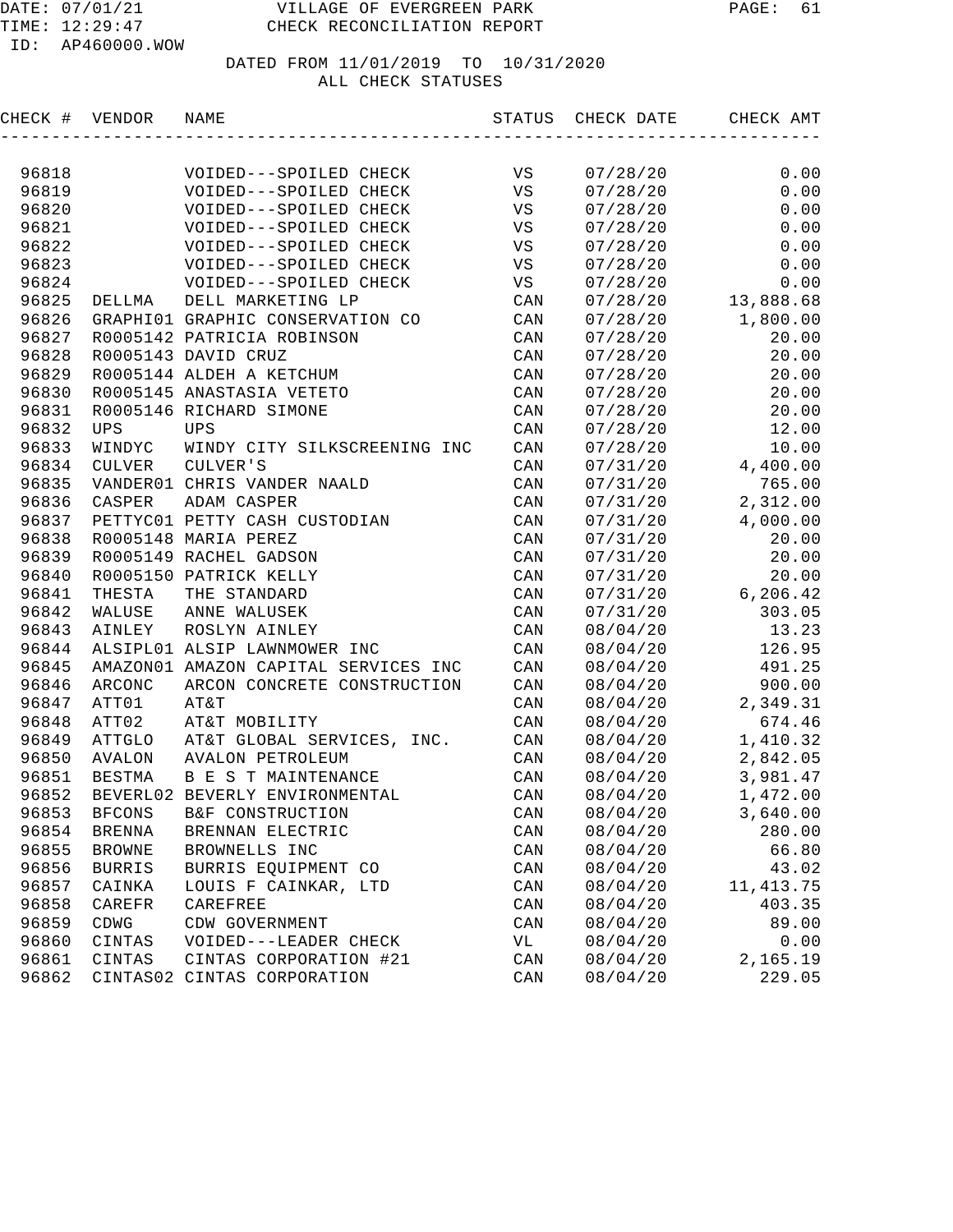| CHECK # | VENDOR           | NAME                                    | STATUS | CHECK DATE | CHECK AMT  |
|---------|------------------|-----------------------------------------|--------|------------|------------|
|         |                  |                                         |        |            |            |
| 96863   | CLASSM           | CLASSMATE                               | CAN    | 08/04/20   | 1,983.48   |
| 96864   | CLEANI           | CLEANING SPECIALISTS INC                | CAN    | 08/04/20   | 575.00     |
| 96865   | COBANT           | COBAN TECHNOLOGIES INC                  | CAN    | 08/04/20   | 2,817.00   |
| 96866   | COMCAS04 COMCAST |                                         | CAN    | 08/04/20   | 113.35     |
| 96867   | COMPET           | COMPETITIVE SUPPORT OPTIONS             | CAN    | 08/04/20   | 71.62      |
| 96868   | COREMA           | CORE & MAIN LP                          | CAN    | 08/04/20   | 2,070.00   |
| 96869   |                  | DAILYS01 DAILY SOUTHTOWN                | CAN    | 08/04/20   | 101.83     |
| 96870   | <b>DEARBO</b>    | DEARBORN LIFE INSURANCE                 | CAN    | 08/04/20   | 1,289.14   |
| 96871   |                  | DELTAD01 DELTA DENTAL - RISK            | CAN    | 08/04/20   | 13,669.31  |
| 96872   | DUFFY05          | KELLY DUFFY                             | CAN    | 08/04/20   | 26.45      |
| 96873   | DUFFY06          | ROSEMARY DUFFY                          | CAN    | 08/04/20   | 167.33     |
| 96874   | EFOLDE           | eFOLDER INC DBA<br>AXCIENT              | CAN    | 08/04/20   | 1,980.00   |
| 96875   | ELINEU           | eLINEUP LLC                             | CAN    | 08/04/20   | 600.00     |
| 96876   | EVERGR           | EVERGREEN MECHANICAL                    | CAN    | 08/04/20   | 3,798.50   |
| 96877   |                  | EVERGR04 EVERGREEN PARK ACE HARDWARE    | CAN    | 08/04/20   | 7.81       |
| 96878   | FERGUS           | FERGUSON FACILITIES SUPPLY              | CAN    | 08/04/20   | 607.43     |
| 96879   |                  | FIFTHT01 FIFTH THIRD BANK               | CAN    | 08/04/20   | 1,771.99   |
| 96880   | FIRESE           | FIRE SERVICE INC                        | CAN    | 08/04/20   | 11, 125.51 |
| 96881   | FLANAG           | FLANAGIN LLC                            | CAN    | 08/04/20   | 1,190.00   |
| 96882   | GARVEY           | GARVEYS OFFICE PRODUCTS                 | CAN    | 08/04/20   | 392.74     |
| 96883   | <b>GEKLOO</b>    | GE KLOOS MATERIAL CO                    | CAN    | 08/04/20   | 2,305.50   |
| 96884   | GRAING           | WW GRAINGER INC                         | CAN    | 08/04/20   | 227.40     |
| 96885   |                  | HARRISO1 GENELLE HARRIS-CHISHOLM        | CAN    | 08/04/20   | 131.18     |
| 96886   | HASTIN           | HASTINGS AIR-ENERGY                     | CAN    | 08/04/20   | 462.31     |
| 96887   |                  | HEALTH03 HEALTHCARE SERVICE CORPORATION | CAN    | 08/04/20   | 194,811.59 |
| 96888   | ILLINO22         | ILLINOIS COMMUNICATIONS                 | CAN    | 08/04/20   | 381.11     |
| 96889   | INFORA           | INFORAD INC                             | CAN    | 08/04/20   | 311.00     |
| 96890   | JXENTE           | JX ENTERPRISES INC                      | CAN    | 08/04/20   | 152.95     |
| 96891   | KAWALA           | KAWA LANDSCAPE & LAWN SERVICE           | CAN    | 08/04/20   | 1,035.00   |
| 96892   | KENNED           | KENNEDY PLUMBING & SEWER INC            | CAN    | 08/04/20   | 770.00     |
| 96893   | KROPIDL          | MS MONICA KROPIDLOWSKI                  | CAN    | 08/04/20   | 275.00     |
| 96894   | KUZLIK           | KELLY KUZLIK                            | CAN    | 08/04/20   | 360.00     |
| 96895   | MARTIN           | MARTIN IMPLEMENT SALES INC              | CAN    | 08/04/20   | 996.52     |
| 96896   | MELROS           | MELROSE PYROTECHNICS INC                | CAN    | 08/04/20   | 4,300.00   |
| 96897   |                  | MENARD03 VOIDED---LEADER CHECK          | VL     | 08/04/20   | 0.00       |
| 96898   |                  | MENARD03 VOIDED---LEADER CHECK          | VL     | 08/04/20   | 0.00       |
| 96899   |                  | MENARD03 VOIDED---LEADER CHECK          | VL     | 08/04/20   | 0.00       |
| 96900   |                  | MENARD03 MENARDS - EVERGREEN PARK       | CAN    | 08/04/20   | 1,388.57   |
| 96901   | MEPEXT           | MEP EXTERMINATING                       | CAN    | 08/04/20   | 285.00     |
| 96902   | MESIRO           | MESIROW INSURANCE SERVICES INC          | CAN    | 08/04/20   | 1,479.00   |
| 96903   | MICROE           | MICRO-EYE SECURITY SYSTEMS INC          | CAN    | 08/04/20   | 7,215.36   |
| 96904   |                  | MIDTOW01 MID-TOWN PETROLEUM             | CAN    | 08/04/20   | 219.47     |
| 96905   | MORGAN           | MORGAN LOCKSMITHS & SECURITY            | CAN    | 08/04/20   | 230.85     |
| 96906   | MOTION           | MOTION INDUSTRIES INC                   | CAN    | 08/04/20   | 604.80     |
| 96907   |                  | MURPHY06 MURPHY & MILLER, INC           | CAN    | 08/04/20   | 2,353.86   |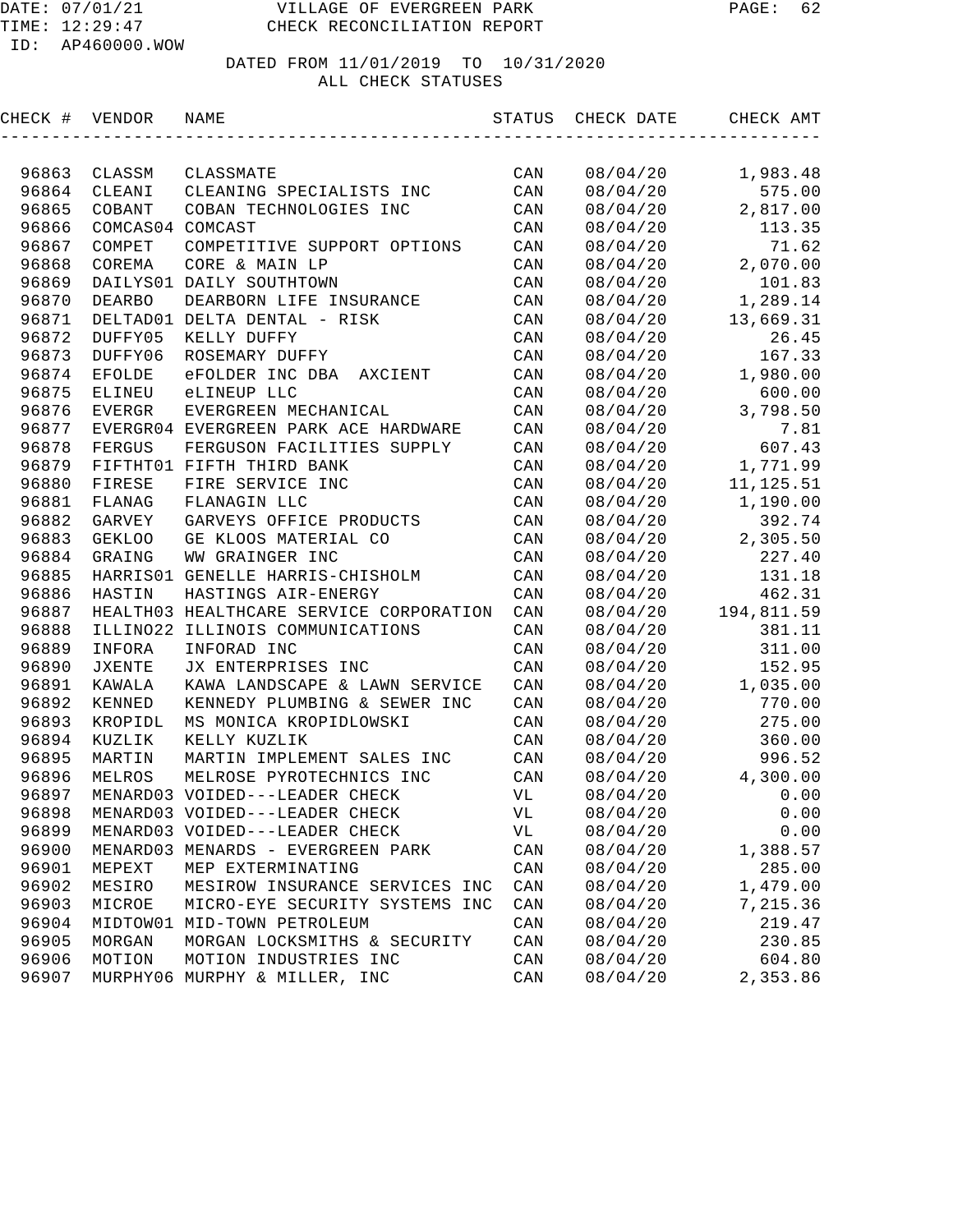| CHECK #        | VENDOR        | NAME                                         | STATUS         | CHECK DATE           | CHECK AMT        |
|----------------|---------------|----------------------------------------------|----------------|----------------------|------------------|
|                |               |                                              |                |                      |                  |
| 96908          |               | NORTHE01 NORTHERN SAFETY CO INC              | CAN            | 08/04/20             | 593.20           |
| 96909          |               | NOVOTN02 JALISSA NOVOTNEY                    | CAN            | 08/04/20             | 41.98            |
| 96910          |               | OFFICE07 OFFICE DEPOT                        | CAN            | 08/04/20             | 18.63            |
| 96911          |               | ORLAND03 ORLAND PARK EQUINE HOSPITAL         | CAN            | 08/04/20             | 133.00           |
| 96912          | PLOWSC        | PLOWS COUNCIL ON AGING                       | CAN            | 08/04/20             | 446.88           |
| 96913          | QUALIZ        | KALETA M QUALIZZA                            | CAN            | 08/04/20             | 1,157.63         |
| 96914          |               | R0001246 TIMOTHY O'SHEA                      | CAN            | 08/04/20             | 20.00            |
| 96915          |               | R0003760 GRANDWOOD CONSTRUCTION              | CAN            | 08/04/20             | 250.00           |
| 96916          |               | R0005151 THE HAMLIN GROUP LLC                | CAN            | 08/04/20             | 650.00           |
| 96917          |               | R0005151 THE HAMLIN GROUP LLC                | CAN            | 08/04/20             | 10,000.00        |
| 96918          |               | R0005152 MK PROPERTY INVESTMENTS LLC         | $\mathtt{CAN}$ | 08/04/20             | 250.00           |
| 96919          |               | R0005152 MK PROPERTY INVESTMENTS LLC         | $\mathtt{CAN}$ | 08/04/20             | 10,000.00        |
| 96920          |               | R0005153 ACCURATE CONSTRUCTION SITE SVC      | OUT            | 08/04/20             | 200.00           |
| 96921          |               | R0005154 THERESE SUTKA HUAMAN                | CAN            | 08/04/20             | 155.28           |
| 96922          | RAMARS        | RAMAR SUPPLY CORP                            | CAN            | 08/04/20             | 156.42           |
| 96923          | REGION        | REGIONAL TRUCK EQUIPMENT CO                  | $\mathtt{CAN}$ | 08/04/20             | 69.04            |
| 96924          | RELIAB        | RELIABLE FIRE & SECURITY                     | CAN            | 08/04/20             | 1,346.08         |
| 96925          | RIDGEF        | RIDGE FENCE SUPPLY                           | CAN            | 08/04/20             | 260.00           |
| 96926          |               | SERVIC02 SERVICE SANITATION INC              | CAN            | 08/04/20             | 725.00           |
| 96927          | SHARKS        | SHARK SHREDDING & DOCUMENT                   | CAN            | 08/04/20             | 140.00           |
| 96928          | SHERWI        | THE SHERWIN-WILLIAMS CO                      | CAN            | 08/04/20             | 19.70            |
| 96929          |               | SOUTHW04 SOUTHWEST CONFERENCE OF MAYORS      | CAN            | 08/04/20             | 5,500.00         |
| 96930          | SPRING        | SPRINGER BLUE PRINT SERVICE                  | CAN            | 08/04/20             | 120.00           |
| 96931          | STANDA        | STANDARD EQUIPMENT CO                        | CAN            | 08/04/20             | 37.64            |
| 96932          |               | SUBURB04 SUBURBAN TRUCK PARTS                | CAN            | 08/04/20             | 15.18            |
| 96933          | TASC          | TASC                                         | CAN            | 08/04/20             | 124.00           |
| 96934          | THEFEE        | THE FEED STORE                               | CAN            | 08/04/20             | 129.65           |
| 96935          | THIRDM        | THIRD MILLENNIUM                             | CAN            | 08/04/20             | 8,771.95         |
| 96936          | VISION        | VISION SERVICE PLAN                          | CAN            | 08/04/20             | 2,060.68         |
| 96937          | WESTSI        | WEST SIDE TRACTOR SALES                      | CAN            | 08/04/20             | 364.57           |
| 96938          | WILSON02      | WILSON SPORTING GOODS                        | CAN            | 08/04/20             | 3,508.80         |
| 96939          | WITECH        | WITECH CO INC                                | VNR            | 08/04/20             | 0.00             |
| 96940          |               | WRIGHT01 CHARMAINE WRIGHT                    | CAN            | 08/04/20             | 27.50            |
| 96941          | <b>ATTGLO</b> | AT&T GLOBAL SERVICES, INC.                   | CAN            | 08/06/20             | 1,787.04         |
| 96942          |               | CANAVA01 KEVIN CANAVAN                       | CAN            | 08/06/20             | 165.00           |
|                | 96943 KUZLIK  | KELLY KUZLIK                                 | $\mathtt{CAN}$ | 08/06/20             | 29.05            |
| 96944          | LEAF          | LEAF                                         | CAN            | 08/06/20             | 2,470.00         |
| 96945          | MAYER         | ZACHARY MAYER                                | $\mathtt{CAN}$ | 08/06/20             | 165.00           |
| 96946          | MAYER01       | BROOKE MAYER                                 | $\mathtt{CAN}$ | 08/06/20             | 165.00           |
| 96947          |               | PHELAN02 MARK PHELAN<br>R0005155 JOE MCCLAIN | $\mathtt{CAN}$ | 08/06/20             | 487.64           |
| 96948          |               |                                              | $\mathtt{CAN}$ | 08/06/20             | 25.00            |
| 96949<br>96950 |               | R0005156 SCOTT KLEINSCHMIDT                  | $\mathtt{CAN}$ | 08/06/20             | 20.00            |
| 96951          | ROTH          | KATHY ROTH<br>SULLIV01 MARTIN SULLIVAN       | CAN<br>CAN     | 08/06/20<br>08/06/20 | 143.51<br>367.50 |
| 96952          | OLDREP        | OLD REPUBLIC NATIONAL                        | $\mathtt{CAN}$ | 08/12/20             | 2,163.00         |
|                |               |                                              |                |                      |                  |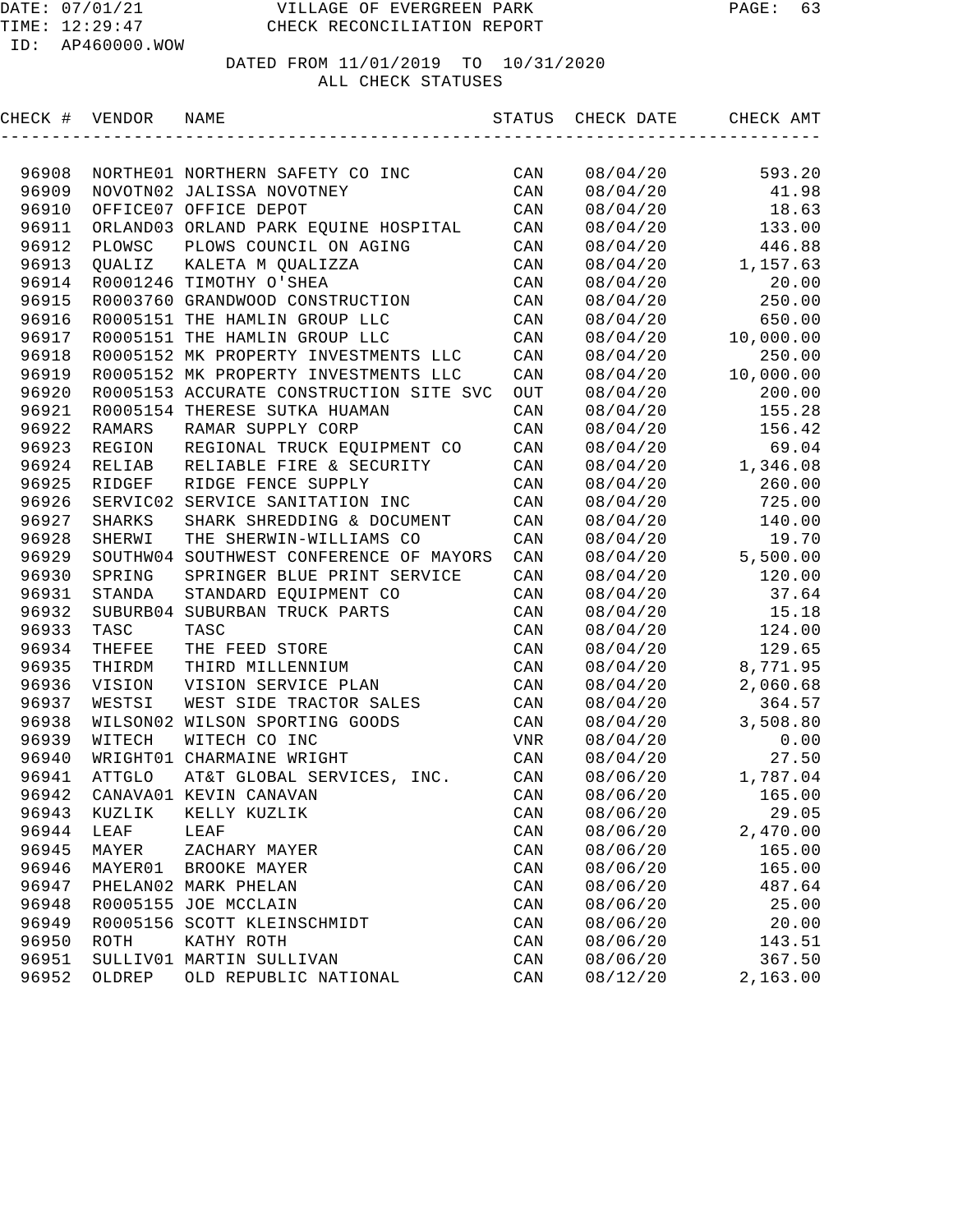| CHECK # | VENDOR        | NAME                                 | STATUS         | CHECK DATE | CHECK AMT |
|---------|---------------|--------------------------------------|----------------|------------|-----------|
|         |               |                                      |                |            |           |
| 96953   | BFCONS        | B&F CONSTRUCTION                     | CAN            | 08/13/20   | 3,735.50  |
| 96954   | SECRET        | SECRETARY OF STATE                   | VNR            | 08/13/20   | 0.00      |
| 96955   |               | SAMSCL33 SAMSCLUB-WALMART            | CAN            | 08/14/20   | 185.46    |
| 96956   |               | SAMSCL44 SAMSCLUB-WALMART            | CAN            | 08/14/20   | 579.01    |
| 96957   |               | SAMSCL77 SAMSCLUB-WALMART            | CAN            | 08/14/20   | 432.91    |
| 96958   |               | ALSIPL01 ALSIP LAWNMOWER INC         | CAN            | 08/18/20   | 68.90     |
| 96959   |               | AMAZON01 AMAZON CAPITAL SERVICES INC | CAN            | 08/18/20   | 76.98     |
| 96960   |               | ANDERS06 ANDERSON LOCK               | CAN            | 08/18/20   | 92.76     |
| 96961   | ARCONC        | ARCON CONCRETE CONSTRUCTION          | CAN            | 08/18/20   | 7,800.00  |
| 96962   | ATT01         | AT&T                                 | CAN            | 08/18/20   | 208.14    |
| 96963   | <b>ATTGLO</b> | AT&T GLOBAL SERVICES, INC.           | CAN            | 08/18/20   | 185.99    |
| 96964   | AVALON        | AVALON PETROLEUM                     | CAN            | 08/18/20   | 15,565.10 |
| 96965   | <b>BARRAC</b> | BARRACO'S PIZZA INC                  | CAN            | 08/18/20   | 9,280.00  |
| 96966   | <b>BENNET</b> | BENNETT AUTO REBUILDERS INC          | CAN            | 08/18/20   | 1,000.00  |
| 96967   | <b>BESTMA</b> | B E S T MAINTENANCE                  | CAN            | 08/18/20   | 441.00    |
| 96968   |               | BEVERL02 BEVERLY ENVIRONMENTAL       | CAN            | 08/18/20   | 4,416.00  |
| 96969   |               | BEVERL05 BEVERLY HILLS GARAGE        | CAN            | 08/18/20   | 6,239.26  |
| 96970   | <b>BFCONS</b> | B&F CONSTRUCTION                     | CAN            | 08/18/20   | 425.00    |
| 96971   | BNIBUI        | BNI BUILDING NEWS                    | CAN            | 08/18/20   | 95.70     |
| 96972   |               | BRIGHT01 DANIEL BRIGHT               | CAN            | 08/18/20   | 150.00    |
| 96973   | CAINKA        | LOUIS F CAINKAR, LTD                 | CAN            | 08/18/20   | 7,586.25  |
| 96974   | CASSID        | CASSIDY TIRE & SERVICE               | CAN            | 08/18/20   | 890.38    |
| 96975   | CDWG          | CDW GOVERNMENT                       | CAN            | 08/18/20   | 190.00    |
| 96976   | CINTAS        | VOIDED---LEADER CHECK                | VL             | 08/18/20   | 0.00      |
| 96977   | CINTAS        | CINTAS CORPORATION #21               | CAN            | 08/18/20   | 2,274.66  |
| 96978   |               | CINTAS02 CINTAS CORPORATION          | CAN            | 08/18/20   | 230.63    |
| 96979   | CLASSM        | CLASSMATE                            | CAN            | 08/18/20   | 2,025.58  |
| 96980   | CLEANI        | CLEANING SPECIALISTS INC             | CAN            | 08/18/20   | 250.00    |
| 96981   | COMED02       | COM ED                               | CAN            | 08/18/20   | 4, 414.95 |
| 96982   | COMED02       | COM ED                               | CAN            | 08/18/20   | 1,932.64  |
| 96983   | COMPET        | COMPETITIVE SUPPORT OPTIONS          | CAN            | 08/18/20   | 71.62     |
| 96984   | COREMA        | CORE & MAIN LP                       | CAN            | 08/18/20   | 3,451.51  |
| 96985   | CREATI        | CREATIVE PRODUCTS & DESIGNS          | CAN            | 08/18/20   | 222.50    |
| 96986   | DIRECT03      | THE DIRECT RESPONSE RESOURCE         | CAN            | 08/18/20   | 795.00    |
| 96987   | EAGLEA        | EAGLE AUTOMOTIVE OF CHICAGO          | CAN            | 08/18/20   | 129.68    |
| 96988   | EAGLEA        | EAGLE AUTOMOTIVE OF CHICAGO          | $\mathtt{CAN}$ | 08/18/20   | 114.03    |
| 96989   | EJEQUI        | EJ EQUIPMENT                         | CAN            | 08/18/20   | 85.86     |
| 96990   | EVERGR        | EVERGREEN MECHANICAL                 | CAN            | 08/18/20   | 5,312.00  |
| 96991   |               | EVERGR04 EVERGREEN PARK ACE HARDWARE | CAN            | 08/18/20   | 54.83     |
| 96992   |               | EVERGR04 EVERGREEN PARK ACE HARDWARE | CAN            | 08/18/20   | 233.41    |
| 96993   |               | EVERGR04 EVERGREEN PARK ACE HARDWARE | CAN            | 08/18/20   | 64.20     |
| 96994   |               | EVERGR04 EVERGREEN PARK ACE HARDWARE | CAN            | 08/18/20   | 483.94    |
| 96995   |               | EVERGR04 EVERGREEN PARK ACE HARDWARE | CAN            | 08/18/20   | 180.69    |
| 96996   |               | EVERGR15 EVERGREEN PAVING            | CAN            | 08/18/20   | 50,592.24 |
| 96997   | EXPERT        | EXPERT CHEMICAL & SUPPLY INC         | CAN            | 08/18/20   | 254.00    |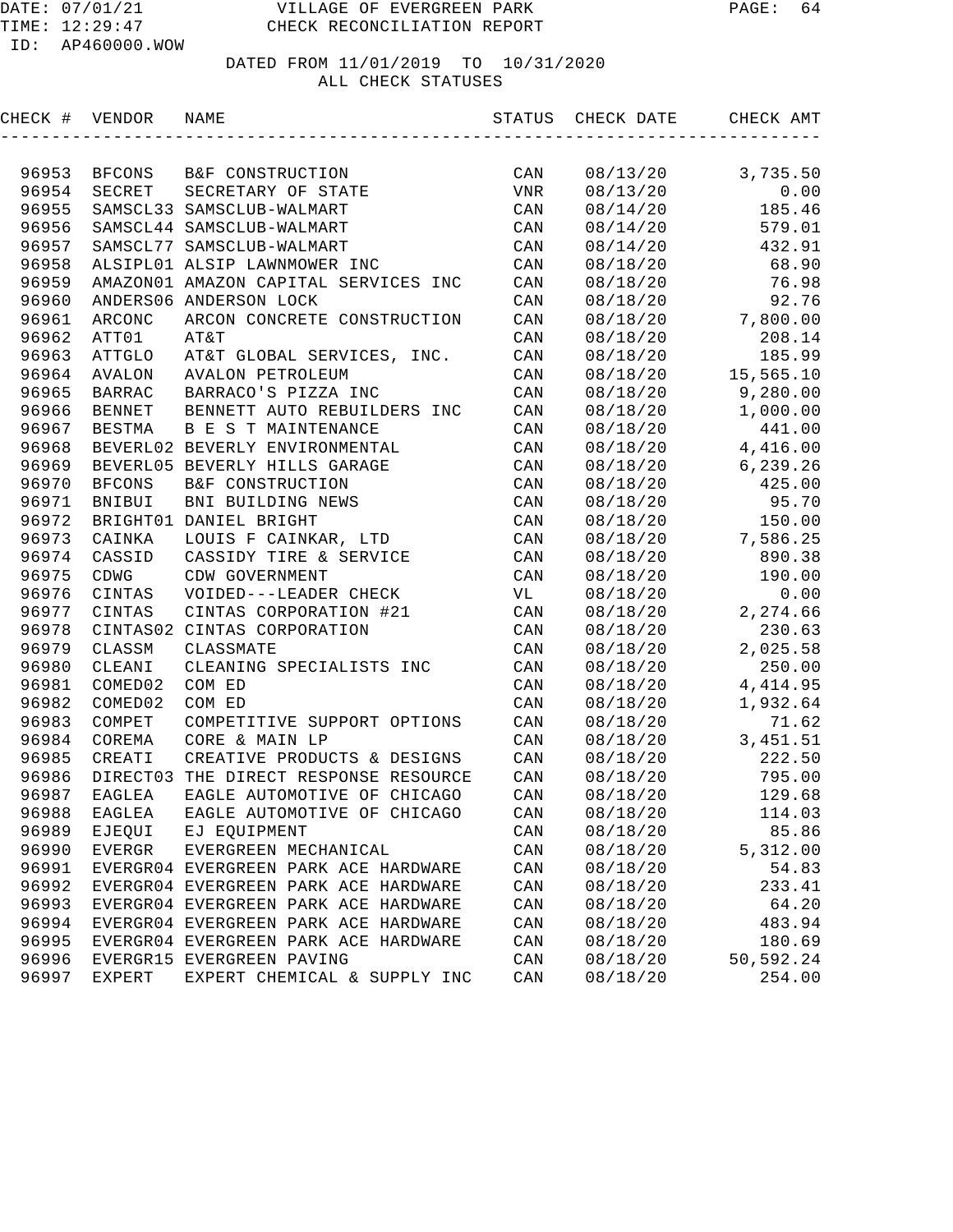| CHECK # | VENDOR        | NAME                                    | STATUS                  | CHECK DATE | CHECK AMT |
|---------|---------------|-----------------------------------------|-------------------------|------------|-----------|
|         |               |                                         |                         |            |           |
| 96998   | FERGUS        | FERGUSON FACILITIES SUPPLY              | CAN                     | 08/18/20   | 443.40    |
| 96999   | FIRESE        | FIRE SERVICE INC                        | CAN                     | 08/18/20   | 350.50    |
| 97000   | FOXHOM        | FOX HOME CENTER INC                     | CAN                     | 08/18/20   | 173.40    |
| 97001   | GARVEY        | GARVEYS OFFICE PRODUCTS                 | CAN                     | 08/18/20   | 18.69     |
| 97002   | GASVOD        | GASVODA & ASSOCIATES                    | CAN                     | 08/18/20   | 321.50    |
| 97003   | <b>GEMELE</b> | GEM ELECTRIC SUPPLY INC                 | CAN                     | 08/18/20   | 70.00     |
| 97004   | GENUIN        | GENUINE PARTS CO                        | CAN                     | 08/18/20   | 120.23    |
| 97005   | HACHCO        | HACH COMPANY                            | CAN                     | 08/18/20   | 213.03    |
| 97006   | HAWKIN        | HAWK FORD                               | CAN                     | 08/18/20   | 116.88    |
| 97007   | <b>ILEAS</b>  | <b>ILEAS</b>                            | $\mathtt{CAN}$          | 08/18/20   | 240.00    |
| 97008   | INDEPE        | INDEPENDENT RECYCLING SERVICES          | CAN                     | 08/18/20   | 13,973.99 |
| 97009   |               | INTERS02 INTERSTATE BILLING SERVICE INC | CAN                     | 08/18/20   | 49.90     |
| 97010   | KAWALA        | KAWA LANDSCAPE & LAWN SERVICE           | CAN                     | 08/18/20   | 4,229.00  |
| 97011   | LAWSON        | LAWSON PRODUCTS                         | $\mathtt{CAN}$          | 08/18/20   | 54.44     |
| 97012   | LEPAR         | LEPAR ANIMAL HOSPITAL                   | CAN                     | 08/18/20   | 8,440.00  |
| 97013   | MATERI        | MATERIAL SERICE CORPORATION             | $\mathtt{CAN}$          | 08/18/20   | 5,964.42  |
| 97014   | MDIELE        | MDI ELECTRICAL CONSTRUCTION             | CAN                     | 08/18/20   | 3,456.00  |
| 97015   | MEADEI        | MEADE INC                               | CAN                     | 08/18/20   | 2,933.12  |
| 97016   |               | MEDICA01 MEDICAL REIMBURSEMENT          | CAN                     | 08/18/20   | 5,867.80  |
| 97017   |               | MENARD03 VOIDED---LEADER CHECK          | VL                      | 08/18/20   | 0.00      |
| 97018   |               | MENARD03 VOIDED---LEADER CHECK          | VL                      | 08/18/20   | 0.00      |
| 97019   |               | MENARD03 VOIDED---LEADER CHECK          | VL                      | 08/18/20   | 0.00      |
| 97020   |               | MENARD03 MENARDS - EVERGREEN PARK       | CAN                     | 08/18/20   | 1,996.35  |
| 97021   | MEPEXT        | MEP EXTERMINATING                       | CAN                     | 08/18/20   | 105.00    |
| 97022   | MONROE        | MONROE TRUCK EQUIPMENT INC              | CAN                     | 08/18/20   | 85.02     |
| 97023   |               | MURPHY06 MURPHY & MILLER, INC           | CAN                     | 08/18/20   | 4,725.00  |
| 97024   |               | NOVOTN01 BETH NOVOTNEY                  | CAN                     | 08/18/20   | 62.97     |
| 97025   | <b>NYHART</b> | THE HOWARD E NYHART CO INC              | CAN                     | 08/18/20   | 8,000.00  |
| 97026   | <b>ODELSO</b> | OSMFM LTD                               | CAN                     | 08/18/20   | 850.00    |
| 97027   |               | OFFICE06 OFFICE DEPOT                   | CAN                     | 08/18/20   | 431.72    |
| 97028   |               | OFFICE07 OFFICE DEPOT                   | CAN                     | 08/18/20   | 200.89    |
| 97029   |               | OHERRO01 RAY O'HERRON CO INC            | CAN                     | 08/18/20   | 1,358.00  |
| 97030   |               | OREILL01 O'REILLY AUTOMOTIVE INC        | CAN                     | 08/18/20   | 9.74      |
| 97031   | PRAXAI        | PRAXAIR DISTRIBUTION                    | CAN                     | 08/18/20   | 319.33    |
| 97032   | PUBLIC        | PUBLIC SAFETY DIRECT INC                | CAN                     | 08/18/20   | 84.99     |
| 97033   | QUILL         | QUILL                                   | $\mathop{\mathtt{CAN}}$ | 08/18/20   | 71.55     |
| 97034   |               | R0005157 LESIA SMITH                    | CAN                     | 08/18/20   | 52.00     |
| 97035   |               | R0005158 THE GARAGE GUY INC             | $\mathtt{CAN}$          | 08/18/20   | 350.00    |
| 97036   |               | R0005158 THE GARAGE GUY INC             | $\mathtt{CAN}$          | 08/18/20   | 300.00    |
| 97037   |               | R0005159 REMAS CONSTRUCTION             | OUT                     | 08/18/20   | 130.00    |
| 97038   |               | R0005160 BRIAN KING                     | $\mathtt{CAN}$          | 08/18/20   | 100.00    |
| 97039   |               | R0005161 BAINES & WINSLOW LLC           | CAN                     | 08/18/20   | 200.00    |
| 97040   |               | R0005162 MARK V ALLEMAN                 | $\mathtt{CAN}$          | 08/18/20   | 250.00    |
| 97041   |               | R0005163 KLF ENTERPRISES INC            | CAN                     | 08/18/20   | 200.00    |
| 97042   |               | R0008109 ALLIE GRAZEVICH                | CAN                     | 08/18/20   | 441.80    |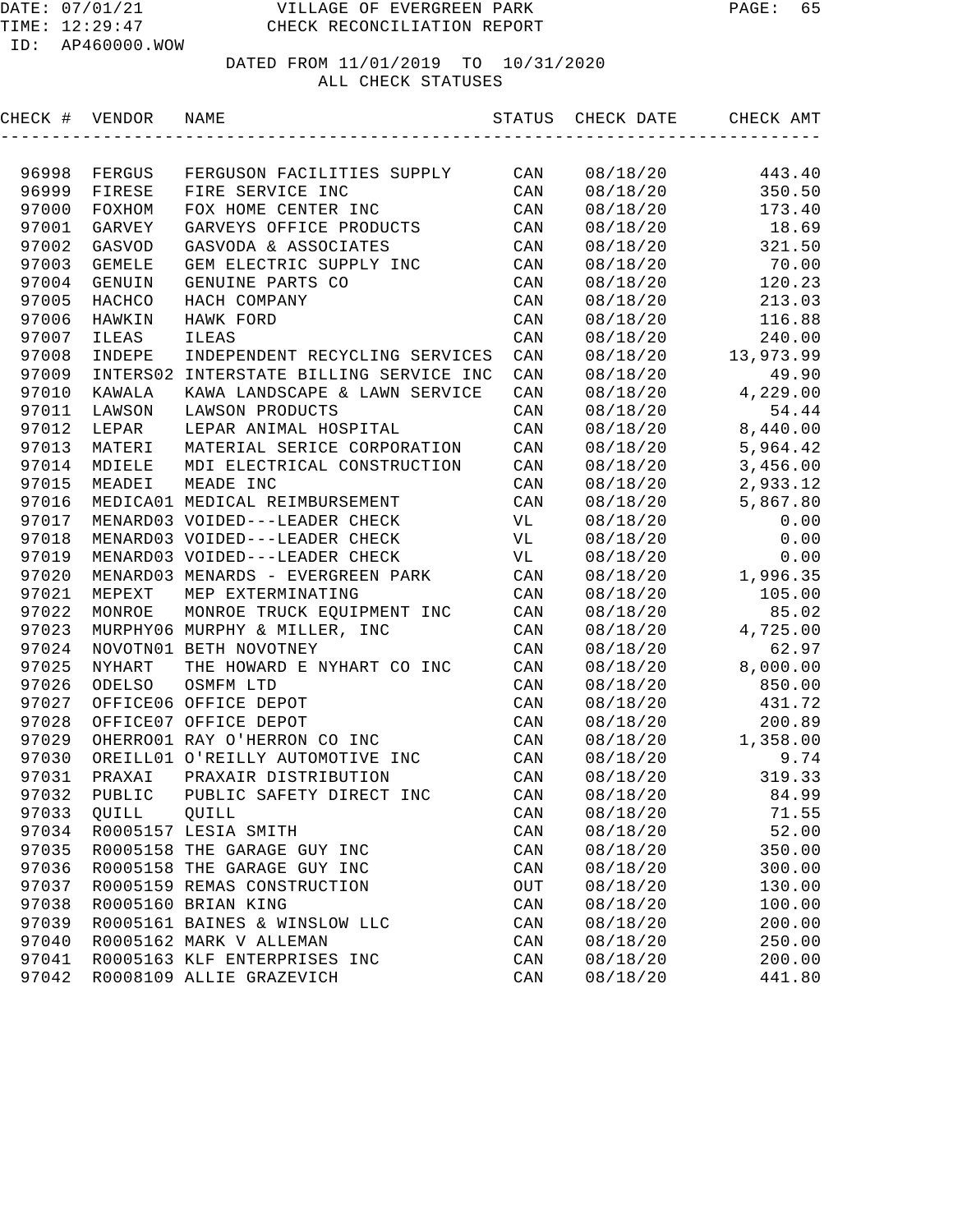# DATED FROM 11/01/2019 TO 10/31/2020

#### ALL CHECK STATUSES

| CHECK # | VENDOR     | NAME                          |                | STATUS CHECK DATE | CHECK AMT            |
|---------|------------|-------------------------------|----------------|-------------------|----------------------|
|         |            |                               |                |                   |                      |
| 97043   | RAMARS     | RAMAR SUPPLY CORP             | CAN            | 08/18/20          | 179.88               |
| 97044   | REDHAW     | RED HAWK FIRE & SECURITY      | CAN            | 08/18/20          | 1,311.50             |
| 97045   | RIDGEF     | RIDGE FENCE SUPPLY            | CAN            | 08/18/20          | 75.00                |
| 97046   |            | SAMSCL88 SAMSCLUB-WALMART     | CAN            | 08/18/20          | 31.25                |
| 97047   | SEMMER     | SEMMER LANDSCAPE LLC          | CAN            |                   | $08/18/20$ 13,767.00 |
| 97048   | SHERWI     | THE SHERWIN-WILLIAMS CO       | CAN            | 08/18/20          | 4.72                 |
| 97049   | SHOREW     | SHOREWOOD HOME & AUTO         | CAN            | 08/18/20          | 87.40                |
| 97050   |            | SOUTHW01 SOUTHWEST SPRING INC | CAN            | 08/18/20          | 20.00                |
| 97051   | STANDA     | STANDARD EQUIPMENT CO         | CAN            | 08/18/20          | 127.22               |
| 97052   |            | STATET01 STATE TREASURER      | CAN            |                   | 08/18/20 683.25      |
| 97053   |            | SUBURB04 SUBURBAN TRUCK PARTS | CAN            | 08/18/20          | 104.03               |
| 97054   | TRANSU     | TRANSUNION RISK AND           | CAN            |                   | 08/18/20 153.60      |
| 97055   | TREMCO     | TREMCO                        | CAN            |                   | 08/18/20 1,328.75    |
| 97056   | TROXEL     | TROXELL INSURANCE             | CAN            |                   | $08/18/20$ 4,879.00  |
| 97057   | <b>UPS</b> | UPS                           | CAN            | 08/18/20          | 8.42                 |
| 97058   | USGAS      | US GAS                        | CAN            | 08/18/20          | 341.50               |
| 97059   |            | VERIZO10 VERIZON WIRELESS     | CAN            |                   | $08/18/20$ 1,260.00  |
| 97060   |            | VERIZO10 VERIZON WIRELESS     | CAN            |                   | 08/18/20 1,843.38    |
| 97061   | VERMEE     | VERMEER MIDWEST/VERMEER IL    | CAN            | 08/18/20          | 142.95               |
| 97062   | WESTSI     | WEST SIDE TRACTOR SALES       | CAN            | 08/18/20          | 420.36               |
| 97063   | WILDGO     | WILD GOOSE CHASE INC          | CAN            |                   | $08/18/20$ 1,470.00  |
| 97064   | ZOLLME     | ZOLL MEDICAL CORPORATION      | CAN            | 08/18/20          | 47.13                |
| 97065   | BENDER     | JOHN BENDER                   | CAN            | 08/20/20          | 300.00               |
| 97066   | CAINKA     | LOUIS F CAINKAR, LTD          | CAN            | 08/20/20          | 3,825.00             |
| 97067   |            | DONOVA01 JOSEPHINE DONOVAN    | CAN            | 08/20/20          | 300.00               |
| 97068   | DUFFY02    | DENNIS L DUFFY                | CAN            | 08/20/20          | 203.73               |
| 97069   | FARREL     | BRIAN FARRELL                 | CAN            | 08/20/20          | 150.00               |
| 97070   | HEDERM     | BRET HEDERMAN                 | CAN            | 08/20/20          | 150.00               |
| 97071   | KNIEPS     | MICHAEL KNIEPS                | CAN            | 08/20/20          | 300.00               |
| 97072   | LAZINE     | DENNIS LAZINEK                | CAN            | 08/20/20          | 300.00               |
| 97073   |            | MCCANN03 CHRIS McCANN         | CAN            | 08/20/20          | 300.00               |
| 97074   |            | MCCART01 JOHN MCCARTHY        | CAN            | 08/20/20          | 300.00               |
| 97075   |            | PASTIC01 SUE PASTICK          | CAN            | 08/20/20          | 300.00               |
| 97076   | RICH       | CAMERON RICH                  | CAN            | 08/20/20          | 300.00               |
|         |            | 97077 VOS JAMES VOS           | CAN            | 08/20/20          | 300.00               |
| 97078   | WALL       | ROBERT WALL                   | CAN            | 08/20/20          | 300.00               |
| 97079   | YEAMAN     | GAVIN YEAMAN                  | $\mathtt{CAN}$ | 08/20/20          | 300.00               |
| 97080   | CDWG       | VOIDED---LEADER CHECK         | VL             | 08/20/20          | 0.00                 |
| 97081   | CDWG       | VOIDED---LEADER CHECK         | VL             | 08/20/20          | 0.00                 |
| 97082   | CDWG       | VOIDED---LEADER CHECK         | VL             | 08/20/20          | 0.00                 |
| 97083   | CDWG       | VOIDED---LEADER CHECK         | VL             | 08/20/20          | 0.00                 |
| 97084   | CDWG       | VOIDED---LEADER CHECK         | VL             | 08/20/20          | 0.00                 |
| 97085   | CDWG       | VOIDED---LEADER CHECK         | VL             | 08/20/20          | 0.00                 |
| 97086   | CDWG       | CDW GOVERNMENT                | CAN            | 08/20/20          | 43,900.38            |
| 97087   |            | R0002319 CAROLYN DUNLEAVY     | OUT            | 08/20/20          | 100.00               |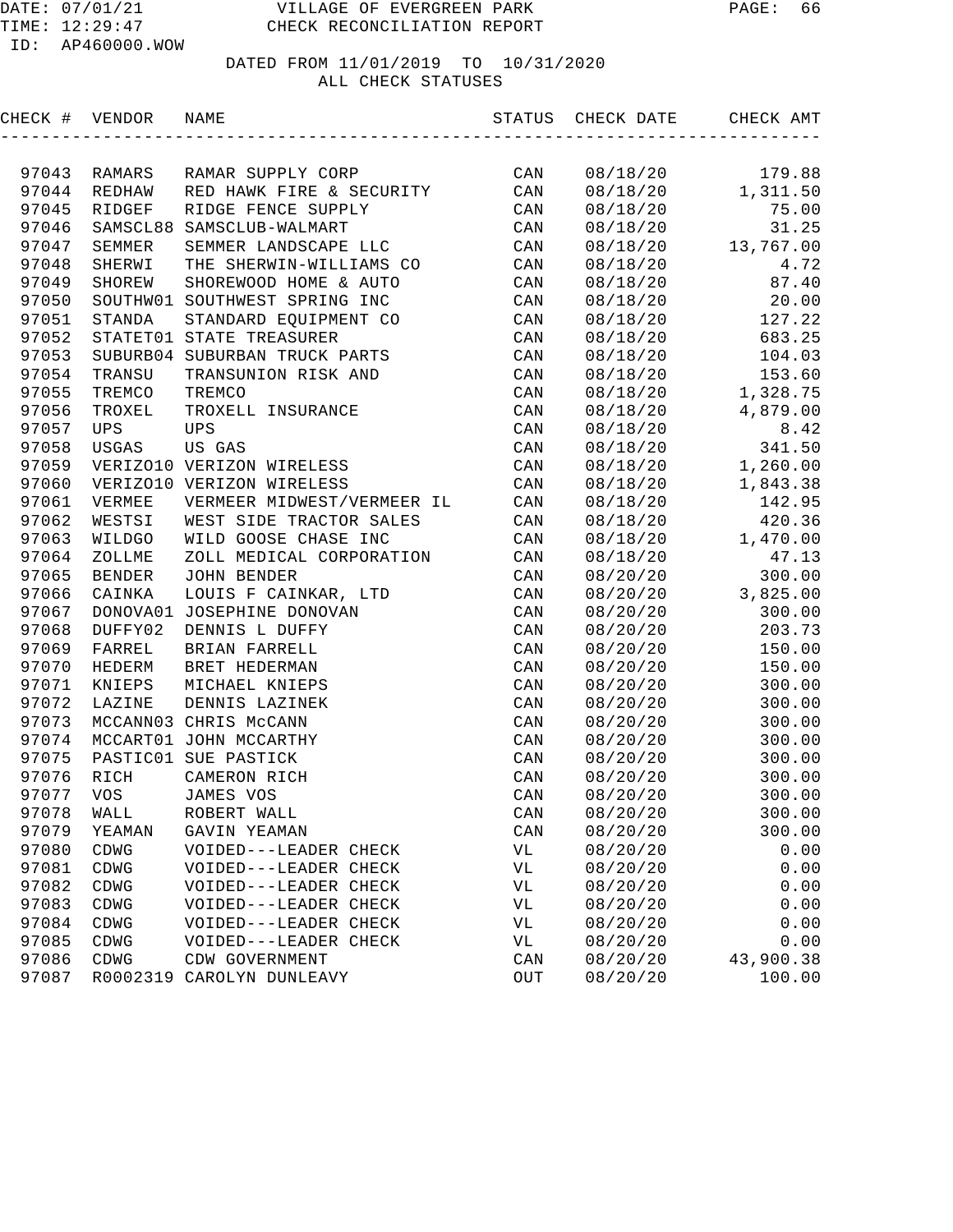| CHECK # | VENDOR        | NAME                                 | STATUS         | CHECK DATE | CHECK AMT |
|---------|---------------|--------------------------------------|----------------|------------|-----------|
|         |               |                                      |                |            |           |
| 97088   | COMPET        | COMPETITIVE SUPPORT OPTIONS          | CAN            | 08/25/20   | 385.00    |
| 97089   | MORROW        | MORROW BROTHERS FORD INC             | CAN            | 08/25/20   | 36,770.00 |
| 97090   |               | R0005164 IRENE JONES                 | CAN            | 08/25/20   | 20.00     |
| 97091   |               | R0005165 JIM MURPHY                  | CAN            | 08/25/20   | 20.00     |
| 97092   | SECRET        | SECRETARY OF STATE                   | CAN            | 08/25/20   | 302.00    |
| 97093   | YEAMAN        | GAVIN YEAMAN                         | CAN            | 08/25/20   | 60.00     |
| 97094   | CANAVA        | KATHLEEN CANAVAN                     | VNR            | 08/31/20   | 0.00      |
| 97095   | COOKCO        | COOK COUNTY CLERK                    | CAN            | 08/31/20   | 15.00     |
| 97096   | DAHLKE        | JOHN DAHLKE                          | CAN            | 08/31/20   | 550.00    |
| 97097   | GACEK         | EWELINA GACEK                        | CAN            | 08/31/20   | 90.00     |
| 97098   | INDEPE        | INDEPENDENT RECYCLING SERVICES       | CAN            | 08/31/20   | 3,000.00  |
| 97099   | KURPEI        | ELIZABETH KURPEIKIS                  | CAN            | 08/31/20   | 165.00    |
| 97100   | MAYER         | ZACHARY MAYER                        | CAN            | 08/31/20   | 75.00     |
| 97101   | MCCLAI        | JACOB MCCLAIN                        | CAN            | 08/31/20   | 120.00    |
| 97102   | PNIEWS        | GLENN PNIEWSKI                       | CAN            | 08/31/20   | 263.48    |
| 97103   |               | R0005166 ELECTRIFY AMERICA LLC       | CAN            | 08/31/20   | 4,580.00  |
| 97104   |               | R0005167 MARIA LUCIO                 | CAN            | 08/31/20   | 1,105.00  |
| 97105   |               | R0005168 JESSICA JONES               | CAN            | 08/31/20   | 20.00     |
| 97106   |               | R0005169 SCOTT MACHART               | CAN            | 08/31/20   | 20.00     |
| 97107   | RAMARS        | RAMAR SUPPLY CORP                    | CAN            | 08/31/20   | 627.70    |
| 97108   | SECRET        | SECRETARY OF STATE                   | CAN            | 08/31/20   | 150.00    |
| 97109   |               | SULLIV01 MARTIN SULLIVAN             | CAN            | 08/31/20   | 120.00    |
| 97110   | THESTA        | THE STANDARD                         | CAN            | 08/31/20   | 9,065.33  |
| 97111   |               | VERIZO10 VERIZON WIRELESS            | CAN            | 08/31/20   | 150.18    |
| 97112   |               | VERIZO10 VERIZON WIRELESS            | CAN            | 08/31/20   | 114.03    |
| 97113   | WITECH        | WITECH CO INC                        | VNR            | 08/31/20   | 0.00      |
| 97114   |               | CANAVA01 KEVIN CANAVAN               | CAN            | 08/31/20   | 90.00     |
| 97115   | GRAPHI        | GRAPHIC CONTROLS                     | VNR            | 09/03/20   | 0.00      |
| 97116   | TASC          | TASC                                 | CAN            | 09/03/20   | 124.00    |
| 97117   | ATT02         | AT&T MOBILITY                        | CAN            | 09/04/20   | 679.46    |
| 97118   | CDWG          | VOIDED---LEADER CHECK                | VL             | 09/04/20   | 0.00      |
| 97119   | CDWG          | CDW GOVERNMENT                       | CAN            | 09/04/20   | 2,862.00  |
| 97120   |               | R0005170 ERIKA ROSALES               | CAN            | 09/04/20   | 20.00     |
| 97121   |               | R0005171 ERIIC OCHOA                 | CAN            | 09/04/20   | 20.00     |
| 97122   |               | R0005172 FERNANDO GARCIA             | $\mathtt{CAN}$ | 09/04/20   | 251.13    |
| 97123   | AIRONE        | AIR ONE EQUIPMENT INC                | $\mathtt{CAN}$ | 09/09/20   | 712.00    |
| 97124   |               | ALSIPL01 ALSIP LAWNMOWER INC         | CAN            | 09/09/20   | 25.94     |
| 97125   |               | AMAZON01 VOIDED---LEADER CHECK       | VL             | 09/09/20   | 0.00      |
| 97126   |               | AMAZON01 AMAZON CAPITAL SERVICES INC | CAN            | 09/09/20   | 1,485.61  |
| 97127   |               | ANDERS03 ANDERSON'S ALPHABET U       | CAN            | 09/09/20   | 61.46     |
| 97128   | APARO         | CATHERINE APARO                      | CAN            | 09/09/20   | 1,500.00  |
| 97129   | ARCONC        | ARCON CONCRETE CONSTRUCTION          | CAN            | 09/09/20   | 13,000.00 |
| 97130   | ATT01         | AT&T                                 | $\mathtt{CAN}$ | 09/09/20   | 1,949.24  |
| 97131   | ATT04         | AT&T                                 | CAN            | 09/09/20   | 144.14    |
| 97132   | <b>ATTGLO</b> | VOIDED---LEADER CHECK                | VL             | 09/09/20   | 0.00      |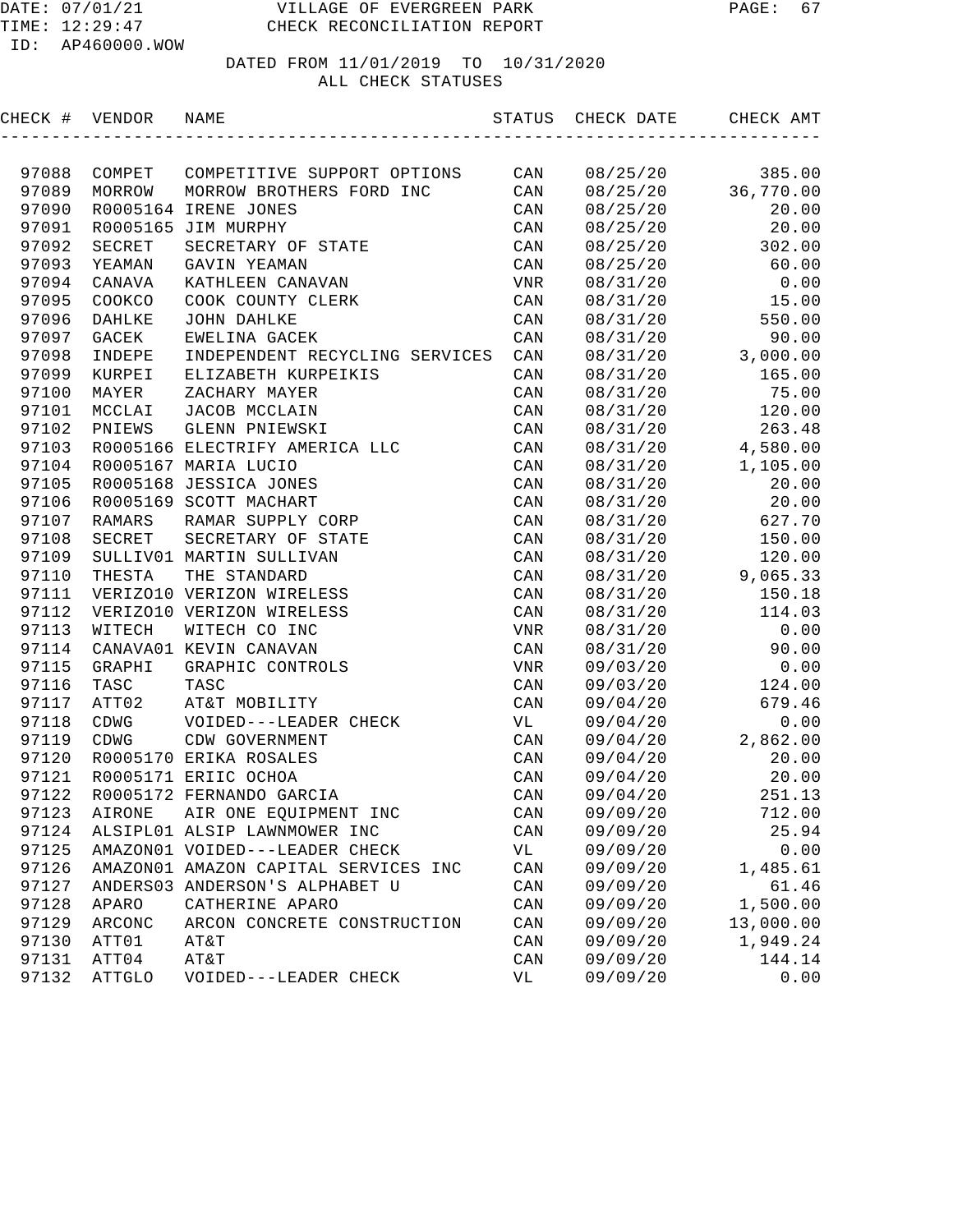| CHECK # | VENDOR           | NAME                                 | STATUS         | CHECK DATE | CHECK AMT   |
|---------|------------------|--------------------------------------|----------------|------------|-------------|
|         |                  |                                      |                |            |             |
| 97133   | ATTGLO           | AT&T GLOBAL SERVICES, INC.           | CAN            | 09/09/20   | 1,640.96    |
| 97134   | <b>AVALON</b>    | <b>AVALON PETROLEUM</b>              | CAN            | 09/09/20   | 18,975.63   |
| 97135   |                  | BATTER01 BATTERIES PLUS LLC          | CAN            | 09/09/20   | 152.80      |
| 97136   | <b>BESTMA</b>    | B E S T MAINTENANCE                  | CAN            | 09/09/20   | 4, 116.33   |
| 97137   |                  | BEVERL02 BEVERLY ENVIRONMENTAL       | CAN            | 09/09/20   | 7,360.00    |
| 97138   | <b>BFCONS</b>    | B&F CONSTRUCTION                     | CAN            | 09/09/20   | 3, 182. 43  |
| 97139   | <b>BINNYS</b>    | BINNYS BEVERAGE DEPOT                | CAN            | 09/09/20   | 364.01      |
| 97140   | <b>BISZEW</b>    | MARK BISZEWSKI                       | OUT            | 09/09/20   | 5.50        |
| 97141   | <b>BRETTE</b>    | BRETT SUPPLY COMPANY                 | CAN            | 09/09/20   | 25.23       |
| 97142   | CAINKA           | LOUIS F CAINKAR, LTD                 | CAN            | 09/09/20   | 5,625.00    |
| 97143   | CAREFR           | CAREFREE                             | $\mathtt{CAN}$ | 09/09/20   | 90.64       |
| 97144   | CASSID           | CASSIDY TIRE & SERVICE               | CAN            | 09/09/20   | 294.30      |
| 97145   | CDWG             | VOIDED---LEADER CHECK                | VL             | 09/09/20   | 0.00        |
| 97146   | CDWG             | CDW GOVERNMENT                       | CAN            | 09/09/20   | 11,424.82   |
| 97147   |                  | CENTRA01 CENTRAL PRINTERS & GRAPHICS | CAN            | 09/09/20   | 582.90      |
| 97148   | CINTAS           | VOIDED---LEADER CHECK                | VL             | 09/09/20   | 0.00        |
| 97149   | CINTAS           | VOIDED---LEADER CHECK                | VL             | 09/09/20   | 0.00        |
| 97150   | CINTAS           | CINTAS CORPORATION #21               | CAN            | 09/09/20   | 4,448.21    |
| 97151   |                  | CINTAS02 CINTAS CORPORATION          | CAN            | 09/09/20   | 27.42       |
| 97152   | CLASSM           | CLASSMATE                            | CAN            | 09/09/20   | 269.50      |
| 97153   | CLEANI           | VOIDED---LEADER CHECK                | VL             | 09/09/20   | 0.00        |
| 97154   | CLEANI           | CLEANING SPECIALISTS INC             | CAN            | 09/09/20   | 1,060.00    |
| 97155   | COMCAS04 COMCAST |                                      | CAN            | 09/09/20   | 113.35      |
| 97156   | CONSER           | CONSERV FS INC                       | CAN            | 09/09/20   | 431.70      |
| 97157   | COREMA           | CORE & MAIN LP                       | CAN            | 09/09/20   | 2,631.06    |
| 97158   | DASHME           | DASH MEDICAL GLOVES                  | CAN            | 09/09/20   | 202.70      |
| 97159   | <b>DEARBO</b>    | DEARBORN LIFE INSURANCE              | CAN            | 09/09/20   | 1,254.45    |
| 97160   | DELLMA           | DELL MARKETING LP                    | CAN            | 09/09/20   | 9,129.21    |
| 97161   |                  | DELTAD01 DELTA DENTAL - RISK         | CAN            | 09/09/20   | 13, 178. 70 |
| 97162   | <b>DINGES</b>    | DINGES FIRE COMPANY                  | CAN            | 09/09/20   | 536.10      |
| 97163   | DIRECT02 DIRECTV |                                      | CAN            | 09/09/20   | 104.98      |
| 97164   | <b>DISCOU</b>    | DISCOUNT SCHOOL SUPPLY               | CAN            | 09/09/20   | 103.44      |
| 97165   | <b>EFOLDE</b>    | eFOLDER INC DBA<br>AXCIENT           | CAN            | 09/09/20   | 1,290.00    |
| 97166   | EJEQUI           | EJ EQUIPMENT                         | CAN            | 09/09/20   | 776.70      |
| 97167   |                  | ENVIRO04 ENVIRONMENTAL SYSTEMS       | $\mathtt{CAN}$ | 09/09/20   | 2,200.00    |
| 97168   | <b>EVERGR</b>    | EVERGREEN MECHANICAL                 | $\mathtt{CAN}$ | 09/09/20   | 22,604.50   |
| 97169   |                  | EVERGR04 EVERGREEN PARK ACE HARDWARE | OUT            | 09/09/20   | 17.06       |
| 97170   | EXPERT           | EXPERT CHEMICAL & SUPPLY INC         | CAN            | 09/09/20   | 351.74      |
| 97171   |                  | FIFTHT01 FIFTH THIRD BANK            | CAN            | 09/09/20   | 6,152.09    |
| 97172   | FLANAG           | FLANAGIN LLC                         | CAN            | 09/09/20   | 1,785.00    |
| 97173   | <b>FLEETS</b>    | FLEET SAFETY SUPPLY                  | CAN            | 09/09/20   | 2,604.65    |
| 97174   | FOXHOM           | FOX HOME CENTER INC                  | CAN            | 09/09/20   | 1,401.62    |
| 97175   | GARVEY           | GARVEYS OFFICE PRODUCTS              | CAN            | 09/09/20   | 2,961.37    |
| 97176   | <b>GEMELE</b>    | GEM ELECTRIC SUPPLY INC              | CAN            | 09/09/20   | 34.96       |
| 97177   | <b>GLOBAL</b>    | GLOBALSTAR USA                       | CAN            | 09/09/20   | 19.86       |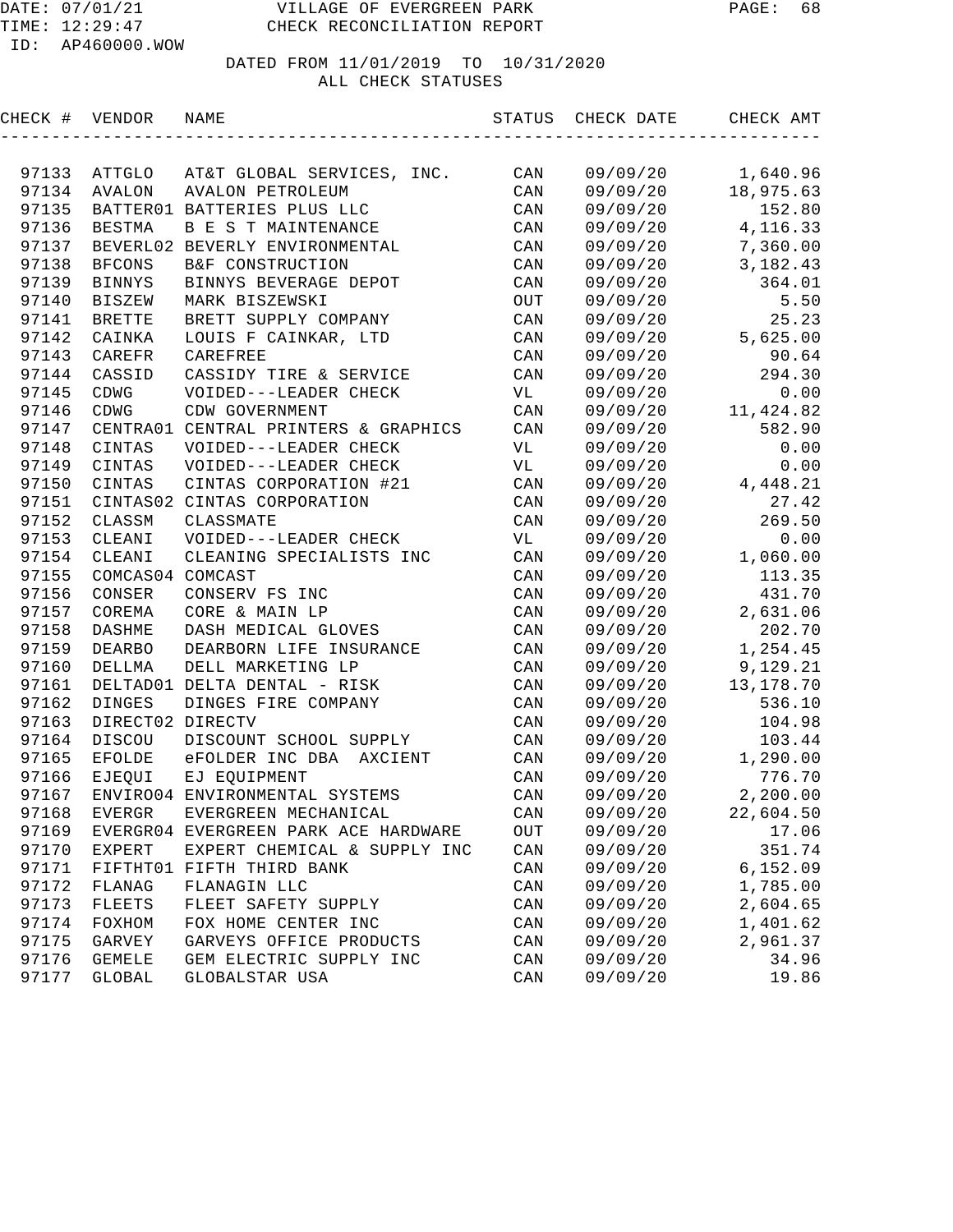| CHECK # VENDOR |               | NAME                                    | STATUS         | CHECK DATE | CHECK AMT   |
|----------------|---------------|-----------------------------------------|----------------|------------|-------------|
|                |               |                                         |                |            |             |
| 97178          | GRAING        | WW GRAINGER INC                         | CAN            | 09/09/20   | 132.93      |
| 97179          | HACHCO        | HACH COMPANY                            | CAN            | 09/09/20   | 2,272.00    |
| 97180          | HALLSI        | HALL SIGNS INC                          | CAN            | 09/09/20   | 908.75      |
| 97181          | HANSEN        | HANSEN DOOR                             | CAN            | 09/09/20   | 2,388.74    |
| 97182          | <b>HAWKIN</b> | HAWK FORD                               | CAN            | 09/09/20   | 177.77      |
| 97183          |               | HEALTH03 HEALTHCARE SERVICE CORPORATION | CAN            | 09/09/20   | 187, 278.19 |
| 97184          | ILLINO22      | ILLINOIS COMMUNICATIONS                 | CAN            | 09/09/20   | 1,792.11    |
| 97185          | JOHNSP        | JOHN'S PRO TREE SERVICE INC             | CAN            | 09/09/20   | 4,000.00    |
| 97186          | KAWALA        | KAWA LANDSCAPE & LAWN SERVICE           | CAN            | 09/09/20   | 625.00      |
| 97187          | KENNED        | KENNEDY PLUMBING & SEWER INC            | CAN            | 09/09/20   | 1,850.00    |
| 97188          | KROPIDL       | MS MONICA KROPIDLOWSKI                  | CAN            | 09/09/20   | 250.00      |
| 97189          | LAWSON        | LAWSON PRODUCTS                         | CAN            | 09/09/20   | 13.29       |
| 97190          | LEHNHA        | THOMAS LEHNHARDT                        | CAN            | 09/09/20   | 5.50        |
| 97191          | MATERI        | MATERIAL SERICE CORPORATION             | CAN            | 09/09/20   | 1,647.45    |
| 97192          | MEADEI        | MEADE INC                               | CAN            | 09/09/20   | 4,960.36    |
| 97193          |               | MEDICA01 MEDICAL REIMBURSEMENT          | CAN            | 09/09/20   | 3, 144. 12  |
| 97194          | MENARD        | MENARDS-CRESTWOOD                       | $\mathtt{CAN}$ | 09/09/20   | 216.52      |
| 97195          |               | MENARD03 VOIDED---LEADER CHECK          | VL             | 09/09/20   | 0.00        |
| 97196          |               | MENARD03 VOIDED---LEADER CHECK          | VL             | 09/09/20   | 0.00        |
| 97197          |               | MENARD03 MENARDS - EVERGREEN PARK       | VNR            | 09/09/20   | 0.00        |
| 97198          | MEPEXT        | MEP EXTERMINATING                       | CAN            | 09/09/20   | 285.00      |
| 97199          | MICROE        | MICRO-EYE SECURITY SYSTEMS INC          | CAN            | 09/09/20   | 332.50      |
| 97200          | MILLER        | MILLER HYDRAULIC SERVICE INC            | CAN            | 09/09/20   | 235.98      |
| 97201          | MINERE        | MINER ELECTRONICS CORP                  | CAN            | 09/09/20   | 130.00      |
| 97202          | MORGAN        | MORGAN LOCKSMITHS & SECURITY            | CAN            | 09/09/20   | 94.25       |
| 97203          | MOTORO        | MOTOROLA COMMUNICATIONS                 | CAN            | 09/09/20   | 415.76      |
| 97204          |               | MURPHY06 MURPHY & MILLER, INC           | CAN            | 09/09/20   | 3,715.01    |
| 97205          |               | OFFICE07 OFFICE DEPOT                   | CAN            | 09/09/20   | 186.83      |
| 97206          |               | OHERRO01 VOIDED---LEADER CHECK          | VL             | 09/09/20   | 0.00        |
| 97207          |               | OHERRO01 RAY O'HERRON CO INC            | CAN            | 09/09/20   | 3,722.67    |
| 97208          |               | ORLAND03 ORLAND PARK EQUINE HOSPITAL    | CAN            | 09/09/20   | 110.50      |
| 97209          |               | PARKPRO1 PARK PRIMARY CARE LTD          | CAN            | 09/09/20   | 380.00      |
| 97210          | PRAXAI        | PRAXAIR DISTRIBUTION                    | CAN            | 09/09/20   | 329.09      |
| 97211          | PRINTM        | PRINTMART                               | CAN            | 09/09/20   | 210.00      |
| 97212          | PROMOS        | PROMOS 911, INC.                        | CAN            | 09/09/20   | 366.63      |
|                | 97213 PUBLIC  | PUBLIC SAFETY DIRECT INC                | $\mathtt{CAN}$ | 09/09/20   | 1,322.34    |
| 97214          | QUILL         | QUILL                                   | CAN            | 09/09/20   | 259.32      |
| 97215          |               | R0004449 BRENDAN & ADRIENNE KYLE        | CAN            | 09/09/20   | 350.00      |
| 97216          |               | R0005173 TOR CONSTRUCTION CO INC        | CAN            | 09/09/20   | 200.00      |
| 97217          |               | R0005174 ALFREDO RAMIREZ                | CAN            | 09/09/20   | 250.00      |
| 97218          |               | R0005174 ALFREDO RAMIREZ                | CAN            | 09/09/20   | 10,000.00   |
| 97219          |               | R0005175 BRIAN MAGUIRE                  | CAN            | 09/09/20   | 150.00      |
| 97220          |               | R0005176 ZBI REMODELING INC             | CAN            | 09/09/20   | 400.00      |
| 97221          |               | R0005177 FISHER GARAGES LLC             | CAN            | 09/09/20   | 250.00      |
| 97222          |               | R0005178 FILIPVARICIUC                  | CAN            | 09/09/20   | 350.00      |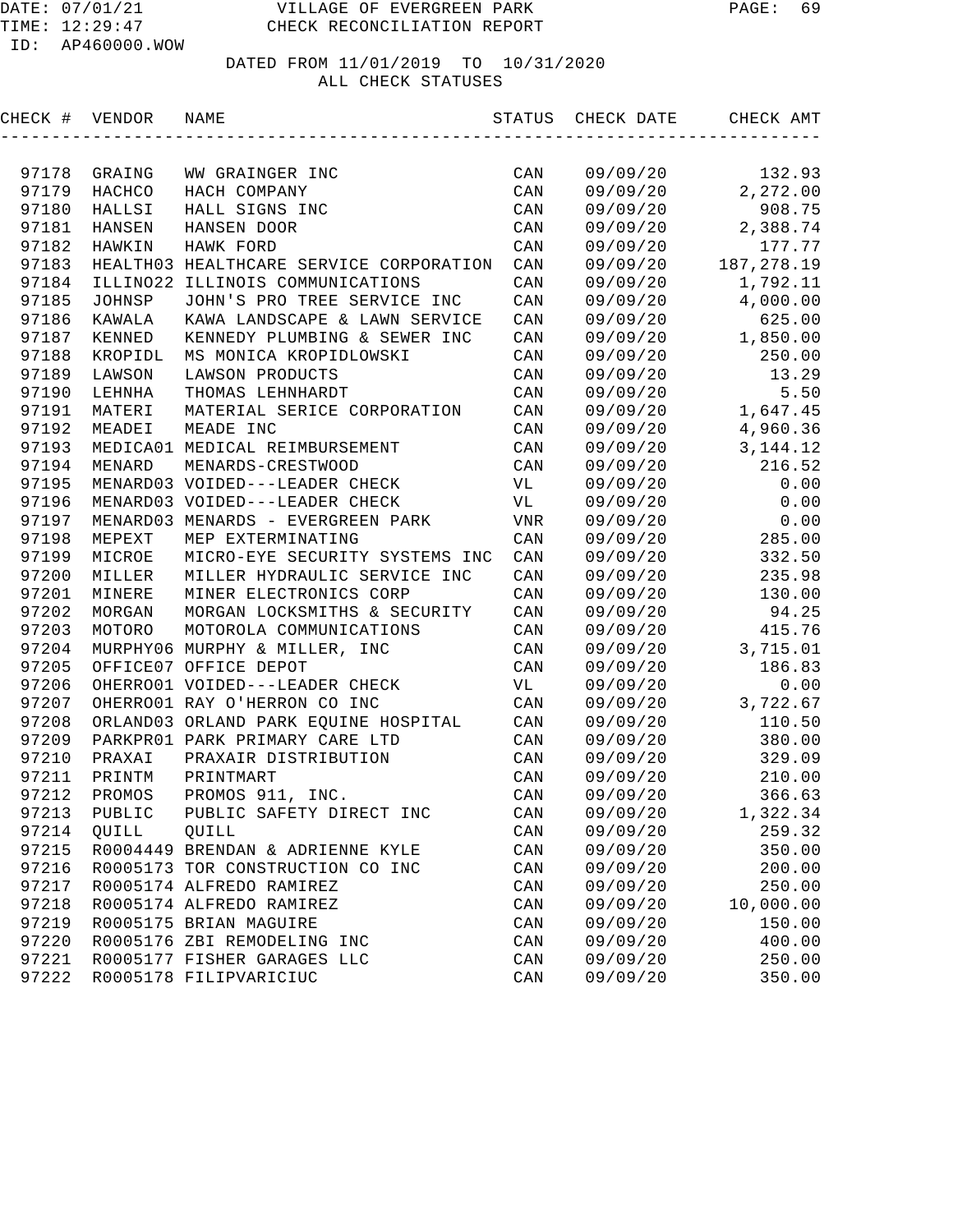| CHECK # VENDOR |               | NAME                                    | STATUS         | CHECK DATE | CHECK AMT |
|----------------|---------------|-----------------------------------------|----------------|------------|-----------|
|                |               |                                         |                |            |           |
| 97223          |               | R0005178 FILIPVARICIUC                  | CAN            | 09/09/20   | 10,000.00 |
| 97224          |               | R0005179 ELITE CONSTRUCTION             | CAN            | 09/09/20   | 1,350.00  |
| 97225          |               | R0005180 CRUNCH CONSTRUCTION CO         | CAN            | 09/09/20   | 200.00    |
| 97226          |               | R0005181 CRAFTSMANWORKS RESTORATION INC | CAN            | 09/09/20   | 400.00    |
| 97227          |               | R0005182 BAINES & WINSLOW CONSTRUCTION  | CAN            | 09/09/20   | 200.00    |
| 97228          |               | R0005183 ENVY HOME SERVICES             | CAN            | 09/09/20   | 300.00    |
| 97229          |               | R0005184 COLLEEN CEH                    | CAN            | 09/09/20   | 100.00    |
| 97230          |               | R0005185 NATALIHA MAISONETTE            | CAN            | 09/09/20   | 45.00     |
| 97231          |               | R0005186 BETH CARPENTER                 | CAN            | 09/09/20   | 205.00    |
| 97232          |               | R0005187 LOIS OMAN                      | CAN            | 09/09/20   | 20.00     |
| 97233          | RAMARS        | RAMAR SUPPLY CORP                       | CAN            | 09/09/20   | 190.25    |
| 97234          | REILLY        | DANIEL REILLY                           | CAN            | 09/09/20   | 5.50      |
| 97235          |               | SAMSCL22 SAMSCLUB-WALMART               | CAN            | 09/09/20   | 53.88     |
| 97236          |               | SAMSCL44 SAMSCLUB-WALMART               | CAN            | 09/09/20   | 500.75    |
| 97237          | SARNO         | BRIAN SARNO                             | CAN            | 09/09/20   | 5.50      |
| 97238          | SCHAAF        | SCHAAF EQUIPMENT CO INC                 | CAN            | 09/09/20   | 3,040.15  |
| 97239          |               | SECRET01 SECRETARY OF STATE             | CAN            | 09/09/20   | 280.00    |
| 97240          |               | SERVIC02 SERVICE SANITATION INC         | CAN            | 09/09/20   | 725.00    |
| 97241          | SHARKS        | SHARK SHREDDING & DOCUMENT              | CAN            | 09/09/20   | 140.00    |
| 97242          | SHERWI        | THE SHERWIN-WILLIAMS CO                 | CAN            | 09/09/20   | 229.30    |
| 97243          |               | SOUTHW02 SOUTHWEST MESSENGER PRESS      | CAN            | 09/09/20   | 168.56    |
| 97244          | STANDA        | STANDARD EQUIPMENT CO                   | CAN            | 09/09/20   | 569.83    |
| 97245          | STAPLE        | STAPLES CREDIT PLAN                     | CAN            | 09/09/20   | 123.58    |
| 97246          | STREIC        | STREICHERS - MILWAUKEE                  | CAN            | 09/09/20   | 1,285.00  |
| 97247          | TAPCO         | TAPCO TRAFFIC AND PARKING               | CAN            | 09/09/20   | 159.86    |
| 97248          | TASC          | TASC                                    | CAN            | 09/09/20   | 124.00    |
| 97249          | THOMPS        | THOMPSON ELEVATOR                       | CAN            | 09/09/20   | 129.00    |
| 97250          | TRITEC        | TRI TECH FORENSICS INC                  | CAN            | 09/09/20   | 109.46    |
| 97251          | USGAS         | US GAS                                  | CAN            | 09/09/20   | 238.50    |
| 97252          |               | VERIZO10 VERIZON WIRELESS               | CAN            | 09/09/20   | 2,450.40  |
| 97253          |               | VERIZO10 VERIZON WIRELESS               | CAN            | 09/09/20   | 150.14    |
| 97254          |               | VERIZO10 VERIZON WIRELESS               | CAN            | 09/09/20   | 1,983.05  |
| 97255          | VERMEE        | VERMEER MIDWEST/VERMEER IL              | CAN            | 09/09/20   | 207.90    |
| 97256          | <b>VILLOL</b> | VILLAGE OF OAK LAWN                     | CAN            | 09/09/20   | 2,652.00  |
| 97257          | VILLOL        | VILLAGE OF OAK LAWN                     | CAN            | 09/09/20   | 2,652.00  |
|                | 97258 VISION  | VISION SERVICE PLAN                     | $\mathtt{CAN}$ | 09/09/20   | 2,003.52  |
| 97259          | WANTRO        | KEVIN WANTROBA                          | OUT            | 09/09/20   | 5.50      |
| 97260          | WESTSI        | WEST SIDE TRACTOR SALES                 | CAN            | 09/09/20   | 92.16     |
| 97261          | WILSON02      | WILSON SPORTING GOODS                   | CAN            | 09/09/20   | 3,508.80  |
| 97262          | ZOLLME        | ZOLL MEDICAL CORPORATION                | CAN            | 09/09/20   | 467.07    |
| 97263          | <b>BENDER</b> | JOHN BENDER                             | CAN            | 09/15/20   | 300.00    |
| 97264          | CAINKA        | LOUIS F CAINKAR, LTD                    | CAN            | 09/15/20   | 3,825.00  |
| 97265          |               | CAVATO01 MICHELLE CAVATO                | CAN            | 09/15/20   | 2,784.00  |
| 97266          | COEO          | COEO SOLUTIONS                          | CAN            | 09/15/20   | 2,696.03  |
| 97267          | COOKCO        | COOK COUNTY CLERK                       | CAN            | 09/15/20   | 10.00     |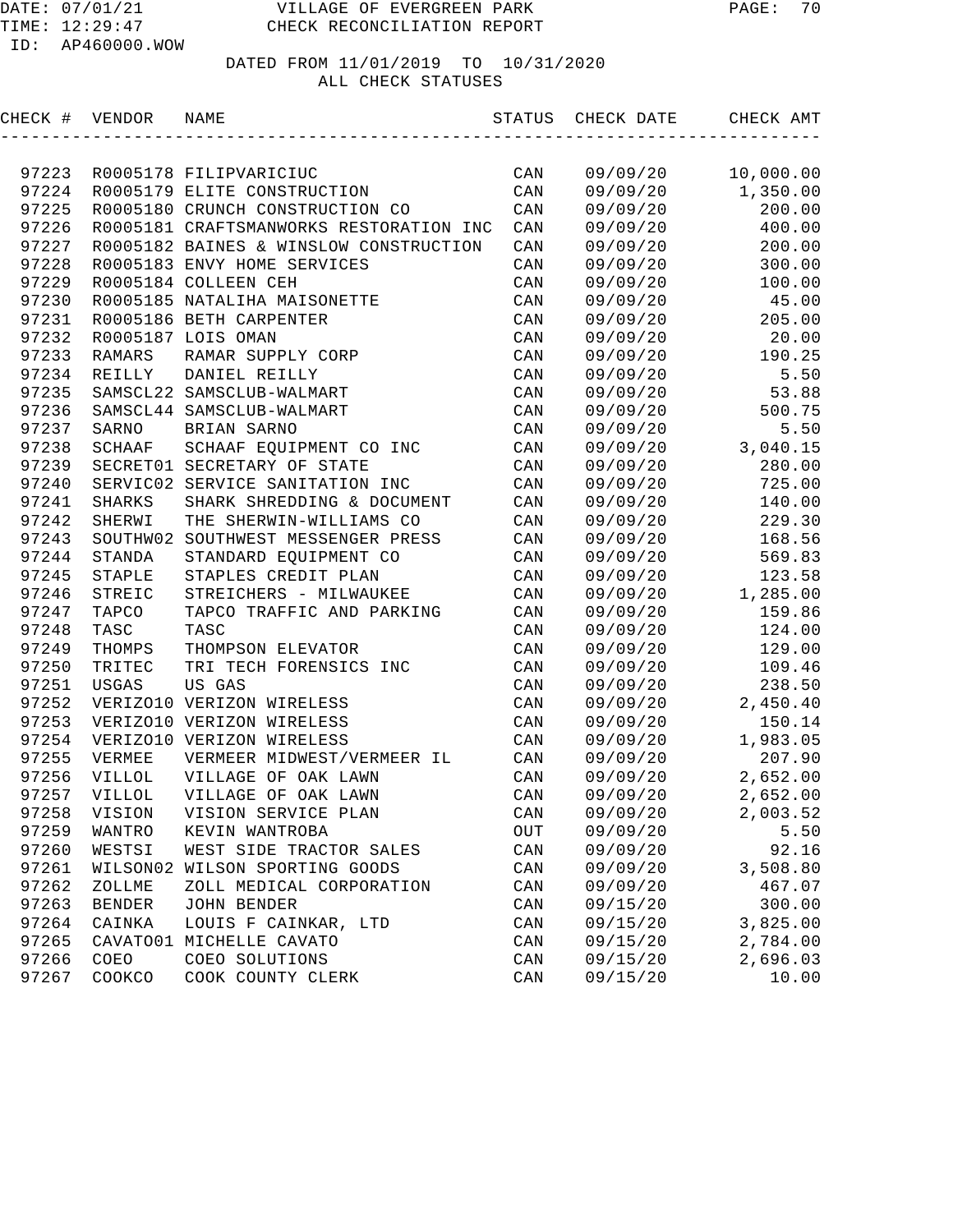| CHECK # VENDOR |                  | NAME                                 | STATUS         | CHECK DATE | CHECK AMT  |
|----------------|------------------|--------------------------------------|----------------|------------|------------|
|                |                  |                                      |                |            |            |
| 97268          | CURRIE           | CURRIE MOTORS                        | CAN            | 09/15/20   | 110,924.00 |
| 97269          |                  | DONOVA01 JOSEPHINE DONOVAN           | CAN            | 09/15/20   | 300.00     |
| 97270          | DUFFY02          | DENNIS L DUFFY                       | CAN            | 09/15/20   | 203.73     |
| 97271          | FARREL           | BRIAN FARRELL                        | CAN            | 09/15/20   | 150.00     |
| 97272          | FRANZ            | ED FRANZ                             | CAN            | 09/15/20   | 47.15      |
| 97273          | HEDERM           | BRET HEDERMAN                        | CAN            | 09/15/20   | 150.00     |
| 97274          | KNIEPS           | MICHAEL KNIEPS                       | CAN            | 09/15/20   | 300.00     |
| 97275          | LAZINE           | DENNIS LAZINEK                       | CAN            | 09/15/20   | 300.00     |
| 97276          |                  | MCCANN03 CHRIS McCANN                | CAN            | 09/15/20   | 300.00     |
| 97277          |                  | MCCART01 JOHN MCCARTHY               | CAN            | 09/15/20   | 300.00     |
| 97278          |                  | PASTIC01 SUE PASTICK                 | CAN            | 09/15/20   | 300.00     |
| 97279          |                  | R0005188 MARGARET BEYER              | CAN            | 09/15/20   | 20.00      |
| 97280          |                  | R0005189 BILL INSLEY                 | CAN            | 09/15/20   | 20.00      |
| 97281          | RICH             | CAMERON RICH                         | CAN            | 09/15/20   | 300.00     |
| 97282          |                  | SAMSCL33 SAMSCLUB-WALMART            | CAN            | 09/15/20   | 425.66     |
| 97283          |                  | VERIZO10 VERIZON WIRELESS            | CAN            | 09/15/20   | 1,732.46   |
| 97284          | VOS              | JAMES VOS                            | CAN            | 09/15/20   | 300.00     |
| 97285          | WALL             | ROBERT WALL                          | CAN            | 09/15/20   | 300.00     |
| 97286          | YEAMAN           | GAVIN YEAMAN                         | CAN            | 09/15/20   | 300.00     |
| 97287          | SECRET           | SECRETARY OF STATE                   | CAN            | 09/17/20   | 453.00     |
| 97288          | EPFOOD           | EVERGREEN PARK FOOD PANTRY           | CAN            | 09/17/20   | 400.00     |
| 97289          |                  | HARRISO1 GENELLE HARRIS-CHISHOLM     | CAN            | 09/17/20   | 107.33     |
| 97290          | NAGLE            | MAUREEN K NAGLE, CSR                 | CAN            | 09/17/20   | 396.00     |
| 97291          | QUALIZ           | KALETA M QUALIZZA                    | CAN            | 09/17/20   | 1,277.68   |
| 97292          |                  | SAMSCL77 SAMSCLUB-WALMART            | CAN            | 09/17/20   | 686.74     |
| 97293          | CHRISTM          | CHRISTMAS WITHOUT CANCER             | CAN            | 09/17/20   | 700.00     |
| 97294          | ATT01            | AT&T                                 | CAN            | 09/18/20   | 223.48     |
| 97295          | <b>BINNYS</b>    | BINNYS BEVERAGE DEPOT                | CAN            | 09/18/20   | 75.26      |
| 97296          | COMCAS04 COMCAST |                                      | CAN            | 09/18/20   | 223.21     |
| 97297          | LEAF             | LEAF                                 | CAN            | 09/18/20   | 2,470.00   |
| 97298          |                  | OFFICE06 OFFICE DEPOT                | CAN            | 09/18/20   | 124.98     |
| 97299          | WITTEK           | WITTEK                               | CAN            | 09/18/20   | 169.99     |
| 97300          |                  | VOIDED---SPOILED CHECK               | VS             | 09/18/20   | 0.00       |
| 97301          |                  | VOIDED---SPOILED CHECK               | VS             | 09/18/20   | 0.00       |
| 97302          | GRAPHI           | GRAPHIC CONTROLS                     | <b>VNR</b>     | 09/21/20   | 0.00       |
| 97303          |                  | SAMSCL88 SAMSCLUB-WALMART            | $\mathtt{CAN}$ | 09/21/20   | 220.26     |
| 97304          | AINLEY           | ROSLYN AINLEY                        | CAN            | 09/22/20   | 135.13     |
| 97305          | ALBERT           | ALBERTO'S                            | CAN            | 09/22/20   | 30.00      |
| 97306          |                  | ALSIPL01 ALSIP LAWNMOWER INC         | $\mathtt{CAN}$ | 09/22/20   | 5.90       |
| 97307          |                  | AMAZON01 AMAZON CAPITAL SERVICES INC | CAN            | 09/22/20   | 722.97     |
| 97308          | ANDERS           | ANDERSON PEST CONTROL                | CAN            | 09/22/20   | 1,016.70   |
| 97309          | <b>ATTGLO</b>    | AT&T GLOBAL SERVICES, INC.           | CAN            | 09/22/20   | 103.59     |
| 97310          | <b>AVALON</b>    | <b>AVALON PETROLEUM</b>              | CAN            | 09/22/20   | 11,577.31  |
| 97311          |                  | BATTER01 BATTERIES PLUS LLC          | CAN            | 09/22/20   | 44.95      |
| 97312          | <b>BESTMA</b>    | B E S T MAINTENANCE                  | CAN            | 09/22/20   | 3,861.00   |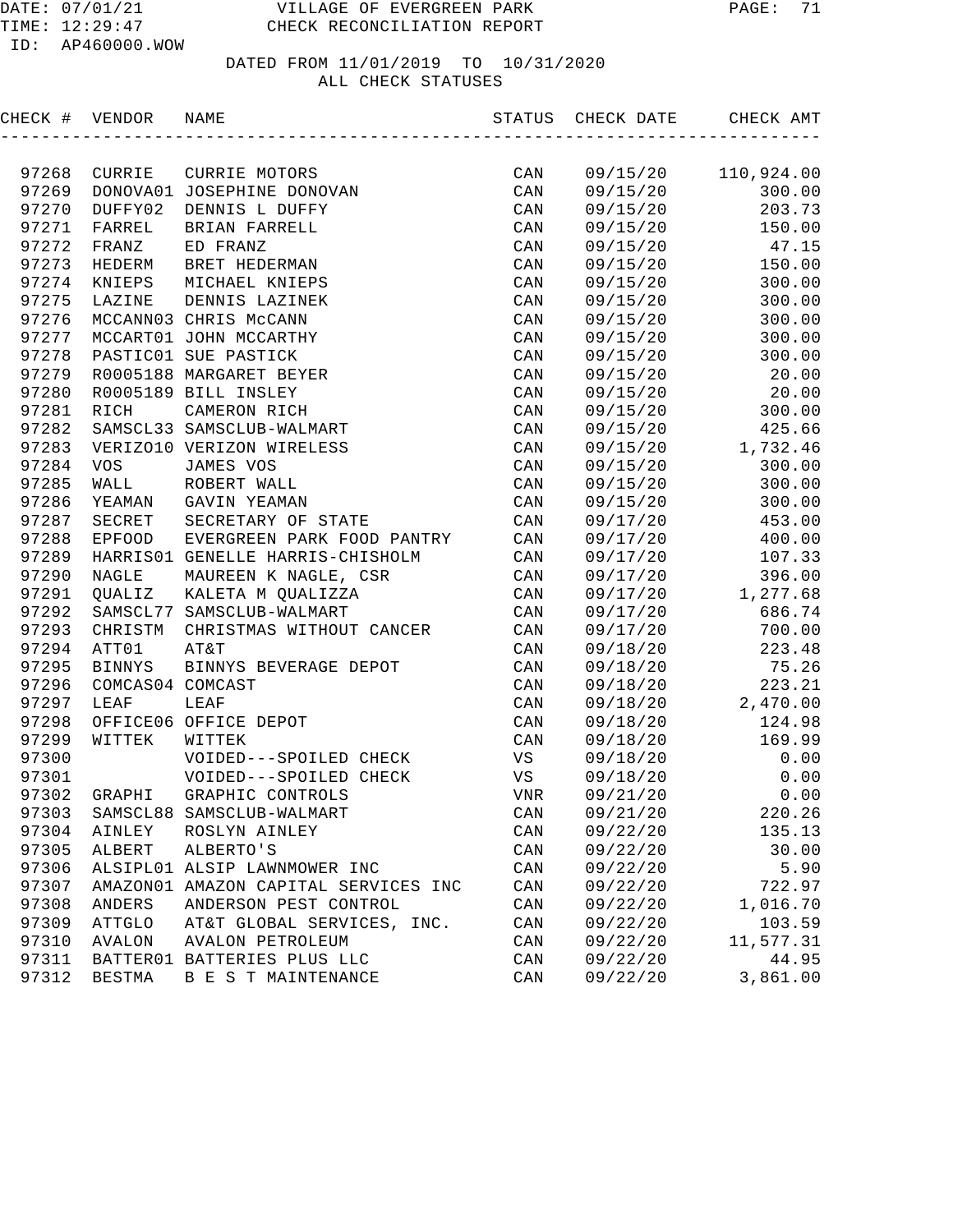| CHECK # VENDOR |               | NAME                                  | STATUS         | CHECK DATE | CHECK AMT  |
|----------------|---------------|---------------------------------------|----------------|------------|------------|
|                |               |                                       |                |            |            |
| 97313          |               | BEVERL02 BEVERLY ENVIRONMENTAL        | CAN            | 09/22/20   | 2,572.00   |
| 97314          |               | BEVERL05 BEVERLY HILLS GARAGE         | CAN            | 09/22/20   | 7,190.79   |
| 97315          | <b>BINNYS</b> | BINNYS BEVERAGE DEPOT                 | CAN            | 09/22/20   | 16.20      |
| 97316          | <b>BLUELI</b> | BLUELINE LEARNING GROUP               | CAN            | 09/22/20   | 2,784.00   |
| 97317          | <b>BROWNE</b> | BROWNELLS INC                         | CAN            | 09/22/20   | 314.46     |
| 97318          | CARREF        | CAR REFLECTIONS                       | CAN            | 09/22/20   | 315.00     |
| 97319          | CASSID        | CASSIDY TIRE & SERVICE                | CAN            | 09/22/20   | 692.80     |
| 97320          | CDWG          | CDW GOVERNMENT                        | CAN            | 09/22/20   | 1,928.00   |
| 97321          | CINTAS        | VOIDED---LEADER CHECK                 | VL             | 09/22/20   | 0.00       |
| 97322          | CINTAS        | CINTAS CORPORATION #21                | CAN            | 09/22/20   | 1,964.54   |
| 97323          | CINTAS02      | CINTAS CORPORATION                    | CAN            | 09/22/20   | 201.87     |
| 97324          | CLEANI        | CLEANING SPECIALISTS INC              | CAN            | 09/22/20   | 600.00     |
| 97325          | COMED01       | VOIDED---LEADER CHECK                 | VL             | 09/22/20   | 0.00       |
| 97326          | COMED01       | COM ED                                | $\mathtt{CAN}$ | 09/22/20   | 12,577.38  |
| 97327          | COMED02       | COM ED                                | CAN            | 09/22/20   | 489.00     |
| 97328          | COMED02       | COM ED                                | CAN            | 09/22/20   | 2,474.02   |
| 97329          | CONSER        | CONSERV FS INC                        | CAN            | 09/22/20   | 375.40     |
| 97330          | COREMA        | CORE & MAIN LP                        | CAN            | 09/22/20   | 3,685.00   |
| 97331          | DAVILA        | CALEB DAVILA                          | $\mathtt{CAN}$ | 09/22/20   | 11.00      |
| 97332          |               | DIRECT03 THE DIRECT RESPONSE RESOURCE | $\mathtt{CAN}$ | 09/22/20   | 5,795.00   |
| 97333          | DUFFY06       | ROSEMARY DUFFY                        | $\mathtt{CAN}$ | 09/22/20   | 135.70     |
| 97334          | EAGLEA        | EAGLE AUTOMOTIVE OF CHICAGO           | CAN            | 09/22/20   | 185.59     |
| 97335          | EVERGR        | EVERGREEN MECHANICAL                  | CAN            | 09/22/20   | 16, 154.50 |
| 97336          |               | EVERGR04 EVERGREEN PARK ACE HARDWARE  | CAN            | 09/22/20   | 20.39      |
| 97337          |               | EVERGR04 EVERGREEN PARK ACE HARDWARE  | CAN            | 09/22/20   | 172.64     |
| 97338          |               | EVERGR04 EVERGREEN PARK ACE HARDWARE  | CAN            | 09/22/20   | 111.96     |
| 97339          |               | EVERGR04 EVERGREEN PARK ACE HARDWARE  | CAN            | 09/22/20   | 91.33      |
| 97340          |               | EVERGR04 EVERGREEN PARK ACE HARDWARE  | CAN            | 09/22/20   | 629.89     |
| 97341          |               | EVERGR04 EVERGREEN PARK ACE HARDWARE  | CAN            | 09/22/20   | 145.38     |
| 97342          | FERGUS        | FERGUSON FACILITIES SUPPLY            | CAN            | 09/22/20   | 574.08     |
| 97343          | FLANAG        | FLANAGIN LLC                          | CAN            | 09/22/20   | 1,190.00   |
| 97344          | FREEWA        | FREEWAY FORD                          | CAN            | 09/22/20   | 5, 113.35  |
| 97345          | GALBRA        | GALBRAITH FENCE CO                    | CAN            | 09/22/20   | 175.00     |
| 97346          | GALLAG        | GALLAGHER MATERIALS CORP              | CAN            | 09/22/20   | 742.76     |
| 97347          | GARVEY        | GARVEYS OFFICE PRODUCTS               | CAN            | 09/22/20   | 941.17     |
| 97348          | GASVOD        | GASVODA & ASSOCIATES                  | CAN            | 09/22/20   | 6,607.80   |
| 97349          | GENUIN        | GENUINE PARTS CO                      | CAN            | 09/22/20   | 270.95     |
| 97350          | GENUIN        | GENUINE PARTS CO                      | CAN            | 09/22/20   | 490.96     |
| 97351          | GORDON        | GORDON FOOD SERVICE                   | CAN            | 09/22/20   | 98.89      |
| 97352          | HANSEN        | HANSEN DOOR                           | CAN            | 09/22/20   | 2,250.00   |
| 97353          | ILLINO13      | ILLINOIS COMMUNICATIONS CO INC        | CAN            | 09/22/20   | 1,411.00   |
| 97354          | ILLINO19      | IBC - NORTHERN IL                     | CAN            | 09/22/20   | 294.47     |
| 97355          | INDEPE        | INDEPENDENT RECYCLING SERVICES        | CAN            | 09/22/20   | 20,566.15  |
| 97356          | INDUST01      | INDUSTRIAL ORGANIZATIONAL             | CAN            | 09/22/20   | 1,757.00   |
| 97357          | INTERS        | INTERSTATE BATTERY OF CHICAGO         | CAN            | 09/22/20   | 1,064.60   |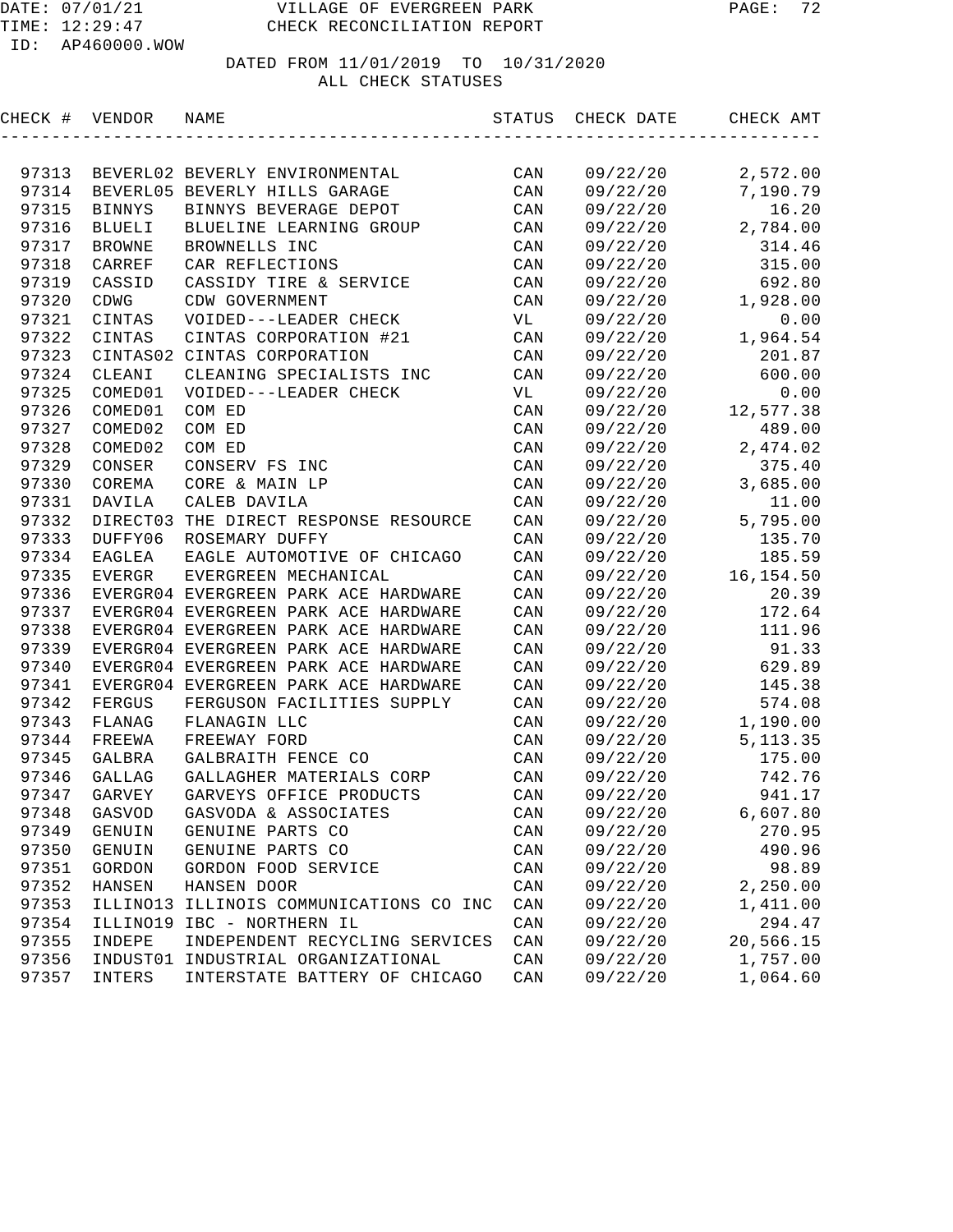## DATED FROM 11/01/2019 TO 10/31/2020

#### ALL CHECK STATUSES

| CHECK # VENDOR |        | NAME                                    | STATUS                  | CHECK DATE | CHECK AMT |
|----------------|--------|-----------------------------------------|-------------------------|------------|-----------|
|                |        |                                         |                         |            |           |
| 97358          |        | INTERS02 INTERSTATE BILLING SERVICE INC | CAN                     | 09/22/20   | 163.00    |
| 97359          | IPMG   | IPMG CLAIMS MANAGEMENT SVCS             | CAN                     | 09/22/20   | 2,042.91  |
| 97360          | KAWALA | KAWA LANDSCAPE & LAWN SERVICE           | CAN                     | 09/22/20   | 3,785.00  |
| 97361          | KENNED | KENNEDY PLUMBING & SEWER INC            | CAN                     | 09/22/20   | 150.00    |
| 97362          | MATERI | MATERIAL SERICE CORPORATION             | CAN                     | 09/22/20   | 4,071.57  |
| 97363          | MEADEI | MEADE INC                               | CAN                     | 09/22/20   | 861.98    |
| 97364          |        | MENARD03 VOIDED---LEADER CHECK          | VL                      | 09/22/20   | 0.00      |
| 97365          |        | MENARD03 VOIDED---LEADER CHECK          | VL                      | 09/22/20   | 0.00      |
| 97366          |        | MENARD03 VOIDED---LEADER CHECK          | VL                      | 09/22/20   | 0.00      |
| 97367          |        | MENARD03 MENARDS - EVERGREEN PARK       | CAN                     | 09/22/20   | 1,025.24  |
| 97368          | MEPEXT | MEP EXTERMINATING                       | CAN                     | 09/22/20   | 105.00    |
| 97369          |        | MOTION01 MOTION PICTURE LICENSING CORP  | CAN                     | 09/22/20   | 179.45    |
| 97370          | MOTORO | MOTOROLA COMMUNICATIONS                 | CAN                     | 09/22/20   | 169.00    |
| 97371          |        | MURPHY06 MURPHY & MILLER, INC           | CAN                     | 09/22/20   | 866.35    |
| 97372          | NICOR  | VOIDED---LEADER CHECK                   | VL                      | 09/22/20   | 0.00      |
| 97373          | NICOR  | NICOR GAS                               | CAN                     | 09/22/20   | 3,793.94  |
| 97374          |        | NOVOTN01 BETH NOVOTNEY                  | CAN                     | 09/22/20   | 41.98     |
| 97375          | NUTOYS | NUTOYS                                  | CAN                     | 09/22/20   | 103.00    |
| 97376          | ODELSO | OSMFM LTD                               | CAN                     | 09/22/20   | 3,230.00  |
| 97377          |        | OFFICE06 OFFICE DEPOT                   | CAN                     | 09/22/20   | 406.67    |
| 97378          |        | OFFICE07 OFFICE DEPOT                   | CAN                     | 09/22/20   | 64.21     |
| 97379          |        | OHERRO01 RAY O'HERRON CO INC            | CAN                     | 09/22/20   | 768.70    |
| 97380          | PLOWSC | PLOWS COUNCIL ON AGING                  | CAN                     | 09/22/20   | 614.46    |
| 97381          | PUBLIC | PUBLIC SAFETY DIRECT INC                | CAN                     | 09/22/20   | 225.98    |
| 97382          |        | R0002045 STRASSER BUILDERS              | CAN                     | 09/22/20   | 3,920.00  |
| 97383          |        | R0005190 CURTIS HARDY                   | CAN                     | 09/22/20   | 75.00     |
| 97384          |        | R0005191 CHRISTINA KLIMOWSKI            | CAN                     | 09/22/20   | 275.00    |
| 97385          |        | R0005192 SHANNON ROCHE                  | CAN                     | 09/22/20   | 240.00    |
| 97386          |        | R0005193 ROBERT SCHULER                 | CAN                     | 09/22/20   | 10.00     |
| 97387          |        | R0005194 STYLE REMODELING INC           | OUT                     | 09/22/20   | 250.00    |
| 97388          |        | R0005195 RESTORATION UNLIMITED          | CAN                     | 09/22/20   | 50.00     |
| 97389          |        | R0005196 NICHOLAS FERRARO               | CAN                     | 09/22/20   | 10,000.00 |
| 97390          |        | R0005197 SCOTT MOSS                     | CAN                     | 09/22/20   | 150.00    |
| 97391          | RAMARS | RAMAR SUPPLY CORP                       | CAN                     | 09/22/20   | 389.04    |
| 97392          | RIEDSF | RIEDS FIRE & SAFETY EQUIPMENT           | CAN                     | 09/22/20   | 411.85    |
|                |        | 97393 RITTER01 RITTERTECH-IL            | $\mathop{\mathtt{CAN}}$ | 09/22/20   | 11.10     |
| 97394          | ROSCOE | THE ROSCOE COMPANY                      | CAN                     | 09/22/20   | 179.17    |
| 97395          | SCHAAF | SCHAAF EQUIPMENT CO INC                 | CAN                     | 09/22/20   | 528.00    |
| 97396          | SCHROE | SCHROEDER MATERIAL INC                  | CAN                     | 09/22/20   | 107.87    |
| 97397          | SCHWAA | SCHWAAB INC                             | CAN                     | 09/22/20   | 8.93      |
| 97398          |        | SECRET01 SECRETARY OF STATE             | CAN                     | 09/22/20   | 80.00     |
| 97399          | SEMMER | SEMMER LANDSCAPE LLC                    | CAN                     | 09/22/20   | 13,767.00 |
| 97400          | SHERWI | THE SHERWIN-WILLIAMS CO                 | CAN                     | 09/22/20   | 965.86    |
| 97401          | SIGNST | SIGN STOP                               | CAN                     | 09/22/20   | 60.00     |
| 97402          |        | SOUTHW01 SOUTHWEST SPRING INC           | CAN                     | 09/22/20   | 1,150.34  |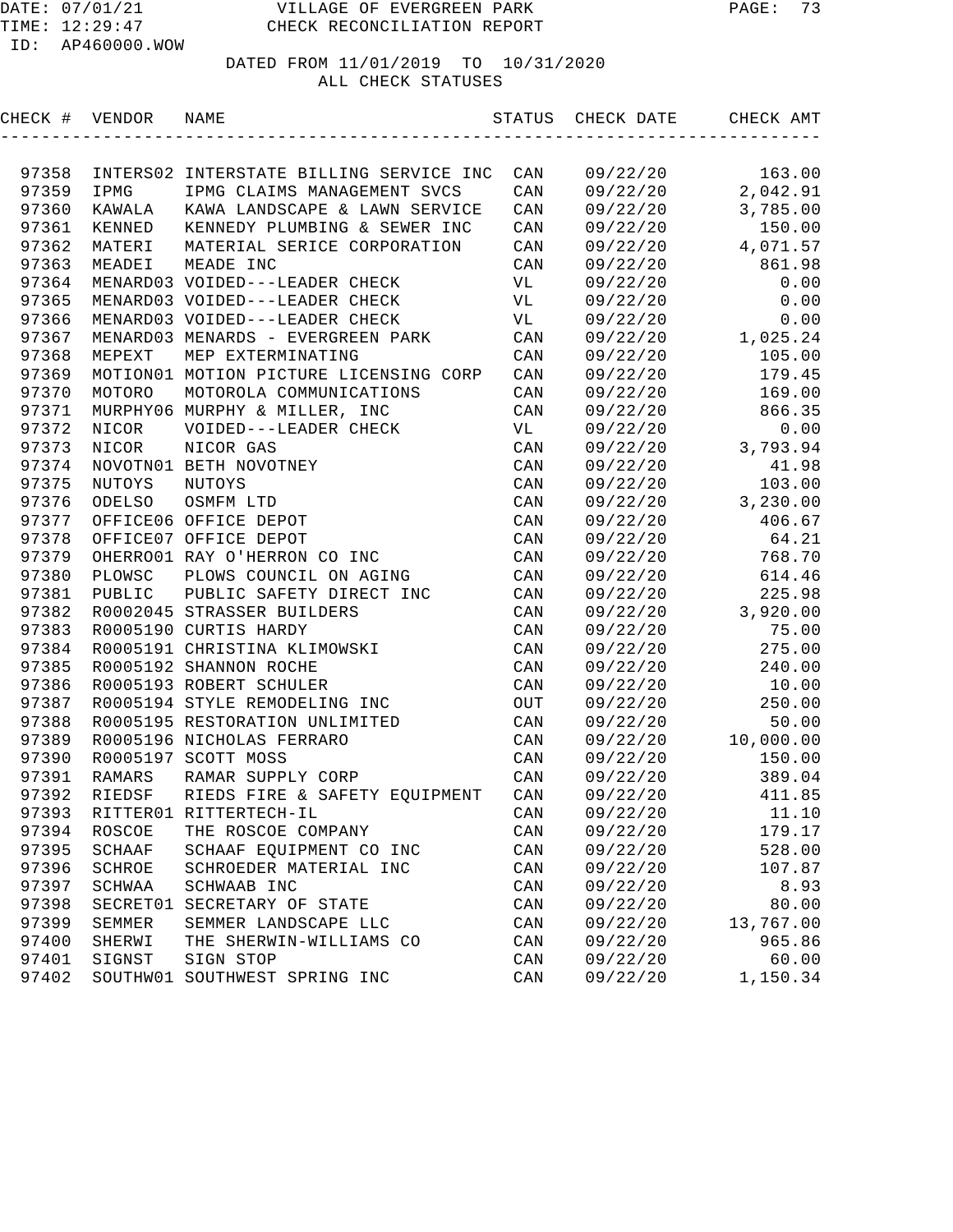# DATED FROM 11/01/2019 TO 10/31/2020

#### ALL CHECK STATUSES

| CHECK # | VENDOR        | NAME                                    |                | STATUS CHECK DATE | CHECK AMT           |
|---------|---------------|-----------------------------------------|----------------|-------------------|---------------------|
|         |               |                                         |                |                   |                     |
| 97403   |               | SOUTHW10 SOUTHWEST REGIONAL PUBLISHING  | CAN            | 09/22/20          | 200.00              |
| 97404   | STRAUG        | STRAUGHN FARM INC                       | CAN            | 09/22/20          | 2,250.00            |
| 97405   | SUBURB        | SUBURBAN LABORATORIES                   | CAN            | 09/22/20          | 500.00              |
| 97406   | THOMPS        | THOMPSON ELEVATOR                       | CAN            | 09/22/20          | 329.00              |
| 97407   | TRANSU        | TRANSUNION RISK AND                     | CAN            | 09/22/20          | 155.30              |
| 97408   | TRITEC        | TRI TECH FORENSICS INC                  | CAN            | 09/22/20          | 91.50               |
| 97409   | <b>UPS</b>    | <b>UPS</b>                              | CAN            | 09/22/20          | 18.39               |
| 97410   | USGAS         | US GAS                                  | CAN            | 09/22/20          | 239.90              |
| 97411   |               | VALLEY01 VALLEY ATHLETICS               | CAN            | 09/22/20          | 1,547.64            |
| 97412   |               | VERIZO10 VERIZON WIRELESS               | CAN            | 09/22/20          | 44.48               |
| 97413   |               | VERIZO10 VERIZON WIRELESS               | CAN            |                   | $09/22/20$ 2,463.03 |
| 97414   |               | VERIZO10 VERIZON WIRELESS               | CAN            | 09/22/20          | 114.03              |
| 97415   | VERMEE        | VERMEER MIDWEST/VERMEER IL              | CAN            | 09/22/20          | 46.28               |
| 97416   | WHOLES        | WHOLESALE DIRECT INC                    | CAN            |                   | 09/22/20 267.88     |
| 97417   | WIGBOL        | WIGBOLDY MATERIALS INC                  | CAN            |                   | 09/22/20 142.00     |
| 97418   | WILDGO        | WILD GOOSE CHASE INC                    | CAN            |                   | 09/22/20 1,470.00   |
| 97419   |               | GRAPHI01 GRAPHIC CONSERVATION CO        | CAN            |                   | 09/23/20 5,650.00   |
| 97420   |               | R0005198 JEANNE MARIE CASEY             | CAN            | 09/23/20          | 25.00               |
| 97421   |               | R0005199 CAITLIN CARR                   | CAN            |                   | $09/23/20$ 1,386.00 |
| 97422   |               | R0005200 BEATRIZ PORROGA                | CAN            | 09/23/20          | 20.00               |
| 97423   |               | R0005201 TERRY HARDT                    | CAN            | 09/23/20          | 20.00               |
| 97424   |               | CALUME03 CALUMENT HARBOR LUMBER CO      | CAN            | 09/25/20          | 324.28              |
| 97425   | LORENZ        | WILLIAM LORENZ                          | CAN            | 09/25/20          | 375.50              |
| 97426   | FOREVE        | FOREVER LAWN CHICAGO                    | CAN            | 09/30/20          | 18,448.00           |
| 97427   |               | TEAMST02 TEAMSTERS LOCAL UNION NO. 700  | CAN            | 09/30/20          | 2,228.00            |
| 97428   | THESTA        | THE STANDARD                            | CAN            | 09/30/20          | 8,415.42            |
| 97429   | AAATRU        | AAA TRUCK CENTER LLC                    | CAN            | 10/06/20          | 1,000.00            |
| 97430   | AINLEY        | ROSLYN AINLEY                           | CAN            | 10/06/20          | 107.53              |
| 97431   | AJUNIF        | AJ UNIFORM                              | CAN            | 10/06/20          | 1,020.05            |
| 97432   |               | ALSIPL01 ALSIP LAWNMOWER INC            | CAN            | 10/06/20          | 299.77              |
| 97433   |               | AMAZON01 AMAZON CAPITAL SERVICES INC    | CAN            | 10/06/20          | 110.82              |
| 97434   |               | ARENDS01 AHW LLC - MANTENO              | CAN            | 10/06/20          | 181.34              |
| 97435   | ARROYO        | RAUL ARROYO                             | CAN            | 10/06/20          | 11.00               |
| 97436   | ATT01         | AT&T                                    | CAN            | 10/06/20          | 206.45              |
|         |               | 97437 ATTGLO AT&T GLOBAL SERVICES, INC. | CAN            | 10/06/20          | 700.16              |
| 97438   | AUTOMA        | AUTOMATIC CONTROL SERVICES              | CAN            | 10/06/20          | 45,467.00           |
| 97439   | AVALON        | AVALON PETROLEUM                        | CAN            | 10/06/20          | 8,101.39            |
| 97440   | <b>BARCOP</b> | BARCO PRODUCTS COMPANY                  | CAN            | 10/06/20          | 943.76              |
| 97441   |               | BATTER01 BATTERIES PLUS LLC             | CAN            | 10/06/20          | 16.15               |
| 97442   | <b>BESTMA</b> | B E S T MAINTENANCE                     | CAN            | 10/06/20          | 133.00              |
| 97443   | <b>BESTTE</b> | BEST TECHNOLOGY SYSTEMS INC             | $\mathtt{CAN}$ | 10/06/20          | 1,575.00            |
| 97444   |               | BEVERL02 BEVERLY ENVIRONMENTAL          | CAN            | 10/06/20          | 4,746.00            |
| 97445   | <b>BFCONS</b> | B&F CONSTRUCTION                        | CAN            | 10/06/20          | 3,375.50            |
| 97446   | <b>BINNYS</b> | BINNYS BEVERAGE DEPOT                   | CAN            | 10/06/20          | 75.62               |
| 97447   |               | BRIGHT01 DANIEL BRIGHT                  | CAN            | 10/06/20          | 150.00              |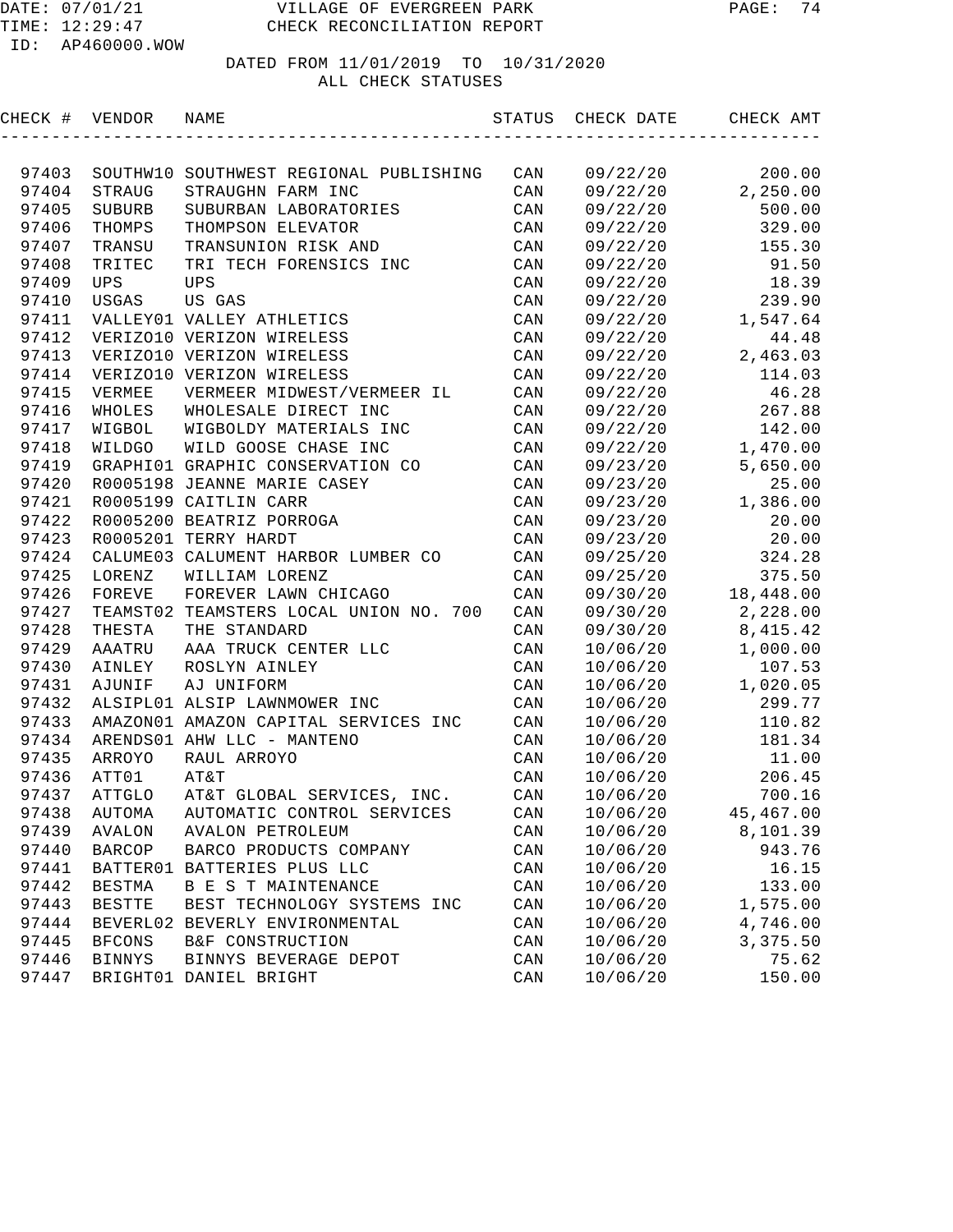| CHECK # | VENDOR        | NAME                                    | STATUS                      | CHECK DATE | CHECK AMT   |
|---------|---------------|-----------------------------------------|-----------------------------|------------|-------------|
|         |               |                                         |                             |            |             |
| 97448   | CDWG          | CDW GOVERNMENT                          | CAN                         | 10/06/20   | 2,761.00    |
| 97449   |               | CENTRA06 CENTRAL SOD FARMS INC          | CAN                         | 10/06/20   | 214.00      |
| 97450   | CINTAS        | VOIDED---LEADER CHECK                   | VL                          | 10/06/20   | 0.00        |
| 97451   | CINTAS        | CINTAS CORPORATION #21                  | $\mathtt{CAN}$              | 10/06/20   | 2,009.48    |
| 97452   |               | CINTAS02 CINTAS CORPORATION             | CAN                         | 10/06/20   | 570.49      |
| 97453   | CITYOF        | CITY OF CHICAGO                         | CAN                         | 10/06/20   | 690,956.92  |
| 97454   | CLEANI        | CLEANING SPECIALISTS INC                | CAN                         | 10/06/20   | 30.00       |
| 97455   | COBANT        | COBAN TECHNOLOGIES INC                  | CAN                         | 10/06/20   | 6,552.11    |
| 97456   | CONSER        | CONSERV FS INC                          | CAN                         | 10/06/20   | 217.50      |
| 97457   | <b>DEARBO</b> | DEARBORN LIFE INSURANCE                 | CAN                         | 10/06/20   | 1,257.04    |
| 97458   | DELCIT        | DEL CITY WIRE                           | $\mathtt{CAN}$              | 10/06/20   | 88.09       |
| 97459   |               | DELTAD01 DELTA DENTAL - RISK            | CAN                         | 10/06/20   | 13, 444. 76 |
| 97460   | DUFFY06       | ROSEMARY DUFFY                          | CAN                         | 10/06/20   | 142.03      |
| 97461   | EVERGR10      | EVERGREEN CAR WASH                      | CAN                         | 10/06/20   | 1,113.00    |
| 97462   | FBICHI        | FBI CHICAGO                             | OUT                         | 10/06/20   | 1,554.08    |
| 97463   | FREEWA        | FREEWAY FORD                            | $\mathtt{CAN}$              | 10/06/20   | 386.06      |
| 97464   | GALBRA        | GALBRAITH FENCE CO                      | $\mathtt{CAN}$              | 10/06/20   | 1,660.00    |
| 97465   | <b>GEKLOO</b> | GE KLOOS MATERIAL CO                    | $\mathtt{CAN}$              | 10/06/20   | 10,856.80   |
| 97466   | <b>GEMELE</b> | GEM ELECTRIC SUPPLY INC                 | CAN                         | 10/06/20   | 200.52      |
| 97467   | GLOBAL        | GLOBALSTAR USA                          | CAN                         | 10/06/20   | 527.59      |
| 97468   | GRAING        | WW GRAINGER INC                         | CAN                         | 10/06/20   | 194.45      |
| 97469   | GUZMAN        | RIGOBERTO GUZMAN                        | $_{\mbox{\scriptsize OUT}}$ | 10/06/20   | 27.50       |
| 97470   |               | HARRISO1 GENELLE HARRIS-CHISHOLM        | $\mathtt{CAN}$              | 10/06/20   | 143.10      |
| 97471   | HARTMA        | RYAN HARTMANN                           | CAN                         | 10/06/20   | 5.50        |
| 97472   |               | HEALTH03 HEALTHCARE SERVICE CORPORATION | CAN                         | 10/06/20   | 197, 279.16 |
| 97473   |               | HOMEDE02 HOME DEPOT CREDIT SERVICES     | CAN                         | 10/06/20   | 304.94      |
| 97474   |               | ILLINO22 ILLINOIS COMMUNICATIONS        | CAN                         | 10/06/20   | 381.11      |
| 97475   | ILLINO80      | ILLINOIS FINANCE AUTHORITY              | CAN                         | 10/06/20   | 41,615.00   |
| 97476   | INTERF        | INTER FC                                | CAN                         | 10/06/20   | 5,340.00    |
| 97477   | KAWALA        | KAWA LANDSCAPE & LAWN SERVICE           | CAN                         | 10/06/20   | 685.00      |
| 97478   | KENNED        | KENNEDY PLUMBING & SEWER INC            | CAN                         | 10/06/20   | 150.00      |
| 97479   | LEADSO        | LEADS ONLINE                            | CAN                         | 10/06/20   | 3,468.00    |
| 97480   |               | MAHONE01 KEVIN MAHONEY                  | CAN                         | 10/06/20   | 61.35       |
| 97481   | MARTIN        | MARTIN IMPLEMENT SALES INC              | CAN                         | 10/06/20   | 424.32      |
| 97482   | MDIELE        | MDI ELECTRICAL CONSTRUCTION             | CAN                         | 10/06/20   | 4,967.00    |
| 97483   | MEADEI        | MEADE INC                               | $\mathtt{CAN}$              | 10/06/20   | 5,612.44    |
| 97484   |               | MEDICA01 MEDICAL REIMBURSEMENT          | CAN                         | 10/06/20   | 3,049.15    |
| 97485   |               | MENARD03 VOIDED---LEADER CHECK          | VL                          | 10/06/20   | 0.00        |
| 97486   |               | MENARD03 MENARDS - EVERGREEN PARK       | CAN                         | 10/06/20   | 334.41      |
| 97487   |               | MENARD04 MENARD, INC                    | CAN                         | 10/06/20   | 249,967.30  |
| 97488   | MEPEXT        | MEP EXTERMINATING                       | CAN                         | 10/06/20   | 135.00      |
| 97489   | MICROE        | MICRO-EYE SECURITY SYSTEMS INC          | CAN                         | 10/06/20   | 468.00      |
| 97490   | MONROE        | MONROE TRUCK EQUIPMENT INC              | CAN                         | 10/06/20   | 4,297.62    |
| 97491   |               | MUNICI03 MES - ILLINOIS                 | CAN                         | 10/06/20   | 1,646.25    |
| 97492   |               | MURPHY06 MURPHY & MILLER, INC           | CAN                         | 10/06/20   | 3,611.98    |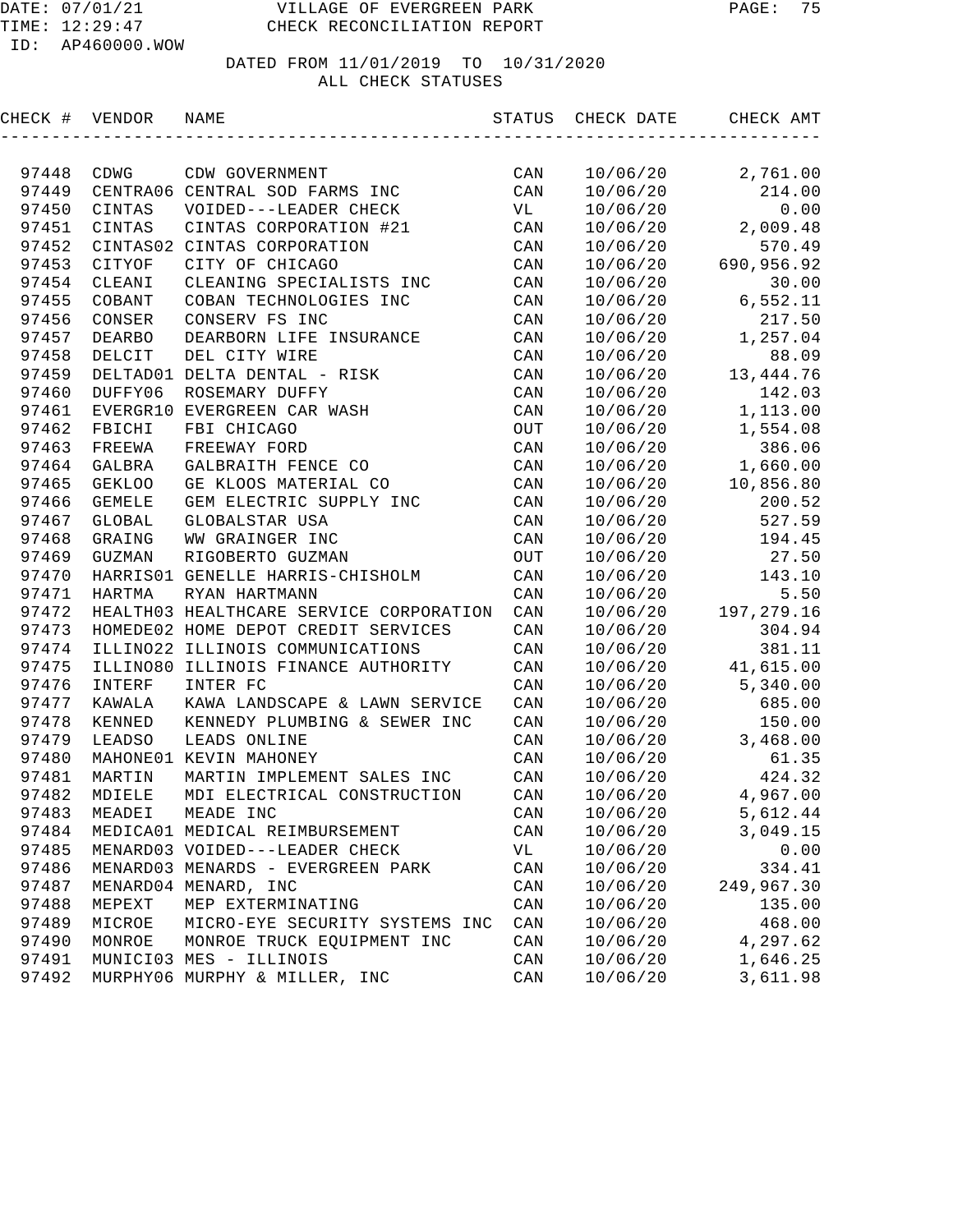| CHECK # | VENDOR        | NAME                                 | STATUS                  | CHECK DATE | CHECK AMT |
|---------|---------------|--------------------------------------|-------------------------|------------|-----------|
|         |               |                                      |                         |            |           |
| 97493   | ODELSO        | OSMFM LTD                            | CAN                     | 10/06/20   | 1,657.50  |
| 97494   |               | OFFICE06 OFFICE DEPOT                | CAN                     | 10/06/20   | 1,424.16  |
| 97495   |               | OFFICE07 OFFICE DEPOT                | CAN                     | 10/06/20   | 63.51     |
| 97496   |               | OHERRO01 VOIDED---LEADER CHECK       | VL                      | 10/06/20   | 0.00      |
| 97497   |               | OHERRO01 RAY O'HERRON CO INC         | CAN                     | 10/06/20   | 1,598.85  |
| 97498   | PAVEME        | PAVEMENT SYSTEMS INC                 | CAN                     | 10/06/20   | 6,726.00  |
| 97499   | PLOWSC        | PLOWS COUNCIL ON AGING               | CAN                     | 10/06/20   | 698.25    |
| 97500   | PUBLIC        | PUBLIC SAFETY DIRECT INC             | CAN                     | 10/06/20   | 255.98    |
| 97501   | QUALIZ        | KALETA M QUALIZZA                    | CAN                     | 10/06/20   | 1,166.20  |
| 97502   |               | R0000601 MICHAEL WARD                | CAN                     | 10/06/20   | 60.00     |
| 97503   |               | R0005000 TRI STATE REO CONSTRUCTION  | CAN                     | 10/06/20   | 650.00    |
| 97504   |               | R0005069 PROPST-ERTY MANAGEMENT      | CAN                     | 10/06/20   | 10,000.00 |
| 97505   |               | R0005202 MARQUE GUEST                | CAN                     | 10/06/20   | 150.00    |
| 97506   |               | R0005203 MLG CONSTRUCTION GROUP CORP | $_{\mbox{\small{OUT}}}$ | 10/06/20   | 350.00    |
| 97507   |               | R0005204 ADVANCED HOME CONSTRUCTION  | $\mathtt{CAN}$          | 10/06/20   | 500.00    |
| 97508   |               | R0005205 MARK PALAZZOLO              | CAN                     | 10/06/20   | 550.00    |
| 97509   |               | R0005206 JEANE VIGIL                 | CAN                     | 10/06/20   | 150.00    |
| 97510   |               | R0005207 GORMAN CONSTRUCTION         | CAN                     | 10/06/20   | 300.00    |
| 97511   |               | R0005208 HOME PARTNERS RESOURCES     | OUT                     | 10/06/20   | 10,000.00 |
| 97512   |               | R0005209 TRANSZLAND LLC              | CAN                     | 10/06/20   | 800.00    |
| 97513   |               | R0005209 TRANSZLAND LLC              | CAN                     | 10/06/20   | 10,000.00 |
| 97514   |               | R0005210 JOHN RYAN                   | CAN                     | 10/06/20   | 150.00    |
| 97515   |               | SAMSCL22 SAMSCLUB-WALMART            | CAN                     | 10/06/20   | 17.18     |
| 97516   | SEMMER        | SEMMER LANDSCAPE LLC                 | CAN                     | 10/06/20   | 3,593.00  |
| 97517   |               | SERVIC02 SERVICE SANITATION INC      | CAN                     | 10/06/20   | 725.00    |
| 97518   |               | SEXTON04 LAURA SEXTON                | CAN                     | 10/06/20   | 2,050.00  |
| 97519   | <b>SHARKS</b> | SHARK SHREDDING & DOCUMENT           | CAN                     | 10/06/20   | 191.00    |
| 97520   | SHERWI        | THE SHERWIN-WILLIAMS CO              | CAN                     | 10/06/20   | 617.70    |
| 97521   | SHERWI02      | THE SHERWIN WILLIAMS CO              | CAN                     | 10/06/20   | 56.34     |
| 97522   | SMILEY        | SYDNEY SMILEY                        | CAN                     | 10/06/20   | 16.50     |
| 97523   | STANDA        | STANDARD EQUIPMENT CO                | CAN                     | 10/06/20   | 729.45    |
| 97524   | STANLE01      | STANLEY ACCESS TECH LLC              | CAN                     | 10/06/20   | 575.74    |
| 97525   | STAPLE        | STAPLES CREDIT PLAN                  | CAN                     | 10/06/20   | 229.15    |
| 97526   | STRAUG        | STRAUGHN FARM INC                    | $\mathtt{CAN}$          | 10/06/20   | 1,350.00  |
| 97527   | <b>SUBURB</b> | VOIDED---LEADER CHECK                | VL                      | 10/06/20   | 0.00      |
| 97528   | SUBURB        | SUBURBAN LABORATORIES                | $\mathtt{CAN}$          | 10/06/20   | 6,060.00  |
| 97529   | SUBURB04      | SUBURBAN TRUCK PARTS                 | CAN                     | 10/06/20   | 15.15     |
| 97530   | TAPCO         | TAPCO TRAFFIC AND PARKING            | CAN                     | 10/06/20   | 1,263.01  |
| 97531   | TASC          | TASC                                 | $\mathtt{CAN}$          | 10/06/20   | 108.00    |
| 97532   | TLCPLU        | TLC PLUMBING INC                     | VNR                     | 10/06/20   | 0.00      |
| 97533   | TRAINI        | TRAINING CONCEPTS INC                | CAN                     | 10/06/20   | 30.00     |
| 97534   | TRITEC        | TRI TECH FORENSICS INC               | CAN                     | 10/06/20   | 409.00    |
| 97535   | VERIZO10      | VERIZON WIRELESS                     | CAN                     | 10/06/20   | 44.48     |
| 97536   | VERMEE        | VERMEER MIDWEST/VERMEER IL           | CAN                     | 10/06/20   | 2,886.53  |
| 97537   | VILLOL        | VILLAGE OF OAK LAWN                  | $\mathtt{CAN}$          | 10/06/20   | 2,652.00  |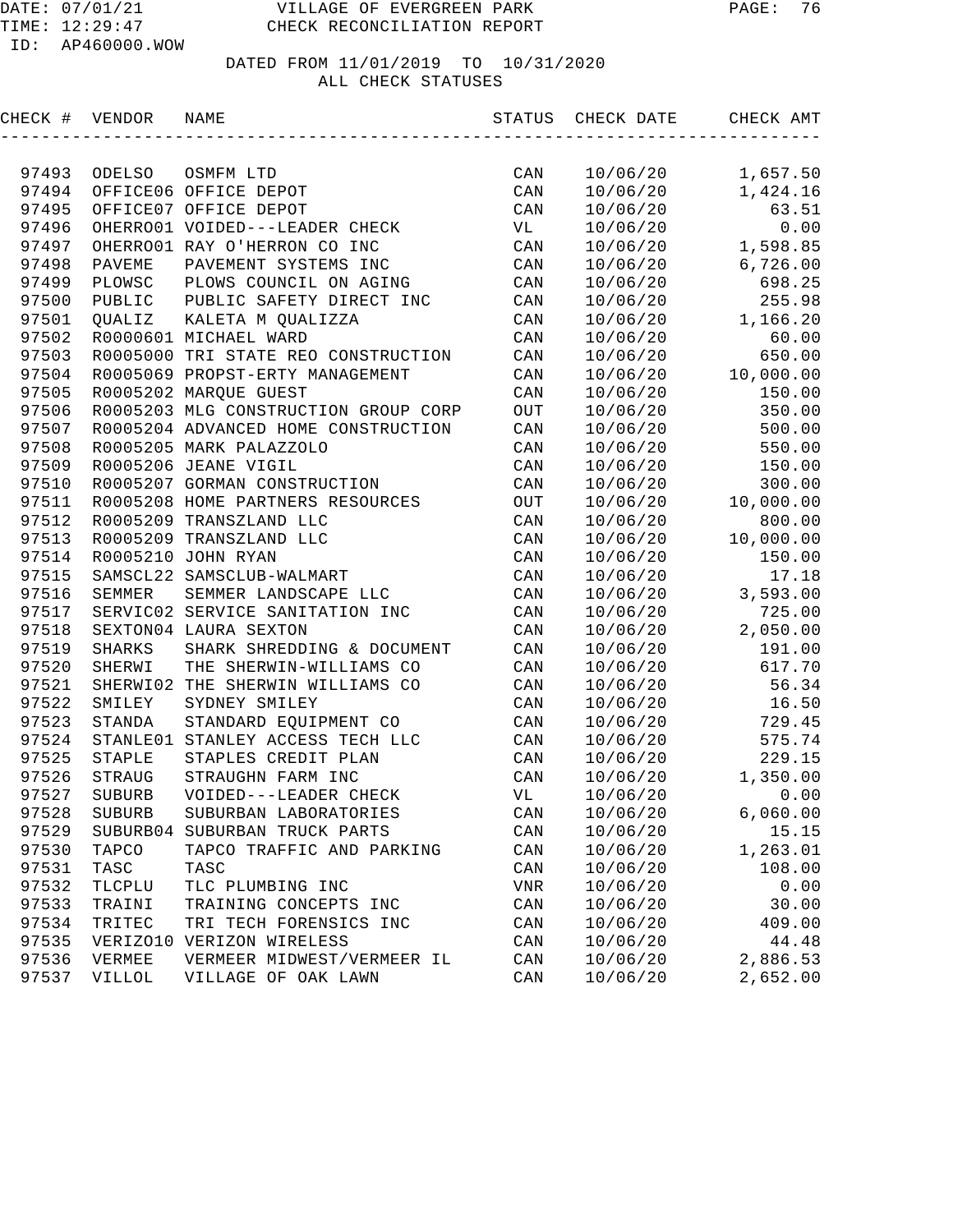| CHECK # | VENDOR     | NAME                                 | STATUS                 | CHECK DATE | CHECK AMT |
|---------|------------|--------------------------------------|------------------------|------------|-----------|
|         |            |                                      |                        |            |           |
| 97538   | VISION     | VISION SERVICE PLAN                  | CAN                    | 10/06/20   | 2,035.86  |
| 97539   | <b>VOS</b> | JAMES VOS                            | VNR                    | 10/06/20   | 0.00      |
| 97540   | WHOLES     | WHOLESALE DIRECT INC                 | CAN                    | 10/06/20   | 72.43     |
| 97541   | WITTEK     | WITTEK                               | CAN                    | 10/06/20   | 141.72    |
| 97542   | ATT02      | AT&T MOBILITY                        | CAN                    | 10/07/20   | 564.46    |
| 97543   | COEO       | COEO SOLUTIONS                       | CAN                    | 10/07/20   | 2,130.55  |
| 97544   | DOTSON     | DOTSONS FARM                         | CAN                    | 10/07/20   | 156.00    |
| 97545   |            | EVERGR04 EVERGREEN PARK ACE HARDWARE | CAN                    | 10/07/20   | 19.61     |
| 97546   |            | R0005211 OLGA VIDAL                  | CAN                    | 10/07/20   | 20.00     |
| 97547   |            | R0005212 JIM MURPHY                  | CAN                    | 10/07/20   | 20.00     |
| 97548   |            | R0005213 MARY JO DEMORAY             | CAN                    | 10/07/20   | 48.00     |
| 97549   |            | R0005214 NATALIE HORVATH             | $_{\mbox{\small OUT}}$ | 10/07/20   | 20.00     |
| 97550   |            | R0005215 ROMESA SILAS                | CAN                    | 10/07/20   | 52.00     |
| 97551   |            | R0005216 SAMANTHA REITZ              | CAN                    | 10/07/20   | 60.00     |
| 97552   | SECRET     | SECRETARY OF STATE                   | CAN                    | 10/07/20   | 150.00    |
| 97553   | SECRET     | SECRETARY OF STATE                   | CAN                    | 10/07/20   | 150.00    |
| 97554   | SECRET     | SECRETARY OF STATE                   | CAN                    | 10/07/20   | 150.00    |
| 97555   | SECRET     | SECRETARY OF STATE                   | CAN                    | 10/07/20   | 150.00    |
| 97556   |            | VERIZO10 VERIZON WIRELESS            | CAN                    | 10/07/20   | 150.18    |
| 97557   |            | FIFTHT01 FIFTH THIRD BANK            | CAN                    | 10/08/20   | 2,811.28  |
| 97558   | IPMG       | IPMG CLAIMS MANAGEMENT SVCS          | CAN                    | 10/08/20   | 1,398.13  |
| 97559   | LEAF       | LEAF                                 | CAN                    | 10/08/20   | 2,470.00  |
| 97560   |            | R0005217 MICHELLE ROGERS             | CAN                    | 10/08/20   | 70.00     |
| 97561   |            | R0005218 JULIE PASCIAK               | CAN                    | 10/08/20   | 35.00     |
| 97562   |            | R0005219 MIKE OGRADY                 | CAN                    | 10/08/20   | 20.00     |
| 97563   |            | R0005220 LAURA GANNON                | CAN                    | 10/08/20   | 20.00     |
| 97564   |            | R0005221 JOSNE PERDONO               | OUT                    | 10/08/20   | 35.00     |
| 97565   |            | SAMSCL11 SAMSCLUB-WALMART            | CAN                    | 10/08/20   | 360.40    |
| 97566   |            | SAMSCL33 SAMSCLUB-WALMART            | CAN                    | 10/08/20   | 288.45    |
| 97567   | SECRET     | SECRETARY OF STATE                   | CAN                    | 10/08/20   | 151.00    |
| 97568   | VOS01      | BENJAMIN VOS                         | CAN                    | 10/08/20   | 11.00     |
| 97569   | ATT01      | AT&T                                 | CAN                    | 10/15/20   | 179.46    |
| 97570   | BENDER     | JOHN BENDER                          | CAN                    | 10/15/20   | 300.00    |
| 97571   | CAINKA     | LOUIS F CAINKAR, LTD                 | CAN                    | 10/15/20   | 3,825.00  |
| 97572   | CITYOF     | CITY OF CHICAGO                      | CAN                    | 10/15/20   | 3,671.64  |
| 97573   |            | DONOVA01 JOSEPHINE DONOVAN           | $\mathtt{CAN}$         | 10/15/20   | 300.00    |
| 97574   | DUFFY02    | DENNIS L DUFFY                       | CAN                    | 10/15/20   | 203.73    |
| 97575   | EPFOOD     | EVERGREEN PARK FOOD PANTRY           | CAN                    | 10/15/20   | 1,000.00  |
| 97576   | FARREL     | BRIAN FARRELL                        | CAN                    | 10/15/20   | 150.00    |
| 97577   |            | GRAPHI01 GRAPHIC CONSERVATION CO     | CAN                    | 10/15/20   | 2,462.50  |
| 97578   | HEDERM     | BRET HEDERMAN                        | CAN                    | 10/15/20   | 150.00    |
| 97579   | KNIEPS     | MICHAEL KNIEPS                       | CAN                    | 10/15/20   | 300.00    |
| 97580   | LAZINE     | DENNIS LAZINEK                       | $\mathtt{CAN}$         | 10/15/20   | 300.00    |
| 97581   |            | MCCANN03 CHRIS McCANN                | CAN                    | 10/15/20   | 300.00    |
| 97582   |            | MCCART01 JOHN MCCARTHY               | CAN                    | 10/15/20   | 300.00    |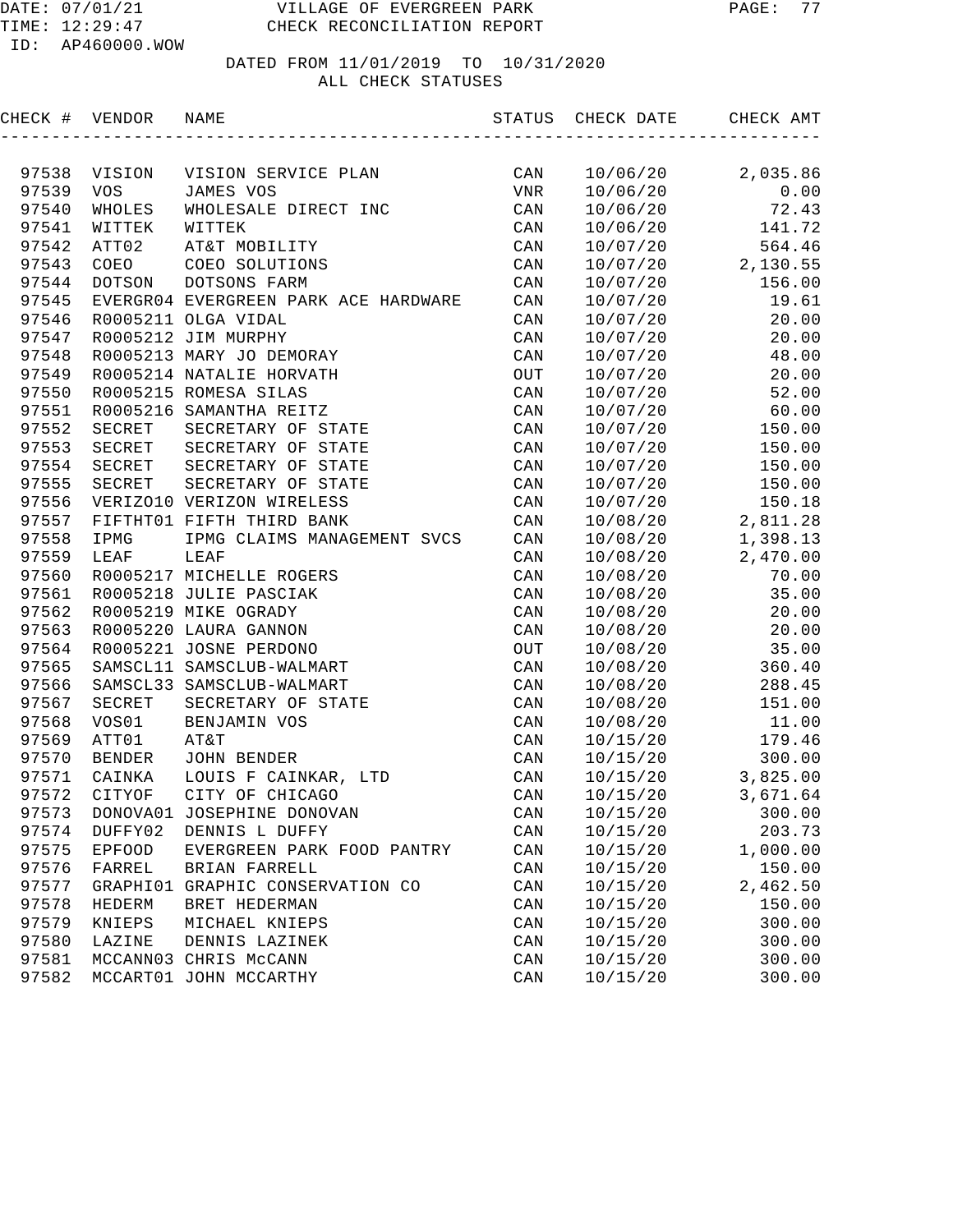| CHECK # VENDOR |                  | NAME                                 | STATUS                  | CHECK DATE | CHECK AMT |
|----------------|------------------|--------------------------------------|-------------------------|------------|-----------|
|                |                  |                                      |                         |            |           |
| 97583          |                  | PASTIC01 SUE PASTICK                 | CAN                     | 10/15/20   | 300.00    |
| 97584          |                  | R0005205 MARK PALAZZOLO              | CAN                     | 10/15/20   | 10,000.00 |
| 97585          |                  | R0005222 JESSICA WANDA               | CAN                     | 10/15/20   | 187.23    |
| 97586          |                  | R0005223 DANIEL MORAN                | CAN                     | 10/15/20   | 35.00     |
| 97587          |                  | R0005224 JOHN GOLDRICK               | CAN                     | 10/15/20   | 35.00     |
| 97588          |                  | R0005225 WILLIAM POWERS              | CAN                     | 10/15/20   | 35.00     |
| 97589          |                  | R0005226 CHARLES D LAZZARA           | CAN                     | 10/15/20   | 35.00     |
| 97590          | RESERV           | RESERVE ACCOUNT                      | CAN                     | 10/15/20   | 2,500.00  |
| 97591          | RICH             | CAMERON RICH                         | CAN                     | 10/15/20   | 300.00    |
| 97592          |                  | VERIZO10 VERIZON WIRELESS            | CAN                     | 10/15/20   | 1,733.17  |
| 97593          | <b>VOS</b>       | JAMES VOS                            | CAN                     | 10/15/20   | 300.00    |
| 97594          | WALL             | ROBERT WALL                          | CAN                     | 10/15/20   | 300.00    |
| 97595          | YEAMAN           | GAVIN YEAMAN                         | CAN                     | 10/15/20   | 300.00    |
| 97596          | COMCAS04 COMCAST |                                      | CAN                     | 10/15/20   | 456.42    |
| 97597          | COMED01          | COM ED                               | CAN                     | 10/15/20   | 512.61    |
| 97598          | COMED02          | COM ED                               | CAN                     | 10/15/20   | 4,320.07  |
| 97599          | KUZLIK           | KELLY KUZLIK                         | CAN                     | 10/15/20   | 29.62     |
| 97600          | LEON             | SONIA LEON                           | CAN                     | 10/15/20   | 464.64    |
| 97601          | SCHICK           | ANTHONY SCHICKEL                     | CAN                     | 10/15/20   | 2,312.00  |
| 97602          | ALBERT           | ALBERTO'S                            | CAN                     | 10/20/20   | 110.00    |
| 97603          |                  | AMAZON01 AMAZON CAPITAL SERVICES INC | CAN                     | 10/20/20   | 498.11    |
| 97604          | APARO            | CATHERINE APARO                      | CAN                     | 10/20/20   | 110.00    |
| 97605          | AVALON           | AVALON PETROLEUM                     | CAN                     | 10/20/20   | 9,441.80  |
| 97606          | <b>BENNET</b>    | BENNETT AUTO REBUILDERS INC          | CAN                     | 10/20/20   | 1,657.20  |
| 97607          | BESTMA           | B E S T MAINTENANCE                  | CAN                     | 10/20/20   | 3,980.00  |
| 97608          |                  | BEVERL02 BEVERLY ENVIRONMENTAL       | CAN                     | 10/20/20   | 1,235.00  |
| 97609          |                  | BEVERL05 BEVERLY HILLS GARAGE        | CAN                     | 10/20/20   | 2,843.39  |
| 97610          | <b>BINNYS</b>    | BINNYS BEVERAGE DEPOT                | CAN                     | 10/20/20   | 64.15     |
| 97611          | <b>BROTHE</b>    | BROTHERS CAR WASH                    | CAN                     | 10/20/20   | 533.00    |
| 97612          | CHAMPI           | CHAMPION FOODS LLC                   | CAN                     | 10/20/20   | 55.70     |
| 97613          | CINTAS           | CINTAS CORPORATION #21               | CAN                     | 10/20/20   | 705.44    |
| 97614          |                  | CINTAS02 CINTAS CORPORATION          | VNR                     | 10/20/20   | 0.00      |
| 97615          | CITYOF           | CITY OF CHICAGO                      | CAN                     | 10/20/20   | 459.74    |
| 97616          | CLEANI           | CLEANING SPECIALISTS INC             | CAN                     | 10/20/20   | 695.00    |
| 97617          | COREMA           | CORE & MAIN LP                       | CAN                     | 10/20/20   | 8,807.80  |
| 97618          |                  | DAILYS01 DAILY SOUTHTOWN             | CAN                     | 10/20/20   | 214.50    |
| 97619          | DASHME           | DASH MEDICAL GLOVES                  | CAN                     | 10/20/20   | 439.60    |
| 97620          | DHWIRE           | DH WIRELESS SOLUTIONS                | CAN                     | 10/20/20   | 2,712.14  |
| 97621          | EPPUBL           | EVERGREEN PARK PUBLIC LIBRARY        | $\mathtt{CAN}$          | 10/20/20   | 32,440.20 |
| 97622          |                  | EVERGR04 EVERGREEN PARK ACE HARDWARE | $\mathtt{CAN}$          | 10/20/20   | 21.73     |
| 97623          |                  | EVERGR04 EVERGREEN PARK ACE HARDWARE | CAN                     | 10/20/20   | 62.02     |
| 97624          | EXPERT           | EXPERT CHEMICAL & SUPPLY INC         | $\mathtt{CAN}$          | 10/20/20   | 800.00    |
| 97625          | FLEETP           | FLEETPRIDE                           | CAN                     | 10/20/20   | 398.64    |
| 97626          | GARVEY           | GARVEYS OFFICE PRODUCTS              | CAN                     | 10/20/20   | 1,997.70  |
| 97627          | GENUIN           | GENUINE PARTS CO                     | $\mathop{\mathtt{CAN}}$ | 10/20/20   | 470.14    |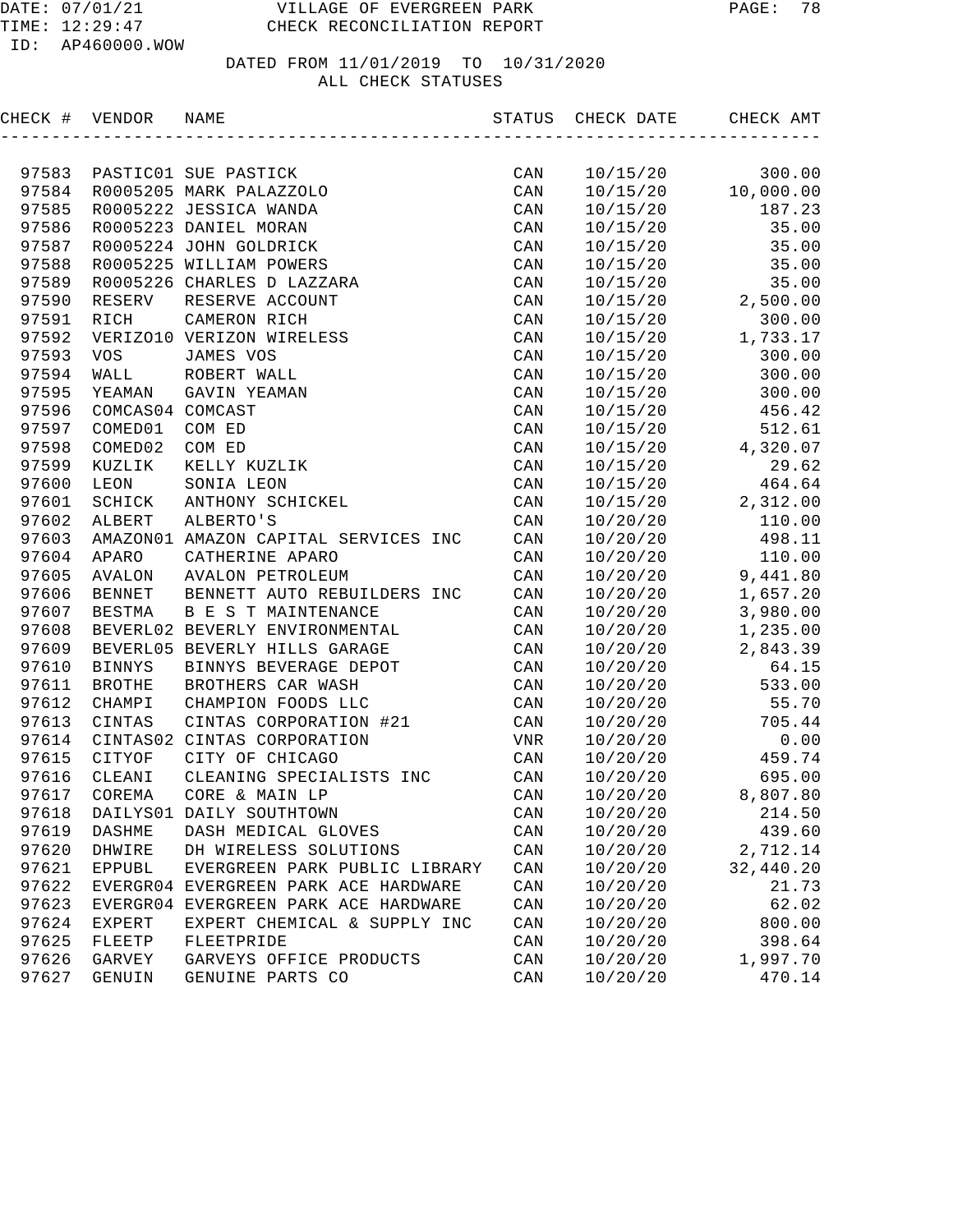| CHECK # VENDOR |               | NAME                                     | STATUS         | CHECK DATE | CHECK AMT  |
|----------------|---------------|------------------------------------------|----------------|------------|------------|
|                |               |                                          |                |            |            |
| 97628          |               | GUARDIO1 GUARDIAN PEST CONTROL           | CAN            | 10/20/20   | 225.00     |
| 97629          | HANSEN        | HANSEN DOOR                              | CAN            | 10/20/20   | 110.00     |
| 97630          | HOERRC        | HOERR<br>CONSTRUCTION INC                | CAN            | 10/20/20   | 165,555.00 |
| 97631          | ILLINO22      | ILLINOIS COMMUNICATIONS                  | CAN            | 10/20/20   | 381.11     |
| 97632          | INDEPE        | INDEPENDENT RECYCLING SERVICES           | CAN            | 10/20/20   | 11,824.31  |
| 97633          | <b>JOHNDE</b> | DEERE & COMPANY                          | CAN            | 10/20/20   | 12,805.96  |
| 97634          | KAWALA        | KAWA LANDSCAPE & LAWN SERVICE            | CAN            | 10/20/20   | 685.00     |
| 97635          | KENNED        | KENNEDY PLUMBING & SEWER INC             | CAN            | 10/20/20   | 175.00     |
| 97636          | LANDSE        | LAND'S END BUSINESS OUTFITTERS           | CAN            | 10/20/20   | 325.74     |
| 97637          | MARZUL        | MARZULLO SUPPLY CO                       | CAN            | 10/20/20   | 277.16     |
| 97638          | MEADEI        | MEADE INC                                | CAN            | 10/20/20   | 2,556.60   |
| 97639          |               | MENARD03 MENARDS - EVERGREEN PARK        | CAN            | 10/20/20   | 120.25     |
| 97640          | MEPEXT        | MEP EXTERMINATING                        | CAN            | 10/20/20   | 170.00     |
| 97641          | MICROE        | MICRO-EYE SECURITY SYSTEMS INC           | CAN            | 10/20/20   | 396.00     |
| 97642          |               | MIDTOW01 MID-TOWN PETROLEUM              | CAN            | 10/20/20   | 147.08     |
| 97643          | NORTHE        | NORTH EAST MULTI-REGIONAL                | CAN            | 10/20/20   | 325.00     |
| 97644          |               | OFFICE07 OFFICE DEPOT                    | CAN            | 10/20/20   | 473.79     |
| 97645          |               | OHERRO01 VOIDED---LEADER CHECK           | VL             | 10/20/20   | 0.00       |
| 97646          |               | OHERRO01 VOIDED---LEADER CHECK           | VL             | 10/20/20   | 0.00       |
| 97647          |               | OHERRO01 VOIDED---LEADER CHECK           | VL             | 10/20/20   | 0.00       |
| 97648          |               | OHERRO01 RAY O'HERRON CO INC             | CAN            | 10/20/20   | 4,888.03   |
| 97649          | PEOPLE        | VOIDED---LEADER CHECK                    | VL             | 10/20/20   | 0.00       |
| 97650          | PEOPLE        | PEOPLEFACTS LLC                          | CAN            | 10/20/20   | 467.78     |
| 97651          | PUBLIC        | PUBLIC SAFETY DIRECT INC                 | CAN            | 10/20/20   | 899.00     |
| 97652          | QUILL         | QUILL                                    | CAN            | 10/20/20   | 103.96     |
| 97653          |               | R0005227 JERI HARTE                      | CAN            | 10/20/20   | 70.00      |
| 97654          |               | R0005228 KATHY SAVORY                    | CAN            | 10/20/20   | 70.00      |
| 97655          |               | R0005229 CHRISTINA KLIMOWSKI             | CAN            | 10/20/20   | 80.00      |
| 97656          |               | SAMSCL44 SAMSCLUB-WALMART                | CAN            | 10/20/20   | 322.67     |
| 97657          | SCHWAA        | SCHWAAB INC                              | CAN            | 10/20/20   | 46.25      |
| 97658          | SEMMER        | SEMMER LANDSCAPE LLC                     | CAN            | 10/20/20   | 3,534.00   |
| 97659          | SERVIC        | SERVICE ALL                              | VNR            | 10/20/20   | 0.00       |
| 97660          |               | SERVIC02 SERVICE SANITATION INC          | CAN            | 10/20/20   | 580.00     |
| 97661          | SHERWI        | THE SHERWIN-WILLIAMS CO                  | CAN            | 10/20/20   | 207.40     |
| 97662          |               | SHERWI20 SHERWIN WILLIAMS                | CAN            | 10/20/20   | 202.98     |
|                |               | 97663 SOUTHW02 SOUTHWEST MESSENGER PRESS | $\mathtt{CAN}$ | 10/20/20   | 288.96     |
| 97664          |               | VERIZO10 VERIZON WIRELESS                | CAN            | 10/20/20   | 1,407.08   |
| 97665          |               | VERIZO10 VERIZON WIRELESS                | CAN            | 10/20/20   | 2,274.80   |
| 97666          |               | VERIZO10 VERIZON WIRELESS                | CAN            | 10/20/20   | 114.03     |
| 97667          | <b>VILLOL</b> | VILLAGE OF OAK LAWN                      | CAN            | 10/20/20   | 2,652.00   |
| 97668          | WESTSI        | WEST SIDE TRACTOR SALES                  | CAN            | 10/20/20   | 89.68      |
| 97669          | WILDGO        | WILD GOOSE CHASE INC                     | CAN            | 10/20/20   | 1,470.00   |
| 97670          |               | EVERGR15 EVERGREEN PAVING                | CAN            | 10/22/20   | 52,013.22  |
| 97671          |               | R0005230 ESMERALDA DIAZ                  | CAN            | 10/22/20   | 25.00      |
| 97672          | KROPIDL       | MS MONICA KROPIDLOWSKI                   | CAN            | 10/22/20   | 350.00     |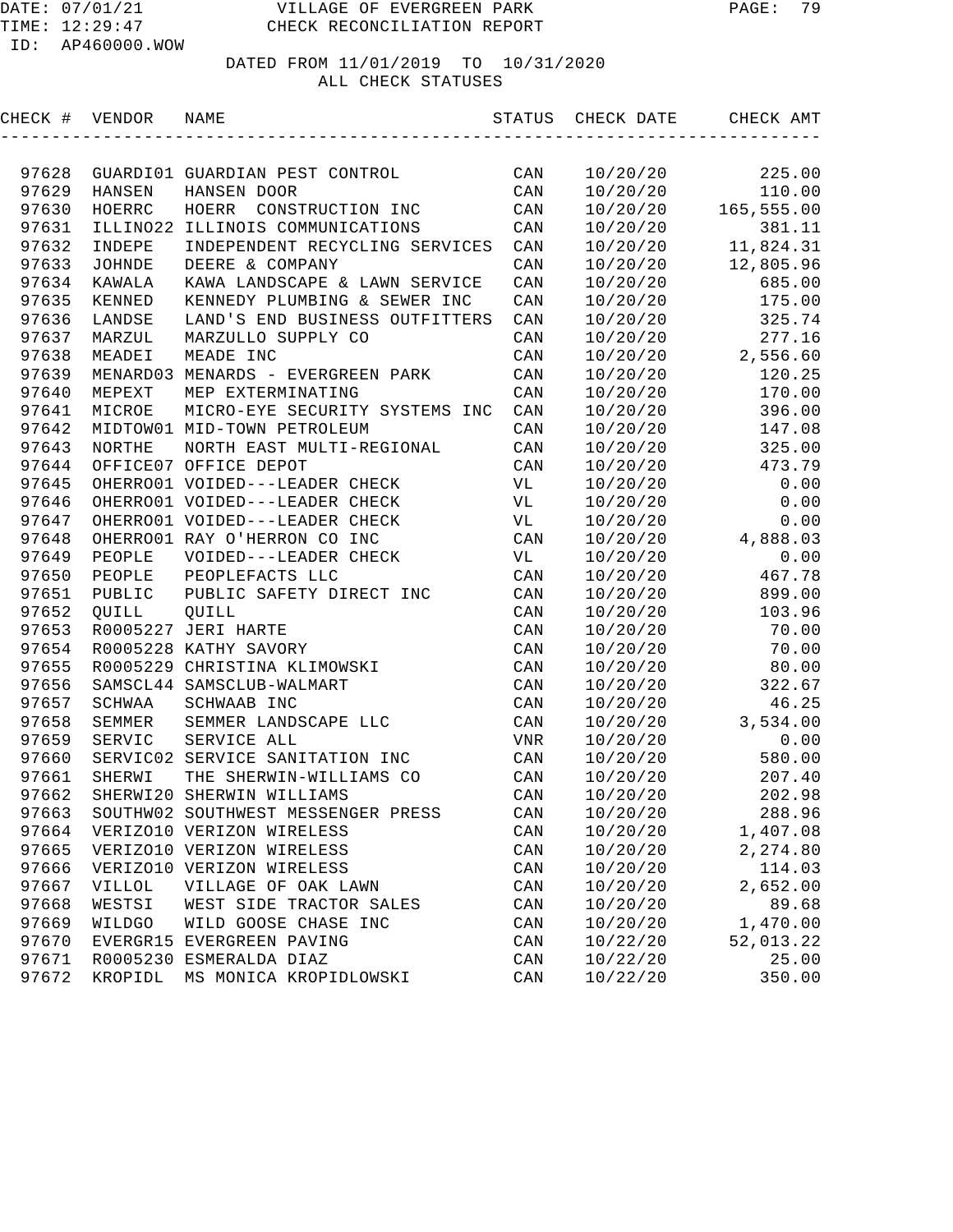| CHECK # VENDOR |               | NAME                                 | STATUS                 | CHECK DATE | CHECK AMT   |
|----------------|---------------|--------------------------------------|------------------------|------------|-------------|
|                |               |                                      |                        |            |             |
| 97673          | NAGLE         | MAUREEN K NAGLE, CSR                 | CAN                    | 10/22/20   | 410.25      |
| 97674          |               | R0005231 MARLA SHOBE                 | VNR                    | 10/22/20   | 0.00        |
| 97675          |               | SAMSCL20 SAMSCLUB-WALMART            | CAN                    | 10/22/20   | 365.21      |
| 97676          |               | SAMSCL44 SAMSCLUB-WALMART            | CAN                    | 10/22/20   | 286.12      |
| 97677          |               | SAMSCL77 SAMSCLUB-WALMART            | CAN                    | 10/22/20   | 23.28       |
| 97678          | <b>VALDEZ</b> | LUCIANO VALDEZ                       | CAN                    | 10/22/20   | 4,305.84    |
| 97679          | LUDWIG        | LUDWIGS INC                          | CAN                    | 10/27/20   | 671.54      |
| 97680          |               | R0005232 GARRY FORDE                 | CAN                    | 10/27/20   | 20.00       |
| 97681          | R0005233      | BETTY QUIGLEY                        | CAN                    | 10/27/20   | 20.00       |
| 97682          | STACY         | MS SANDY STACY                       | CAN                    | 10/27/20   | 105.00      |
| 97683          | HACHCO        | HACH COMPANY                         | CAN                    | 10/30/20   | 2,754.72    |
| 97684          | THESTA        | THE STANDARD                         | CAN                    | 10/30/20   | 8,133.07    |
| 97685          | 1800BO        | $1 - 800 - BOARDUP$                  | CAN                    | 10/31/20   | 795.00      |
| 97686          | ADMIRA        | ADMIRAL STEEL                        | CAN                    | 10/31/20   | 90.00       |
| 97687          | AINLEY        | ROSLYN AINLEY                        | CAN                    | 10/31/20   | 131.10      |
| 97688          | ALBERT        | ALBERTO'S                            | CAN                    | 10/31/20   | 110.00      |
| 97689          | ALLDRE        | ALL DRESSED UP COSTUMES              | CAN                    | 10/31/20   | 1,065.13    |
| 97690          |               | AMAZON01 AMAZON CAPITAL SERVICES INC | CAN                    | 10/31/20   | 262.34      |
| 97691          |               | AMERIC17 AMERICAN LEGAL              | CAN                    | 10/31/20   | 763.12      |
| 97692          | ANDERS        | ANDERSON PEST CONTROL                | CAN                    | 10/31/20   | 3,627.98    |
| 97693          | ANIMAL        | ANIMAL WELFARE LEAGUE                | CAN                    | 10/31/20   | 306.00      |
| 97694          | APARO         | CATHERINE APARO                      | CAN                    | 10/31/20   | 750.00      |
| 97695          | ARCONC        | ARCON CONCRETE CONSTRUCTION          | CAN                    | 10/31/20   | 3,900.00    |
| 97696          | ATT01         | AT&T                                 | CAN                    | 10/31/20   | 2,005.98    |
| 97697          | ATT02         | AT&T MOBILITY                        | CAN                    | 10/31/20   | 549.91      |
| 97698          | AVALON        | AVALON PETROLEUM                     | CAN                    | 10/31/20   | 17, 123. 28 |
| 97699          | <b>BARCOP</b> | BARCO PRODUCTS COMPANY               | CAN                    | 10/31/20   | 427.46      |
| 97700          |               | BATTER04 BATTERY PRODUCTS INC        | CAN                    | 10/31/20   | 94.45       |
| 97701          | <b>BENNET</b> | BENNETT AUTO REBUILDERS INC          | CAN                    | 10/31/20   | 1,963.60    |
| 97702          | <b>BESTMA</b> | B E S T MAINTENANCE                  | CAN                    | 10/31/20   | 483.00      |
| 97703          |               | BEVERL01 BEVERLY GLASS SERVICE INC   | CAN                    | 10/31/20   | 335.00      |
| 97704          |               | BEVERL02 BEVERLY ENVIRONMENTAL       | CAN                    | 10/31/20   | 10,207.00   |
| 97705          |               | BEVERL05 BEVERLY HILLS GARAGE        | CAN                    | 10/31/20   | 1,440.49    |
| 97706          | <b>BFCONS</b> | B&F CONSTRUCTION                     | CAN                    | 10/31/20   | 2,360.00    |
| 97707          | <b>BRENNA</b> | BRENNAN ELECTRIC                     | CAN                    | 10/31/20   | 4,012.90    |
| 97708          | <b>BRETTE</b> | BRETT SUPPLY COMPANY                 | $\mathtt{CAN}$         | 10/31/20   | 33.26       |
| 97709          | CADCON        | CAD CONTRACT GLAZING INC             | $\mathtt{CAN}$         | 10/31/20   | 1,110.00    |
| 97710          | CAINKA        | LOUIS F CAINKAR, LTD                 | CAN                    | 10/31/20   | 11,733.75   |
| 97711          |               | CANAVA01 KEVIN CANAVAN               | $_{\mbox{\small OUT}}$ | 10/31/20   | 180.00      |
| 97712          | CASSID        | CASSIDY TIRE & SERVICE               | CAN                    | 10/31/20   | 4, 417.50   |
| 97713          | CDWG          | CDW GOVERNMENT                       | CAN                    | 10/31/20   | 1,741.00    |
| 97714          |               | CENTRA01 CENTRAL PRINTERS & GRAPHICS | CAN                    | 10/31/20   | 354.15      |
| 97715          |               | CENTRA06 CENTRAL SOD FARMS INC       | CAN                    | 10/31/20   | 250.40      |
| 97716          |               | CERICO01 KIM CERICOLA                | CAN                    | 10/31/20   | 91.26       |
| 97717          | CINTAS        | VOIDED---LEADER CHECK                | VL                     | 10/31/20   | 0.00        |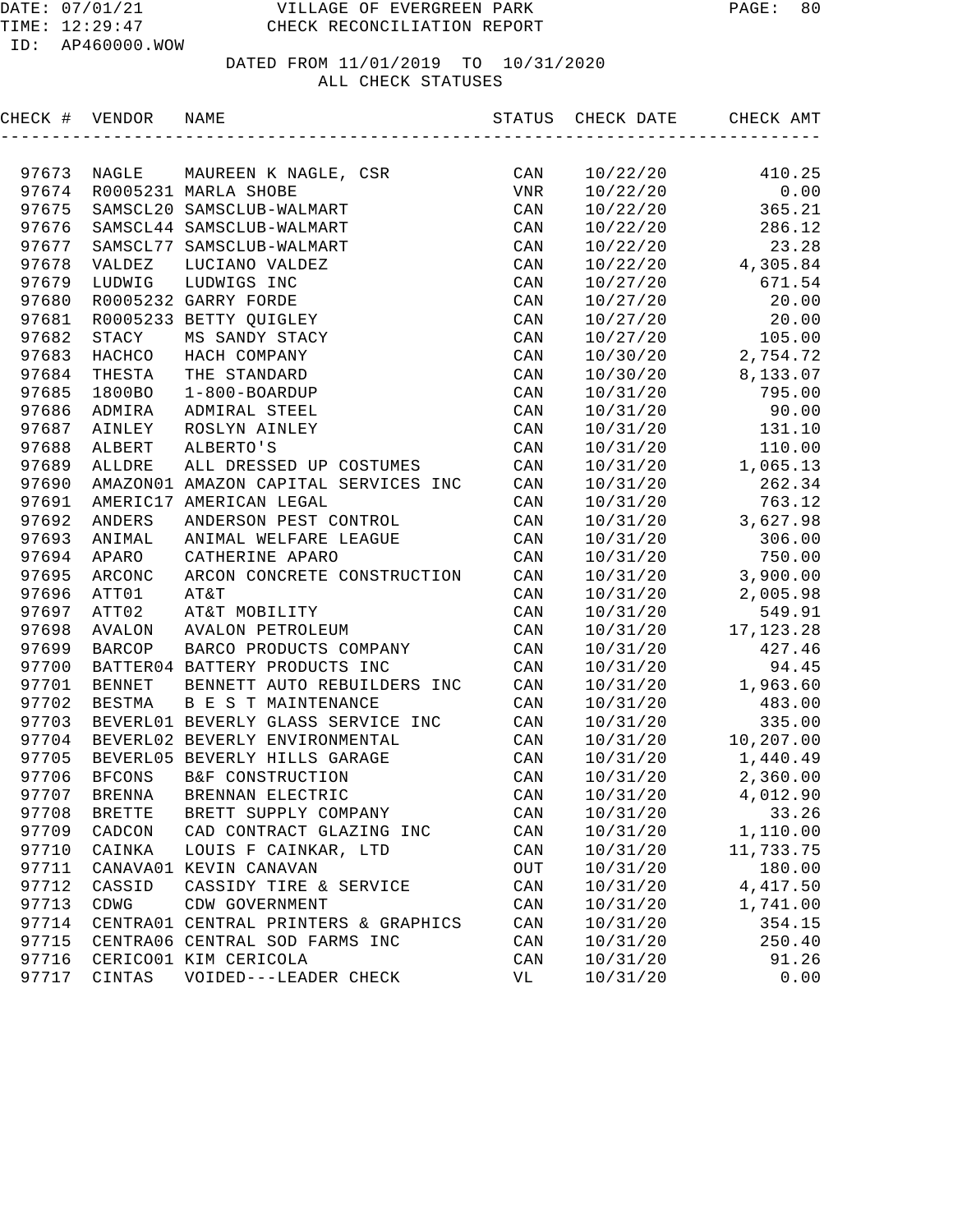| CHECK # | VENDOR           | NAME                                       |           | STATUS CHECK DATE | CHECK AMT             |
|---------|------------------|--------------------------------------------|-----------|-------------------|-----------------------|
|         |                  |                                            |           |                   |                       |
| 97718   | CINTAS           | VOIDED---LEADER CHECK                      | <b>VL</b> | 10/31/20          | 0.00                  |
| 97719   | CINTAS           | CINTAS CORPORATION #21                     | CAN       | 10/31/20          | 0.00<br>3,609.77      |
| 97720   |                  | CINTAS02 CINTAS CORPORATION                | CAN       | 10/31/20          | 228.57                |
| 97721   | CITYOF           | CITY OF CHICAGO                            | CAN       |                   | $10/31/20$ 194,939.25 |
| 97722   | CLARKE           | CLARKE MOSQUITO CONTROL                    | CAN       | 10/31/20          | 13,497.00             |
| 97723   | CLEANI           | CLEANING SPECIALISTS INC                   | CAN       | 10/31/20          | 490.00                |
| 97724   | COMCAS04 COMCAST |                                            | CAN       | 10/31/20          | 236.70                |
| 97725   | COMCAS04 COMCAST |                                            | CAN       | 10/31/20          | 466.41                |
| 97726   | COMCAS04 COMCAST |                                            | CAN       |                   | 10/31/20 246.70       |
| 97727   | COMED01          | VOIDED---LEADER CHECK                      | VL        | 10/31/20          | 0.00                  |
| 97728   | COMED01          | VOIDED---LEADER CHECK                      | VL        | 10/31/20          | 0.00                  |
| 97729   | COMED01          | VOIDED---LEADER CHECK                      | VL        | 10/31/20          | 0.00                  |
| 97730   | COMED01          | VOIDED---LEADER CHECK                      | <b>VL</b> | 10/31/20          | 0.00                  |
| 97731   | COMED01          | COM ED                                     | CAN       |                   | 10/31/20 17,576.10    |
| 97732   | COMED02          | COM ED                                     | CAN       | 10/31/20          | 552.24                |
| 97733   | COMED02          | COM ED                                     | CAN       |                   | $10/31/20$ 8,624.60   |
| 97734   | COMED02          | COM ED                                     | CAN       |                   | $10/31/20$ 2,867.79   |
| 97735   | COMED02          | COM ED                                     | CAN       |                   | $10/31/20$ 4,594.25   |
| 97736   | COMED02          | COM ED                                     | CAN       |                   | $10/31/20$ 3, 332.26  |
| 97737   | COMED02          | COM ED                                     | CAN       |                   | $10/31/20$ 4,375.49   |
| 97738   | COREMA           | CORE & MAIN LP                             | CAN       |                   | $10/31/20$ 7,900.00   |
| 97739   | CURRIE           | CURRIE MOTORS                              | CAN       | 10/31/20          | 24,607.00             |
| 97740   | CURRIE           | CURRIE MOTORS                              | CAN       | 10/31/20          | 24,607.00             |
| 97741   | DINGES           | DINGES FIRE COMPANY                        | CAN       | 10/31/20          | 393.67                |
| 97742   |                  | DIRECT03 THE DIRECT RESPONSE RESOURCE      | CAN       | 10/31/20          | 795.00                |
| 97743   | DUFFY            | <b>JAMES DUFFY</b>                         | CAN       | 10/31/20          | 5.50                  |
| 97744   | DUFFY06          | ROSEMARY DUFFY                             | CAN       | 10/31/20          | 119.60                |
| 97745   | EAGLEU           | THE EAGLE UNIFORM CO INC                   | CAN       | 10/31/20          | 31.50                 |
| 97746   | EFOLDE           | eFOLDER INC DBA AXCIENT                    | CAN       | 10/31/20          | 1,290.00              |
| 97747   | EJEQUI           | EJ EQUIPMENT                               | CAN       | 10/31/20          | 3,254.17              |
| 97748   | <b>EMERGE</b>    | EMERGENCY MEDICAL PRODUCTS INC             | CAN       | 10/31/20          | 569.80                |
| 97749   | EPFOOD           | EVERGREEN PARK FOOD PANTRY                 | CAN       | 10/31/20          | 100.00                |
| 97750   | EVERGR           | EVERGREEN MECHANICAL                       | CAN       | 10/31/20          | 10,448.00             |
| 97751   |                  | EVERGR04 EVERGREEN PARK ACE HARDWARE       | CAN       | 10/31/20          | 31.02                 |
|         |                  | 97752 EVERGR04 EVERGREEN PARK ACE HARDWARE | CAN       | 10/31/20          | 19.17                 |
| 97753   |                  | EVERGR04 EVERGREEN PARK ACE HARDWARE       | CAN       | 10/31/20          | 226.43                |
| 97754   |                  | EVERGR04 EVERGREEN PARK ACE HARDWARE       | CAN       | 10/31/20          | 76.20                 |
| 97755   | EXPERT           | EXPERT CHEMICAL & SUPPLY INC               | CAN       | 10/31/20          | 231.60                |
| 97756   | FERGUS           | FERGUSON FACILITIES SUPPLY                 | CAN       | 10/31/20          | 65.50                 |
| 97757   |                  | FIFTHT01 FIFTH THIRD BANK                  | CAN       | 10/31/20          | 1,366.08              |
| 97758   | FLANAG           | FLANAGIN LLC                               | CAN       | 10/31/20          | 1,190.00              |
| 97759   | FLEETP           | FLEETPRIDE                                 | CAN       | 10/31/20          | 99.66                 |
| 97760   | FOXHOM           | FOX HOME CENTER INC                        | CAN       | 10/31/20          | 24.00                 |
| 97761   | FOXVAL           | FOX VALLEY FIRE AND SAFETY                 | CAN       | 10/31/20          | 114.50                |
| 97762   | ${\tt FUNEXP}$   | FUN EXPRESS LLC                            | CAN       | 10/31/20          | 164.22                |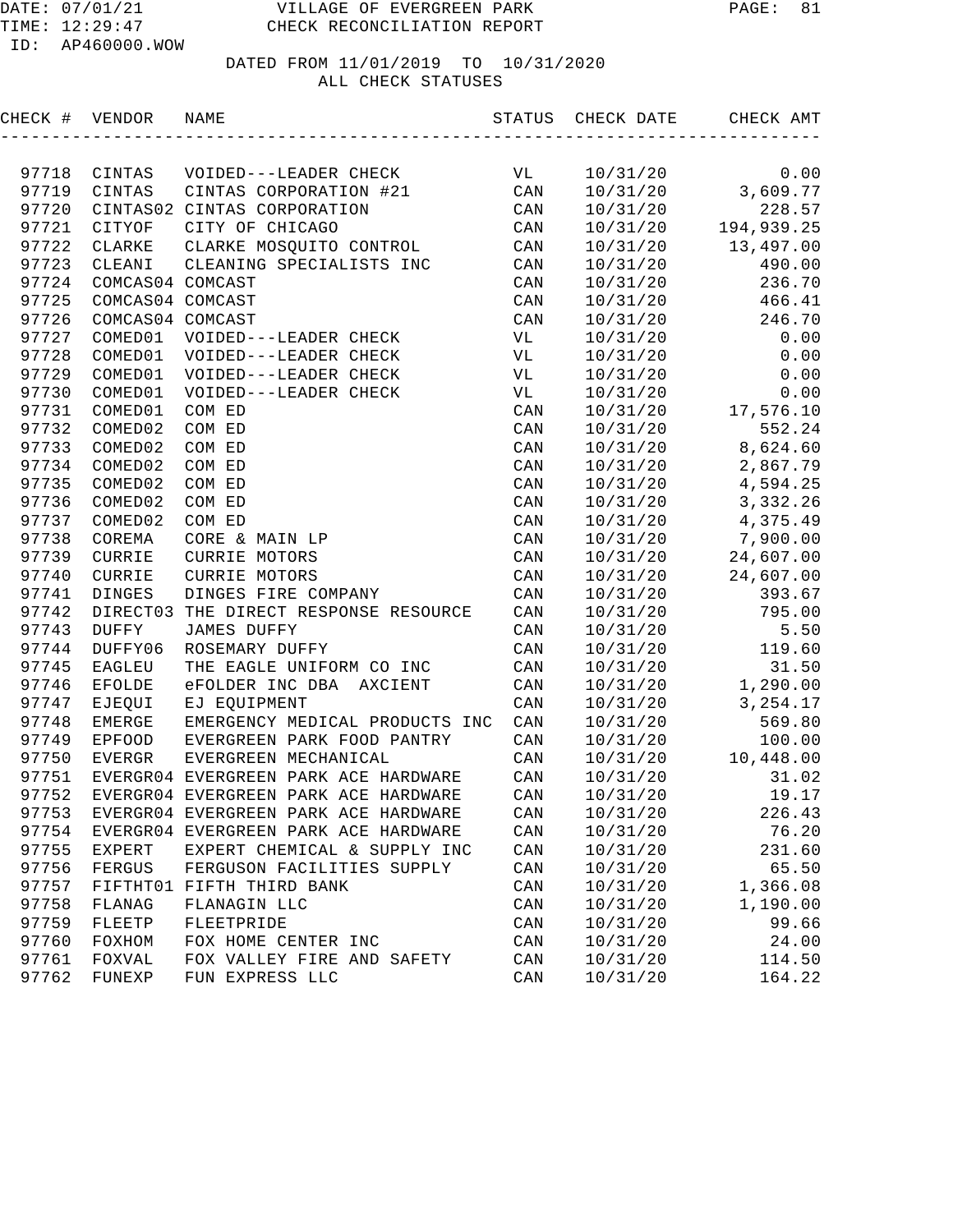| CHECK # VENDOR |               | NAME                              | STATUS                      | CHECK DATE | CHECK AMT  |
|----------------|---------------|-----------------------------------|-----------------------------|------------|------------|
|                |               |                                   |                             |            |            |
| 97763          | GACEK         | EWELINA GACEK                     | CAN                         | 10/31/20   | 75.00      |
| 97764          | GARVEY        | GARVEYS OFFICE PRODUCTS           | CAN                         | 10/31/20   | 121.11     |
| 97765          | GASVOD        | GASVODA & ASSOCIATES              | CAN                         | 10/31/20   | 398.23     |
| 97766          | <b>GEMELE</b> | GEM ELECTRIC SUPPLY INC           | CAN                         | 10/31/20   | 224.66     |
| 97767          | GEORGE        | GEORGES GARAGES & DOORS           | CAN                         | 10/31/20   | 200.00     |
| 97768          | GIFFIN        | GIFFIN WINNING COHEN              | CAN                         | 10/31/20   | 225.00     |
| 97769          |               | GORMAN01 EILEEN GORMAN            | CAN                         | 10/31/20   | 325.00     |
| 97770          | GRAAL02       | DANIEL GRAAL                      | CAN                         | 10/31/20   | 16.50      |
| 97771          | GRAFFG        | GRAFF GARDENS                     | CAN                         | 10/31/20   | 481.81     |
| 97772          | GRAING        | WW GRAINGER INC                   | $\mathtt{CAN}$              | 10/31/20   | 37.75      |
| 97773          | HANSEN        | HANSEN DOOR                       | $\mathtt{CAN}$              | 10/31/20   | 114.50     |
| 97774          | HAWKIN        | HAWK FORD                         | $\mathtt{CAN}$              | 10/31/20   | 124.66     |
| 97775          | HRJOHN        | H&R JOHNSON BROS INC              | CAN                         | 10/31/20   | 9,340.00   |
| 97776          | ILCOUN        | IL COUNTIES RISK MGMT TRUST       | CAN                         | 10/31/20   | 4,643.58   |
| 97777          | ILLINO19      | IBC - NORTHERN IL                 | CAN                         | 10/31/20   | 235.69     |
| 97778          |               | ILLINO22 ILLINOIS COMMUNICATIONS  | $\mathtt{CAN}$              | 10/31/20   | 137.00     |
| 97779          | INDUST01      | INDUSTRIAL ORGANIZATIONAL         | $\mathtt{CAN}$              | 10/31/20   | 1,290.00   |
| 97780          | INGALL        | EMS DEPARTMENT                    | VNR                         | 10/31/20   | 0.00       |
| 97781          | INTERS        | INTERSTATE BATTERY OF CHICAGO     | CAN                         | 10/31/20   | 112.95     |
| 97782          | JXENTE        | JX ENTERPRISES INC                | CAN                         | 10/31/20   | 198,523.92 |
| 97783          | KAWALA        | KAWA LANDSCAPE & LAWN SERVICE     | CAN                         | 10/31/20   | 3,024.00   |
| 97784          | KENNED        | KENNEDY PLUMBING & SEWER INC      | CAN                         | 10/31/20   | 830.00     |
| 97785          | KEYCAR        | KEY CARPET CORPORATION            | CAN                         | 10/31/20   | 12,440.00  |
| 97786          | KMETTY        | MICHAEL KMETTY                    | CAN                         | 10/31/20   | 27.50      |
| 97787          | KURPEI        | ELIZABETH KURPEIKIS               | $_{\mbox{\scriptsize OUT}}$ | 10/31/20   | 30.00      |
| 97788          | KUZLIK        | KELLY KUZLIK                      | $\mathtt{CAN}$              | 10/31/20   | 1,800.00   |
| 97789          | LANDSE        | LAND'S END BUSINESS OUTFITTERS    | CAN                         | 10/31/20   | 89.95      |
| 97790          | LARRYS        | LARRY'S BRAKE SERVICE             | CAN                         | 10/31/20   | 386.00     |
| 97791          | LAWSON        | LAWSON PRODUCTS                   | CAN                         | 10/31/20   | 64.51      |
| 97792          | LAZINE        | DENNIS LAZINEK                    | CAN                         | 10/31/20   | 16.50      |
| 97793          | LORENZ        | WILLIAM LORENZ                    | CAN                         | 10/31/20   | 117.58     |
| 97794          | MARTIN        | MARTIN IMPLEMENT SALES INC        | CAN                         | 10/31/20   | 48.44      |
| 97795          | MATERI        | MATERIAL SERICE CORPORATION       | CAN                         | 10/31/20   | 2,397.26   |
| 97796          | MCCLAI        | JACOB MCCLAIN                     | OUT                         | 10/31/20   | 30.00      |
| 97797          | MEADEI        | MEADE INC                         | CAN                         | 10/31/20   | 2,948.09   |
| 97798          |               | MEDICA01 MEDICAL REIMBURSEMENT    | $\mathop{\mathtt{CAN}}$     | 10/31/20   | 4,889.88   |
| 97799          |               | MENARD03 VOIDED---LEADER CHECK    | VL                          | 10/31/20   | 0.00       |
| 97800          |               | MENARD03 VOIDED---LEADER CHECK    | VL                          | 10/31/20   | 0.00       |
| 97801          |               | MENARD03 VOIDED---LEADER CHECK    | VL                          | 10/31/20   | 0.00       |
| 97802          |               | MENARD03 VOIDED---LEADER CHECK    | VL                          | 10/31/20   | 0.00       |
| 97803          |               | MENARD03 VOIDED---LEADER CHECK    | VL                          | 10/31/20   | 0.00       |
| 97804          |               | MENARD03 VOIDED---LEADER CHECK    | VL                          | 10/31/20   | 0.00       |
| 97805          |               | MENARD03 VOIDED---LEADER CHECK    | VL                          | 10/31/20   | 0.00       |
| 97806          |               | MENARD03 MENARDS - EVERGREEN PARK | $\mathtt{CAN}$              | 10/31/20   | 2,029.69   |
| 97807          | MEPEXT        | MEP EXTERMINATING                 | CAN                         | 10/31/20   | 65.00      |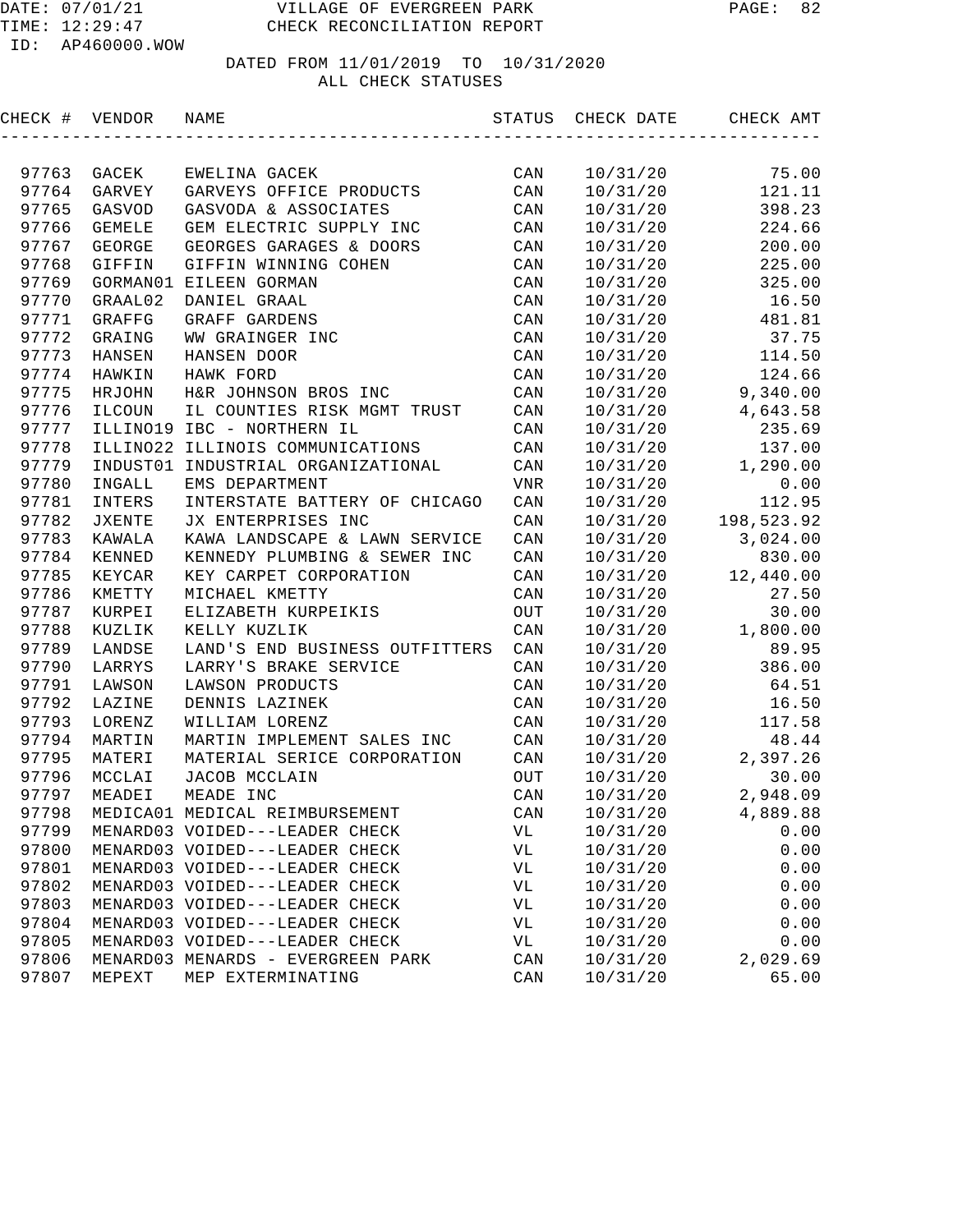| CHECK # VENDOR |               | NAME                                 | STATUS         | CHECK DATE | CHECK AMT |
|----------------|---------------|--------------------------------------|----------------|------------|-----------|
|                |               |                                      |                |            |           |
| 97808          | MESIMP        | ME SIMPSON CO INC                    | CAN            | 10/31/20   | 12,285.00 |
| 97809          | MICROE        | MICRO-EYE SECURITY SYSTEMS INC       | CAN            | 10/31/20   | 468.00    |
| 97810          | MONROE        | MONROE TRUCK EQUIPMENT INC           | CAN            | 10/31/20   | 5,849.43  |
| 97811          | MORGAN        | MORGAN LOCKSMITHS & SECURITY         | CAN            | 10/31/20   | 59.90     |
| 97812          | MOTORO        | MOTOROLA COMMUNICATIONS              | CAN            | 10/31/20   | 422.67    |
| 97813          | MUNICI03      | MES - ILLINOIS                       | CAN            | 10/31/20   | 6,537.70  |
| 97814          | MURPHY06      | MURPHY & MILLER, INC                 | CAN            | 10/31/20   | 638.36    |
| 97815          | NICOR         | VOIDED---LEADER CHECK                | VL             | 10/31/20   | 0.00      |
| 97816          | NICOR         | VOIDED---LEADER CHECK                | VL             | 10/31/20   | 0.00      |
| 97817          | NICOR         | NICOR GAS                            | CAN            | 10/31/20   | 2,755.62  |
| 97818          | NORTHE        | NORTH EAST MULTI-REGIONAL            | CAN            | 10/31/20   | 300.00    |
| 97819          | NORTHE        | NORTH EAST MULTI-REGIONAL            | CAN            | 10/31/20   | 550.00    |
| 97820          | ODELSO        | OSMFM LTD                            | CAN            | 10/31/20   | 1,275.00  |
| 97821          |               | OFFICE07 OFFICE DEPOT                | CAN            | 10/31/20   | 5.17      |
| 97822          |               | OHERRO01 VOIDED---LEADER CHECK       | VL             | 10/31/20   | 0.00      |
| 97823          |               | OHERRO01 RAY O'HERRON CO INC         | CAN            | 10/31/20   | 5,915.35  |
| 97824          |               | PARKPR01 PARK PRIMARY CARE LTD       | CAN            | 10/31/20   | 80.00     |
| 97825          | PLOWSC        | PLOWS COUNCIL ON AGING               | CAN            | 10/31/20   | 558.60    |
| 97826          | POSTER        | POSTER COMPLIANCE CENTER             | CAN            | 10/31/20   | 475.65    |
| 97827          | PRAXAI        | PRAXAIR DISTRIBUTION                 | CAN            | 10/31/20   | 331.59    |
| 97828          | PUBLIC        | PUBLIC SAFETY DIRECT INC             | CAN            | 10/31/20   | 945.00    |
| 97829          | <b>QUALIZ</b> | KALETA M QUALIZZA                    | CAN            | 10/31/20   | 1,526.35  |
| 97830          |               | R0003021 KEN LANTZ                   | CAN            | 10/31/20   | 500.00    |
| 97831          |               | R0003397 MACH 1 INC                  | CAN            | 10/31/20   | 300.00    |
| 97832          |               | R0004021 GARAGE GUY INC              | CAN            | 10/31/20   | 250.00    |
| 97833          |               | R0004210 ABSOLUTE GARAGE BUILDERS    | CAN            | 10/31/20   | 300.00    |
| 97834          |               | R0005231 MARLA SHOBE                 | CAN            | 10/31/20   | 187.23    |
| 97835          |               | R0005234 WILLIAM ZURELLA             | CAN            | 10/31/20   | 500.00    |
| 97836          |               | R0005235 JOHN & KAILEY BIRD          | CAN            | 10/31/20   | 150.00    |
| 97837          |               | R0005236 ROYAL DEVELOPMENT CORP      | CAN            | 10/31/20   | 450.00    |
| 97838          |               | R0005236 ROYAL DEVELOPMENT CORP      | CAN            | 10/31/20   | 10,000.00 |
| 97839          |               | R0005237 EVERARDO MORALES            | CAN            | 10/31/20   | 400.00    |
| 97840          |               | R0005238 KELVIN & NATALIE WILLIAMS   | CAN            | 10/31/20   | 250.00    |
| 97841          |               | R0005238 KELVIN & NATALIE WILLIAMS   | CAN            | 10/31/20   | 10,000.00 |
| 97842          |               | R0005239 MARIA HUERTA-JAVIER         | CAN            | 10/31/20   | 10,250.00 |
|                |               | 97843 R0005240 EASY CONSTRUCTION LLC | $\mathtt{CAN}$ | 10/31/20   | 50.00     |
| 97844          | RAMARS        | RAMAR SUPPLY CORP                    | CAN            | 10/31/20   | 584.61    |
| 97845          |               | RICHARO1 RICHARDS BUILDING SUPPLY    | CAN            | 10/31/20   | 276.04    |
| 97846          | RUNNIO        | RUNNION EQUIPMENT CO                 | CAN            | 10/31/20   | 321.98    |
| 97847          | RYAN02        | DIANE RYAN                           | CAN            | 10/31/20   | 270.00    |
| 97848          |               | SAMSCL11 SAMSCLUB-WALMART            | CAN            | 10/31/20   | 127.66    |
| 97849          |               | SAMSCL22 SAMSCLUB-WALMART            | CAN            | 10/31/20   | 288.88    |
| 97850          |               | SAMSCL44 SAMSCLUB-WALMART            | CAN            | 10/31/20   | 787.21    |
| 97851          |               | SAMSCL88 SAMSCLUB-WALMART            | CAN            | 10/31/20   | 80.52     |
| 97852          | SCHAAF        | SCHAAF EQUIPMENT CO INC              | CAN            | 10/31/20   | 426.45    |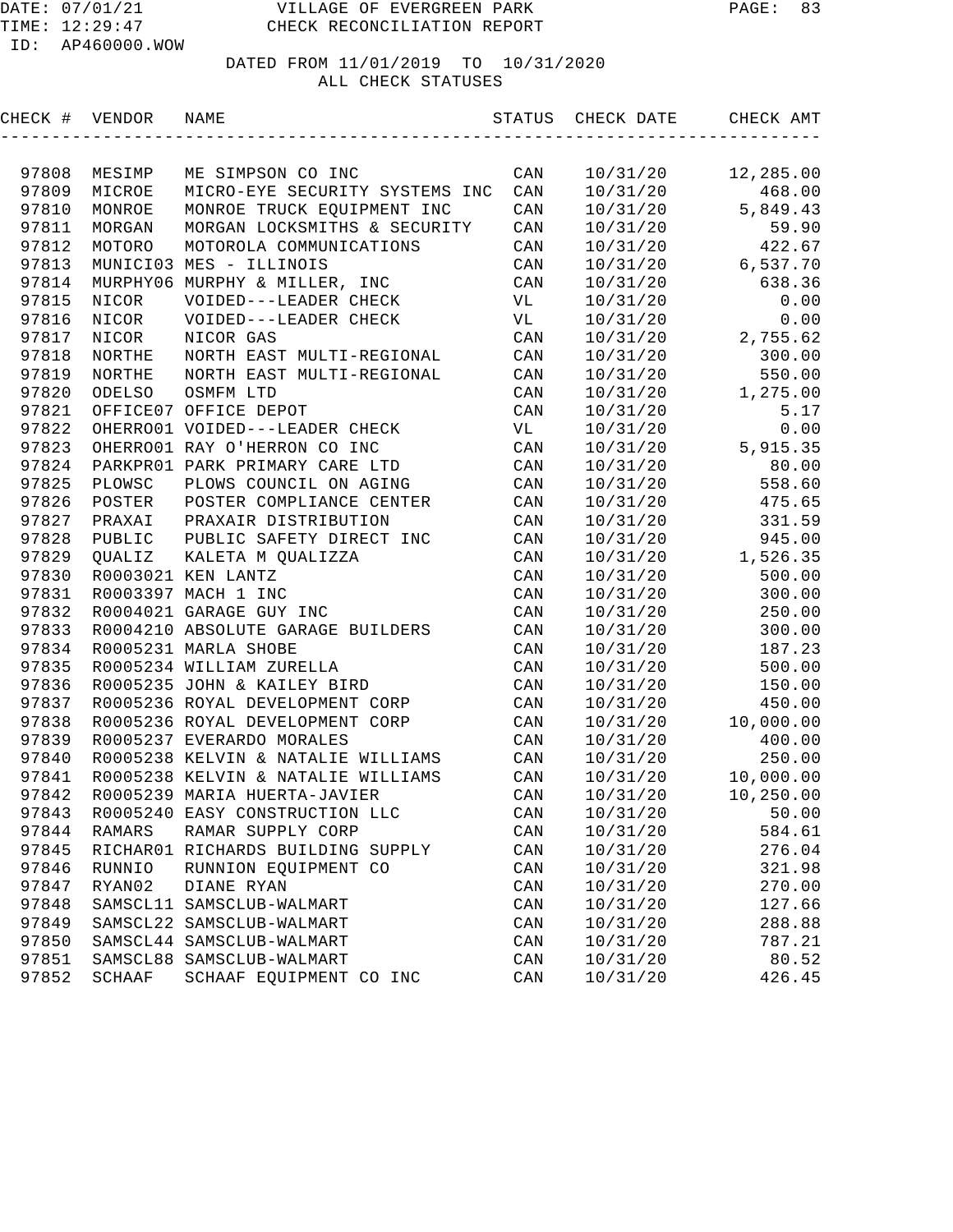| CHECK # VENDOR |               | NAME                                                | STATUS         | CHECK DATE           | CHECK AMT               |
|----------------|---------------|-----------------------------------------------------|----------------|----------------------|-------------------------|
|                |               |                                                     |                |                      |                         |
| 97853          | SCHROE        | SCHROEDER MATERIAL INC                              | CAN            | 10/31/20             | 297.54                  |
| 97854          | SECRET01      | SECRETARY OF STATE                                  | CAN            | 10/31/20             | 240.00                  |
| 97855          | SEMMER        | SEMMER LANDSCAPE LLC                                | CAN            | 10/31/20             | 17,391.00               |
| 97856          | SEXTON        | <b>JAMES SEXTON</b>                                 | CAN            | 10/31/20             | 1,000.00                |
| 97857          | <b>SHARKS</b> | SHARK SHREDDING & DOCUMENT                          | CAN            | 10/31/20             | 140.00                  |
| 97858          | SHERWI        | THE SHERWIN-WILLIAMS CO                             | CAN            | 10/31/20             | 352.10                  |
| 97859          | SHERWI20      | SHERWIN WILLIAMS                                    | CAN            | 10/31/20             | 69.95                   |
| 97860          | SHIREY        | FRANK SHIREY CADILLAC                               | CAN            | 10/31/20             | 440.60                  |
| 97861          | SIGNST        | SIGN STOP                                           | CAN            | 10/31/20             | 60.00                   |
| 97862          | SKYLIN02      | SKYLINE RESTORATION INC CHI                         | CAN            | 10/31/20             | 16,606.85               |
| 97863          | SOUTHW02      | SOUTHWEST MESSENGER PRESS                           | CAN            | 10/31/20             | 240.80                  |
| 97864          | STAPLE        | STAPLES CREDIT PLAN                                 | CAN            | 10/31/20             | 176.89                  |
| 97865          | STATEO        | STATE OF ILL-BOILER SAFETY                          | CAN            | 10/31/20             | 200.00                  |
| 97866          | STRAUG        | STRAUGHN FARM INC                                   | CAN            | 10/31/20             | 450.00                  |
| 97867          | <b>SUBURB</b> | SUBURBAN LABORATORIES                               | CAN            | 10/31/20             | 1,000.00                |
| 97868          | SUBURB04      | SUBURBAN TRUCK PARTS                                | $\mathtt{CAN}$ | 10/31/20             | 112.00                  |
| 97869          | SYMBOL        | SYMBOL ARTS                                         | $\mathtt{CAN}$ | 10/31/20             | 1,576.50                |
| 97870          | TAPCO         | TAPCO TRAFFIC AND PARKING                           | CAN            | 10/31/20             | 1,654.60                |
| 97871          | THIRDM        | THIRD MILLENNIUM                                    | CAN            | 10/31/20             | 8,595.76                |
| 97872          | THOMPS        | THOMPSON ELEVATOR                                   | CAN            | 10/31/20             | 559.00                  |
| 97873          | TRAINI        | TRAINING CONCEPTS INC                               | CAN            | 10/31/20             | 55.00                   |
| 97874          | TRANSU        | TRANSUNION RISK AND                                 | CAN            | 10/31/20             | 177.50                  |
| 97875          | USDIAR        | US DIARY                                            | CAN            | 10/31/20             | 188.66                  |
| 97876          | USGAS         | US GAS                                              | CAN            | 10/31/20             | 580.00                  |
| 97877          |               | VERIZO10 VERIZON WIRELESS                           | CAN            | 10/31/20             | 44.68                   |
| 97878          |               | VERIZO10 VERIZON WIRELESS                           | CAN            | 10/31/20             | 150.18                  |
| 97879          |               | VERIZO10 VERIZON WIRELESS                           | CAN            | 10/31/20             | 1,093.39                |
| 97880          | VERMEE        | VERMEER MIDWEST/VERMEER IL                          | CAN            | 10/31/20             | 305.58                  |
| 97881          | VIGILA        | VIGILANT SOLUTIONS LLC                              | CAN            | 10/31/20             | 7,270.00                |
| 97882          | <b>VILLOL</b> | VILLAGE OF OAK LAWN                                 | CAN            | 10/31/20             | 177,905.48              |
| 97883          | WALMAR        | WAL-MART STORES, INC.                               | CAN            | 10/31/20             | 71,275.71               |
| 97884          | WEBBCH        | WEBB CHEVY                                          | CAN            | 10/31/20             | 34.44                   |
| 97885          | WESTSI        | WEST SIDE TRACTOR SALES                             | CAN            | 10/31/20             | 556.80                  |
| 97886          | WITTEK        | WITTEK                                              | CAN            | 10/31/20             | 3,064.89                |
| 97887          |               | WOLDHU01 WOLDHUIS FARMS SUNRISE                     | CAN            | 10/31/20             | 587.40                  |
| 97888          | <b>BENNET</b> | BENNETT AUTO REBUILDERS INC                         | $\mathtt{CAN}$ | 10/31/20             | 4,971.60                |
| 97889          | CARREF        | CAR REFLECTIONS                                     | CAN            | 10/31/20             | 3,580.00                |
| 97890          | CURRIE        | CURRIE MOTORS                                       | CAN            | 10/31/20             | 33,193.00               |
| 97891          | CURRIE        | CURRIE MOTORS                                       | CAN            | 10/31/20             | 28,167.00               |
| 97892<br>97893 | DHWIRE        | DH WIRELESS SOLUTIONS                               | CAN            | 10/31/20             | 5,362.71<br>7,842.28    |
| 97894          | ILLINO22      | ILLINOIS COMMUNICATIONS<br>PUBLIC SAFETY DIRECT INC | CAN            | 10/31/20             |                         |
| 97895          | PUBLIC        | HARRIS02 HARRIS COMPUTER SYSTEMS                    | CAN<br>CAN     | 10/31/20<br>10/31/20 | 53,055.64<br>20, 419.79 |
| 97896          | ILCOUN        | IL COUNTIES RISK MGMT TRUST                         | CAN            | 10/31/20             | 12,526.00               |
| 97897          | INGALL        | EMS DEPARTMENT                                      | CAN            | 10/31/20             | 60.00                   |
|                |               |                                                     |                |                      |                         |